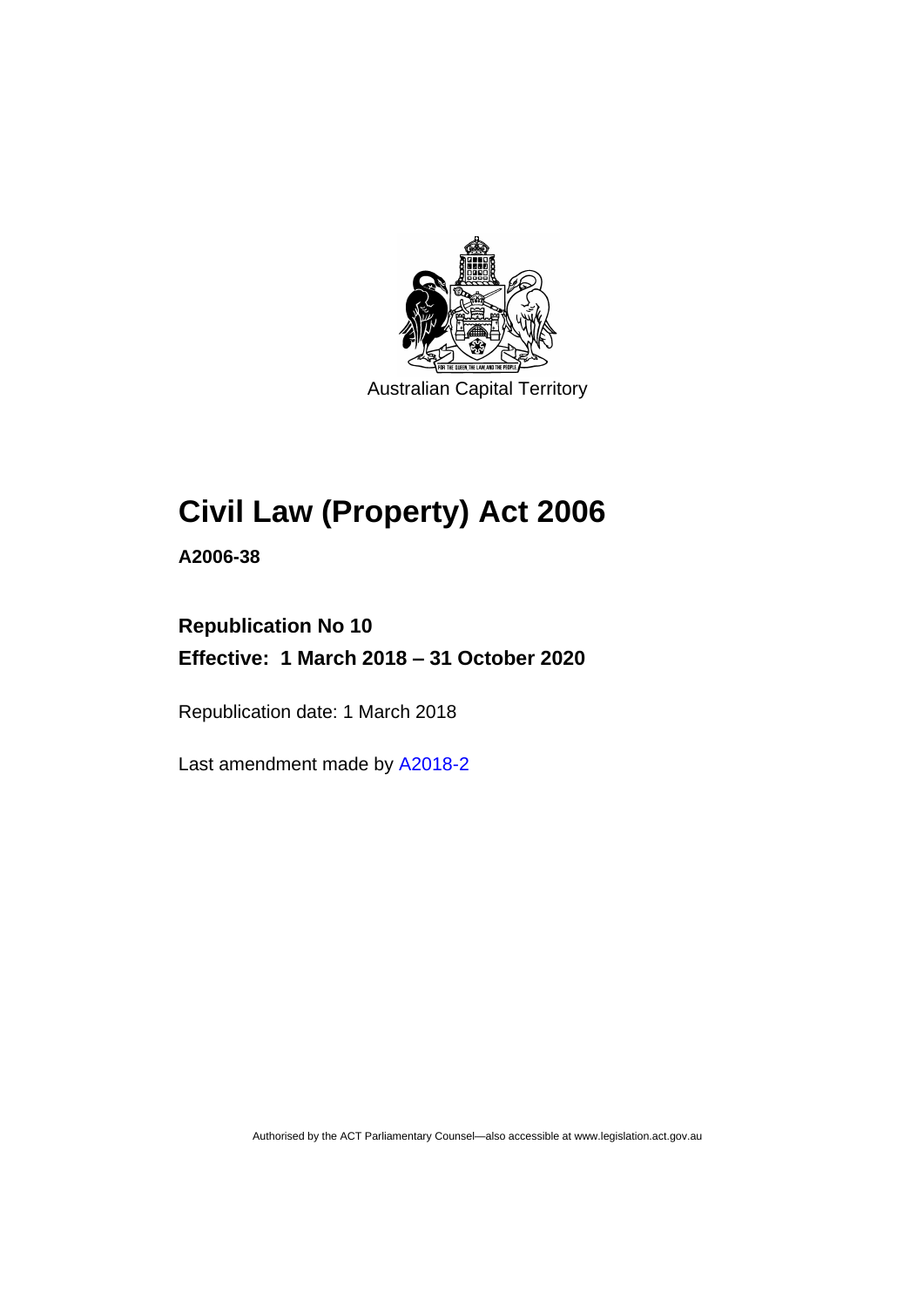#### **About this republication**

#### **The republished law**

This is a republication of the *Civil Law (Property) Act 2006* (including any amendment made under the *[Legislation Act 2001](http://www.legislation.act.gov.au/a/2001-14)*, part 11.3 (Editorial changes)) as in force on 1 March 2018*.* It also includes any commencement, amendment, repeal or expiry affecting this republished law to 1 March 2018.

The legislation history and amendment history of the republished law are set out in endnotes 3 and 4.

#### **Kinds of republications**

The Parliamentary Counsel's Office prepares 2 kinds of republications of ACT laws (see the ACT legislation register at [www.legislation.act.gov.au\)](http://www.legislation.act.gov.au/):

- authorised republications to which the *[Legislation Act 2001](http://www.legislation.act.gov.au/a/2001-14)* applies
- unauthorised republications.

The status of this republication appears on the bottom of each page.

#### **Editorial changes**

The *[Legislation Act 2001](http://www.legislation.act.gov.au/a/2001-14)*, part 11.3 authorises the Parliamentary Counsel to make editorial amendments and other changes of a formal nature when preparing a law for republication. Editorial changes do not change the effect of the law, but have effect as if they had been made by an Act commencing on the republication date (see *[Legislation Act 2001](http://www.legislation.act.gov.au/a/2001-14)*, s 115 and s 117). The changes are made if the Parliamentary Counsel considers they are desirable to bring the law into line, or more closely into line, with current legislative drafting practice.

This republication does not include amendments made under part 11.3 (see endnote 1).

#### **Uncommenced provisions and amendments**

If a provision of the republished law has not commenced, the symbol  $\mathbf{U}$  appears immediately before the provision heading. Any uncommenced amendments that affect this republished law are accessible on the ACT legislation register [\(www.legislation.act.gov.au\)](http://www.legislation.act.gov.au/). For more information, see the home page for this law on the register.

#### **Modifications**

If a provision of the republished law is affected by a current modification, the symbol  $\mathbf{M}$  appears immediately before the provision heading. The text of the modifying provision appears in the endnotes. For the legal status of modifications, see the *[Legislation Act](http://www.legislation.act.gov.au/a/2001-14)  [2001](http://www.legislation.act.gov.au/a/2001-14)*, section 95.

#### **Penalties**

At the republication date, the value of a penalty unit for an offence against this law is \$150 for an individual and \$750 for a corporation (see *[Legislation Act 2001](http://www.legislation.act.gov.au/a/2001-14)*, s 133).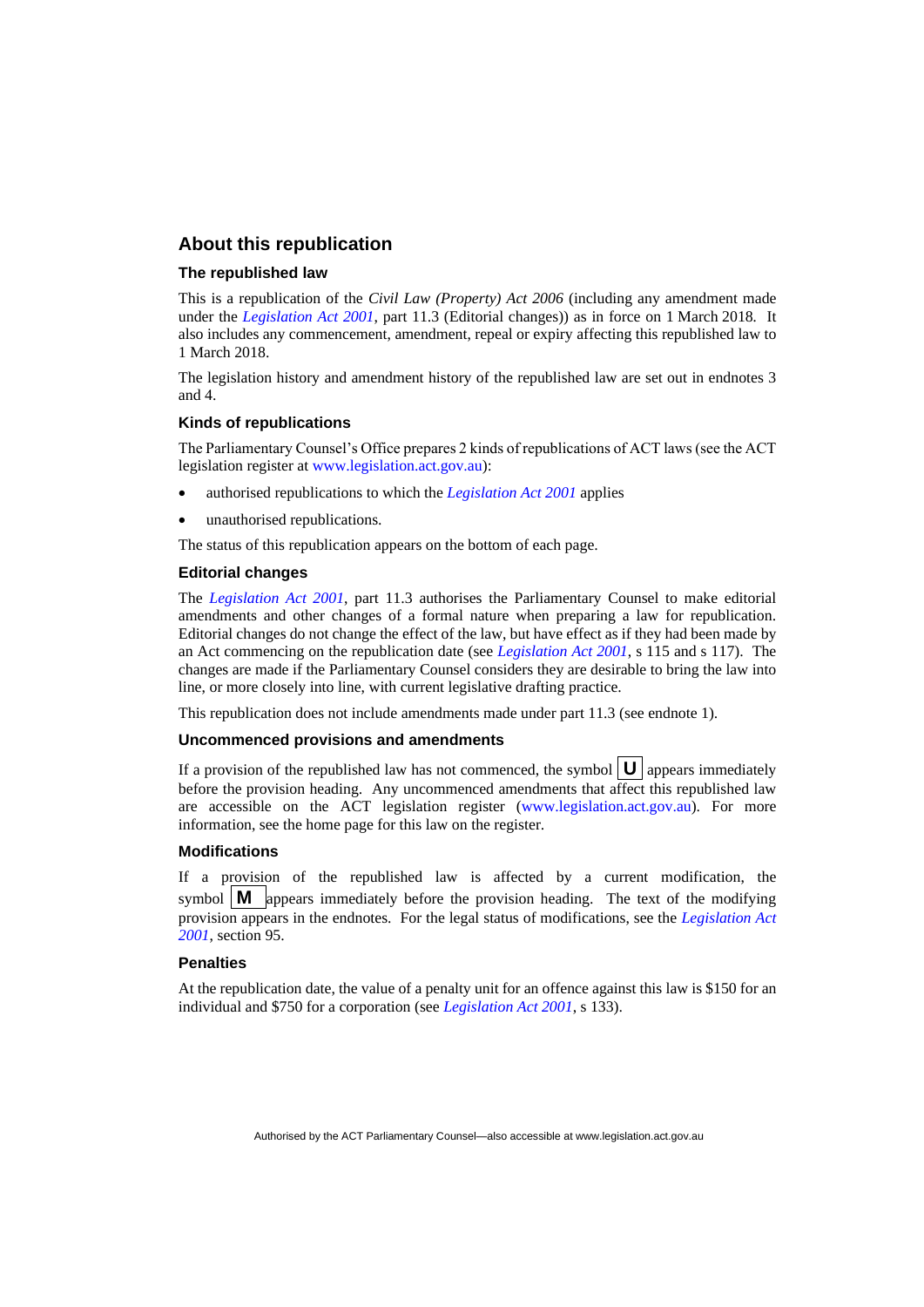

# **Civil Law (Property) Act 2006**

## **Contents**

|                  |                          | Page           |
|------------------|--------------------------|----------------|
| <b>Chapter 1</b> | <b>Preliminary</b>       |                |
| 1                | Name of Act              | 2              |
| 3                | Dictionary               | $\overline{2}$ |
| 4                | <b>Notes</b>             | 2              |
| 5                | Application of Act       | 2              |
| <b>Chapter 2</b> | Conveyancing             |                |
| <b>Part 2.1</b>  | Conveyancing-preliminary |                |
| 200              | What is a settlement?    | 3              |
|                  |                          |                |

| R10      |  |
|----------|--|
| 01/03/18 |  |

Civil Law (Property) Act 2006 Effective: 01/03/18-31/10/20 contents 1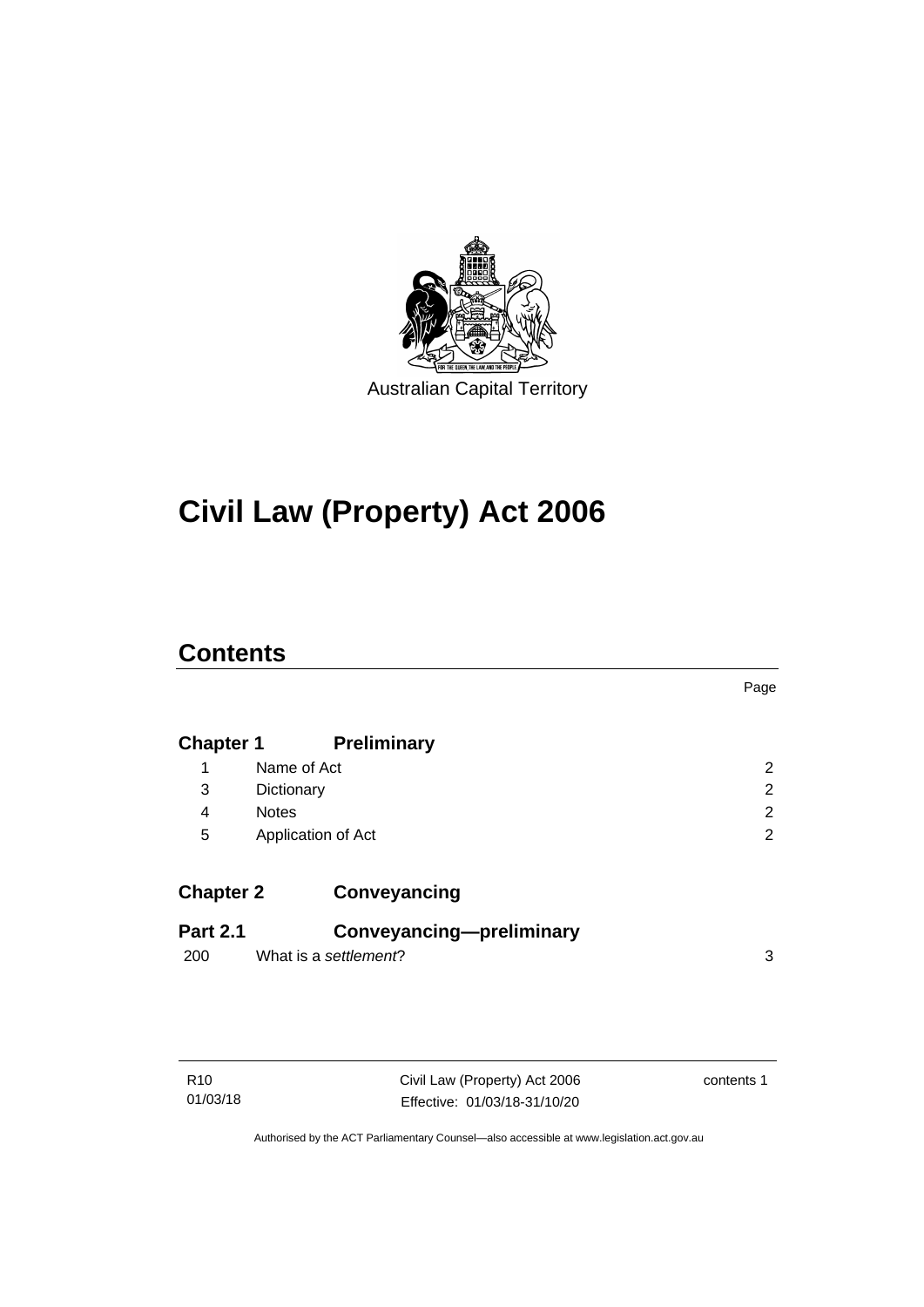#### **Contents**

|                                                 |                                                                              | Page            |
|-------------------------------------------------|------------------------------------------------------------------------------|-----------------|
| <b>Part 2.2</b><br>General rules about property |                                                                              |                 |
| Division 2.2.1                                  | Rules of law on certain points                                               |                 |
| 201                                             | Instruments required to be in writing                                        | 4               |
| 202                                             | Creation of interests in land by word of mouth                               | 5               |
| 203                                             | Exceptions to s 201 and s 202                                                | 5               |
| 204                                             | Proceedings do not lie on certain unwritten agreements                       | 6               |
| 205                                             | Assignment of debts and things in action                                     | $\overline{7}$  |
| 206                                             | Merger                                                                       | $\overline{7}$  |
| 207                                             | Equitable waste                                                              | 8               |
| Division 2.2.2                                  | <b>Property generally</b>                                                    |                 |
| 208                                             | Person may assure property to self or to self and others                     | 8               |
| 209                                             | Power for corporations to hold property as joint tenants                     | 8               |
| 210                                             | Interpretation of conveyance etc of property to 2 or more people<br>together | 9               |
| 211                                             | Tenants in common of equitable estate acquiring legal estate                 | 9               |
| 212                                             | People taking who are not parties                                            | 10              |
| 213                                             | Presumption of survivorship                                                  | 10              |
| 214                                             | Provisions about supplemental instruments                                    | 10              |
| Division 2.2.3                                  | <b>Ending life interests</b>                                                 |                 |
| 215                                             | Meaning of life interest for div 2.2.3                                       | 11              |
| 216                                             | Wrongful holding over of life interest etc                                   | 11              |
| 217                                             | Vesting of interests on end of life interest-evidence of death               | 11              |
| 218                                             | Vesting orders made in error                                                 | 13              |
| <b>Part 2.3</b>                                 | General rules about deeds and documents of<br>corporations                   |                 |
| Division 2.3.1                                  | Deeds and their effect                                                       |                 |
| 219                                             | Signature and attestation of deeds                                           | 14              |
| 220                                             | Receipt in deed sufficient                                                   | 14              |
| 221                                             | Receipt in deed or endorsed evidence for subsequent purchaser                | 15              |
| 222                                             | How powers of appointment are to be exercised                                | 15              |
| Division 2.3.2                                  | <b>Operation of deeds</b>                                                    |                 |
| 223                                             | Limitations may be made by direct conveyance without uses                    | 15              |
| 224                                             | In conveyance use of word grant unnecessary                                  | 15              |
| contents 2                                      | Civil Law (Property) Act 2006                                                | R <sub>10</sub> |
|                                                 | Effective: 01/03/18-31/10/20                                                 | 01/03/18        |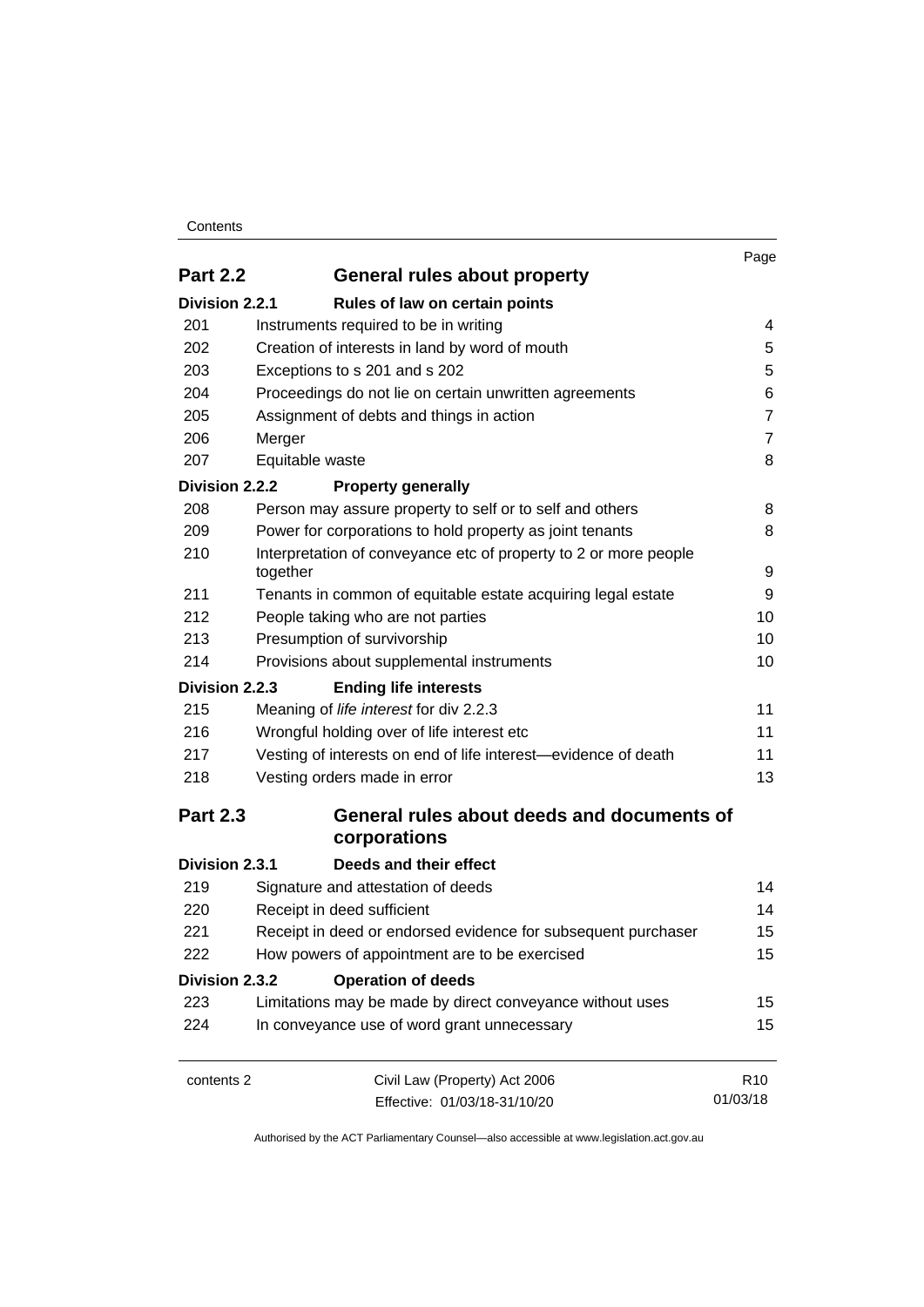|                 |                                                                            | Contents   |
|-----------------|----------------------------------------------------------------------------|------------|
|                 |                                                                            | Page       |
| 225             | Rights of entry etc                                                        | 16         |
| 226             | Certain conveyance etc void                                                | 16         |
| Division 2.3.3  | <b>Documents of corporations</b>                                           |            |
| 227             | Execution of documents by or on behalf of corporations                     | 16         |
| Division 2.3.4  | <b>Powers of appointment</b>                                               |            |
| 228             | Application-div 2.3.4                                                      | 18         |
| 229             | Appointments to be valid despite exclusion of object                       | 18         |
| <b>Part 2.4</b> | Sales and other transactions                                               |            |
| Division 2.4.1  | Dispositions on trust for sale or with power of sale                       |            |
| 230             | Meaning of <i>purchaser</i> for div 2.4.1                                  | 19         |
| 231             | Consents to execution of trust for sale etc                                | 19         |
| 232             | Purchaser not to be concerned with trusts of proceeds of sale              | 20         |
| 233             | Settlements of personal property invested in land                          | 20         |
| 234             | Powers given to trustees for sale                                          | 21         |
| 235             | Application of income of land under trust for sale                         | 21         |
| 236             | Partition of land under trust for sale                                     | 21         |
| 237             | Powers of Supreme Court if trustees for sale decline to exercise<br>powers | 23         |
| Division 2.4.2  | <b>Voidable dispositions</b>                                               |            |
| 238             | Meaning of <i>purchaser</i> for div 2.4.2                                  | 23         |
| 239             | Voluntary dispositions to defraud creditors voidable                       | 23         |
| 240             | Voluntary dispositions of land-how far voidable against purchasers         | 24         |
| 241             | Acquisitions of reversions at under value                                  | 24         |
| <b>Part 2.5</b> | <b>Partition</b>                                                           |            |
| 242             | Definitions-pt 2.5                                                         | 25         |
| 243             | Court may order partition of land held in co-ownership                     | 25         |
| 244             | Power of Supreme Court to order sale instead of partition                  | 25         |
| 245             | Authority for interested person to bid                                     | 27         |
| 246             | Parties to partition proceedings                                           | 27         |
| 247             | Several sales in same partition proceeding                                 | 27         |
| <b>Part 2.6</b> | <b>Apportionment</b>                                                       |            |
| 248             | Definitions-pt 2.6                                                         | 29         |
| R <sub>10</sub> | Civil Law (Property) Act 2006                                              | contents 3 |
| 01/03/18        | Effective: 01/03/18-31/10/20                                               |            |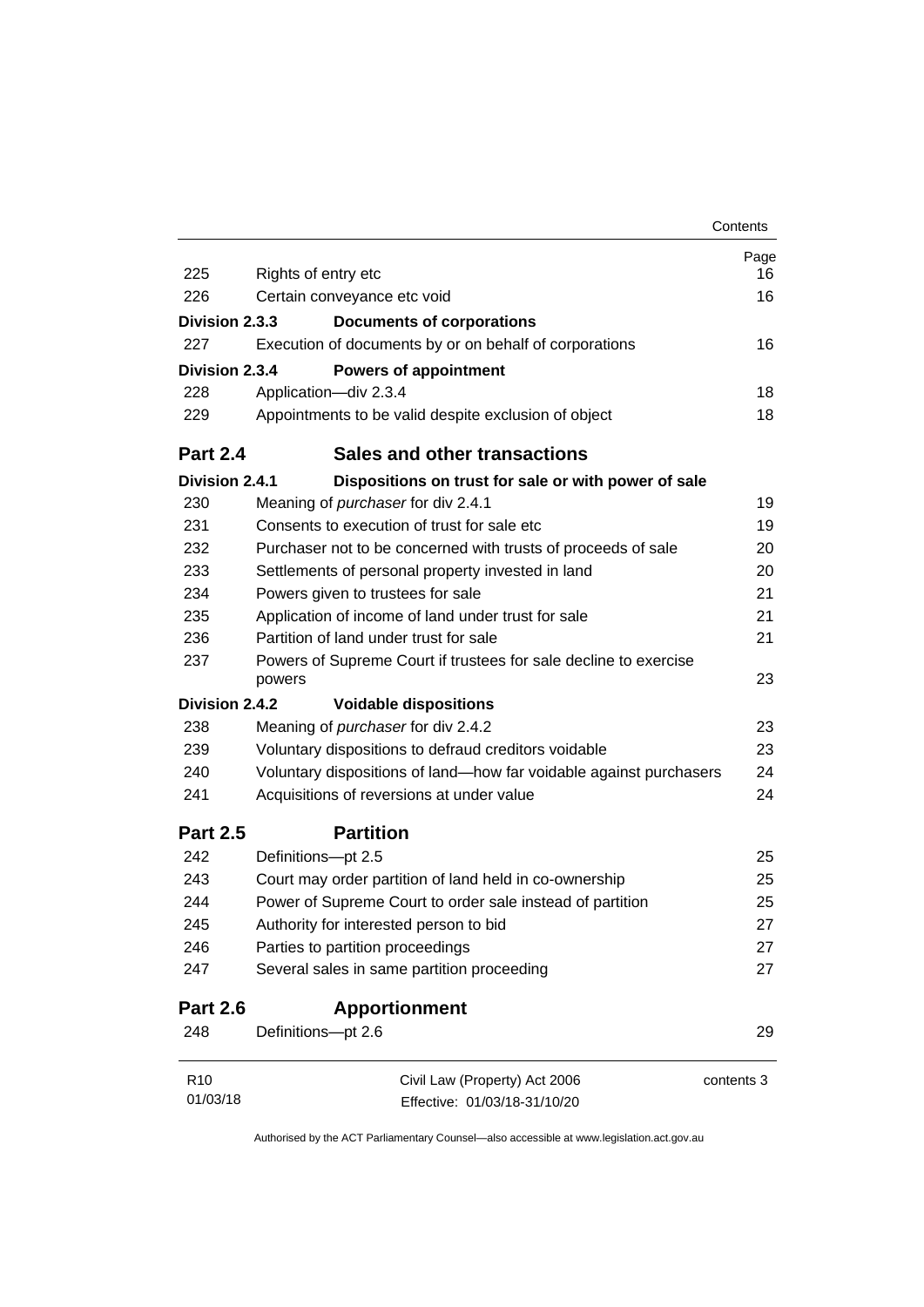| 249             | Application of pt 2.6 to dividends of companies             | Page<br>29 |
|-----------------|-------------------------------------------------------------|------------|
| 250             | Income apportionable in relation to time                    | 29         |
| 251             | Time when apportioned part is payable                       | 30         |
| 252             | Recovery of apportioned parts                               | 30         |
| 253             | Exceptions and application                                  | 31         |
| <b>Part 2.7</b> | <b>Children and children's property</b>                     |            |
| 254             | Receipts by certain children                                | 32         |
| 255             | Management of land during childhood                         | 32         |
| 256             | Power to appoint trustees of child's property               | 33         |
| 257             | Powers and duties of guardian                               | 35         |
| <b>Part 2.8</b> | <b>Rights-of-way</b>                                        |            |
| 258             | No right-of-way by user against Territory etc               | 36         |
| <b>Part 2.9</b> | <b>Unit Titles</b>                                          |            |
| Division 2.9.1  | Definitions-pt 2.9                                          |            |
| 259             | Definitions-pt 2.9                                          | 37         |
| Division 2.9.2  | Developer disclosure                                        |            |
| 260             | Contract for sale of unit before registration of units plan | 37         |
| Division 2.9.3  | <b>Implied warranties</b>                                   |            |
| 261             | Meaning of <i>implied warranties</i> —div 2.9.3             | 39         |
| 262             | Purpose-div 2.9.3                                           | 39         |
| 263             | Implied warranties and right to cancel-effect               | 39         |
| 264             | Implied warranties                                          | 39         |
| 265             | Cancellation of contract                                    | 40         |
| 266             |                                                             |            |
|                 | Claim for compensation                                      | 41         |

## **Chapter 3 [Mortgages](#page-52-0)**

| <b>Part 3.1</b> | Powers in relation to mortgages                 |                 |
|-----------------|-------------------------------------------------|-----------------|
| 300             | Application-pt 3.1                              | 43              |
| 301             | Powers incidental to mortgages                  | 43              |
| 302             | Receipt for purchase money sufficient discharge | 44              |
| contents 4      | Civil Law (Property) Act 2006                   | R <sub>10</sub> |
|                 | Effective: 01/03/18-31/10/20                    | 01/03/18        |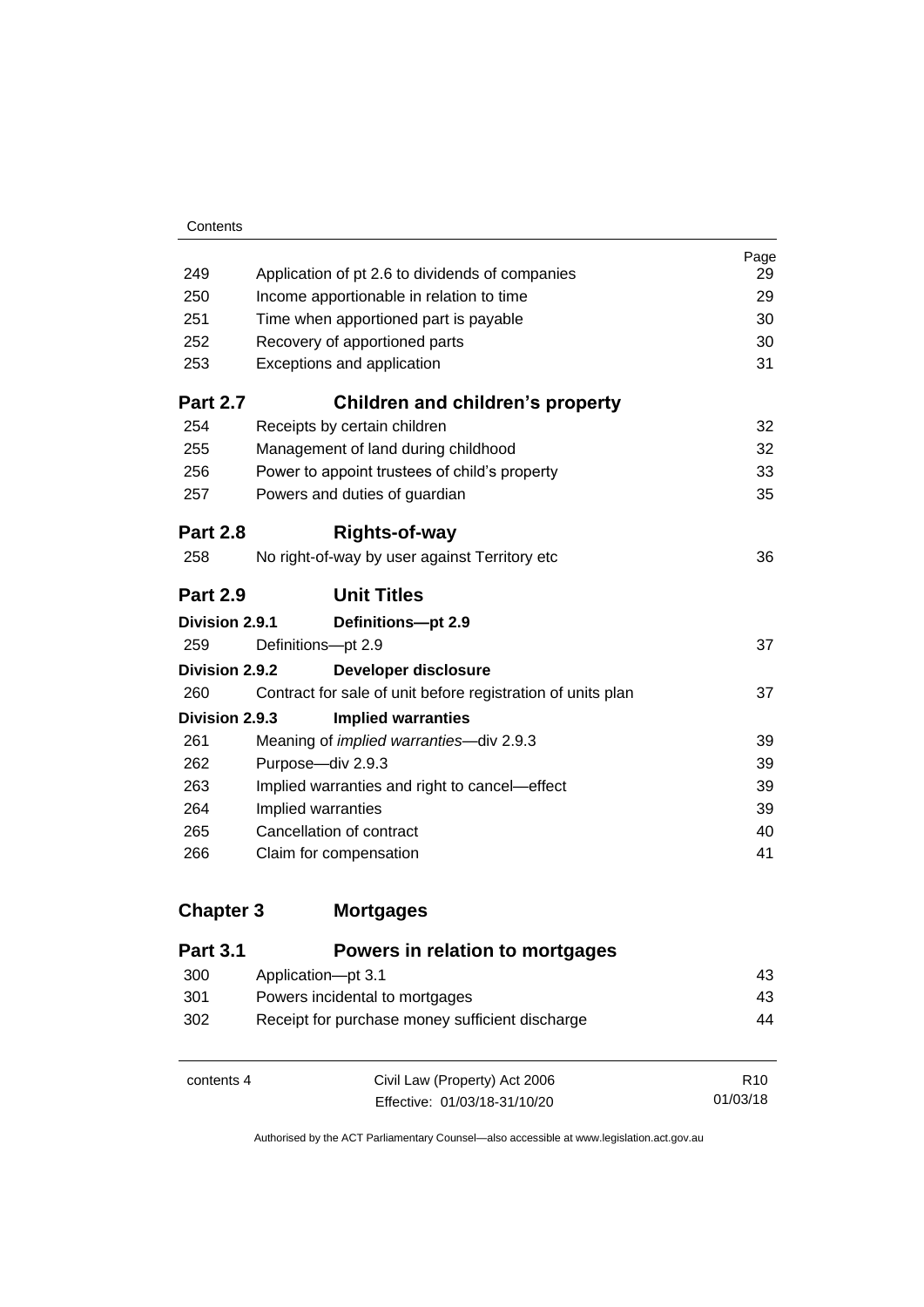| Contents |
|----------|
|----------|

| 303              | Notice of sale                                        | Page<br>44 |
|------------------|-------------------------------------------------------|------------|
| 304              | Purported exercise of power of sale                   | 45         |
| 305              | Application of purchase money by mortgagee            | 45         |
| 306              | Property that may be transferred to purchaser         | 45         |
| 307              | Mortgagee may call for documents relating to property | 46         |
| 308              | Appointment of receiver                               | 46         |
| 309              | Receiver taken to be agent of mortgagor               | 47         |
| 310              | Powers of receiver                                    | 47         |
| 311              | Ending appointment of receiver etc                    | 47         |
| 312              | Commission to receiver                                | 47         |
| 313              | Receiver to insure if required                        | 48         |
| 314              | Application of amounts received by receiver           | 48         |
| <b>Part 3.2</b>  | Mortgages—other provisions                            |            |
| 315              | Effect of repayment on ejectment by mortgagee         | 49         |
| 316              | Section 315 not to apply in certain cases             | 50         |
| 317              | Redemption if mortgagee absent or unknown             | 50         |
| <b>Chapter 4</b> | <b>Leases</b>                                         |            |
| <b>Part 4.1</b>  | Leases—general provisions                             |            |
| Division 4.1.1   | Lessee's and lessor's obligations                     |            |
| 400              | Lessee's obligations attach to reversion              | 52         |
| 401              | Lessor's obligations to run with reversion            | 53         |
| 402              | Lessee to give notice of ejectment to lessor          | 53         |
| Division 4.1.2   | Renewal of headlease without surrender of sublease    |            |
| 403              | Renewal of headlease                                  | 54         |
| 404              | Rights on renewal                                     | 54         |
| <b>Part 4.2</b>  | Leases to and for children and for absent<br>lessors  |            |
| 405              | Leases for children                                   | 56         |
| 406              | Costs of lease authorisation application for child    | 56         |
| 407              | Renewal of leases by children                         | 57         |
| R <sub>10</sub>  | Civil Law (Property) Act 2006                         | contents 5 |
| 01/03/18         | Effective: 01/03/18-31/10/20                          |            |
|                  |                                                       |            |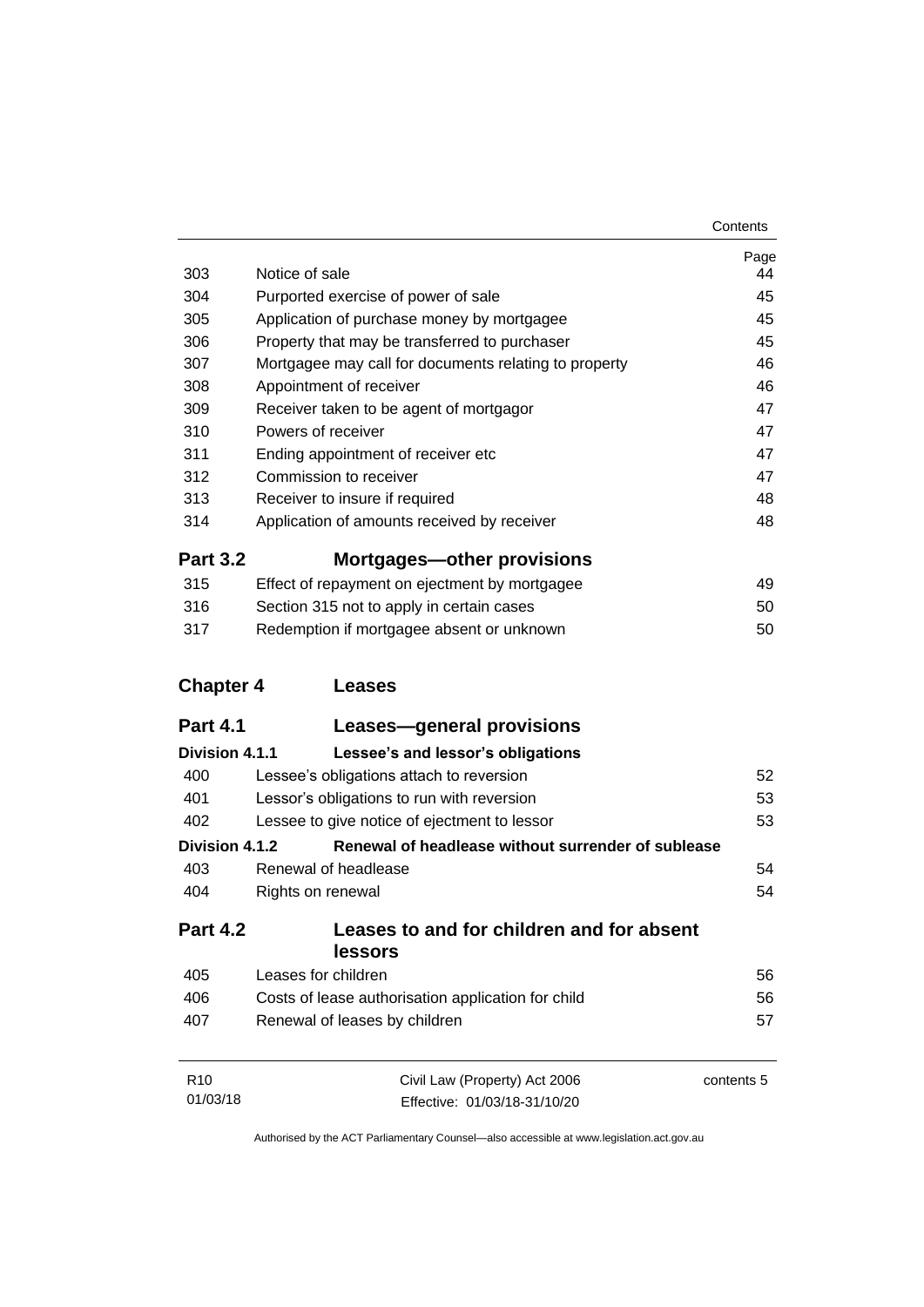|                 |                                                             | Page            |
|-----------------|-------------------------------------------------------------|-----------------|
| 408             | Renewal of leases for people not amenable to process        | 57              |
| 409             | Preconditions for grant or renewal of lease to be satisfied | 58              |
| 410             | Application of amounts paid for lease renewal under pt 4.2  | 58              |
| 411             | Validity of surrenders and leases under pt 4.2              | 58              |
| 412             | Costs of applications under pt 4.2                          | 58              |
| <b>Part 4.3</b> | <b>Breach of insurance provisions</b>                       |                 |
| 413             | Application-pt 4.3                                          | 59              |
| 414             | Relief against forfeiture for failure to insure             | 59              |
| 415             | Record of relief granted                                    | 59              |
| 416             | Limit on relief                                             | 59              |
| 417             | Noncomplying insurance                                      | 60              |
| 418             | Protection of purchaser of leasehold against forfeiture     | 60              |
| <b>Part 4.4</b> | Restriction of effect of licence or waiver by               |                 |
|                 | lessor                                                      |                 |
| 419             | Application-pt 4.4                                          | 62              |
| 420             | Effect of licence given to lessee                           | 62              |
| 421             | Operation of partial licences                               | 63              |
| 422             | Apportionment of conditions of entry on severance           | 64              |
| 423             | Waiver of benefit of lease provision                        | 64              |
| <b>Part 4.5</b> | <b>Forfeiture of leases</b>                                 |                 |
| 424             | Definitions-pt 4.5                                          | 65              |
| 425             | Application-pt 4.5                                          | 65              |
| 426             | Restrictions on re-entry or forfeiture                      | 65              |
| 427             | Notices under s 426 (1)                                     | 66              |
| 428             | Protection of sublessees                                    | 67              |
| <b>Part 4.6</b> | Leases invalidly granted under powers                       |                 |
| 429             | Pt 4.6 does not bind the Territory                          | 68              |
| 430             | Leases taken to be granted in intended exercise of power    | 68              |
| 431             | Certain invalid leases taken to be agreements to lease      | 68              |
| 432             | Certain leases validated                                    | 69              |
| 433             | Acceptance of rent taken to be confirmation of lease        | 70              |
| contents 6      | Civil Law (Property) Act 2006                               | R <sub>10</sub> |
|                 | Effective: 01/03/18-31/10/20                                | 01/03/18        |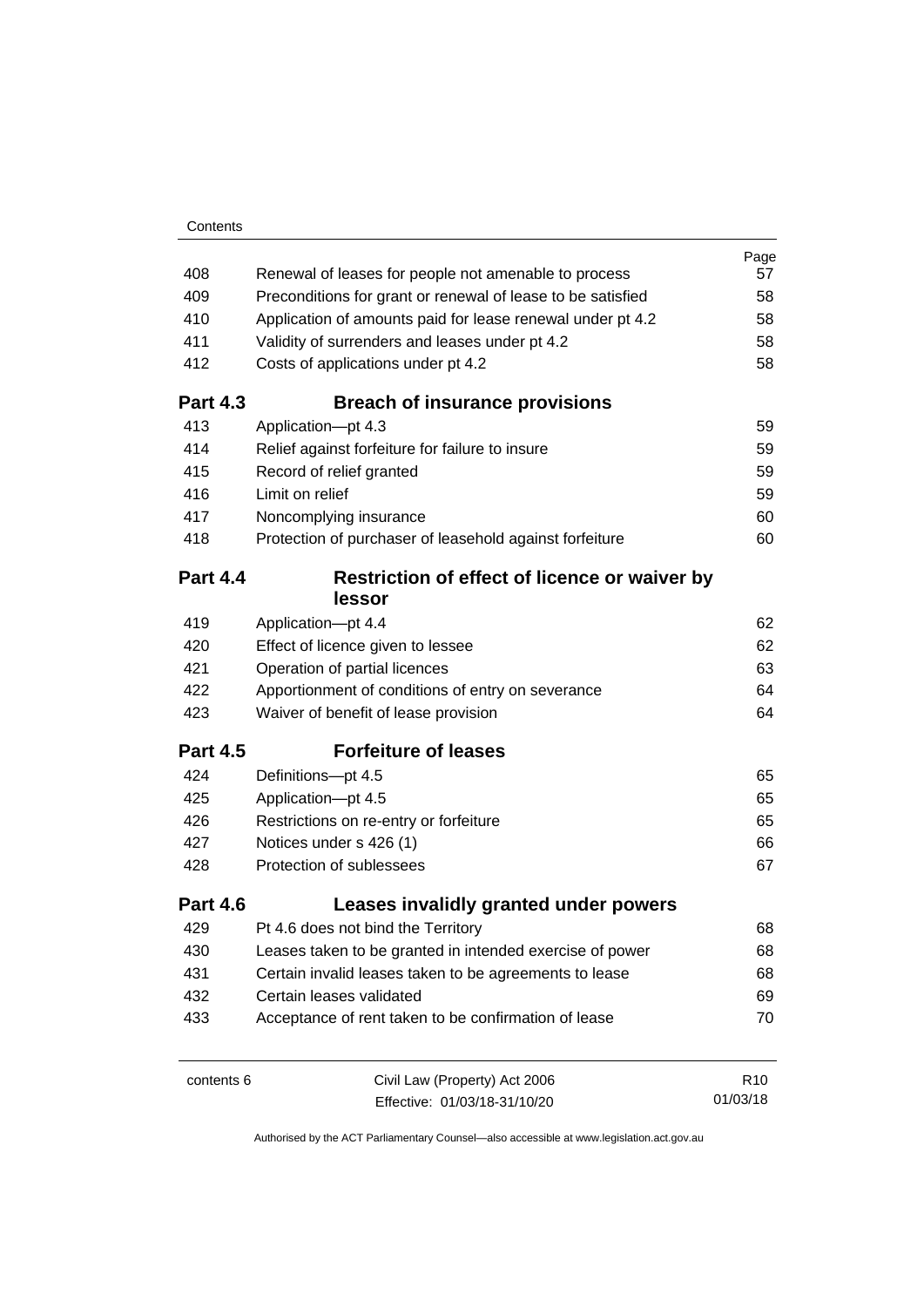|                   |                                                                                        | Contents |
|-------------------|----------------------------------------------------------------------------------------|----------|
|                   |                                                                                        | Page     |
| 434               | Lessee bound to accept confirmation                                                    | 70       |
| 435               | Pt 4.6 does not affect certain other rights                                            | 71       |
| <b>Part 4.7</b>   | <b>Recovery of leased premises</b>                                                     |          |
| 436               | Application-pt 4.7                                                                     | 72       |
| 437               | Who is an agent for pt 4.7?                                                            | 72       |
| 438               | Recovery of possession                                                                 | 73       |
| <b>Chapter 5</b>  | <b>Miscellaneous</b>                                                                   |          |
| <b>Part 5.1</b>   | Debts charged on property of deceased<br>person                                        |          |
| 500               | Charges on property of deceased person to be paid primarily out of<br>property charged | 74       |
| <b>Part 5.2</b>   | <b>Stipulations in contracts</b>                                                       |          |
| 501               | Stipulations not of the essence of contracts                                           | 76       |
| <b>Part 5.3</b>   | <b>Miscellaneous-other provisions</b>                                                  |          |
| 502               | Approved forms                                                                         | 77       |
| 503               | Regulation-making power                                                                | 77       |
| <b>Dictionary</b> |                                                                                        | 78       |
| <b>Endnotes</b>   |                                                                                        |          |
| 1                 | About the endnotes                                                                     | 84       |
| $\overline{2}$    | Abbreviation key                                                                       | 84       |
| 3                 | Legislation history                                                                    | 85       |
| 4                 | Amendment history                                                                      | 87       |
| 5                 | Earlier republications                                                                 | 89       |

contents 7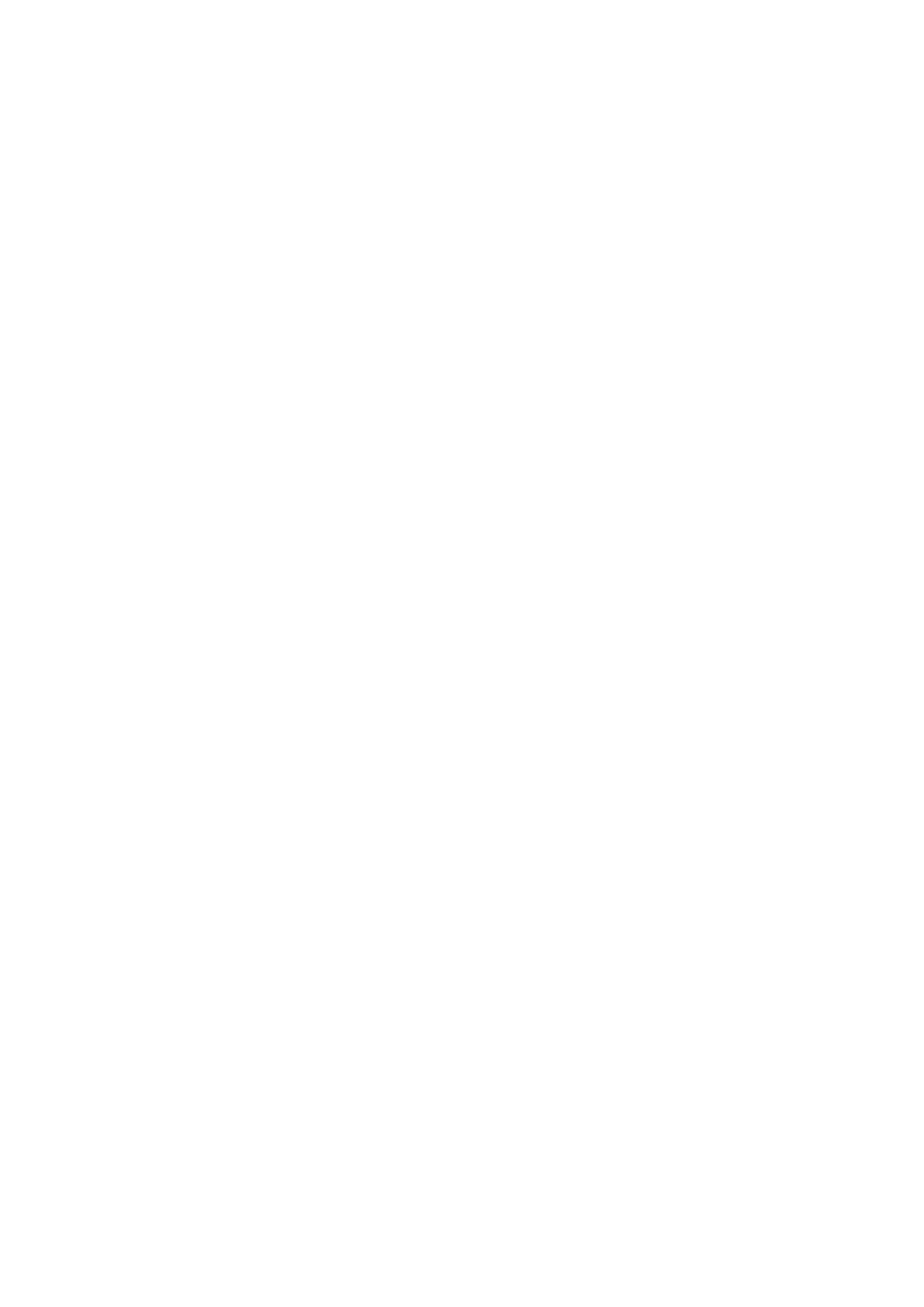

# **Civil Law (Property) Act 2006**

An Act to amend, simplify and consolidate provisions about the law of property, and for other purposes

R10 01/03/18

I

Civil Law (Property) Act 2006 Effective: 01/03/18-31/10/20

page 1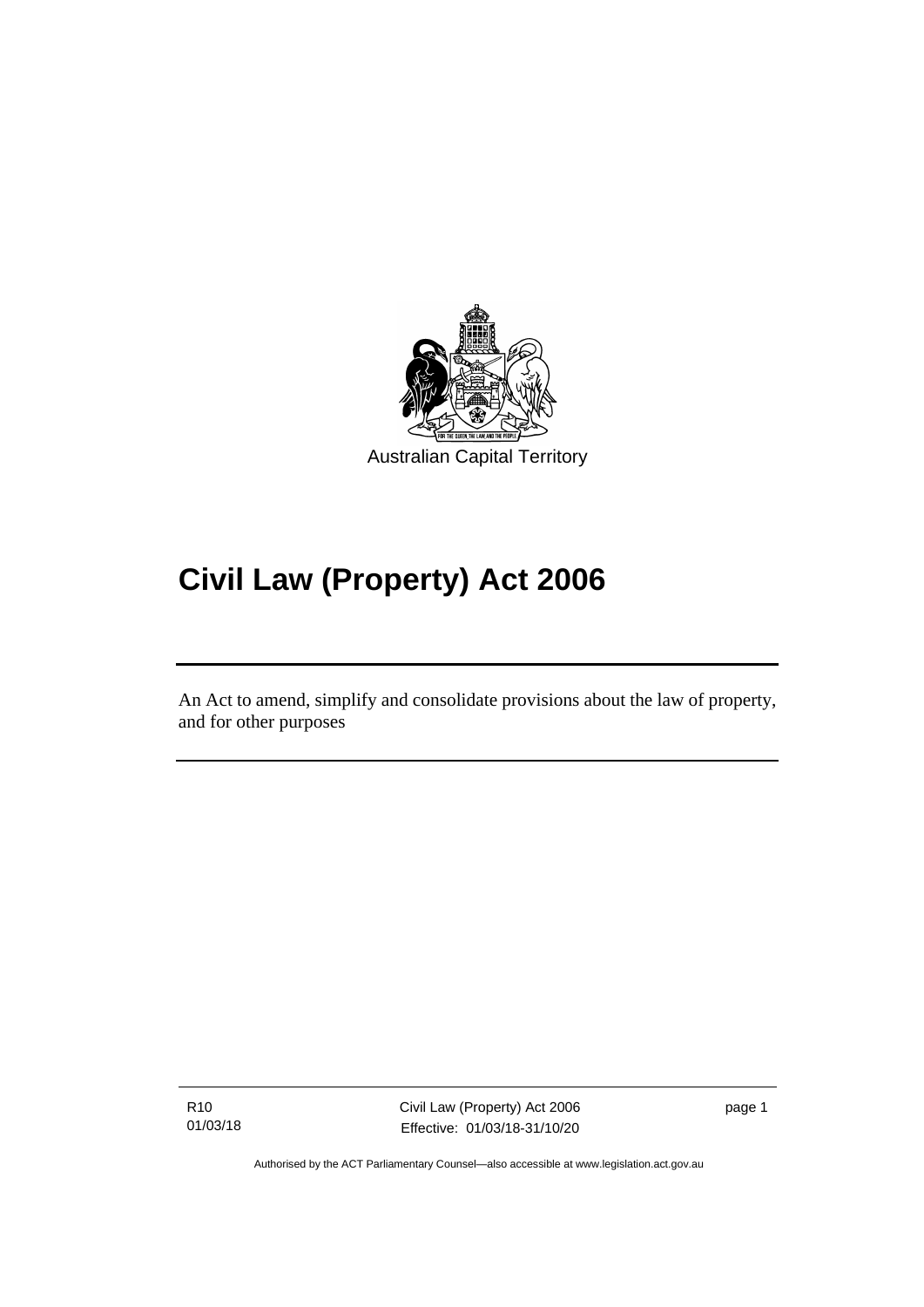Section 1

# <span id="page-11-0"></span>**Chapter 1 Preliminary**

#### <span id="page-11-1"></span>**1 Name of Act**

This Act is the *Civil Law (Property) Act 2006*.

#### <span id="page-11-2"></span>**3 Dictionary**

The dictionary at the end of this Act is part of this Act.

*Note 1* The dictionary at the end of this Act defines certain terms used in this Act, and includes references (*signpost definitions*) to other terms defined elsewhere.

> For example, the signpost definition '*trustee company*—see the *[Trustee](http://www.legislation.act.gov.au/a/1947-15)  [Companies Act 1947](http://www.legislation.act.gov.au/a/1947-15)*, dictionary.' means that the term 'trustee company' is defined in that dictionary and the definition applies to this Act.

*Note 2* A definition in the dictionary (including a signpost definition) applies to the entire Act unless the definition, or another provision of the Act, provides otherwise or the contrary intention otherwise appears (see [Legislation Act,](http://www.legislation.act.gov.au/a/2001-14) s  $155$  and s  $156$  (1)).

#### <span id="page-11-3"></span>**4 Notes**

A note included in this Act is explanatory and is not part of this Act.

*Note* See the [Legislation Act,](http://www.legislation.act.gov.au/a/2001-14) s 127 (1), (4) and (5) for the legal status of notes.

#### <span id="page-11-4"></span>**5 Application of Act**

- (1) This Act does not apply in relation to leasehold land (including leases of leasehold land) under the *[Land Titles Act](http://www.legislation.act.gov.au/a/1925-1) 1925* so far as there is an inconsistency with that Act.
- (2) If a provision of this Act is stated to apply to land under the *[Land](http://www.legislation.act.gov.au/a/1925-1)  [Titles Act 1925](http://www.legislation.act.gov.au/a/1925-1)*, the provision is not taken (unless the contrary intention appears) to apply exclusively to land of that kind.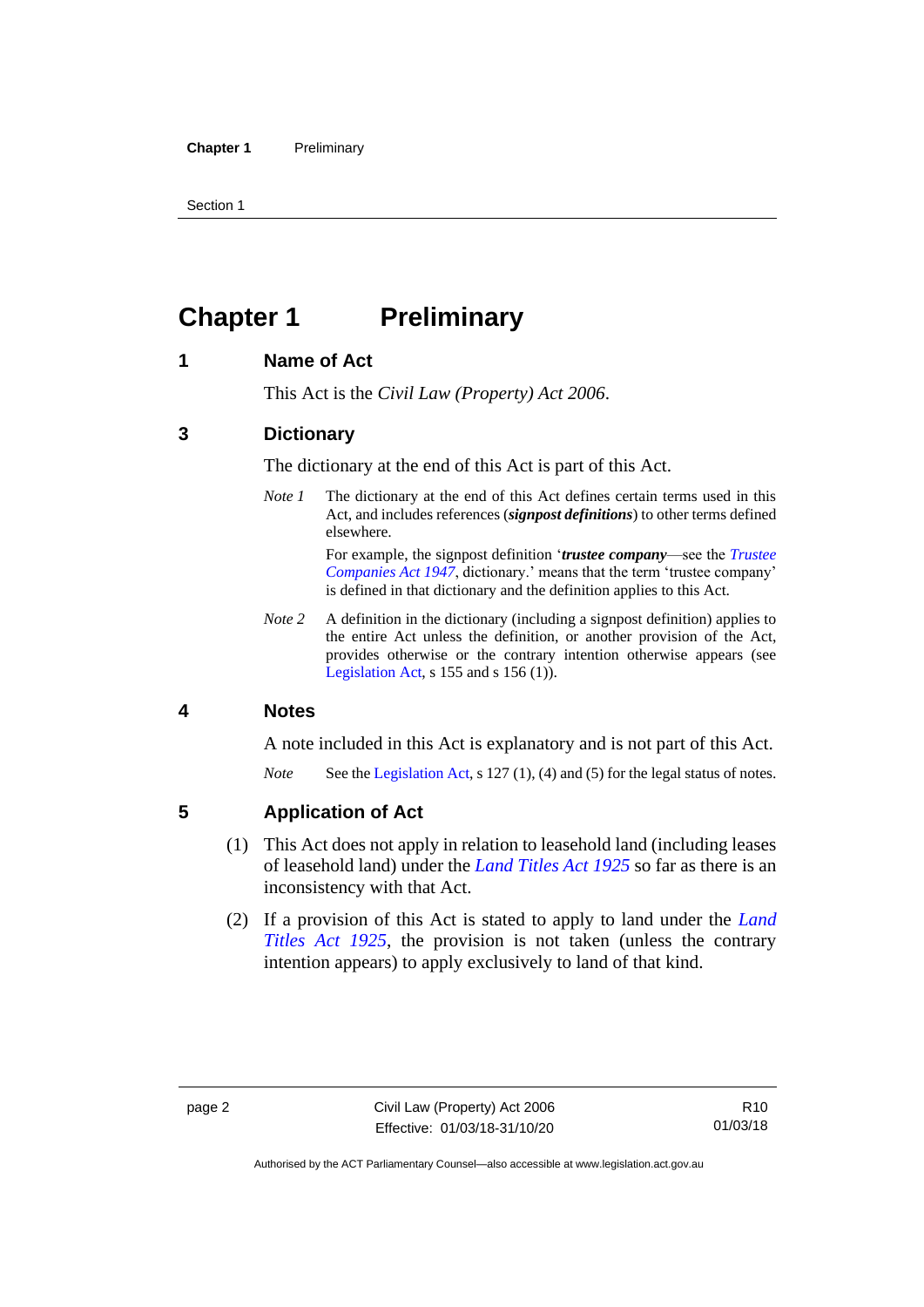# <span id="page-12-1"></span><span id="page-12-0"></span>**Chapter 2 Conveyancing**

## **Part 2.1 Conveyancing—preliminary**

#### <span id="page-12-2"></span>**200 What is a** *settlement***?**

- (1) A *settlement* is an instrument, or a number of instruments, under which land is—
	- (a) held by people in limited ownership by succession; or
	- (b) held in trust for people as limited owners by succession; or
	- (c) held in trust for a child in possession; or
	- (d) held in limited ownership by a trust for a child in possession.

#### **Example of settlement**

will

- *Note* An example is part of the Act, is not exhaustive and may extend, but does not limit, the meaning of the provision in which it appears (see [Legislation Act,](http://www.legislation.act.gov.au/a/2001-14) s 126 and s 132).
- (2) If a child is beneficially entitled to land, and because of an intestacy or otherwise there is no instrument under which the interest of the child arises or is acquired, a *settlement* is taken to have been made by the intestate or the person whose interest the child has acquired.
- (3) An interest not disposed of by a settlement, and remaining in or reverting to the settlor (or someone deriving title through the settlor), is an interest included in the settlement and coming to the settlor (or other person) under the settlement.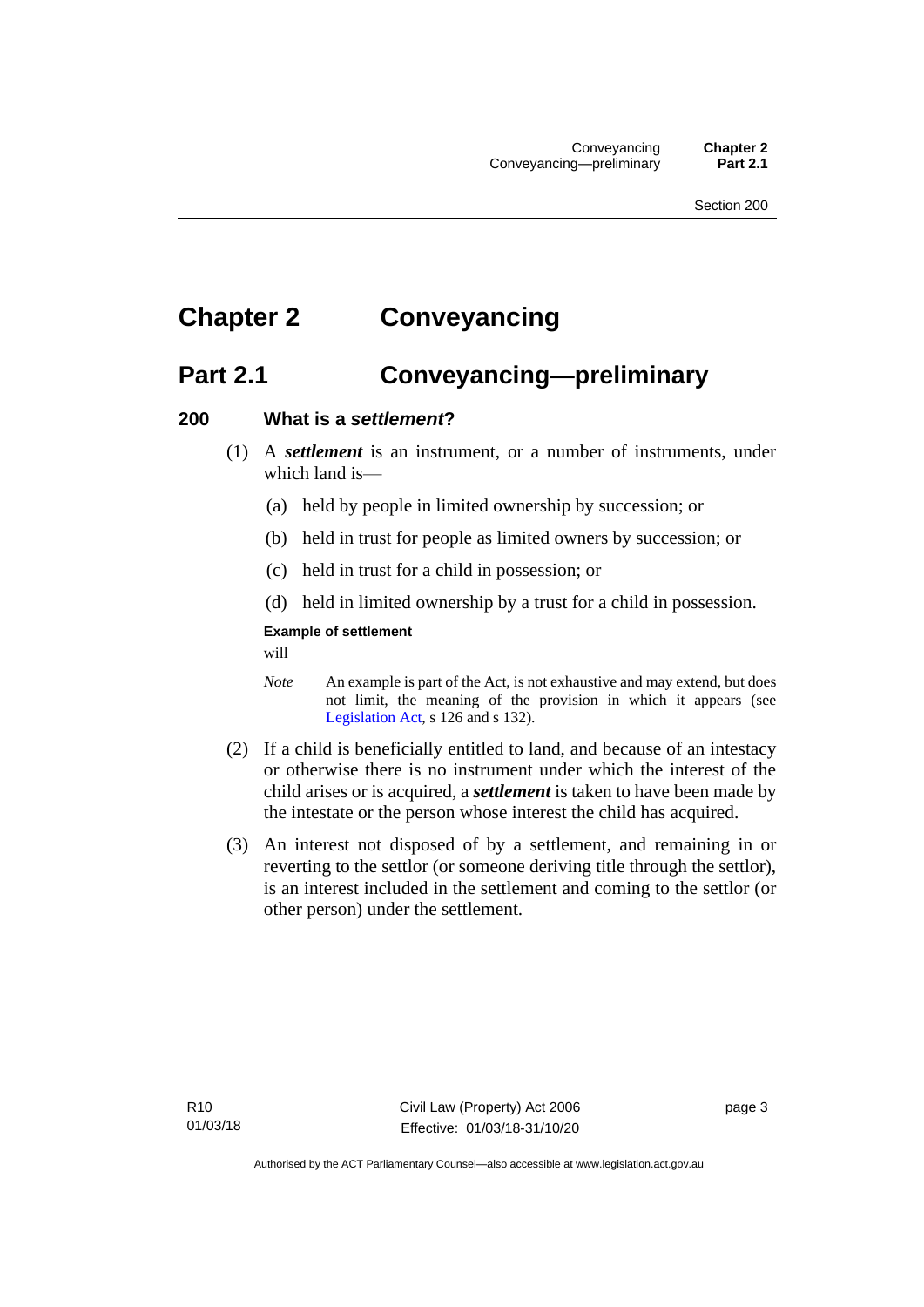# <span id="page-13-0"></span>**Part 2.2 General rules about property**

### <span id="page-13-1"></span>**Division 2.2.1 Rules of law on certain points**

#### <span id="page-13-2"></span>**201 Instruments required to be in writing**

- (1) An interest in land cannot be created or disposed of by a person except—
	- (a) by writing signed by the person or by the person's agent properly authorised in writing; or
	- (b) by the person's will; or
	- (c) by operation of law.
	- *Note 1* The [Legislation Act,](http://www.legislation.act.gov.au/a/2001-14) dict, pt 1 defines *interest*, in relation to land and other property, and *land*.
	- *Note 2* See also the [Legislation Act,](http://www.legislation.act.gov.au/a/2001-14) s 168 (References to person with interest in land include personal representative etc).
- (2) A declaration of trust by a person in relation to an interest in land must be—
	- (a) in writing signed by the person; or
	- (b) made by the person's will.
- (3) A disposition by a person of an equitable interest or trust existing at the time of the disposition must be—
	- (a) in writing signed by the person or by the person's agent properly authorised in writing; or
	- (b) made by the person's will.

Authorised by the ACT Parliamentary Counsel—also accessible at www.legislation.act.gov.au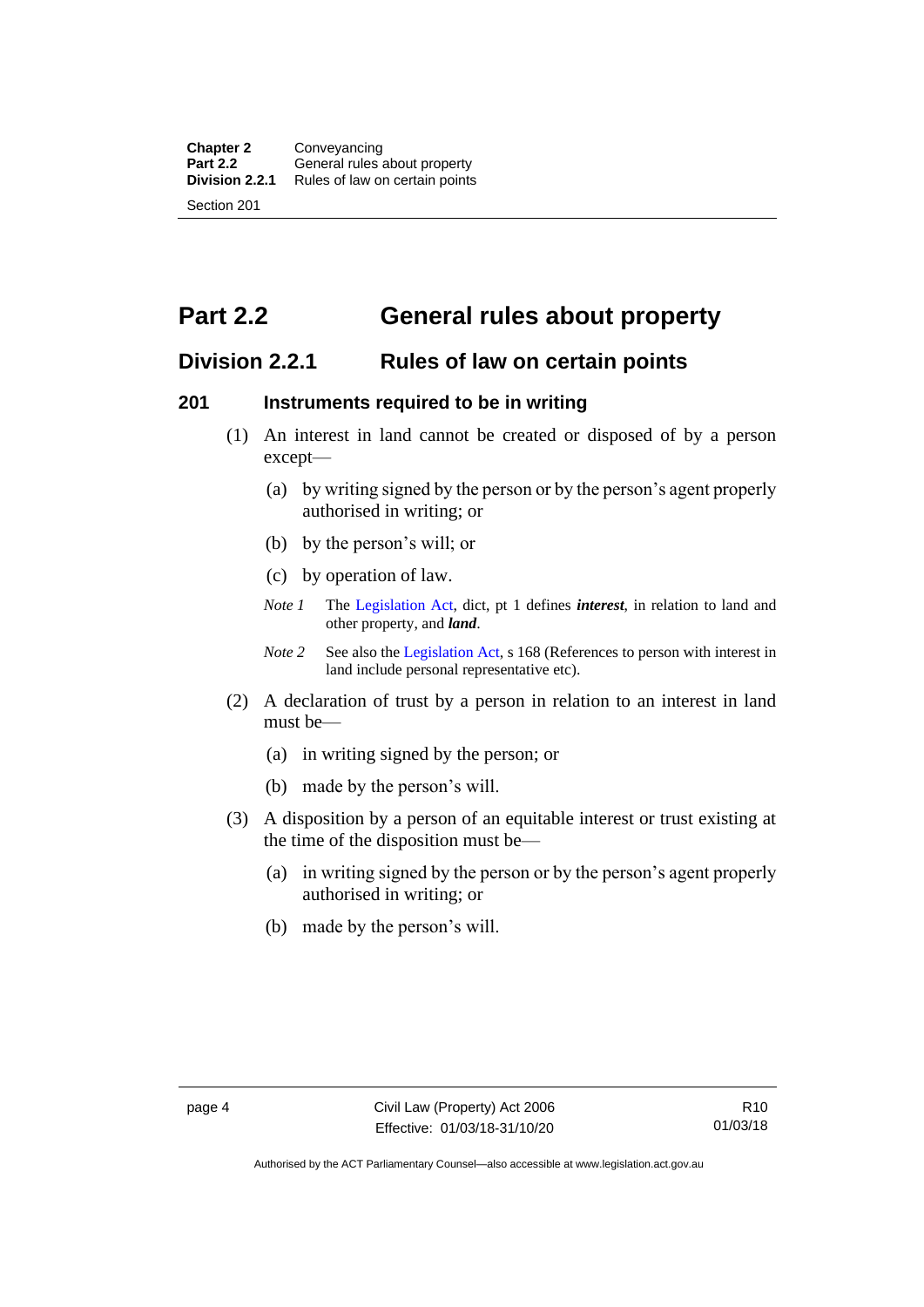- (4) This section—
	- (a) does not affect the creation or operation of a resulting, implied or constructive trust; and
	- (b) is subject to section 202 (Creation of interests in land by word of mouth).

#### <span id="page-14-0"></span>**202 Creation of interests in land by word of mouth**

- (1) This section applies to an interest in land if the interest is—
	- (a) created by word of mouth; and
	- (b) not put into writing signed by the person creating it or by the person's agent properly authorised in writing.
- (2) The interest is an interest at will only, whether or not consideration is given for it.

#### <span id="page-14-1"></span>**203 Exceptions to s 201 and s 202**

- (1) Section 201 (Instruments required to be in writing) and section 202 (Creation of interests in land by word of mouth) do not—
	- (a) affect the creation by word of mouth of a lease that is at the highest rent reasonably obtainable without taking a fine and that takes effect in possession—
		- (i) for a term not longer than 3 years without a right for the lessee to extend the term; or
		- (ii) for a term not longer than 3 years with a right for the lessee to extend the term, at the best rent reasonably obtainable without taking a fine, for a further period, but so that the period of the lease and the period of the extension do not total longer than 3 years; or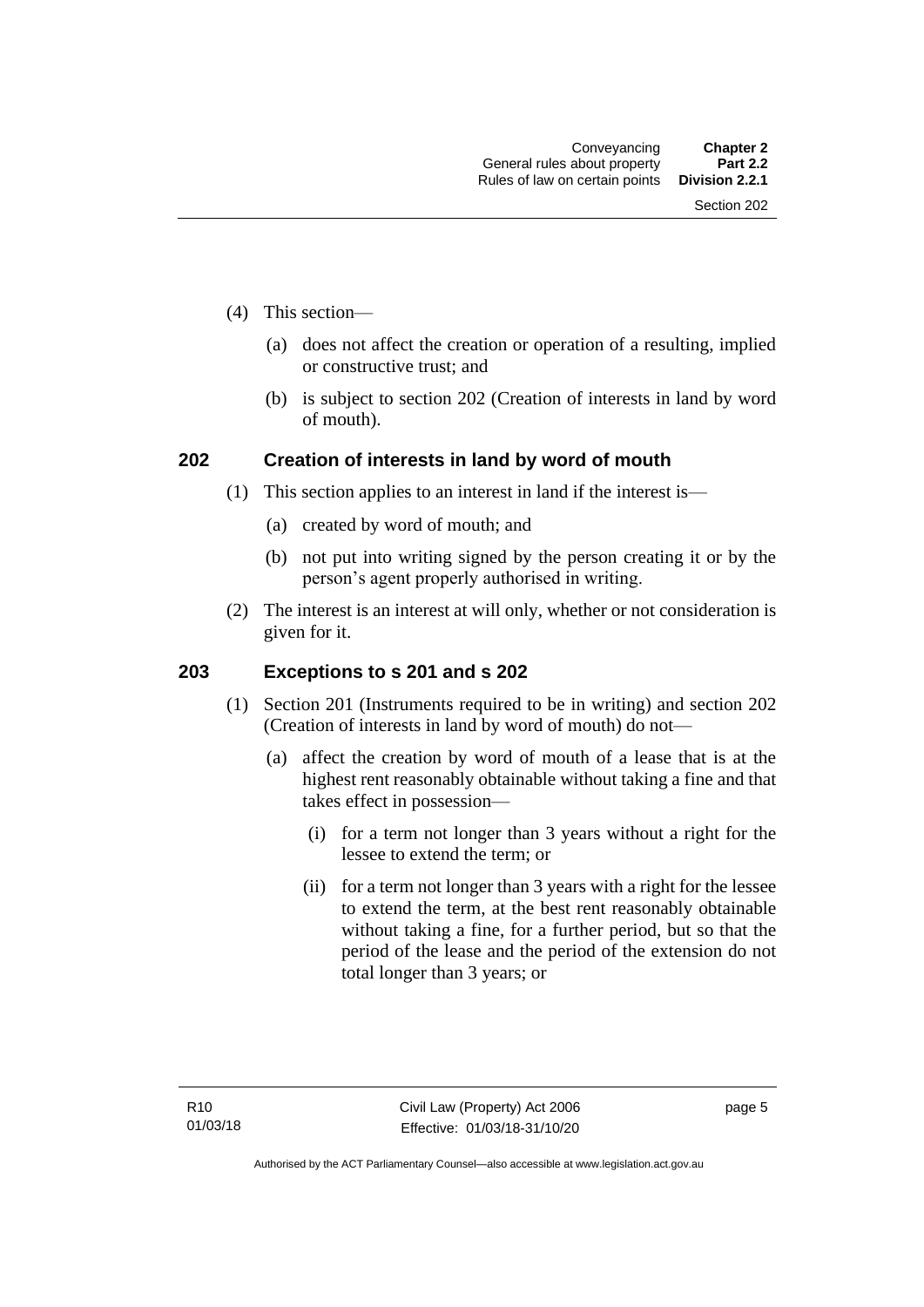- (b) invalidate a disposition by will; or
- (c) affect an interest validly created before 26 June 1986; or
- (d) affect the law about part performance.
- *Note* A 'fine' is an amount paid by a tenant to a landlord for the grant, transfer or renewal of a lease. It is not an amount reasonably demanded to cover the landlord's expenses, rather an extortionate amount demanded by a landlord without reasonable cause (see Butterworths, Australian Legal Dictionary, p 477).
- (2) In this section:

*possession*—to remove any doubt, *possession* of land does not include receipt of income from the land.

#### <span id="page-15-0"></span>**204 Proceedings do not lie on certain unwritten agreements**

- (1) A proceeding does not lie against a person on a contract for the sale or other disposition of land unless the agreement on which the proceeding is brought, or a memorandum or note of the agreement, is in writing signed by the person or by the person's agent properly authorised in writing.
- (2) This section—
	- (a) applies to contracts whenever they were made; and
	- (b) applies to land under the *[Land Titles Act 1925](http://www.legislation.act.gov.au/a/1925-1)*; and
	- (c) does not affect the law about part performance or sales by a court.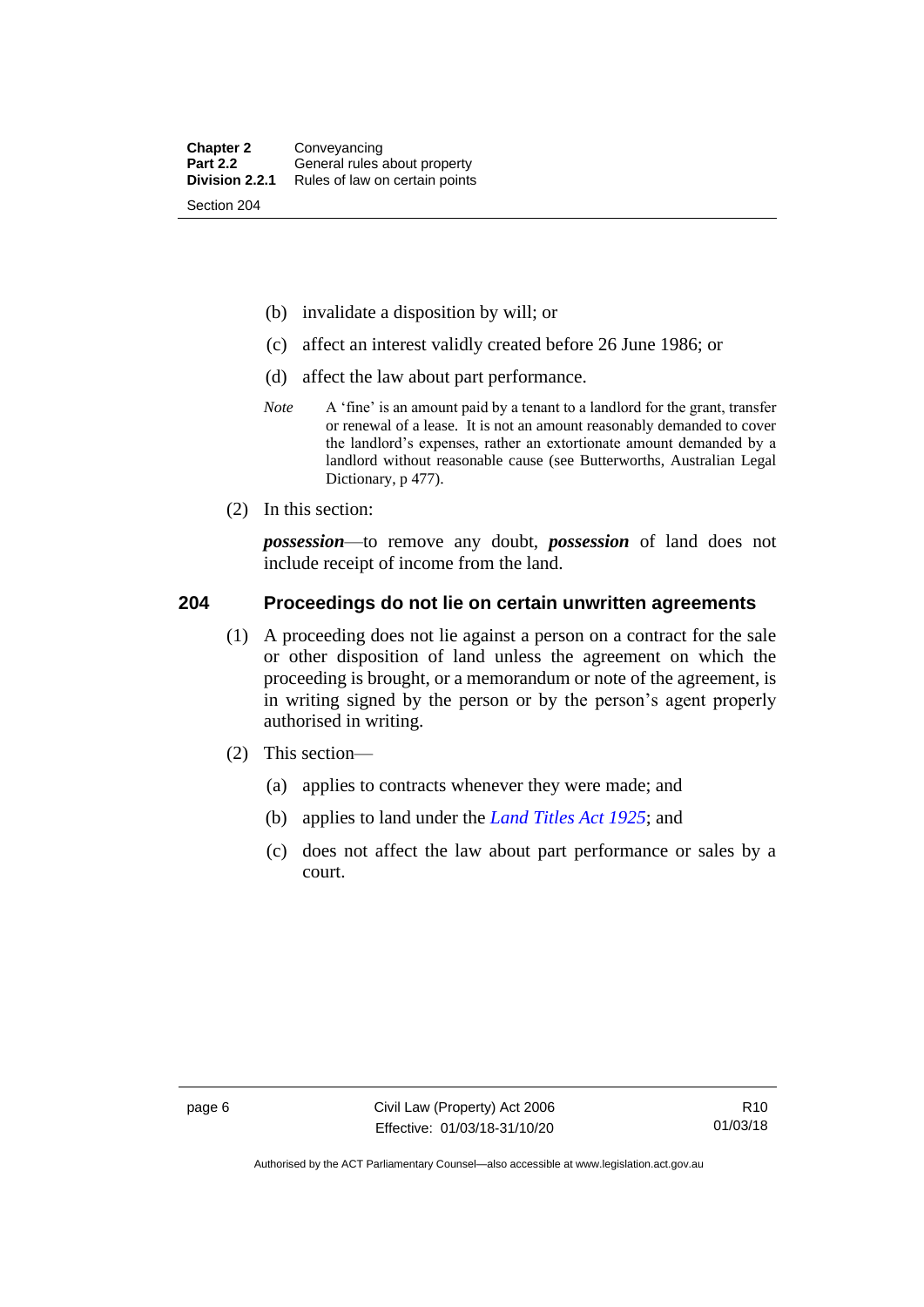#### <span id="page-16-0"></span>**205 Assignment of debts and things in action**

- (1) An absolute assignment, in writing signed by the assignor, of a debt or thing in action (other than an assignment expressed to be by charge only) is effective at law to transfer the right to the debt or thing in action if written notice of the assignment is given to the debtor, trustee, or other person, (the *liable person*) from whom the assignor would have been entitled to receive or claim the debt or thing in action.
	- *Note* A *thing in action* (also called a *chose in action*) is an intangible personal property right recognised and protected by the law. Examples include debts, money held at a bank, shares, rights under a trust, copyright, and the right to sue for breach of contract.
- (2) The transfer takes effect on the day the notice is given.
- (3) Without limiting subsection (1), the assignee may recover or otherwise enforce the debt or thing in action without involving the assignor.
- (4) However, the transfer is subject to all equities that would have been entitled to priority over the right of the assignee apart from this section.
- (5) If the liable person has notice that the assignment is disputed, or of any conflicting claims to the debt or thing in action, the liable person may—
	- (a) call on anyone claiming the debt or thing in action to interplead; or
	- (b) pay any amount in dispute into court.

#### <span id="page-16-1"></span>**206 Merger**

An estate in land is merged in another estate by operation of law only if the beneficial interest in the estate is merged or extinguished in equity.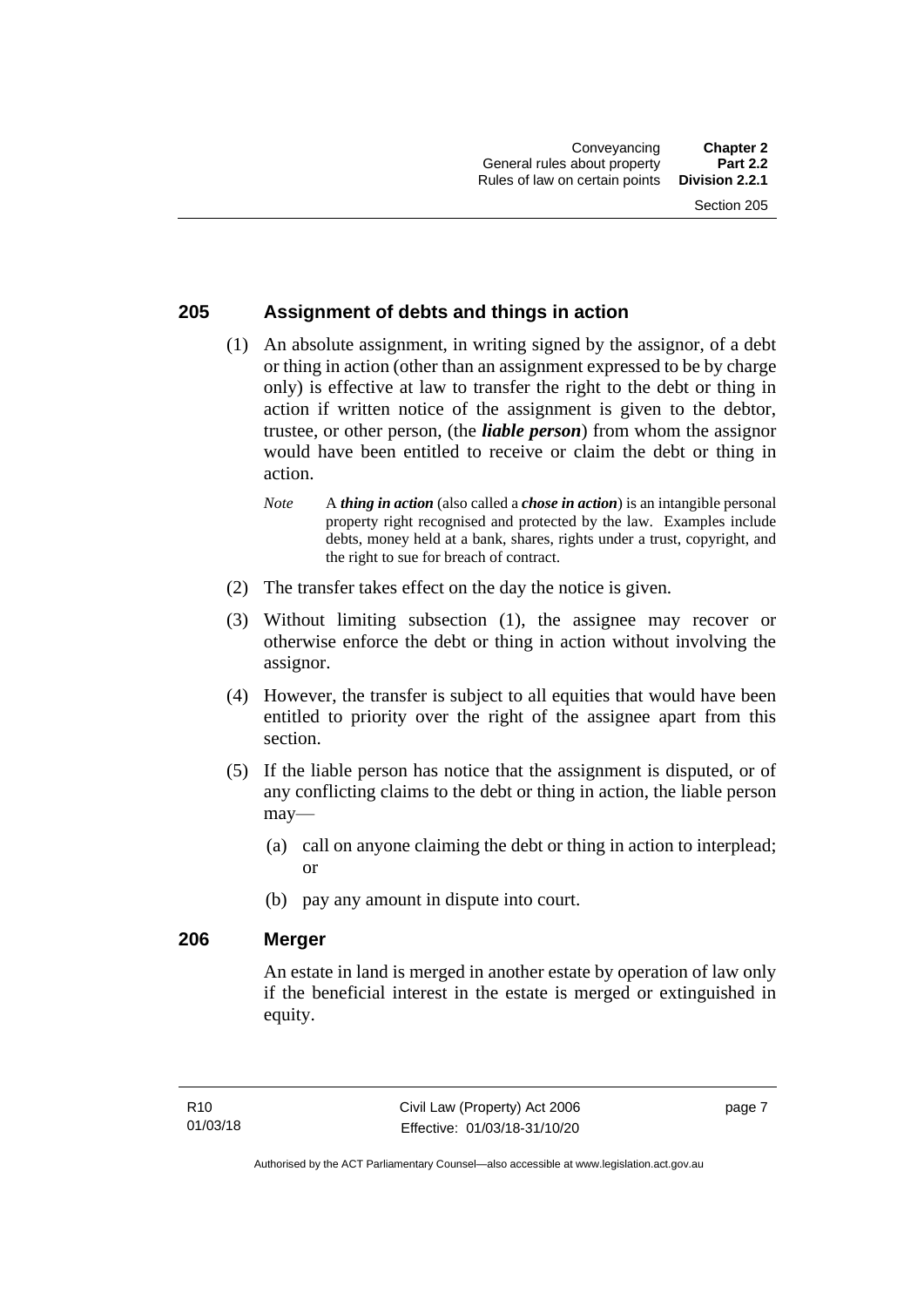#### <span id="page-17-0"></span>**207 Equitable waste**

An estate for life without impeachment of waste does not give the tenant for life a legal right to commit equitable waste, unless an intention to give the tenant for life that right expressly appears in the instrument creating the estate.

### <span id="page-17-1"></span>**Division 2.2.2 Property generally**

#### <span id="page-17-2"></span>**208 Person may assure property to self or to self and others**

A person may assure property to—

- (a) himself or herself; or
- (b) himself or herself and anyone else.

#### <span id="page-17-3"></span>**209 Power for corporations to hold property as joint tenants**

- (1) A corporation may acquire and hold property in joint tenancy in the same way as if it were an individual.
- (2) Without limiting subsection (1), if a corporation and an individual become entitled to property under circumstances or an instrument that would have created a joint tenancy if the corporation were an individual, the corporation and individual are entitled to the property as joint tenants.
- (3) However, the acquisition and holding of property by a corporation in joint tenancy is subject to the conditions and restrictions that apply to the acquisition and holding of property by a corporation in severalty.
- (4) If a corporation that is a joint tenant of property is dissolved, the property devolves on the other joint tenant.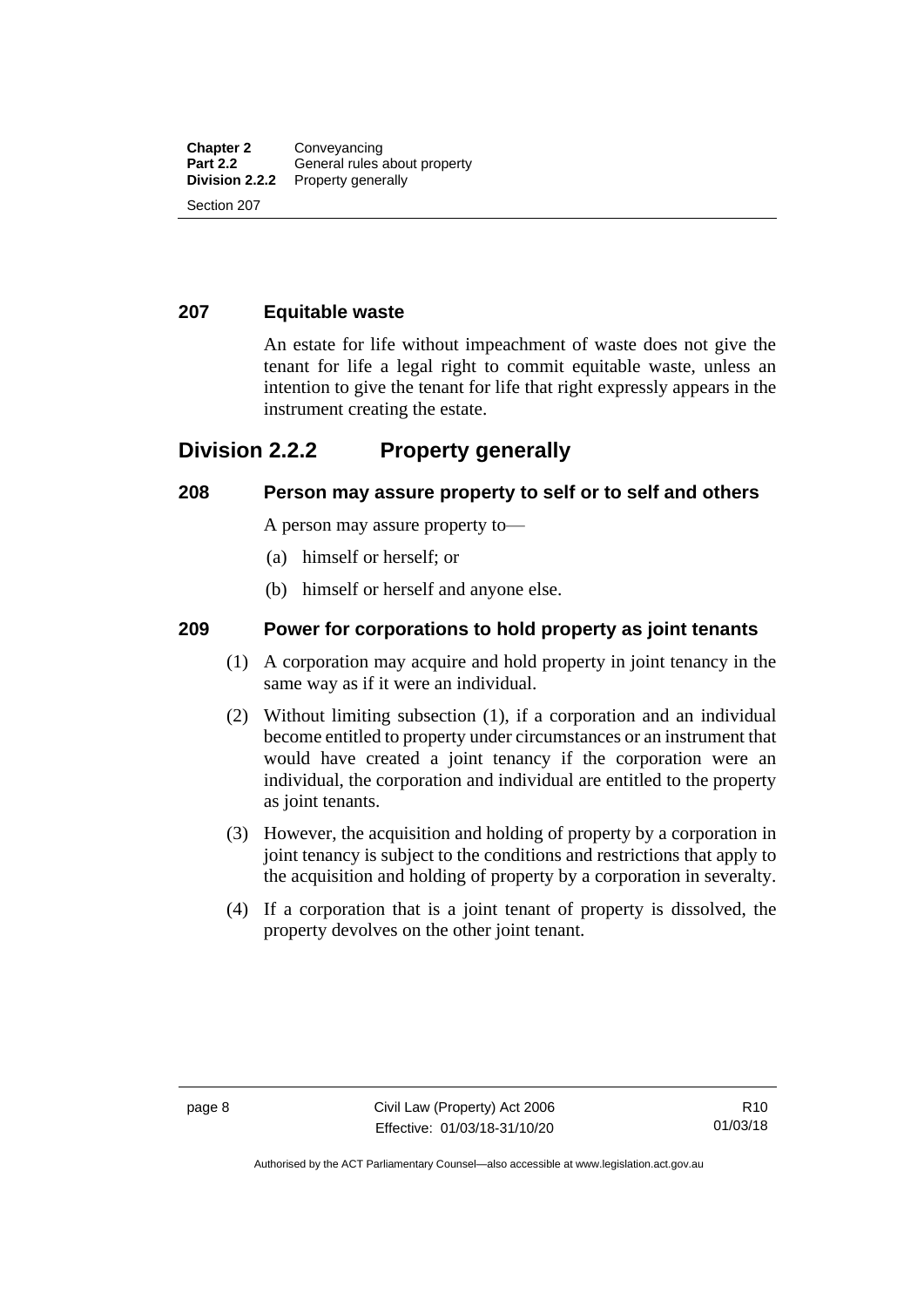#### <span id="page-18-0"></span>**210 Interpretation of conveyance etc of property to 2 or more people together**

- (1) A disposition of the beneficial interest in property (whether or not with the legal estate) to or for 2 or more people together beneficially is taken to be made to or for them as tenants in common, and not as joint tenants.
- (2) However, this section does not apply—
	- (a) to people who, under the instrument, are executors, administrators, trustees or mortgagees; or
	- (b) if the instrument expressly provides that they are to take as joint tenants.
- (3) This section applies to the interpretation of an instrument commencing after 8 May 1958.

#### <span id="page-18-1"></span>**211 Tenants in common of equitable estate acquiring legal estate**

- (1) This section applies if—
	- (a) 2 or more people are beneficially entitled as tenants in common to an equitable estate in property; and
	- (b) they are or become entitled in their own right (whether as joint tenants or tenants in common) to the legal estate in the property; and
	- (c) their legal estate in the property is equal to, and coextensive with, their equitable estate in the property.
- (2) The legal and equitable estates in the property are both to be held by them as tenants in common unless they otherwise agree.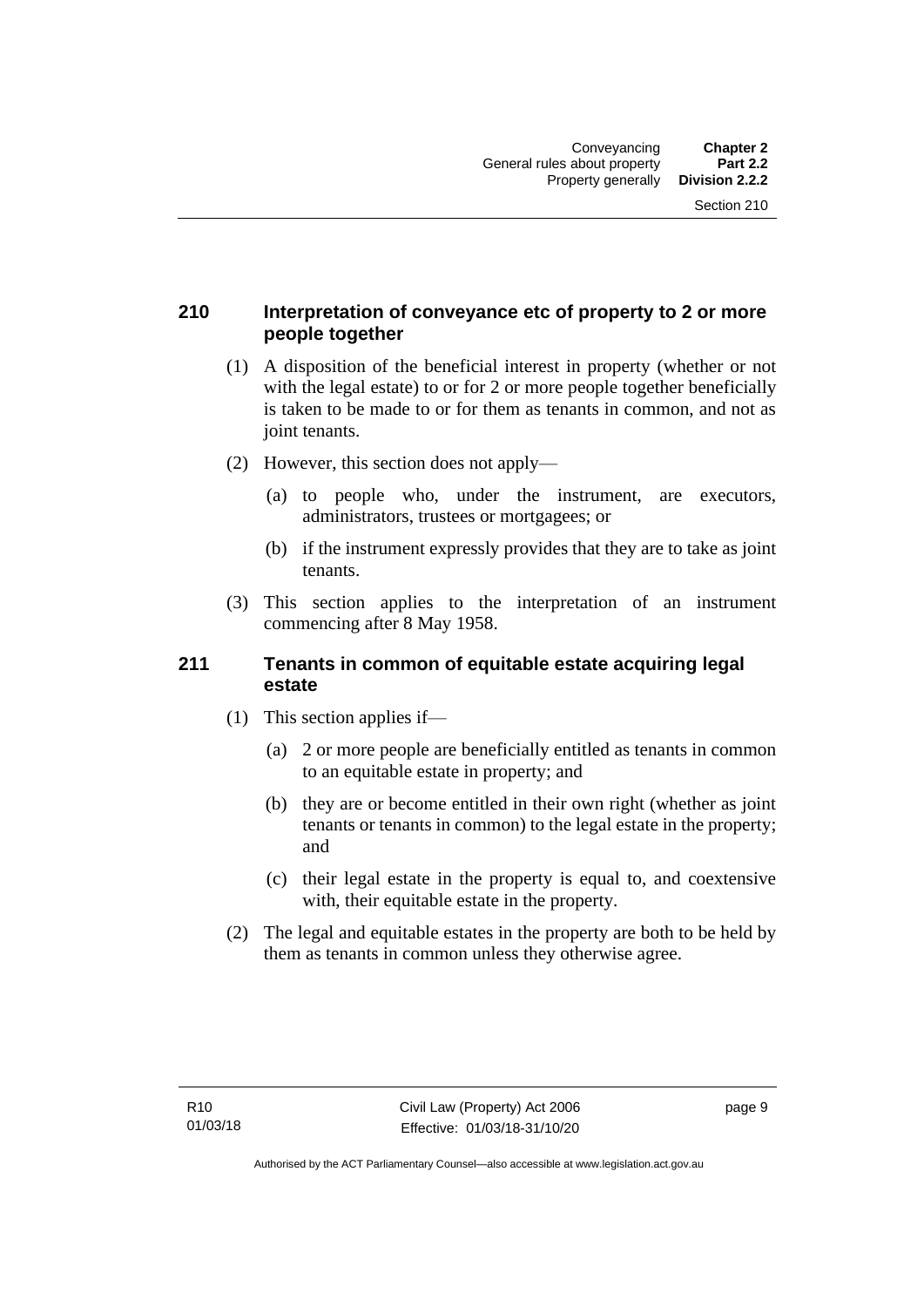#### <span id="page-19-0"></span>**212 People taking who are not parties**

- (1) A person may take an immediate or other interest in land or other property, or the benefit of a condition, right of entry, covenant or agreement over or in relation to land or other property, even though the person is not a party to the assurance or other instrument.
- (2) The person may sue, and is entitled to all rights and remedies, in relation to the land or other property as if the person had been a party to the assurance or other instrument.

#### <span id="page-19-1"></span>**213 Presumption of survivorship**

- (1) If 2 people die at the same time or in an order that is uncertain, the deaths are, for purposes affecting title to land, taken to have happened in order of seniority, and the younger is taken to have survived the elder.
- (2) If more than 2 people die at the same time or in an order that is uncertain, the deaths are, for purposes affecting title to land, taken to have happened in order of seniority, and the youngest is taken to have survived the eldest.
- (3) This section is subject to the *[Administration and Probate Act 1929](http://www.legislation.act.gov.au/a/1929-18)*, part 3B (Simultaneous deaths).

#### <span id="page-19-2"></span>**214 Provisions about supplemental instruments**

- (1) An instrument (the *supplemental instrument*) expressed to be supplemental to a previous instrument is, as far as practicable, to be read, and has effect, as if the supplemental instrument contained a full recital of the previous instrument.
- (2) This section does not operate to give a right to production of the previous instrument.

Authorised by the ACT Parliamentary Counsel—also accessible at www.legislation.act.gov.au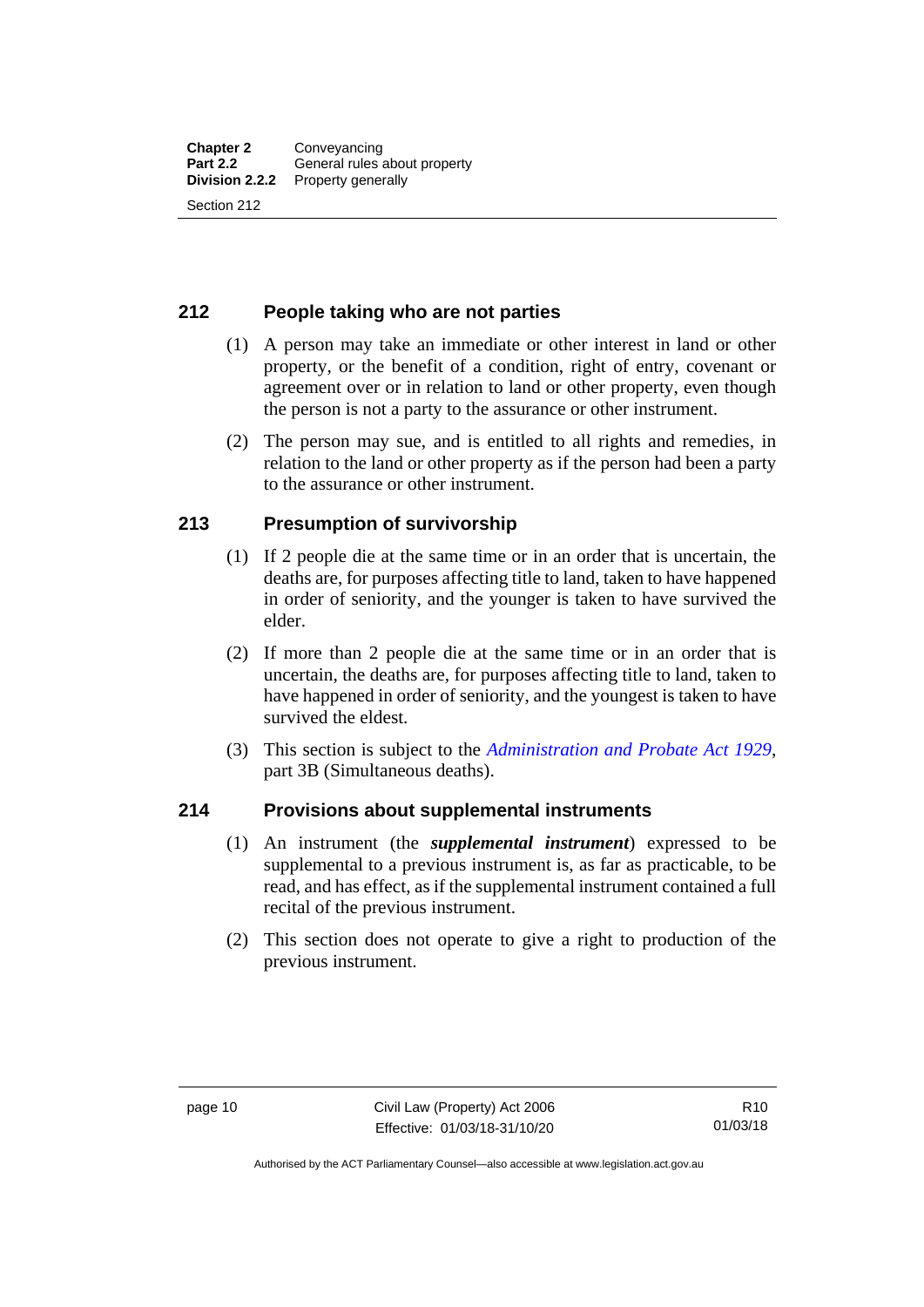(3) A purchaser may accept the same evidence that the previous instrument does not affect the title as the purchaser could have accepted if it had only been mentioned in the supplemental instrument.

### <span id="page-20-0"></span>**Division 2.2.3 Ending life interests**

#### <span id="page-20-1"></span>**215 Meaning of** *life interest* **for div 2.2.3**

In this division:

*life interest* means an interest in property ending on the death of 1 or more people.

#### <span id="page-20-2"></span>**216 Wrongful holding over of life interest etc**

- (1) This section applies if a person entitled to a life interest in property holds over or continues in possession of the property, the interest in the property, or the rents, profits or income of the property, after the end of the life interest without the express consent of the person next entitled to the property, or to the rents, profits or income of the property, on the ending of the life interest.
- (2) The holder of the life interest is liable in damages, to account for the rents, profits or income of the property, or both, to the person entitled to the property, or to the rents, profits or income, after the end of the life interest.

#### <span id="page-20-3"></span>**217 Vesting of interests on end of life interest—evidence of death**

- (1) If a reversion, remainder or other interest in property is to vest in possession on the death of 1 or more people and the person entitled to the interest believes that the interest has become vested in possession because of the death of the relevant person, the person entitled to the interest (the *applicant*) may—
	- (a) apply to a court for appropriate orders in relation to the property; and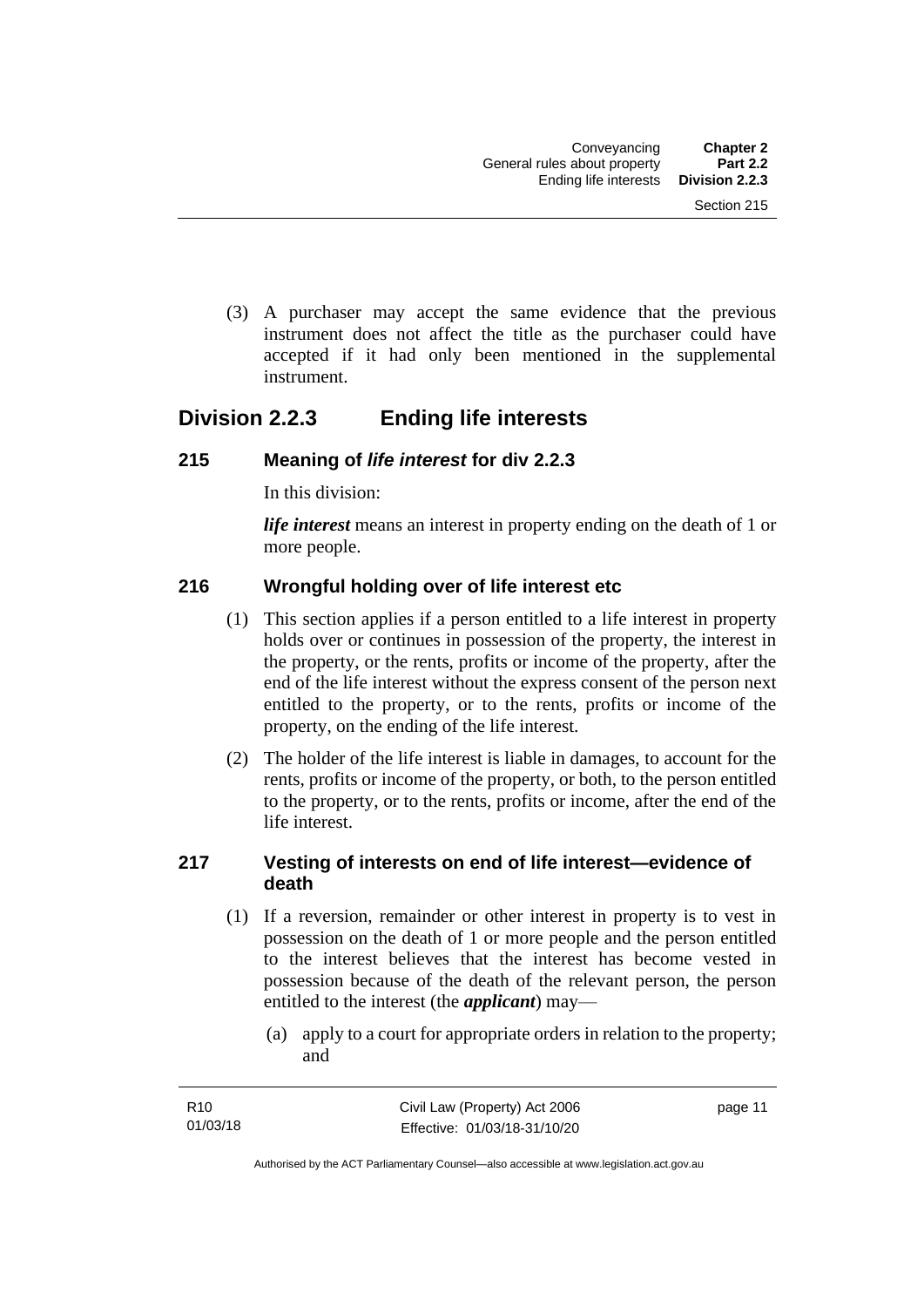- (b) give the court evidence of the death of the relevant person.
- (2) If the court is satisfied that the relevant person has died, the court may make appropriate orders in relation to the property in which the interest is held.
- (3) Without limiting subsection (2), if evidence is given to the court that the relevant person has remained outside Australia, or has been absent from the place in Australia where the person might have been expected to be found, for 7 years or longer, then, unless it is proved to the satisfaction of the court that the relevant person is still alive, the court may order that the person is, for the proceeding, taken to have died and make appropriate orders on that basis.
- (4) If judgment is given against the applicant and the applicant later begins another proceeding in a court in which the applicant claims that the relevant person has died, the court in which the other proceeding is begun may order that the proceeding be stayed—
	- (a) for a stated time; or
	- (b) until a further order of the court; or
	- (c) permanently.
- (5) In this section:

*relevant person*, in relation to the vesting in possession of a reversion, remainder or other interest in property, means the person on whose death the interest vests in possession or, if the vesting of the interest in possession happens on the deaths of 2 or more people, the last of them to die.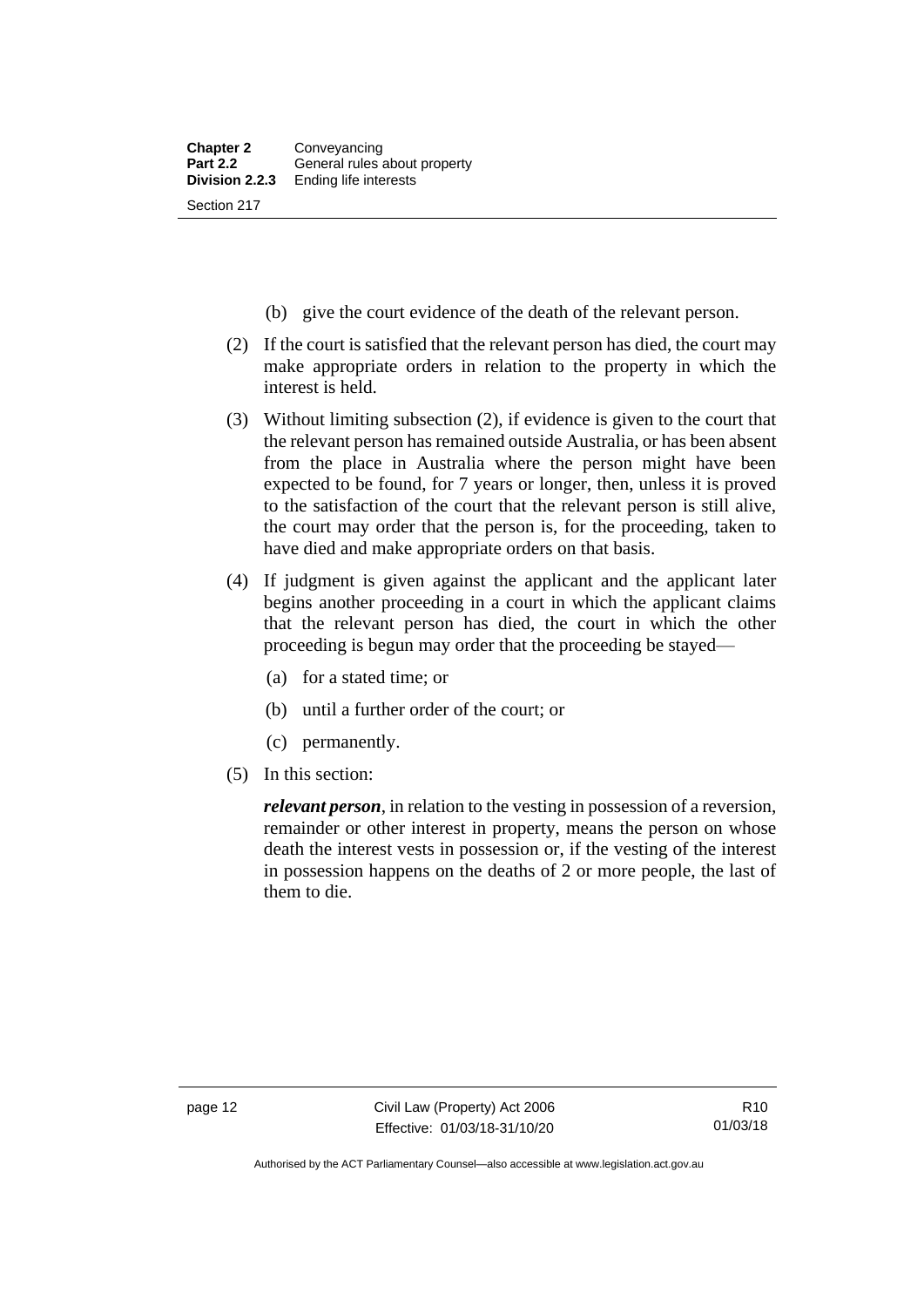#### <span id="page-22-0"></span>**218 Vesting orders made in error**

- (1) This section applies if—
	- (a) a person with a life interest in property (the *interest-holder*) has been evicted from the property or deprived of the interest because of an order made by a court on the basis that the life interest has ended; and
	- (b) in a later court proceeding the court is satisfied that the life interest has not ended, or had not ended when the order was made.
- (2) The court hearing the later proceeding may give the interest-holder appropriate relief.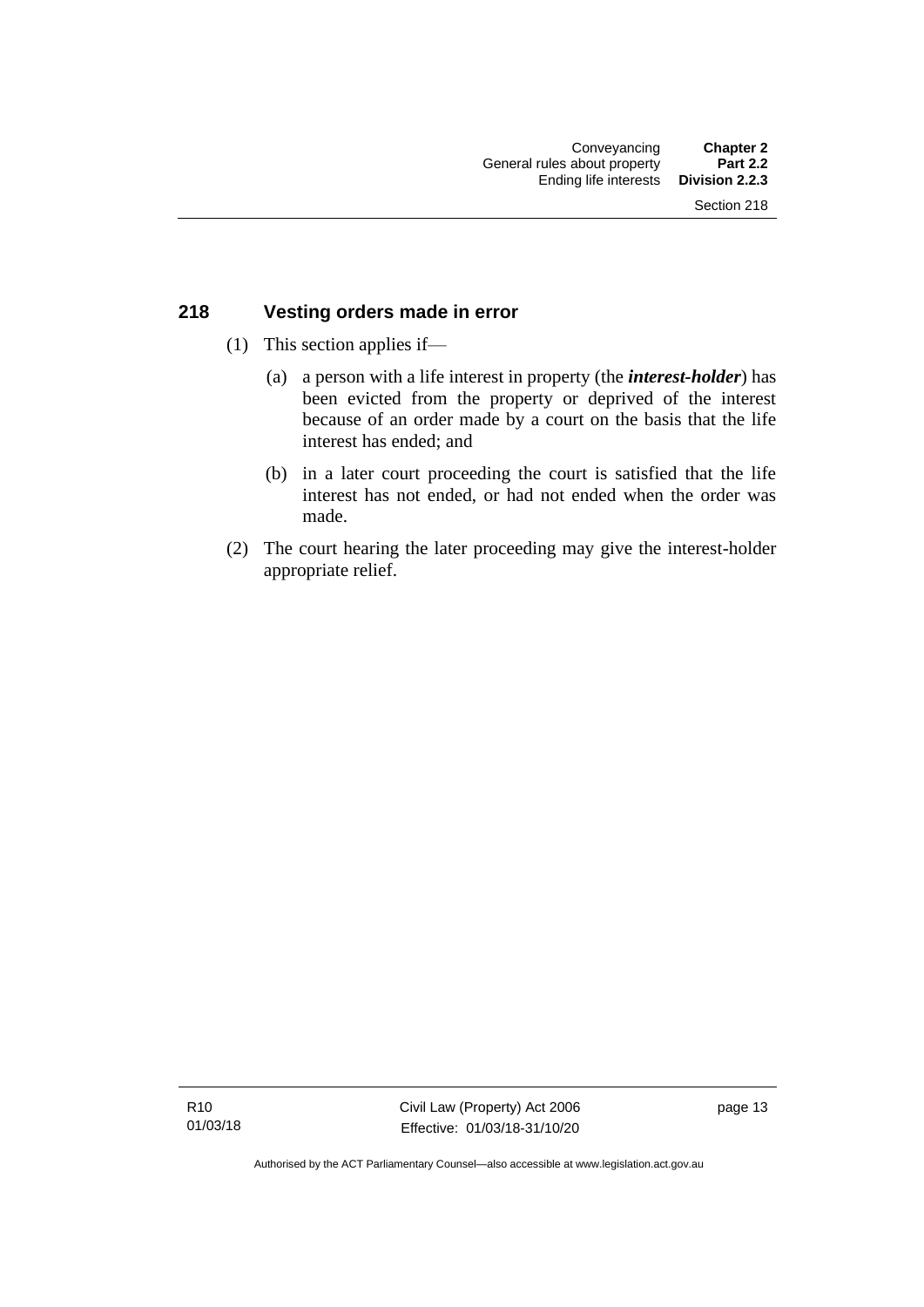# <span id="page-23-0"></span>**Part 2.3 General rules about deeds and documents of corporations**

### <span id="page-23-1"></span>**Division 2.3.1 Deeds and their effect**

#### <span id="page-23-2"></span>**219 Signature and attestation of deeds**

- (1) A deed (whether or not it affects property) must be—
	- (a) signed and sealed; and
	- (b) attested by at least 1 witness who is not a party to the deed, using any form of words.
- (2) Indenting is not necessary.
- (3) An instrument executed after 1 July 1920 that is signed and attested in accordance with this section is taken to be sealed if the instrument is expressed to be an indenture or deed or to be sealed.
- (4) A deed executed and attested in accordance with this section may be proved in the same way that a deed not required by law to be attested may be proved.
- (5) This section does not affect—
	- (a) the execution of a deed by a corporation; or
	- (b) a deed executed before 1 November 1951.

#### <span id="page-23-3"></span>**220 Receipt in deed sufficient**

A receipt for consideration in the body of a deed is a discharge for the consideration to the person giving it, even though a receipt is not endorsed on the deed.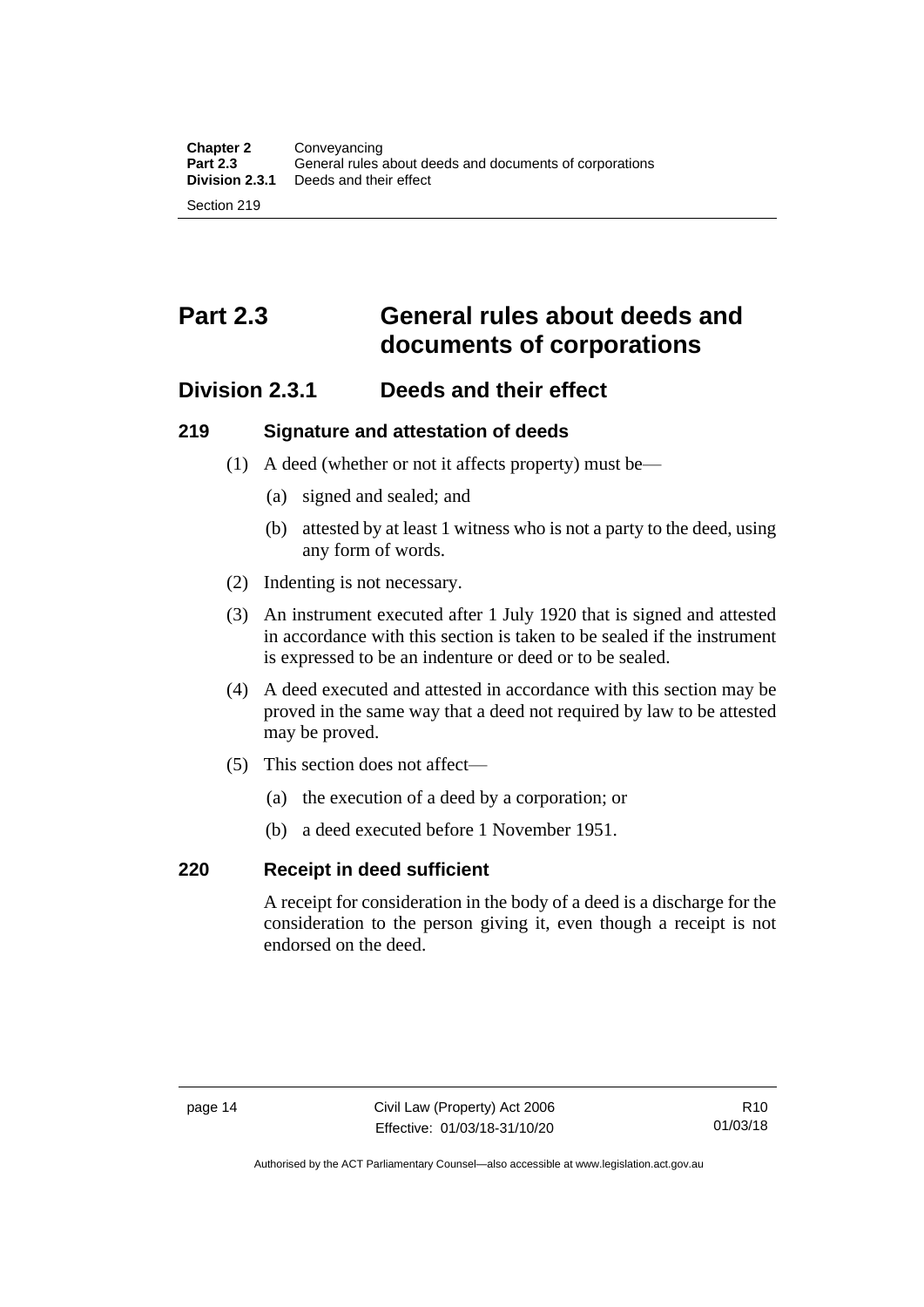### <span id="page-24-0"></span>**221 Receipt in deed or endorsed evidence for subsequent purchaser**

A receipt for consideration in the body of a deed (or endorsed on it) is, for a subsequent purchaser without notice that all or part of the consideration has not been given, evidence of the giving of all the consideration.

#### <span id="page-24-1"></span>**222 How powers of appointment are to be exercised**

- (1) This section applies if a power of appointment by an instrument other than a will is exercised by—
	- (a) a deed executed and attested in accordance with this Act or the [Corporations Act;](http://www.comlaw.gov.au/Series/C2004A00818) or
	- (b) an instrument under the *[Land Titles Act 1925](http://www.legislation.act.gov.au/a/1925-1)* executed and attested in accordance with that Act.
- (2) The deed or instrument is, in relation to the execution and attestation, a valid exercise of the power, even though the instrument that creates the power requires an additional or another form of execution or attestation.

### <span id="page-24-2"></span>**Division 2.3.2 Operation of deeds**

#### <span id="page-24-3"></span>**223 Limitations may be made by direct conveyance without uses**

A limitation that may be made by use operating under this Act may be made by direct conveyance without the intervention of uses.

#### <span id="page-24-4"></span>**224 In conveyance use of word grant unnecessary**

- (1) In a conveyance it is not necessary to use the word 'grant' to convey land.
- (2) Any words that indicate an intention to convey the land are sufficient.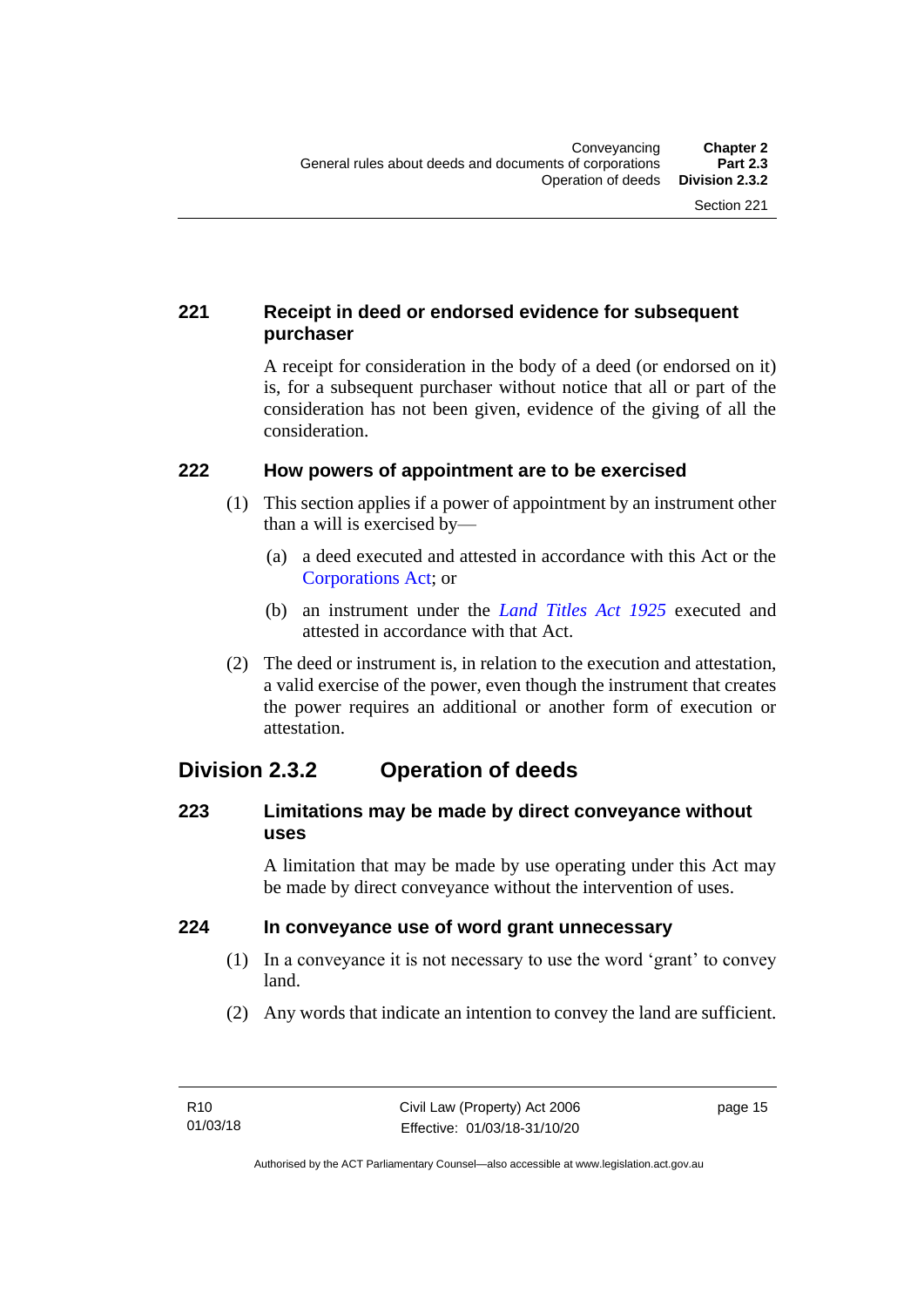#### <span id="page-25-0"></span>**225 Rights of entry etc**

The following interests in property may be conveyed by deed:

- (a) a right of entry;
- (b) a contingent remainder;
- (c) a contingent, executory, or future estate, right or interest;
- (d) a possibility coupled with an interest.

#### <span id="page-25-1"></span>**226 Certain conveyance etc void**

- (1) This section applies to a conveyance of, or an agreement to convey, a present right of entry to land, other than a conveyance or agreement to convey to the person in possession of the land (*A*).
- (2) The conveyance or agreement to convey is void as against A or anyone claiming through A unless the person conveying or agreeing to convey  $(B)$ , or the person through whom B claims, has been in possession of the land within 1 year from the date of the conveyance or agreement.

### <span id="page-25-2"></span>**Division 2.3.3 Documents of corporations**

#### <span id="page-25-3"></span>**227 Execution of documents by or on behalf of corporations**

- (1) For an honest purchaser, a document is taken to have been properly executed by a corporation aggregate if the seal of the corporation is fixed to the document and the fixing of the seal is attested by—
	- (a) the secretary or another officer of the corporation or a deputy of the secretary or other officer; and
	- (b) a member of the board of directors, council or other governing body of the corporation.

Authorised by the ACT Parliamentary Counsel—also accessible at www.legislation.act.gov.au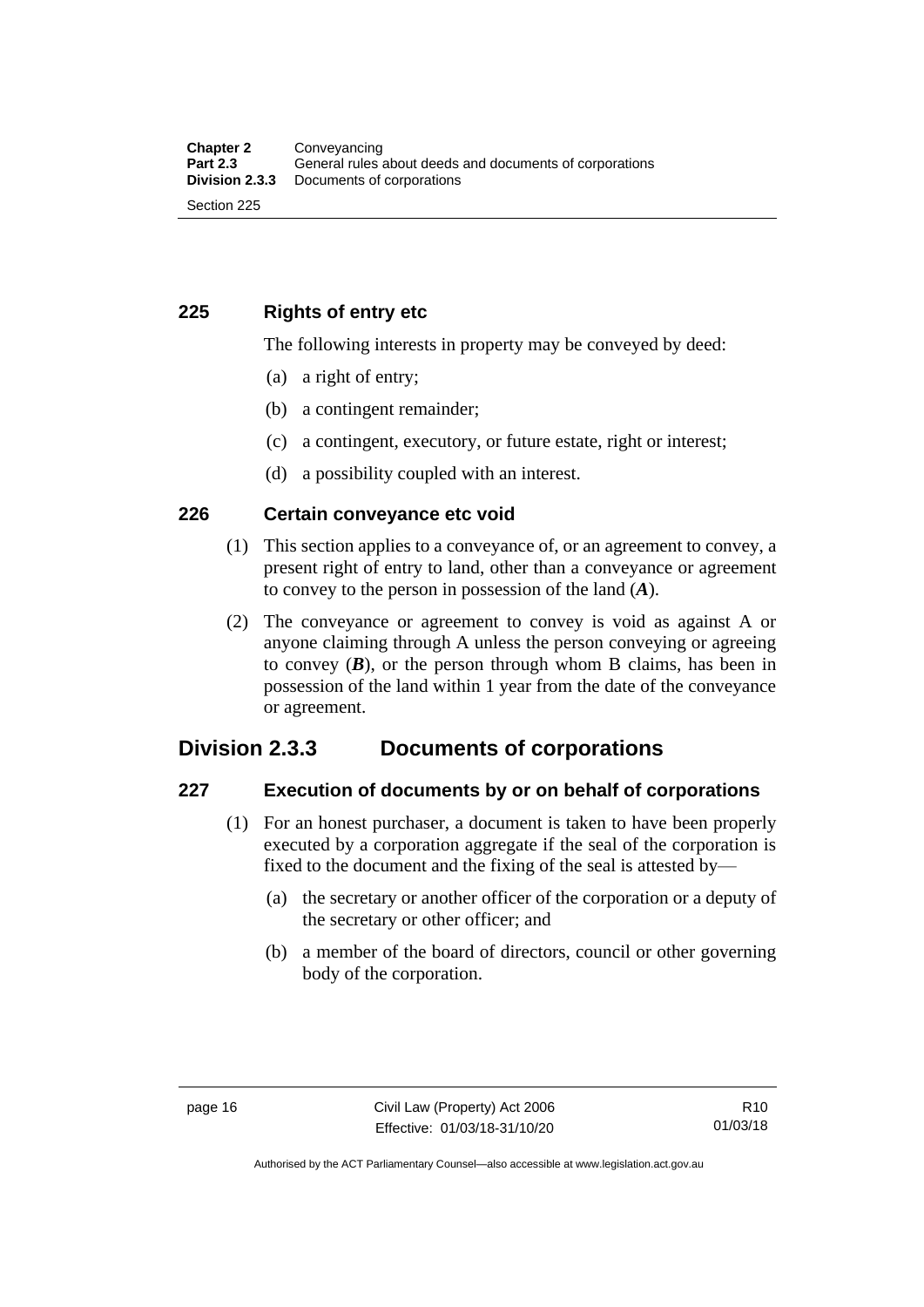- (2) If a document has attached to it a seal purporting to be the seal of a corporation aggregate and the fixing of the seal has been attested by people purporting to hold the positions mentioned in subsection (1), an honest purchaser may assume the document has been executed in accordance with subsection (1).
- (3) The board of directors, council or other governing body of a corporation aggregate may, by resolution or other means, appoint an agent to execute documents for the corporation, including registration copies of documents to which the corporation is a party.
- (4) If a person is authorised under a power of attorney or a statutory or other power to assure property for a corporation, the person may make the assurance by—
	- (a) signing it in his or her name in the presence of at least 1 attesting witness and stating in the assurance the power the person has to sign it for the corporation; and
	- (b) if the assurance is a deed—further executing the assurance in accordance with section 219 (Signature and attestation of deeds).
- (5) If a corporation aggregate is authorised under a power of attorney or a statutory or other power to assure property for someone else, an officer or employee of the corporation appointed for the purpose by the board of directors, council or other governing body of the corporation may assure the property for the other person.
- (6) If an assurance is made by an officer or employee who purports to be appointed under subsection (5), the assurance is taken, in relation to an honest purchaser, to have been made by a properly appointed officer or employee.
- (7) This section applies to deeds and other documents executed after 8 May 1958.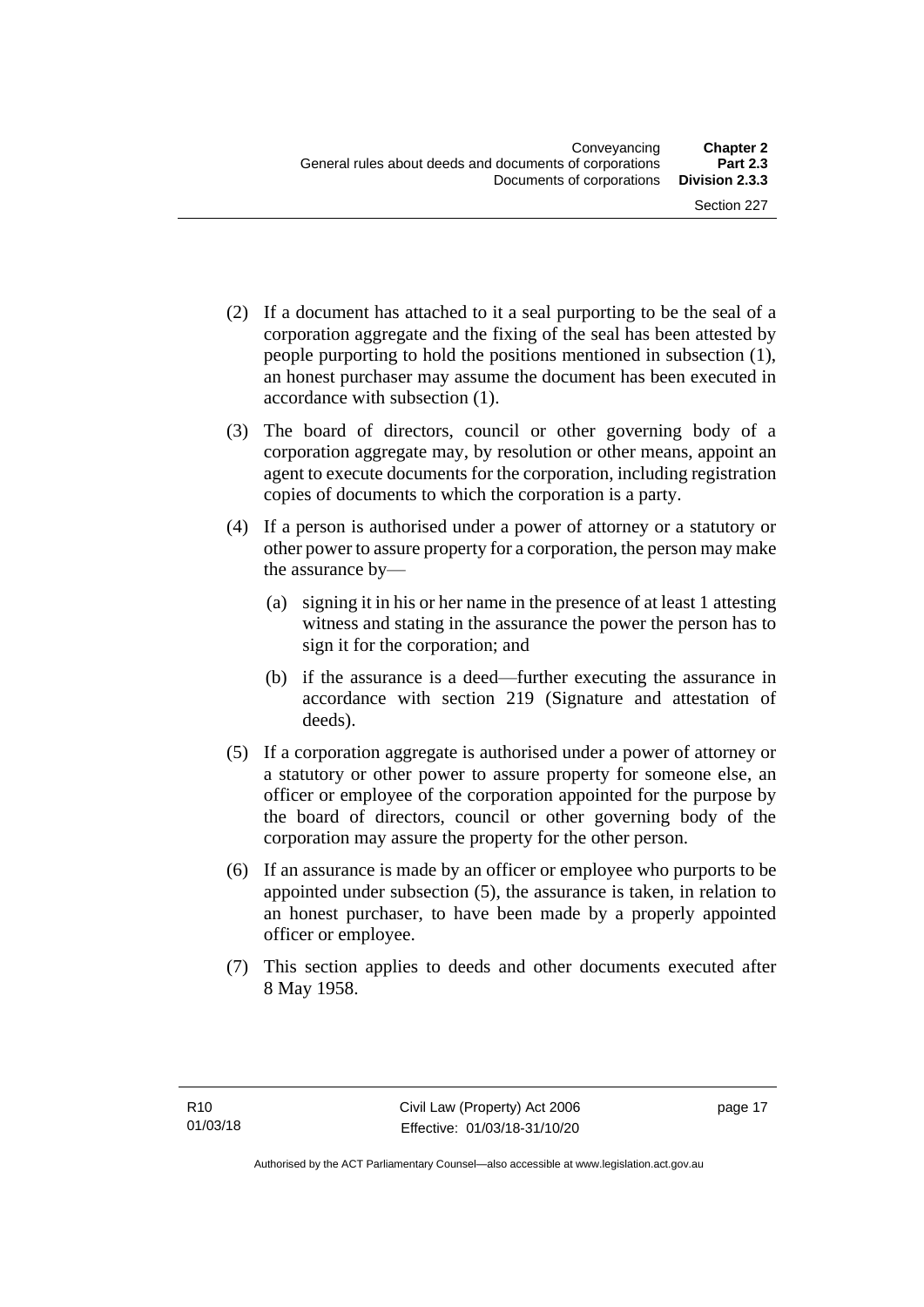- (8) This section does not limit the ways in which a company may execute a document (including a deed), and any method of execution authorised by law or by practice, or by the law, charter, constitution or other instrument establishing the corporation or regulating the affairs of the corporation, is (in addition to the methods authorised by this section) as effective as if this section had not been enacted.
	- *Note* The [Corporations Act,](http://www.comlaw.gov.au/Series/C2004A00818) s 127 provides how a company may execute documents (including deeds), and s 128 provides that a person is entitled to make certain assumptions in s 129 in relation to dealings with a company.

### <span id="page-27-0"></span>**Division 2.3.4 Powers of appointment**

#### <span id="page-27-1"></span>**228 Application—div 2.3.4**

This division applies to appointments made after 26 June 1986 under powers created before, on or after that day.

### <span id="page-27-2"></span>**229 Appointments to be valid despite exclusion of object**

- (1) An appointment made under a power to appoint property among 2 or more objects is not invalid only because 1 or more objects of the power is not to take a share in the property.
- (2) This section does not affect a provision of the instrument creating the power that declares a share in the property from which an object of the power is not to be excluded.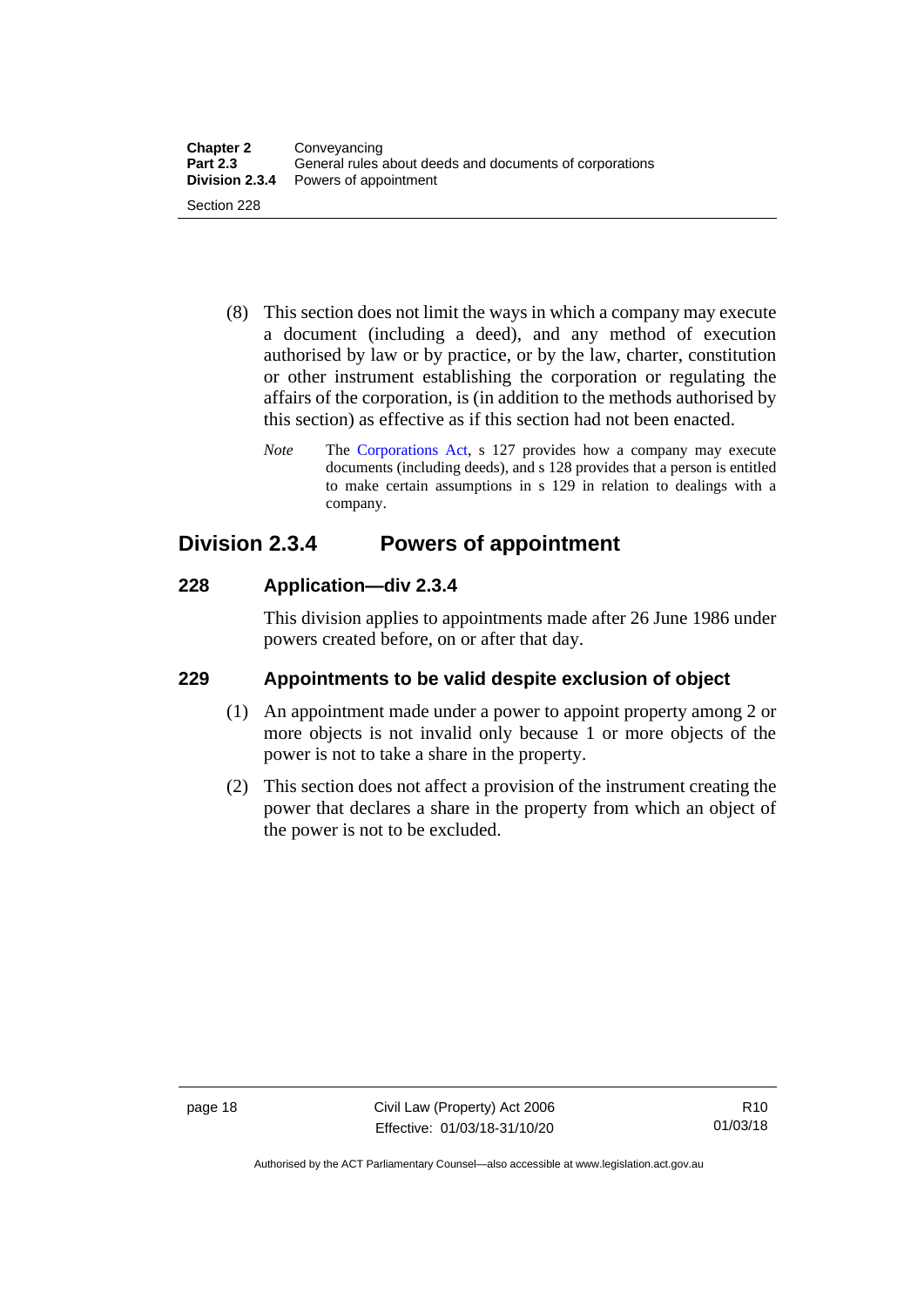# <span id="page-28-0"></span>**Part 2.4 Sales and other transactions**

### <span id="page-28-1"></span>**Division 2.4.1 Dispositions on trust for sale or with power of sale**

#### <span id="page-28-2"></span>**230 Meaning of** *purchaser* **for div 2.4.1**

In this division:

*purchaser* means a person who acquires an interest in or charge on property for money or money's worth.

#### <span id="page-28-3"></span>**231 Consents to execution of trust for sale etc**

- (1) If the consent of 3 or more people is required by a disposition for the execution of a trust for sale of property, or the exercise of a power of sale of property under a trust, then, for a purchaser, the consent of any 2 of those people to the execution of the trust or the exercise of the power or to the exercise of any statutory or other powers vested in the trustees is enough.
- (2) If a person whose consent is required by a disposition for the execution of a trust for sale of property, or the exercise of a power of sale of property under a trust, is a person with a legal disability, the person's consent is, for a purchaser, taken not to be required.
- (3) However, for the disposition mentioned in subsection (2), the trustees must get the consent of—
	- (a) if the person is a child—the parent or testamentary or other guardian of the child; or
	- (b) if the person is a person with a mental disability—the manager of the person's property under the *[Guardianship and](http://www.legislation.act.gov.au/a/1991-62)  [Management of Property Act 1991](http://www.legislation.act.gov.au/a/1991-62)*; or
	- (c) if there is no parent, guardian or manager—the Supreme Court.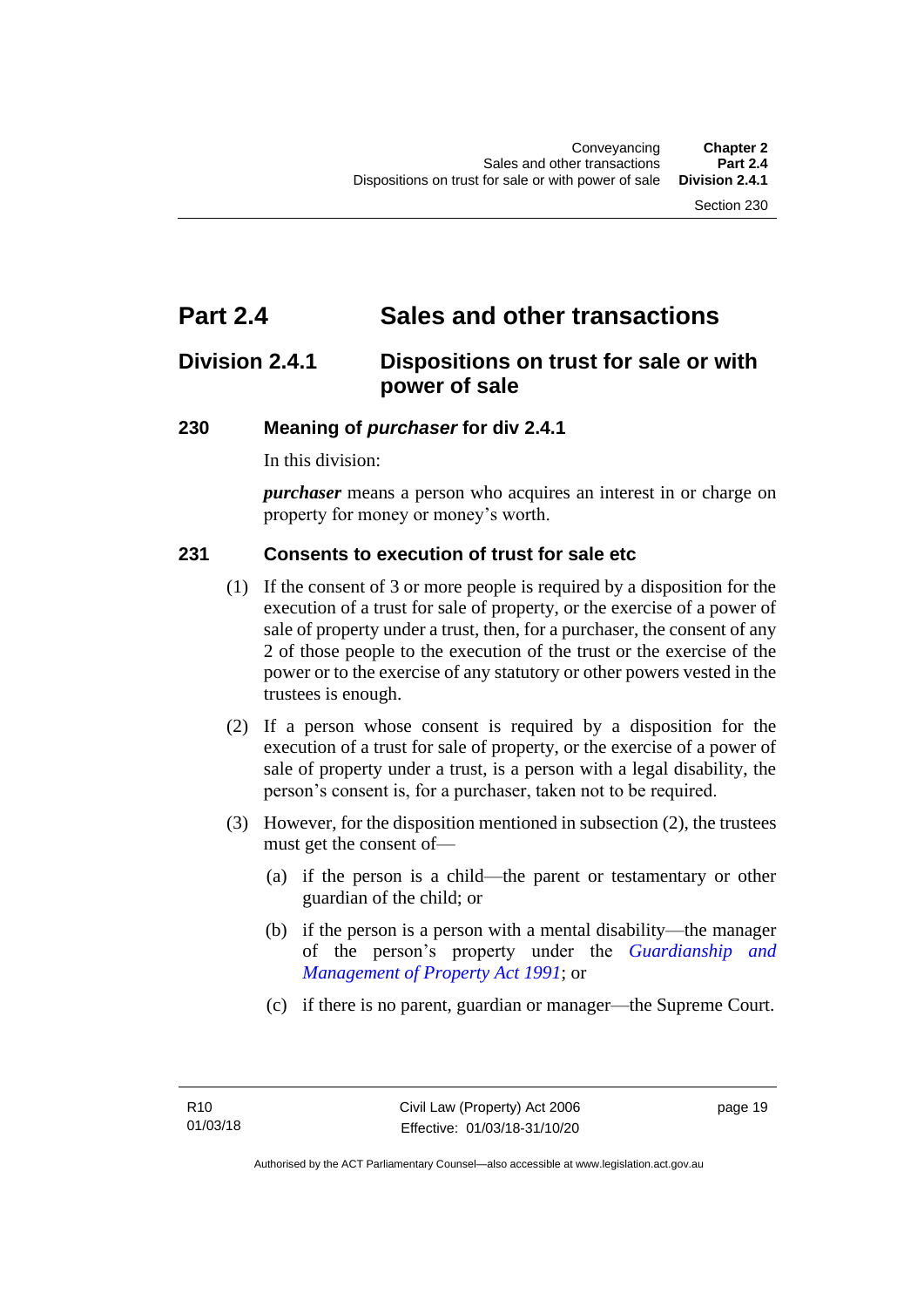#### <span id="page-29-0"></span>**232 Purchaser not to be concerned with trusts of proceeds of sale**

- (1) A purchaser of property from trustees for sale, or from trustees having a power of sale, need not be concerned with the trusts affecting the proceeds of sale or the income of the property until sale, whether or not the trusts are declared by the same instrument that created the trust for sale or the power of sale.
- (2) Despite anything to the contrary in the instrument (if any) creating a trust for sale of property, or a power of sale of property, or in the settlement of the proceeds of sale of property, proceeds of sale or other capital money may only be paid or applied by the direction of at least 2 trustees, unless the trust has only 1 trustee and—
	- (a) the trustee is a trust corporation; or
	- (b) the trustee was appointed as the sole trustee by the instrument creating the trust.
- (3) However, subsection (2) does not affect the right of a sole personal representative to give valid receipts for, or direct the application of, proceeds of sale or other capital money.
- (4) Also, subsection (2) does not make it necessary to have more than 1 trustee unless capital money arises on a transaction.

#### <span id="page-29-1"></span>**233 Settlements of personal property invested in land**

- (1) If a settlement contains a power to invest money in the purchase of land and land is purchased in the exercise of that power—
	- (a) the land is held by the trustees on trust for sale; and
	- (b) the net rents and profits from the land must, after paying the costs of repairs properly payable out of income, insurance and other outgoings, be paid or applied in the same way as the income of investments made from the sale price of the land would have been payable or applicable if the land had been sold and the proceeds invested other than in the purchase of land.

R10 01/03/18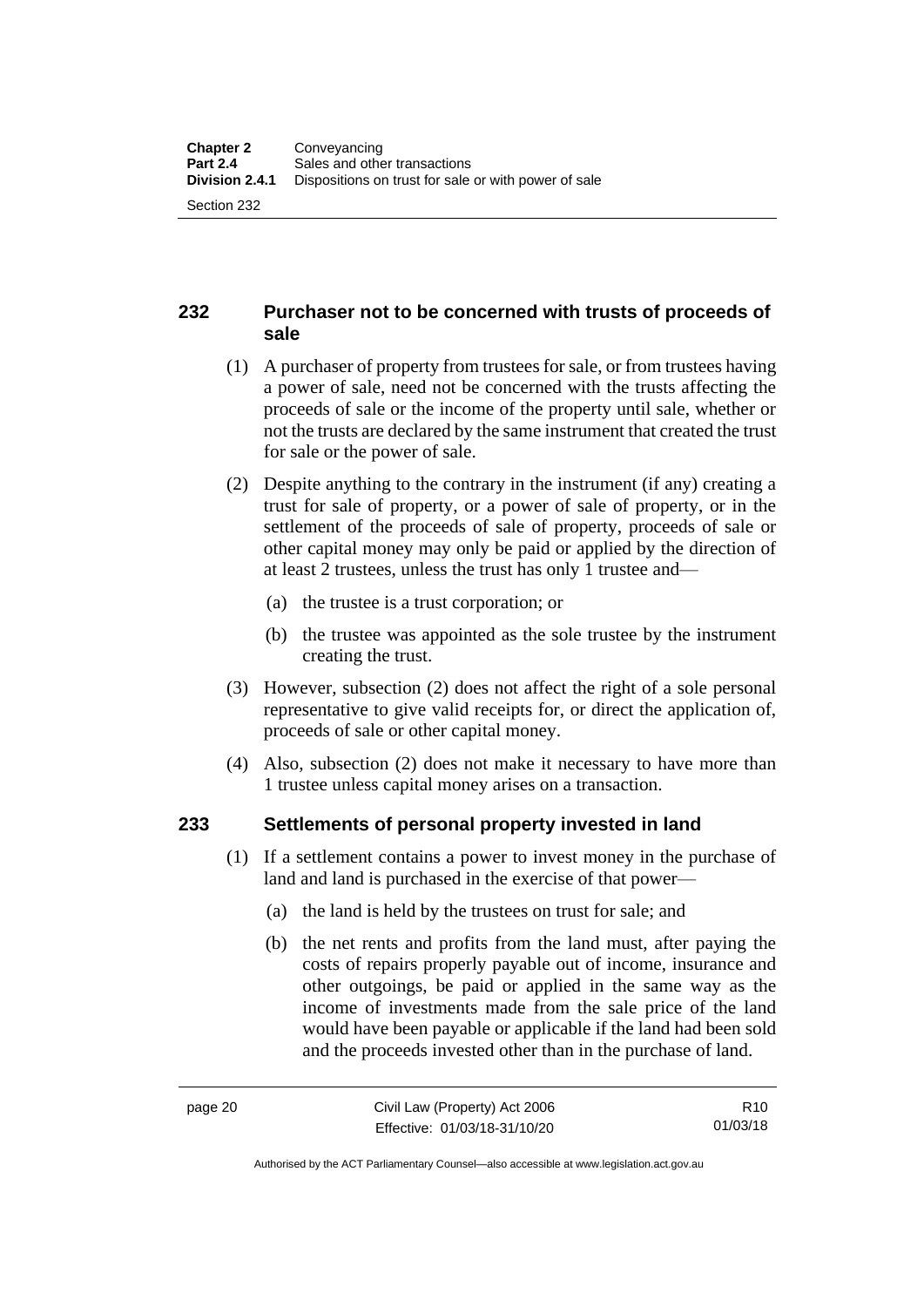- (2) This section applies unless the settlement provides to the contrary.
- (3) This section applies only to settlements commencing after 1 December 1957.

#### <span id="page-30-0"></span>**234 Powers given to trustees for sale**

- (1) If property under a disposition on trust for sale includes land, the trustees may take possession of, hold and manage the land until it is sold.
- (2) This section applies unless the disposition provides to the contrary.

#### <span id="page-30-1"></span>**235 Application of income of land under trust for sale**

- (1) The net rents and profits of land under a disposition on trust for sale must, after paying the costs of repairs properly payable out of income, insurance, and other outgoings, be paid or applied in the same way as the income of investments made from the sale price of the land would have been payable or applicable if the land had been sold and the proceeds invested other than in the purchase of land.
- (2) This section applies subject to any contrary intention in the disposition or in a settlement of proceeds of sale under the disposition.

### <span id="page-30-2"></span>**236 Partition of land under trust for sale**

- (1) If the net proceeds of sale of land under a disposition on trust for sale have, under the trusts affecting the sale, become absolutely vested in possession in 2 or more people as joint tenants or tenants in common, the trustees for sale may, with the agreement of the people (if any) who are adults and not annuitants and who have interests in possession in the net rents and profits of the land until it is sold—
	- (a) partition the land remaining unsold or any part of it; and
	- (b) provide (by mortgage or otherwise) for the payment of equality money.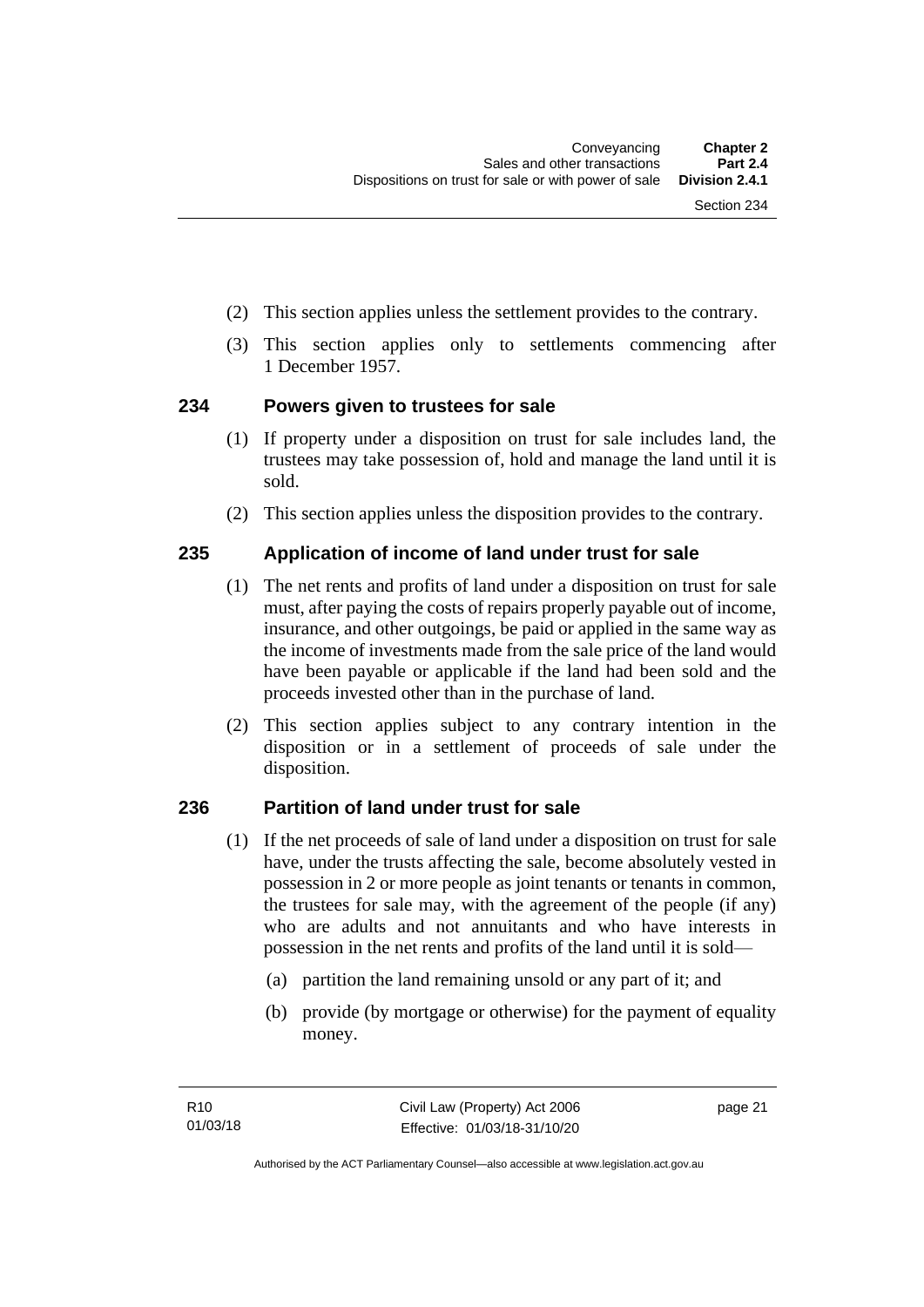- (2) On a partition being arranged under subsection (1), the trustees for sale must give effect to the partition by conveying the land partitioned in severalty (subject or not to any mortgage created to raise equality money) to the people entitled to it under the partition.
- (3) A purchaser of land partitioned under subsection (1) need not be concerned to inquire whether any agreement to the partition required by the subsection had been given.
- (4) If a share in the net proceeds belongs to a person who has a physical, mental, psychological or intellectual condition relevant to the *[Guardianship and Management of Property Act 1991](http://www.legislation.act.gov.au/a/1991-62)*, section 8, the trustees for sale are protected if they obtain the agreement of—
	- (a) the manager of the person's property under that Act; or
	- (b) if there is no manager—the Supreme Court.
- (5) If a share in the net proceeds is affected by an encumbrance, the trustees for sale may either—
	- (a) give effect to the encumbrance; or
	- (b) provide for the discharge of the encumbrance out of the property allotted in relation to the share.
- (6) If a share in the net proceeds is vested absolutely in a child, or in a person who cannot be found or identified, or about whom it is uncertain whether the person is living or dead, the trustees for sale may act for the child or person and keep land or other property that is the person's share.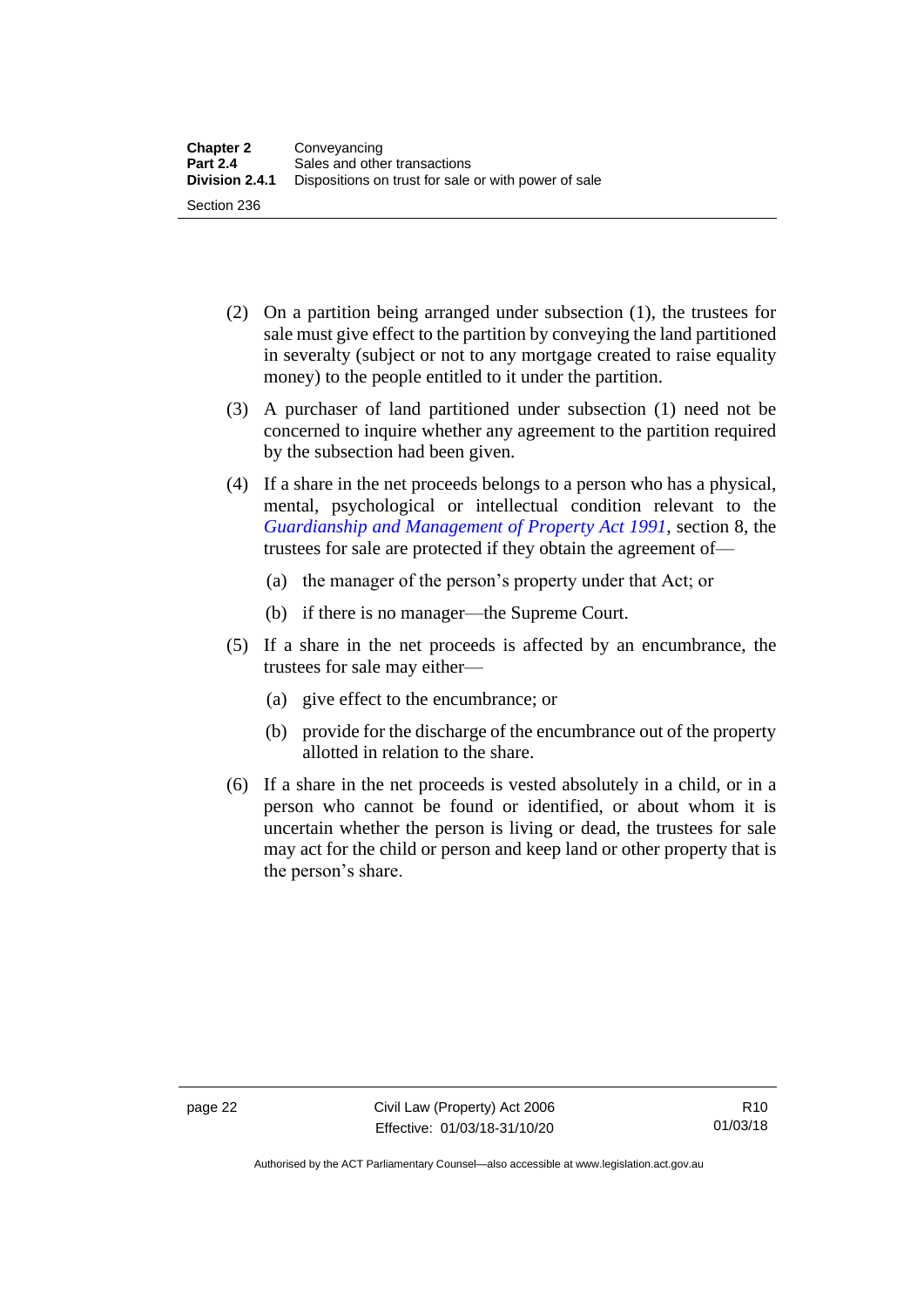#### <span id="page-32-0"></span>**237 Powers of Supreme Court if trustees for sale decline to exercise powers**

- (1) If trustees for sale decline to sell or exercise any of the powers given by section 234 (Powers given to trustees for sale) or section 236 (Partition of land under trust for sale), or any agreement cannot be obtained, an interested person may apply to the Supreme Court for—
	- (a) a vesting or other order to give effect to the proposed transaction; or
	- (b) an order directing the trustees for sale to exercise any of their powers.
- (2) The court may make any order it considers appropriate.

### <span id="page-32-1"></span>**Division 2.4.2 Voidable dispositions**

#### <span id="page-32-2"></span>**238 Meaning of** *purchaser* **for div 2.4.2**

In this division:

*purchaser* means a purchaser for valuable consideration, and includes a lessee, mortgagee or other person who, for valuable consideration, acquires an interest in property.

### <span id="page-32-3"></span>**239 Voluntary dispositions to defraud creditors voidable**

- (1) A disposition of property made with intent to defraud creditors is voidable by a person prejudiced by the disposition.
- (2) However, this section does not apply to an interest in property disposed of to an honest purchaser who did not have, at the time of the disposition, notice of the intent to defraud creditors.
- (3) This section applies to a disposition of property made before or after the commencement of this section.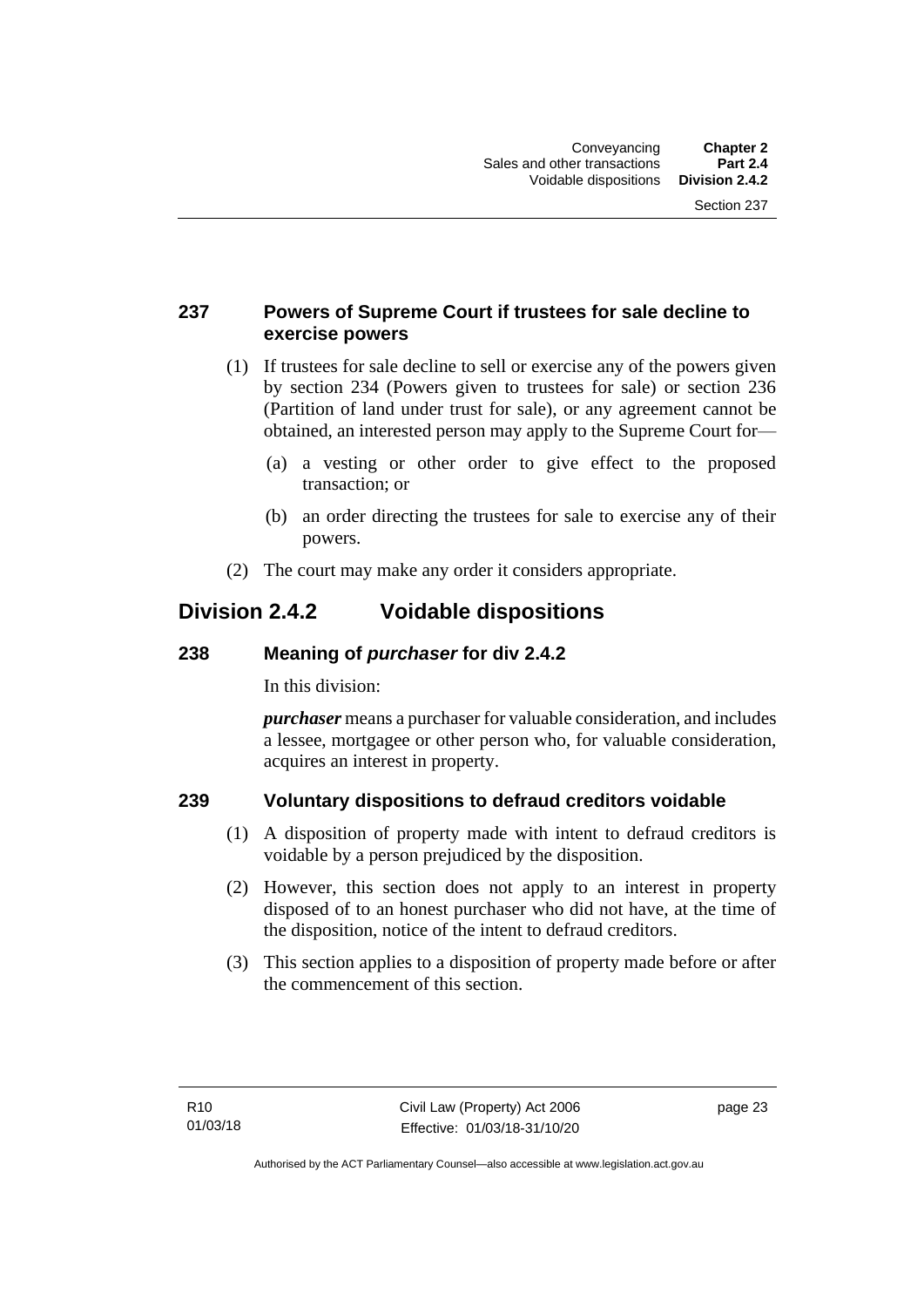#### <span id="page-33-0"></span>**240 Voluntary dispositions of land—how far voidable against purchasers**

- (1) A voluntary disposition of land made with intent to defraud a subsequent purchaser is voidable by that purchaser.
- (2) For this section, if the document by which a voluntary disposition of land is made is registered before a subsequent purchase of the land, the voluntary disposition is not taken to have been made with intent to defraud a subsequent purchaser—
	- (a) only because the disposition was not made for valuable consideration; or
	- (b) only because of the subsequent purchase.
- (3) This section applies to a disposition of land made before or after the commencement of this section.

#### <span id="page-33-1"></span>**241 Acquisitions of reversions at under value**

- (1) An acquisition of a reversionary interest in property honestly made for money or moneys worth must not be set aside only because it was made for less than full value.
- (2) This section does not affect the jurisdiction of a court to set aside or change unconscionable bargains.
- (3) In this section:

*reversionary interest* includes an expectancy or possibility.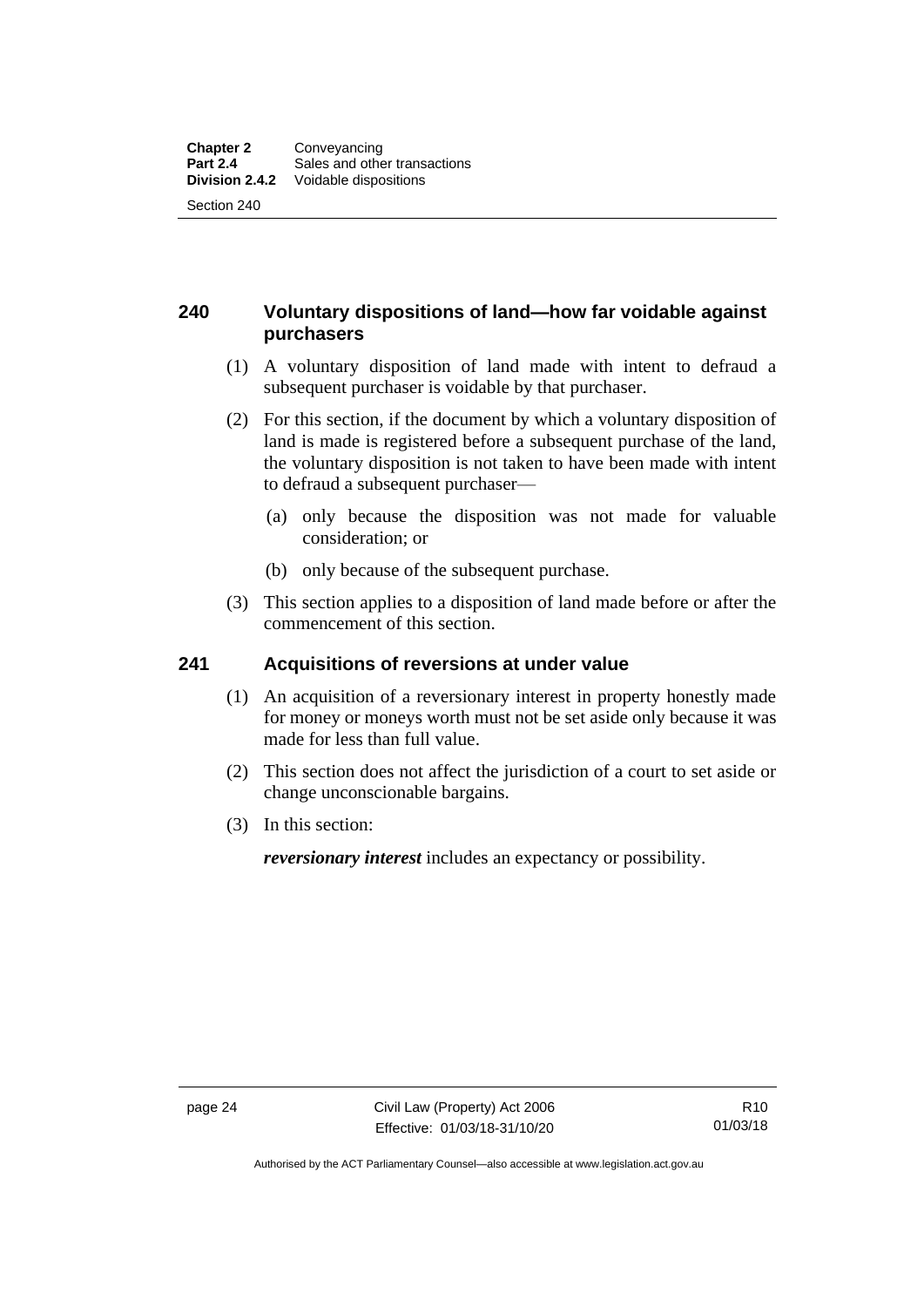# <span id="page-34-0"></span>**Part 2.5 Partition**

#### <span id="page-34-1"></span>**242 Definitions—pt 2.5**

In this part:

*interested person*, in relation to property, means a person with an interest in the property.

*proceeding for partition of property* includes a proceeding for sale of the property and distribution of the proceeds.

#### <span id="page-34-2"></span>**243 Court may order partition of land held in co-ownership**

If 2 or more people hold an interest in land as joint tenants or tenants in common, the Supreme Court may, on an application made by 1 or more of those people (the *applicants*)—

- (a) order a partition of the interest in the land held by the applicants; and
- (b) make any further orders, and give any consequential directions, it considers appropriate.

#### <span id="page-34-3"></span>**244 Power of Supreme Court to order sale instead of partition**

- (1) In a proceeding for partition of property, instead of ordering partition—
	- (a) the Supreme Court may, on the application of an interested person, order the sale of the property if the court considers that sale (and a distribution of the proceeds) would be more beneficial than partition because of—
		- (i) the nature of the property; or
		- (ii) the number of interested people; or
		- (iii) the absence or disability of an interested person; or
		- (iv) any other circumstances; and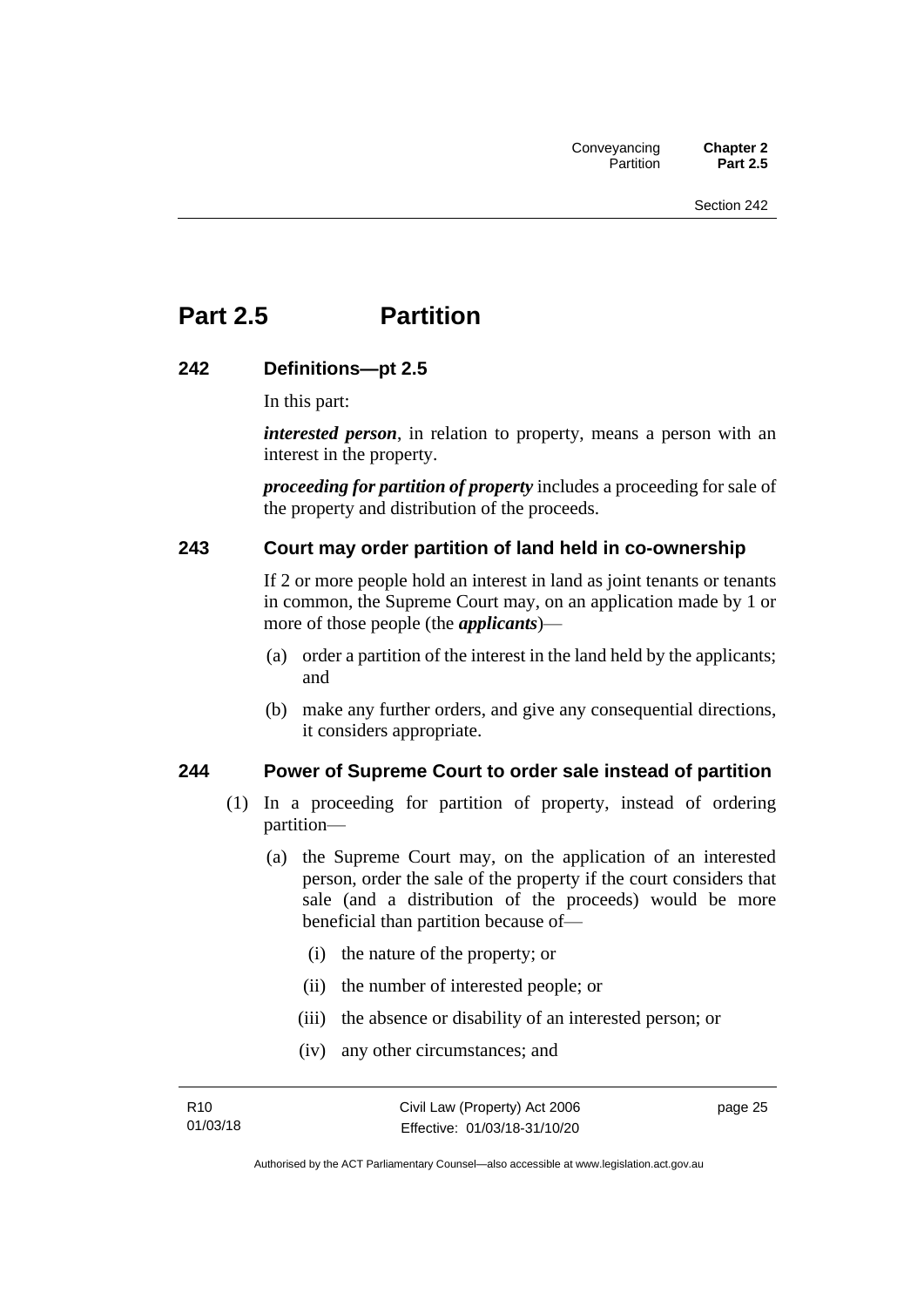#### **Chapter 2** Conveyancing<br>**Part 2.5** Partition **Partition**

Section 244

- (b) the court must (unless it sees good reason not to), on the application of interested people with a collective interest in the property of at least a half share in the property, order the sale of the property; and
- (c) the court may, on the application of an interested person, order the sale of the property unless other interested people agree to buy the share of the applying person.
- (2) The power of the Supreme Court to order the sale of property includes the power to order the sale of a part of the property and the partition of the rest of the property.
- (3) If the Supreme Court orders the sale of property, it may—
	- (a) appoint trustees to receive and apply proceeds of the sale; or
	- (b) give any consequential directions it considers appropriate, including, for example, directions about—
		- (i) the valuation of an interested person's share in the property; and
		- (ii) the application, investment and distribution of proceeds of sale.
	- *Note* An example is part of the Act, is not exhaustive and may extend, but does not limit, the meaning of the provision in which it appears (see [Legislation Act,](http://www.legislation.act.gov.au/a/2001-14) s 126 and s 132).
- (4) In a proceeding for partition of property, it is sufficient to claim sale and distribution of the proceeds and it is not necessary to claim a partition.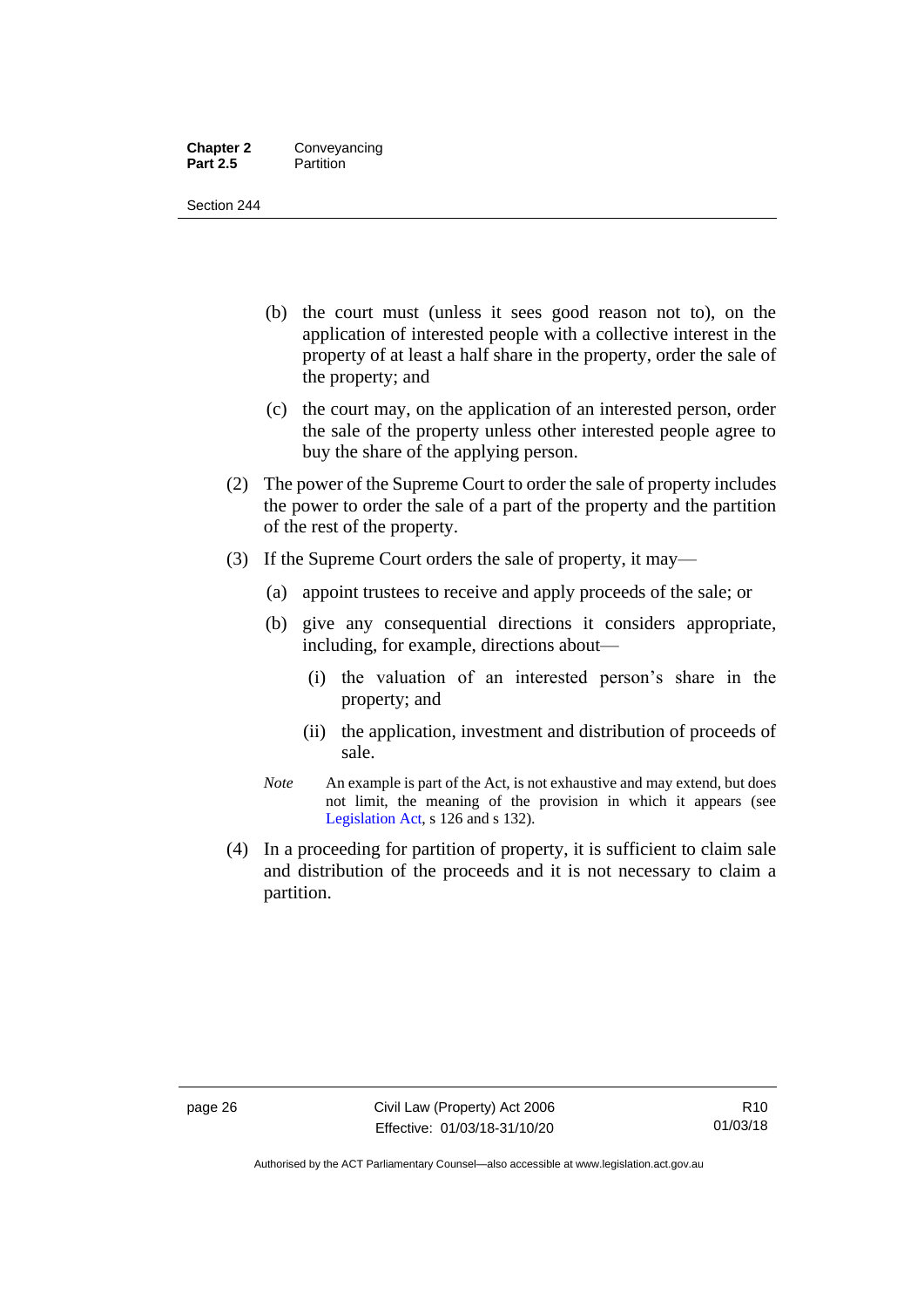#### **245 Authority for interested person to bid**

- (1) The Supreme Court may allow an interested person in relation to property to bid at the sale of the property under this part on the conditions that the court considers appropriate, including, for example, conditions about—
	- (a) nonpayment of deposit; or
	- (b) setting off or accounting for the purchase money or any part instead of paying it; or
	- (c) anything else.
	- *Note* An example is part of the Act, is not exhaustive and may extend, but does not limit, the meaning of the provision in which it appears (see [Legislation Act,](http://www.legislation.act.gov.au/a/2001-14) s 126 and s 132).
- (2) This section does not limit section 244 (3).

#### **246 Parties to partition proceedings**

- (1) A person who, apart from this part, might have brought a proceeding for partition of property may bring the proceeding against any interested person without serving any other interested person.
- (2) A defendant in a proceeding cannot object for want of parties.

#### **247 Several sales in same partition proceeding**

- (1) This section applies if, in a proceeding for partition of property—
	- (a) 2 or more sales are made; and
	- (b) a person (the *excluded person*) is excluded from participation in the proceeds of any of the sales (the *excluded sale*).
- (2) If the excluded person establishes the person's claim to take part in the proceeds of another of the sales, the shares of the other people interested in the proceeds of that sale must be reduced to the extent that their share of the proceeds of the excluded sale were increased by the exclusion of the excluded person from the proceeds of that sale.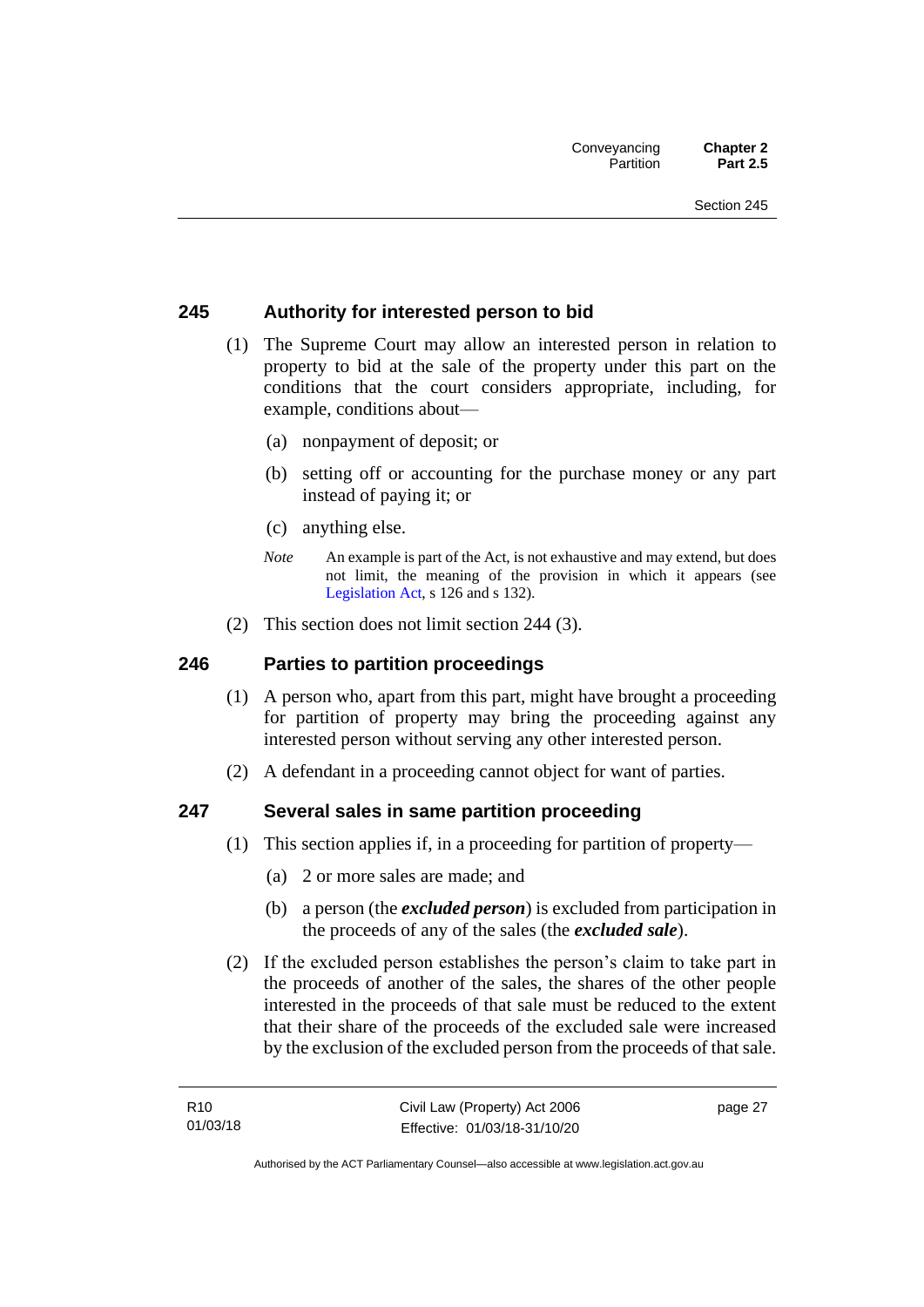| <b>Chapter 2</b> | Conveyancing |
|------------------|--------------|
| <b>Part 2.5</b>  | Partition    |

(3) The amount mentioned in subsection (2) must be put towards payment to the excluded person of the share of the proceeds of the excluded sale that the person would have been entitled to if the person had not been excluded.

page 28 Civil Law (Property) Act 2006 Effective: 01/03/18-31/10/20

Authorised by the ACT Parliamentary Counsel—also accessible at www.legislation.act.gov.au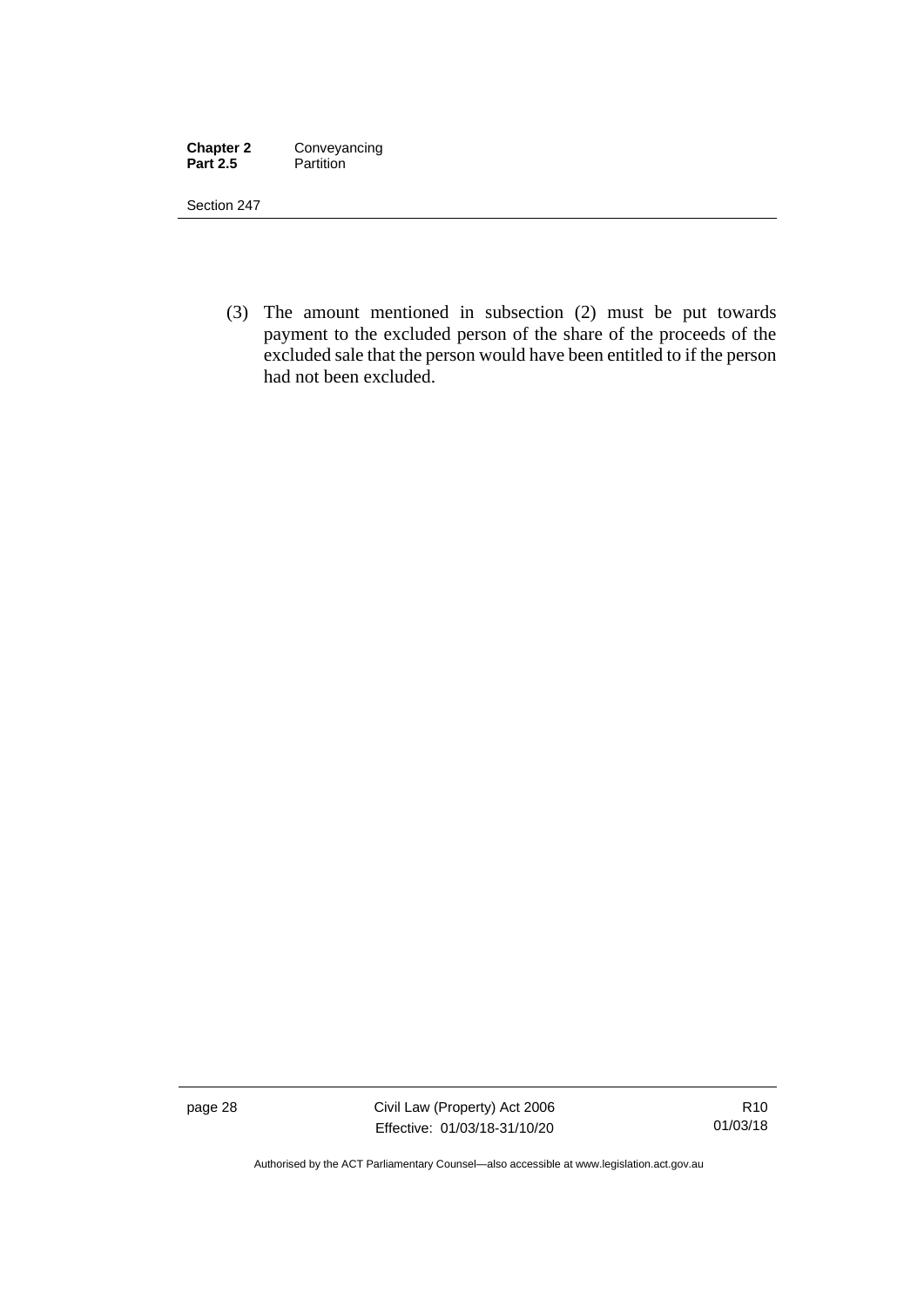# **Part 2.6 Apportionment**

### **248 Definitions—pt 2.6**

In this part:

*annuity* includes salary and pension.

*dividend* includes—

- (a) a payment called a dividend or bonus; and
- (b) a payment otherwise made out of the revenue of a company that is divisible between members of the company, whether or not a payment of that kind is usually made or declared at fixed times;

but does not include a return of capital.

*rent* includes—

- (a) a payment under a rent charge or for rent service; and
- (b) a periodical payment in the nature of rent, or instead of rent.

#### **249 Application of pt 2.6 to dividends of companies**

For this part, the divisible revenue mentioned in section 248, definition of *dividend*, paragraph (b) is taken to have accrued by equal daily increments during the period in relation to which the payment out of revenue is declared or expressed to be made.

#### **250 Income apportionable in relation to time**

All rents, annuities dividends and other periodical payments in the nature of income (whether reserved or made payable by an instrument or otherwise) are, like interest on an amount lent, taken to accrue from day-to-day, and must be apportioned in relation to time accordingly.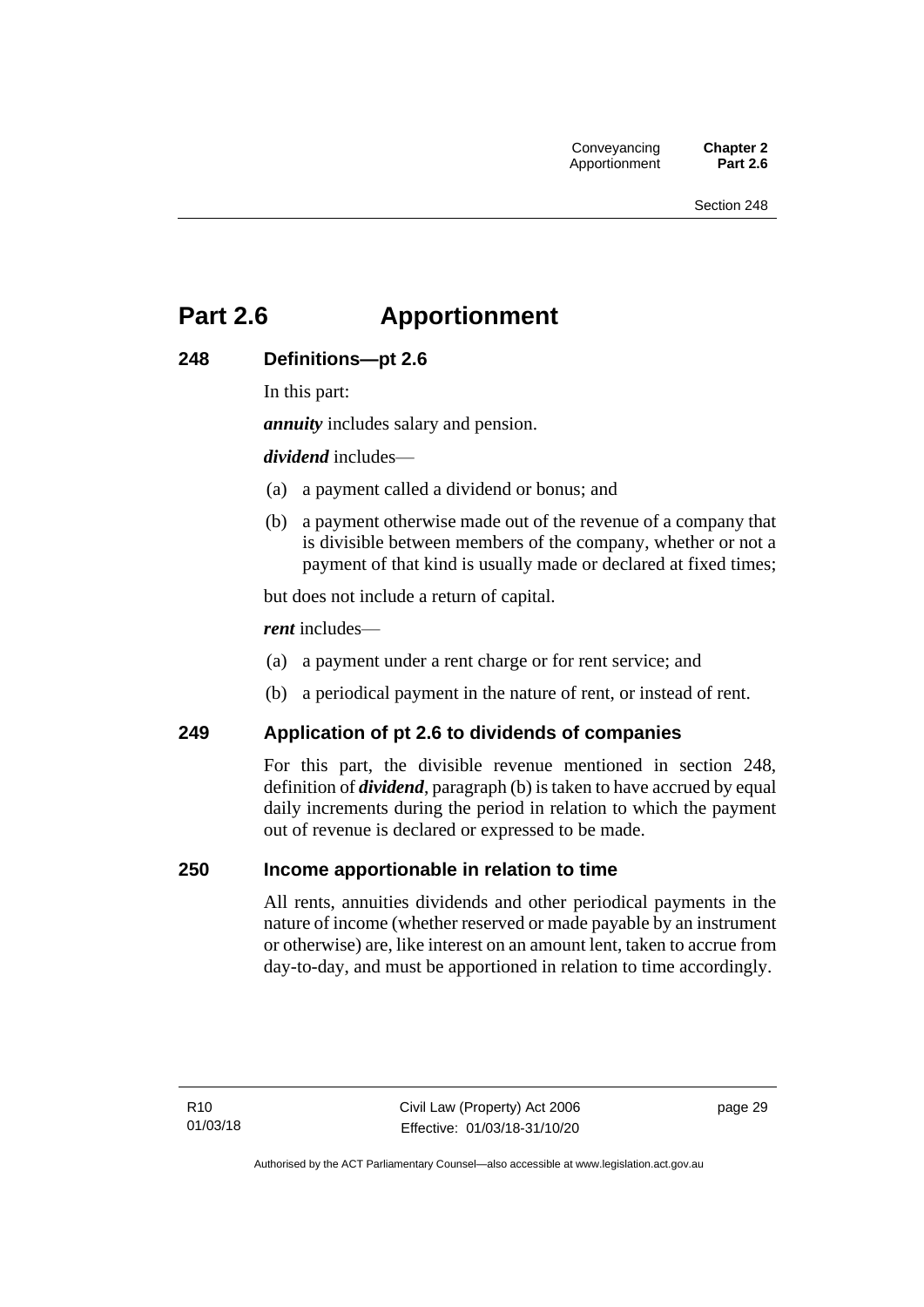#### **Chapter 2** Conveyancing<br>**Part 2.6** Apportionment Apportionment

Section 251

#### **251 Time when apportioned part is payable**

An apportioned part of a payment mentioned in section 250 is payable or recoverable—

- (a) if the payment is a continuing payment—when the entire portion of which the apportioned part forms part becomes payable; or
- (b) if the payment is terminated by re-entry, death or otherwise when the next entire portion of the payment would have become payable if it had not been terminated.

### **252 Recovery of apportioned parts**

(1) In this section:

*lessor* means the person who, if the rent for any land had not been apportionable, would have been entitled to the entire or continuing rent for the land.

#### *person* includes—

- (a) the person's personal representatives, successors and assigns; and
- (b) the personal representatives, successors and assigns of a person whose interest ended on that person's death.
- (2) The person entitled to an apportioned part of a payment mentioned in section 250 (Income apportionable in relation to time) may recover the part, when payable, in the same way as the person could recover the entire payment if entitled to it.
- (3) However, an apportioned part of a payment of rent for land is not by itself recoverable from the person liable to pay the rent, but may be recovered from that person by the lessor together with the remaining part of the payment.
- (4) If the lessor does so, the person entitled to the apportioned part may then recover it from the lessor.

Authorised by the ACT Parliamentary Counsel—also accessible at www.legislation.act.gov.au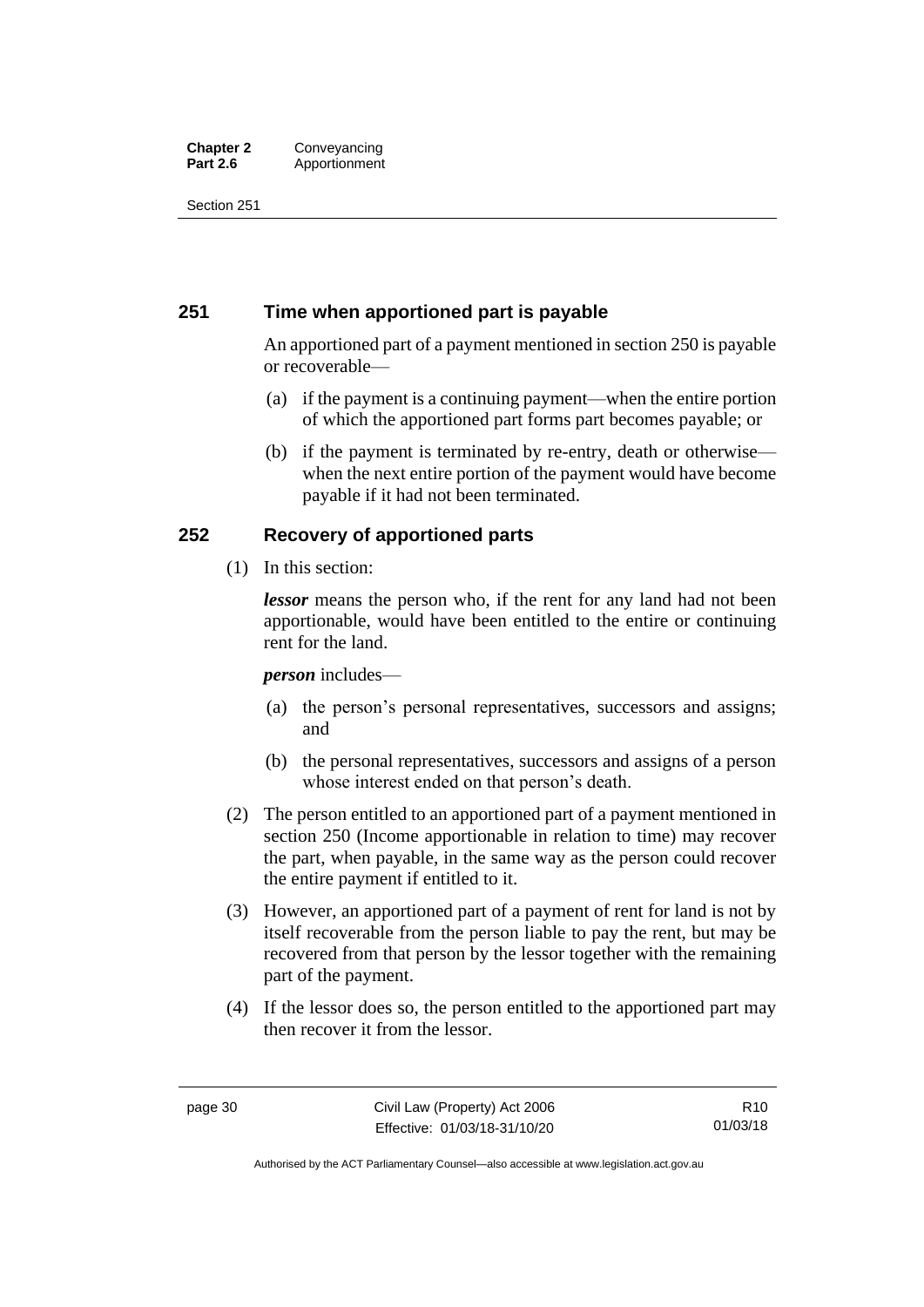### **253 Exceptions and application**

- (1) This part does not make apportionable an annual amount payable under a policy of assurance.
- (2) This part does not apply to any case in which it is expressly stipulated that apportionment is not to take place.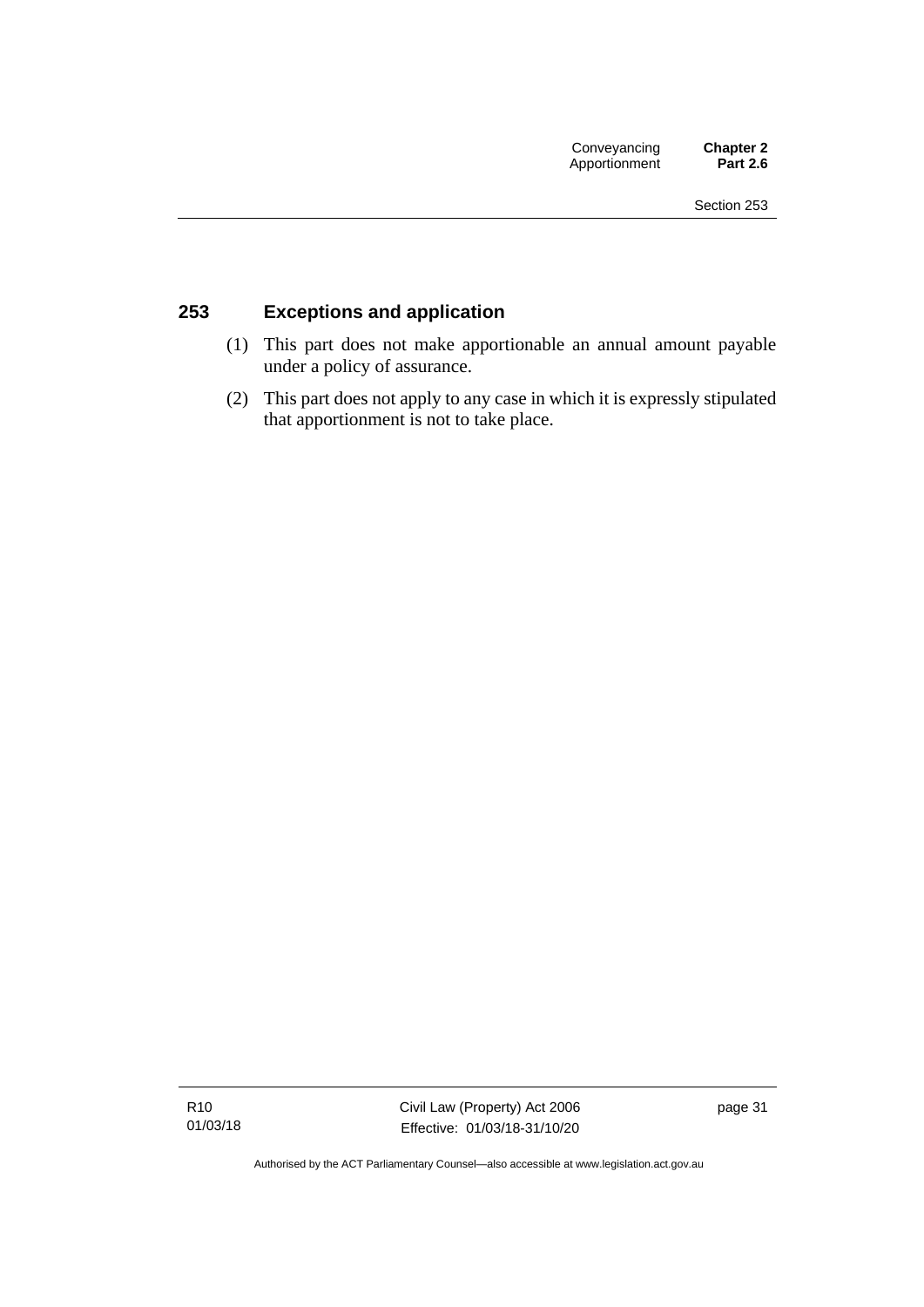# **Part 2.7 Children and children's property**

#### **254 Receipts by certain children**

A child in a domestic partnership has power to give valid receipts for all income (including statutory accumulations of income made during childhood) to which the child may be entitled as if the child were an adult.

#### **255 Management of land during childhood**

- (1) This section applies if—
	- (a) a beneficial interest in land is held in trust for a child; and
	- (b) the trustees of the beneficial interest are—
		- (i) if the settlement that created the interest appointed trustees of the interest—the trustees appointed; or
		- (ii) if the settlement that created the interest did not appoint trustees of the interest but there are trustees of the settlement—the trustees of the settlement, unless the settlement or an order of the Supreme Court that appointed the trustees of the settlement or their predecessors in office provides otherwise; or
		- (iii) in any other case—people appointed as trustees of the beneficial interest by the Supreme Court on the application of a litigation guardian of the child.

*Note Settlement* is defined in s 200.

- (2) The trustees of the interest may take possession of, hold and manage the land for the child.
- (3) This section does not apply so far as a contrary intention appears from the settlement that created the beneficial interest of the child.

Authorised by the ACT Parliamentary Counsel—also accessible at www.legislation.act.gov.au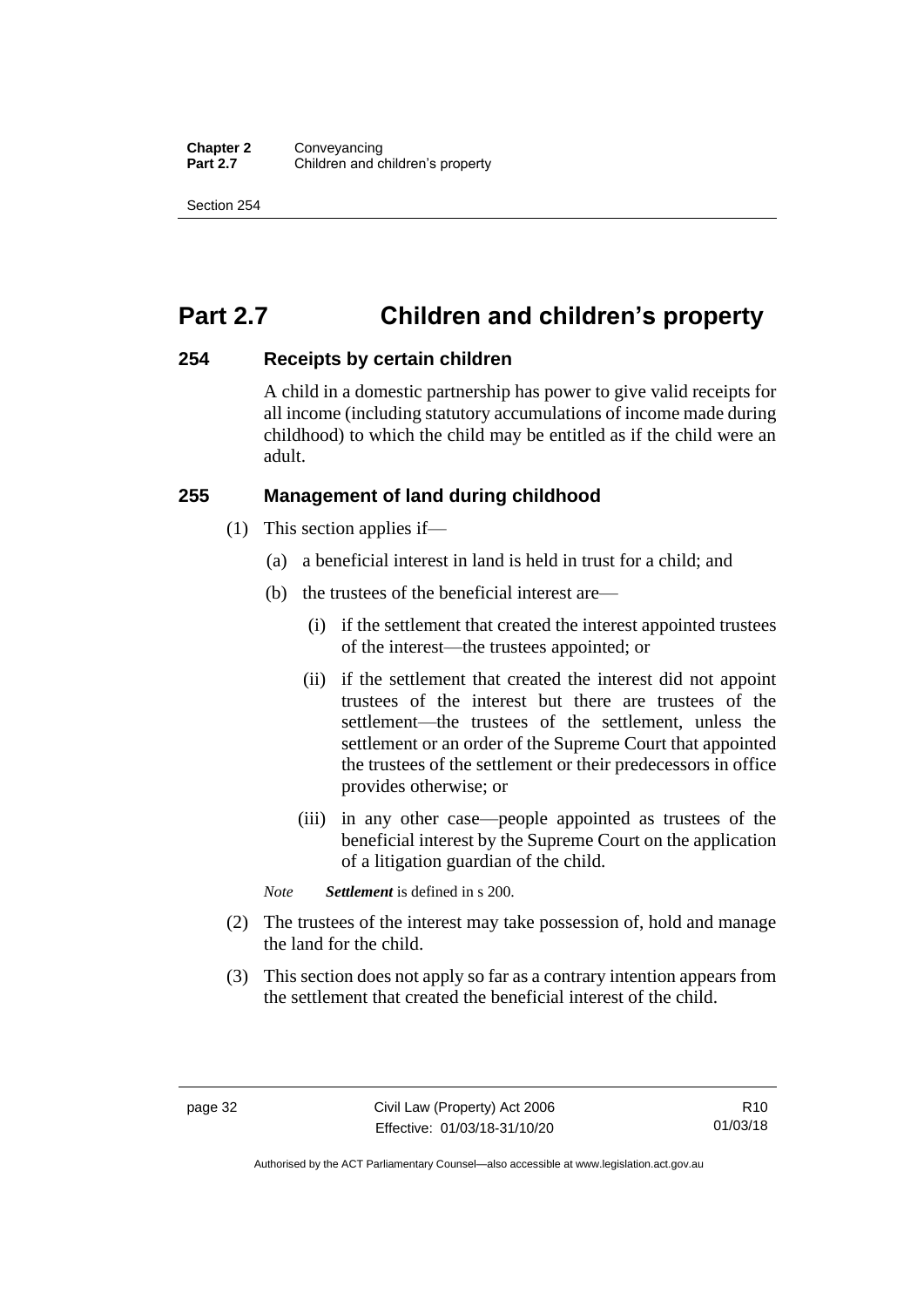#### **256 Power to appoint trustees of child's property**

- (1) This section applies if—
	- (a) a child is absolutely entitled under the will, or on the intestacy, of a person (the *deceased person*) to a devise or legacy, or to the residue of the estate of the deceased person, or to a share in the deceased person's estate; and
	- (b) the devise, legacy, residue or share is not, under a will of the deceased person, devised or bequeathed to trustees for the child.
	- *Note* A *devise* is a disposal of real property by a will. To *bequeath* property is to dispose of personal property (ie property other than real property) by a will.
- (2) The personal representatives of the deceased person may, by registered deed, appoint a trust corporation or 2 or more individuals (not more than 4), or both, to be—
	- (a) trustees of the devise, legacy, residue or share for the child; and
	- (b) trustees for section 255 (Management of land during childhood) of any land devised or any land that is, or forms part of, the residue or share.
- (3) If a trust corporation, or a trust corporation and 1 or more individuals, are the personal representatives of the deceased person, the personal representatives may, by registered deed, appoint the trust corporation either alone or with 1 or 2 individuals to be the trustees for the child.
- (4) The personal representatives of the deceased person may—
	- (a) appoint 1 or more of themselves to be trustees under subsection (2); or
	- (b) appoint 1 or 2 of themselves who are individuals to be trustees under subsection (3).
- (5) On the appointment—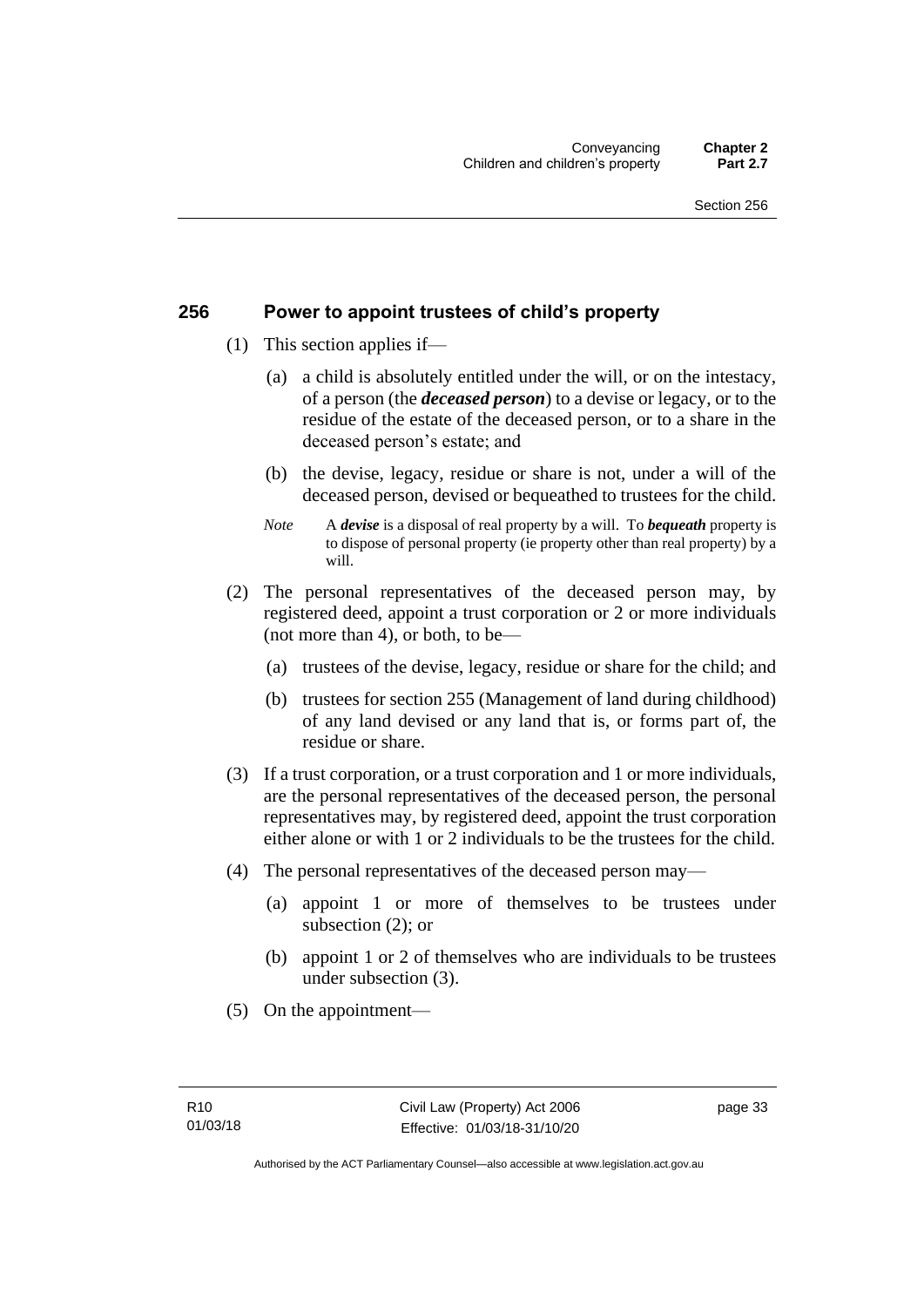- (a) the *[Trustee Act 1925](http://www.legislation.act.gov.au/a/1925-14)*, section 9 (Vesting on appointment and retirement) applies to the vesting in the trustees of the devise, legacy, residue or share; and
- (b) the personal representatives, in that capacity, are discharged from further liability in relation to the devise, legacy, residue or share; and
- (c) the rights of the child in relation to the devise, legacy, residue or share are restricted to the property that, under this section and the *[Trustee Act 1925](http://www.legislation.act.gov.au/a/1925-14)*, section 9, is vested in the trustees for the child and do not extend to any other property; and
- (d) the devise, legacy, residue or share may be kept in its existing form or converted into money and the money invested in accordance with the *[Trustee Act 1925](http://www.legislation.act.gov.au/a/1925-14)*.
- (6) If land held under the *[Land Titles Act 1925](http://www.legislation.act.gov.au/a/1925-1)* is affected by a registered deed mentioned in this section, the registrar-general must, as the registrar-general considers appropriate—
	- (a) make an entry in the register of the vesting of the land; or
	- (b) enter or withdraw caveats.
- (7) However, the registrar-general is not required to comply with subsection (6) unless the person the land is to be vested in—
	- (a) asks, in writing, that the entry be made; and
	- (b) gives any evidence supporting the request that the registrar-general reasonably requires; and
	- (c) gives any notice of the request that the registrar-general reasonably requires to be given.
- (8) In this section:

*registered deed* means a deed registered under the *[Registration of](http://www.legislation.act.gov.au/a/1957-13)  [Deeds Act 1957](http://www.legislation.act.gov.au/a/1957-13)*.

*trust corporation* does not include the public trustee and guardian.

R10 01/03/18

Authorised by the ACT Parliamentary Counsel—also accessible at www.legislation.act.gov.au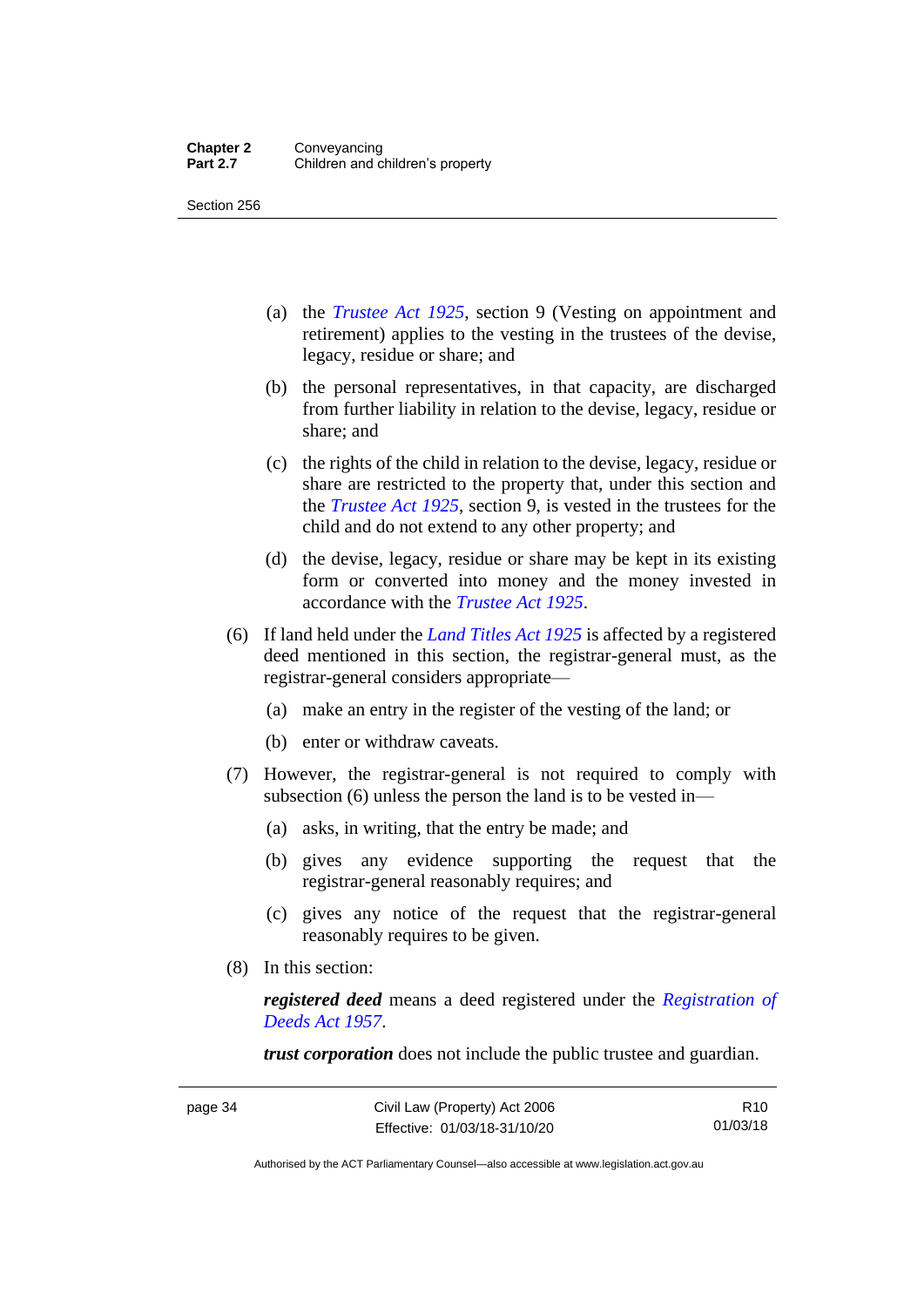### **257 Powers and duties of guardian**

- (1) A guardian of a child—
	- (a) may take into the guardian's custody, and may manage, the child's real and personal property (other than property held by a trustee under a trust) until the guardian stops being the guardian of the child; and
	- (b) holds any of the child's real and personal property that comes into the guardian's custody as trustee for the child; and
	- (c) may bring a proceeding necessary to give effect to all or any of the guardian's powers under this section, including the guardian's powers as trustee for the child; and
	- (d) is responsible for accounting to the child, when the child becomes an adult, for the guardian's custody and management of the property.
- (2) Subsection (1) does not apply in relation to—
	- (a) the director-general responsible for administering the *[Children](http://www.legislation.act.gov.au/a/2008-19)  [and Young People Act 2008](http://www.legislation.act.gov.au/a/2008-19)*, when the director-general has longterm care responsibility for a child because of that Act; or
	- (b) a testamentary guardian of a child.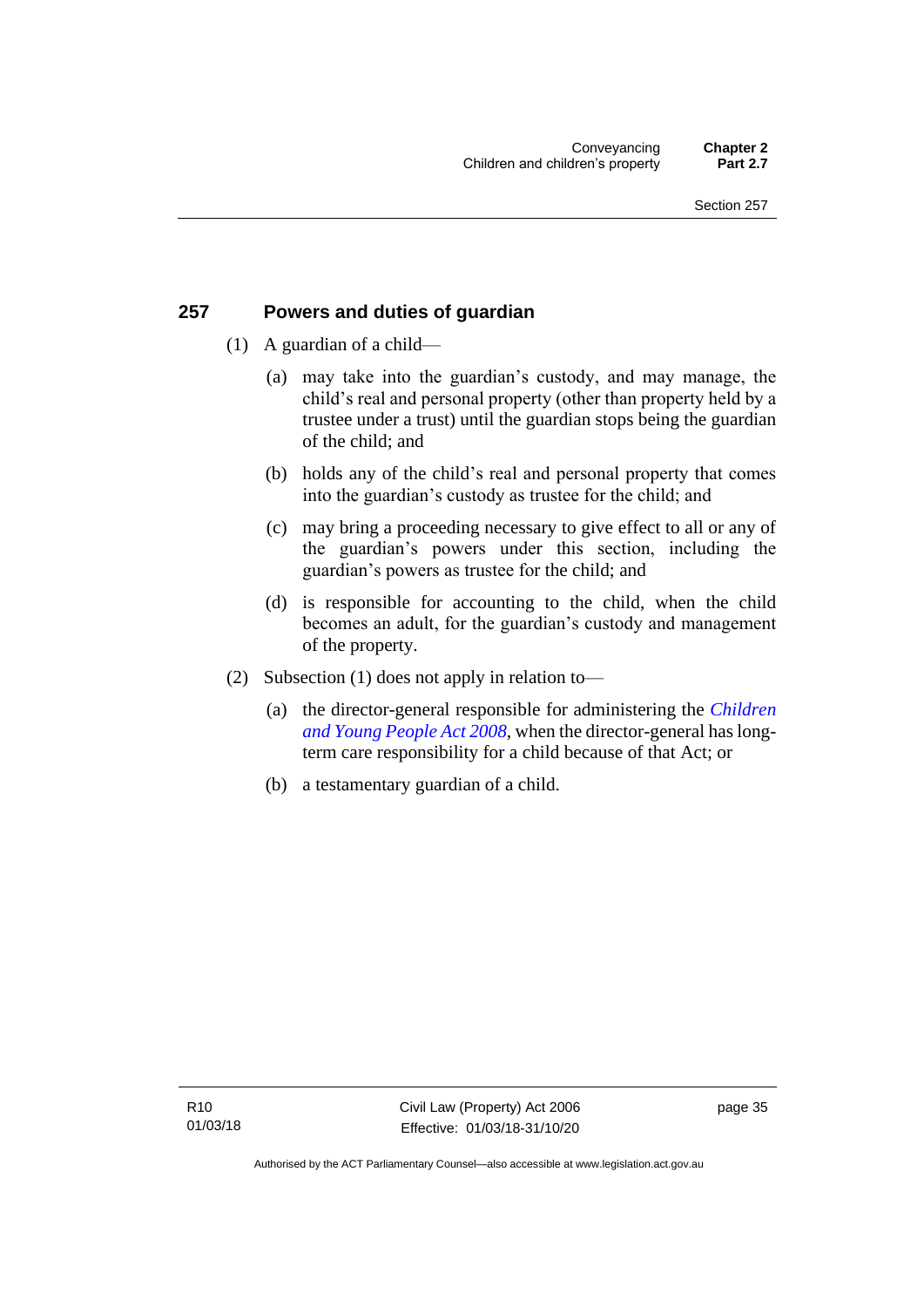**Chapter 2** Conveyancing<br>**Part 2.8** Rights-of-way **Part 2.8** Rights-of-way

Section 258

# **Part 2.8 Rights-of-way**

### **258 No right-of-way by user against Territory etc**

A right-of-way cannot be created only by continuous use against—

- (a) the Territory; or
- (b) the Commonwealth; or
- (c) a person holding land for a public purpose.

page 36 Civil Law (Property) Act 2006 Effective: 01/03/18-31/10/20

R10 01/03/18

Authorised by the ACT Parliamentary Counsel—also accessible at www.legislation.act.gov.au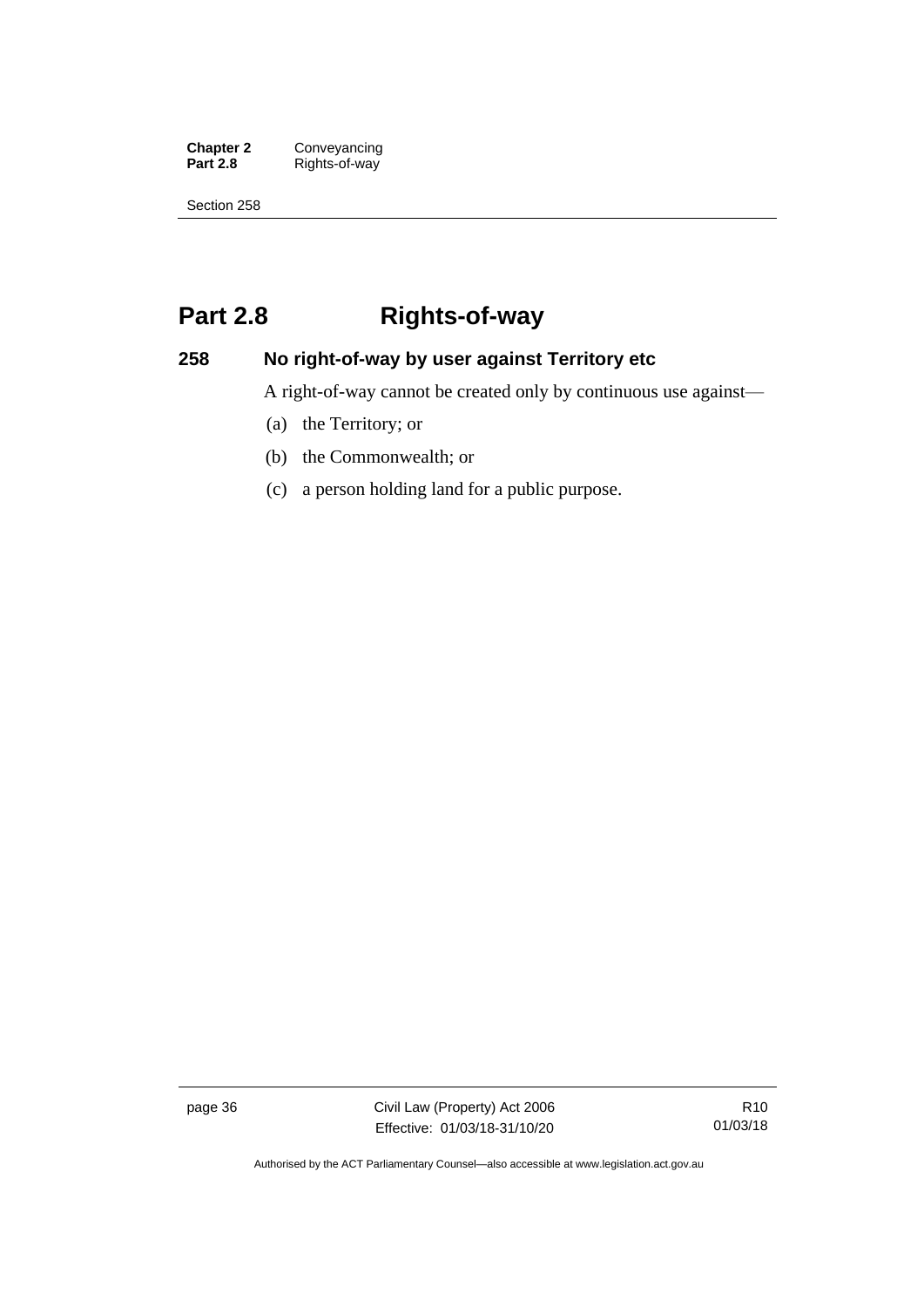# **Part 2.9 Unit Titles**

### **Division 2.9.1 Definitions—pt 2.9**

### **259 Definitions—pt 2.9**

In this part:

*common property*—see the *[Unit Titles Act 2001](http://www.legislation.act.gov.au/a/2001-16)*, section 13.

*owners corporation*—see the *[Unit Titles \(Management\) Act 2011](http://www.legislation.act.gov.au/a/2011-41)*, dictionary.

*registered* means registered with the registrar-general under the *[Land](http://www.legislation.act.gov.au/a/1925-1)  [Titles Act 1925](http://www.legislation.act.gov.au/a/1925-1)* or the *[Land Titles \(Unit Titles\) Act 1970](http://www.legislation.act.gov.au/a/1970-32)*.

*unit*—see the *[Unit Titles Act 2001](http://www.legislation.act.gov.au/a/2001-16)*, section 9.

*units plan*—see the *[Unit Titles Act 2001](http://www.legislation.act.gov.au/a/2001-16)*, dictionary.

### **Division 2.9.2 Developer disclosure**

### **260 Contract for sale of unit before registration of units plan**

- (1) This section applies to a contract for the sale of a unit in a units plan before the units plan is registered.
- (2) The contract must include the following:
	- (a) the default rules;
	- (b) details of any contract the developer intends the owners corporation to enter, including—
		- (i) the amount of the buyer's general fund contribution that will be used to service the contract; and
		- (ii) any personal or business relationship between the developer and another party to the contract;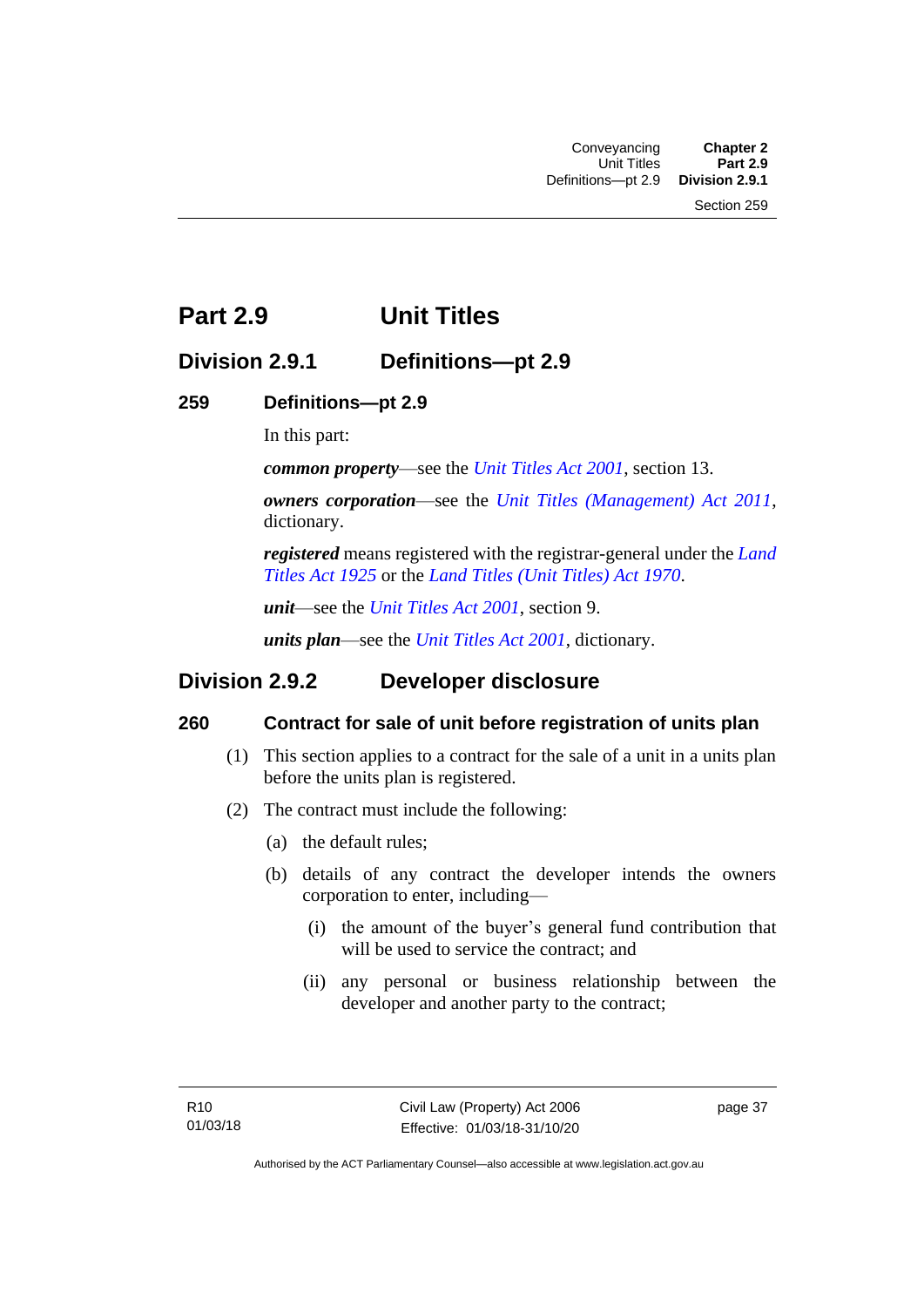- (c) the developer's estimate, based on reasonable grounds, of the buyer's general fund contribution for 2 years after the units plan is registered;
- (d) if a right to approve the keeping of animals during the developer control period is reserved—details of the reservation, including the kind and number of animals;
- (e) if a staged development of the units is proposed—the proposed development statement and any amendment to the statement.
- (3) By entering into the contract, the developer warrants that the information disclosed under subsection (2) (a) to (e) is accurate.
	- *Note* If a developer is appointed as a proxy under the contract, a proxy disclosure statement must be included in the contract (see *[Unit Titles](http://www.legislation.act.gov.au/a/2011-41)  [\(Management\) Act 2011](http://www.legislation.act.gov.au/a/2011-41)*, sch 3, s 3.27 (Proxy votes—limit on developer)).
- (4) The buyer of a unit may, by written notice given to the developer, cancel the contract of sale before the contract is completed if—
	- (a) the developer's disclosure under subsection (2) is incomplete or inaccurate; and
	- (b) the buyer is significantly prejudiced because the disclosure is incomplete or inaccurate.
- (5) In this section:

*default rules*—see the *[Unit Titles \(Management\) Act](http://www.legislation.act.gov.au/a/2011-41) 2011*, section 106.

*developer*—see the *[Unit Titles Act 2001](http://www.legislation.act.gov.au/a/2001-16)*, dictionary.

*developer control period*—see the *[Unit Titles \(Management\)](http://www.legislation.act.gov.au/a/2011-41)  Act [2011](http://www.legislation.act.gov.au/a/2011-41)*, dictionary.

*development statement*—see the *[Unit Titles Act 2001](http://www.legislation.act.gov.au/a/2001-16)*, dictionary.

*general fund contribution*—see the *[Unit Titles \(Management\)](http://www.legislation.act.gov.au/a/2011-41)  Act [2011](http://www.legislation.act.gov.au/a/2011-41)*, section 78 (1).

R10 01/03/18

Authorised by the ACT Parliamentary Counsel—also accessible at www.legislation.act.gov.au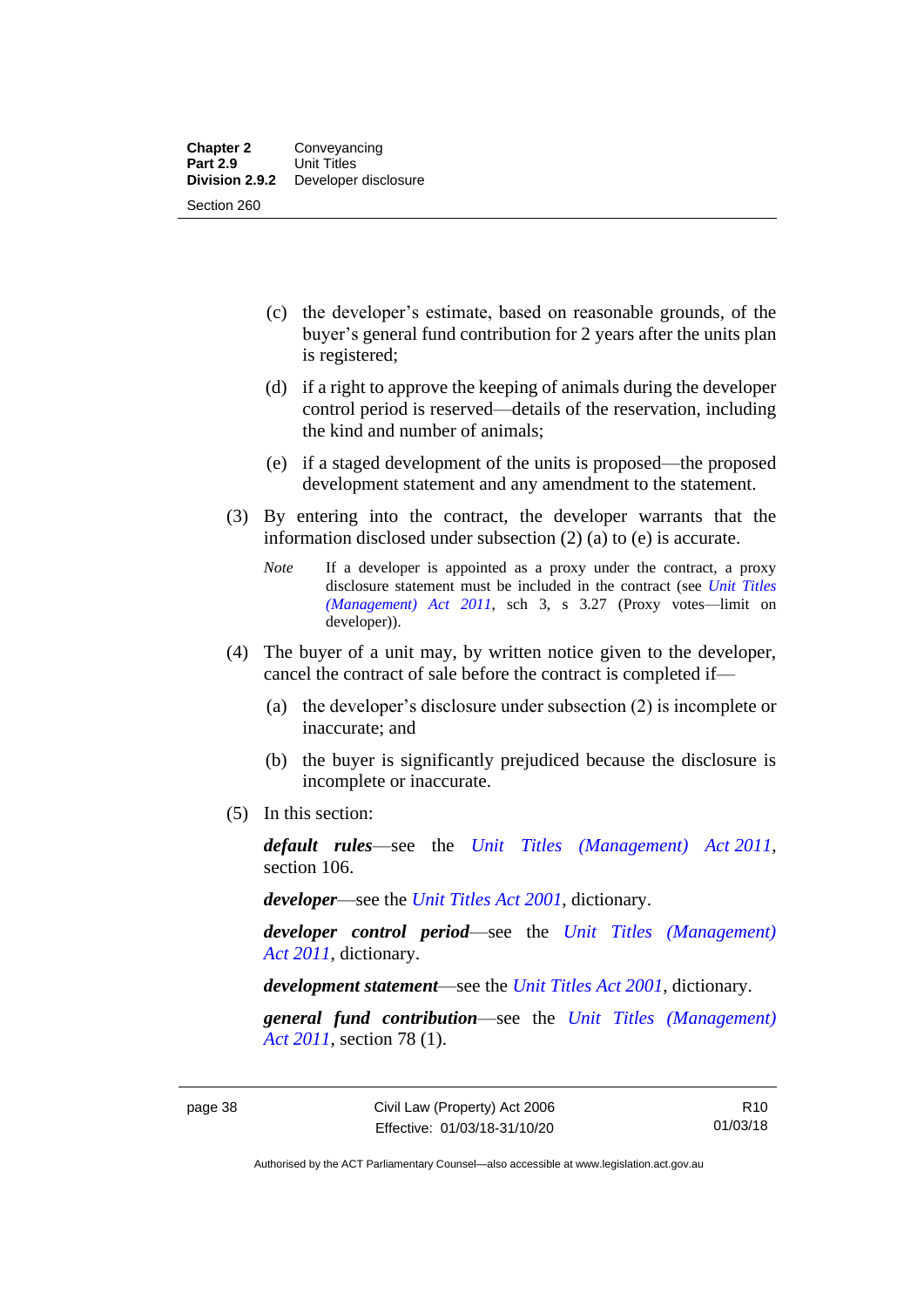*rule*, of an owners corporation—see the *[Unit Titles \(Management\)](http://www.legislation.act.gov.au/a/2011-41)  [Act 2011](http://www.legislation.act.gov.au/a/2011-41)*, dictionary.

*staged development*—see the *[Unit Titles Act 2001](http://www.legislation.act.gov.au/a/2001-16)*, section 17 (3).

### **Division 2.9.3 Implied warranties**

#### **261 Meaning of** *implied warranties***—div 2.9.3**

In this division:

*implied warranties*—see section 130D.

#### **262 Purpose—div 2.9.3**

This division—

- (a) sets out warranties that are taken to be division of a contract for the sale of a unit; and
- (b) provides a right to cancel a contract for the sale of a unit.

#### **263 Implied warranties and right to cancel—effect**

- (1) The implied warranties and the right to cancel a contract for sale under this division have effect despite anything in the contract or in any other contract or arrangement.
- (2) The right to cancel a contract for sale under this division is in addition to, and does not limit, any other remedy available to the buyer of a unit for a breach of warranty established under this division.

#### **264 Implied warranties**

(1) The warranties (the *implied warranties*) in this section are taken to be part of a contract for the sale of a unit.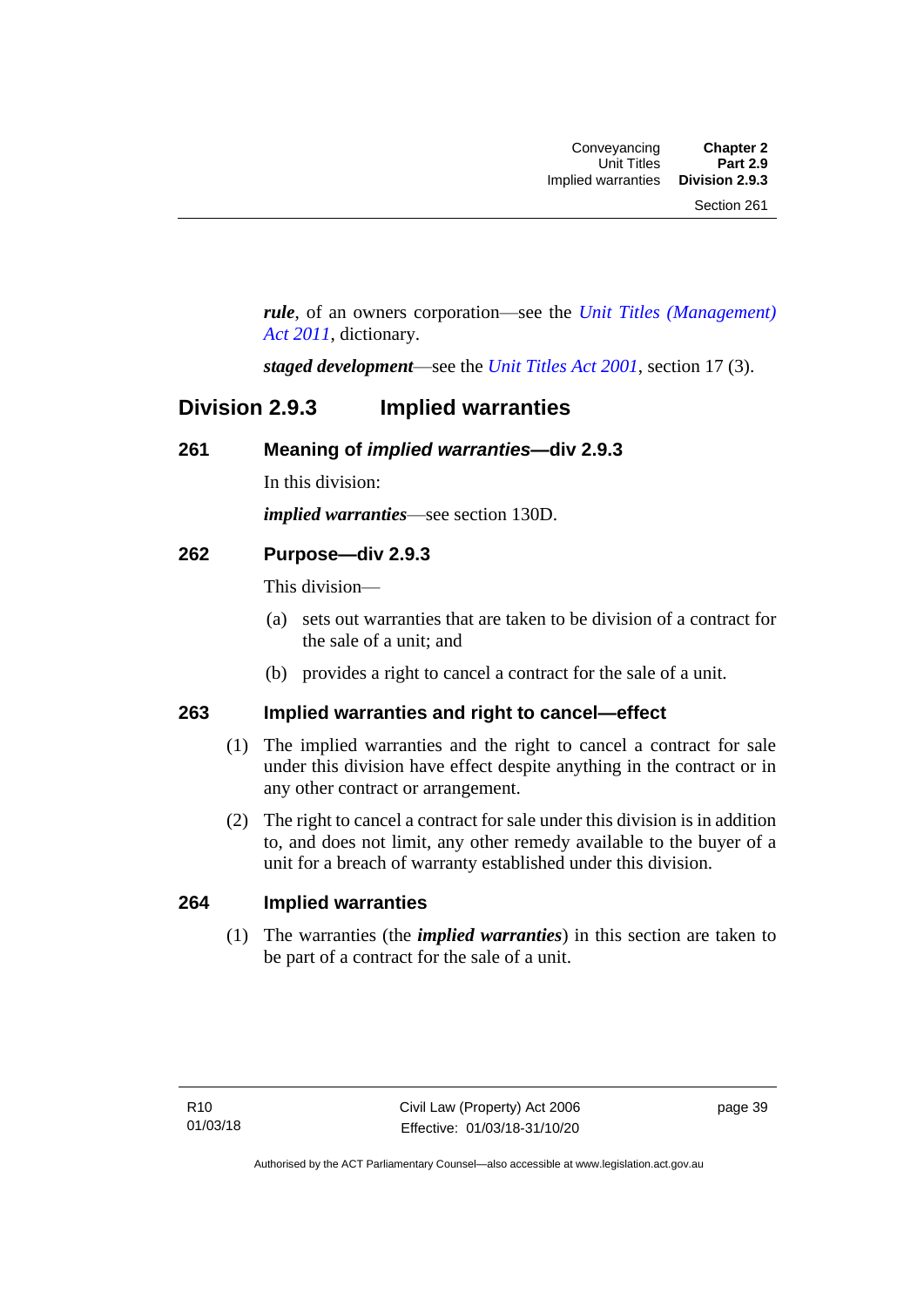- (2) The seller of a unit warrants that, at the date of the contract—
	- (a) to the seller's knowledge, there are no unfunded latent or patent defects in the common property or owners corporation assets, other than the following:
		- (i) defects arising through fair wear and tear;
		- (ii) defects disclosed in the contract; and
	- (b) the owners corporation records do not disclose any defects to which the warranty in paragraph (a) applies; and
	- (c) to the seller's knowledge, there are no actual, contingent or expected unfunded liabilities of the owners corporation that are not part of the corporation's normal operating expenses, other than liabilities disclosed in the contract; and
	- (d) the owners corporation records do not disclose any liabilities of the corporation to which the warranty in paragraph (c) applies.
- (3) The seller warrants that, at the completion of the contract, to the seller's knowledge, there are no circumstances (other than circumstances disclosed in the contract) in relation to the affairs of the owners corporation likely to materially prejudice the buyer.
- (4) For subsection (2), a seller is taken to have knowledge of a thing if the seller has actual knowledge, or ought reasonably to have knowledge, of the thing.

### **265 Cancellation of contract**

(1) The buyer of a unit may, by written notice given to the seller, cancel the contract for the sale of the unit if there would be a breach of an implied warranty were the contract completed at the time it is cancelled.

Authorised by the ACT Parliamentary Counsel—also accessible at www.legislation.act.gov.au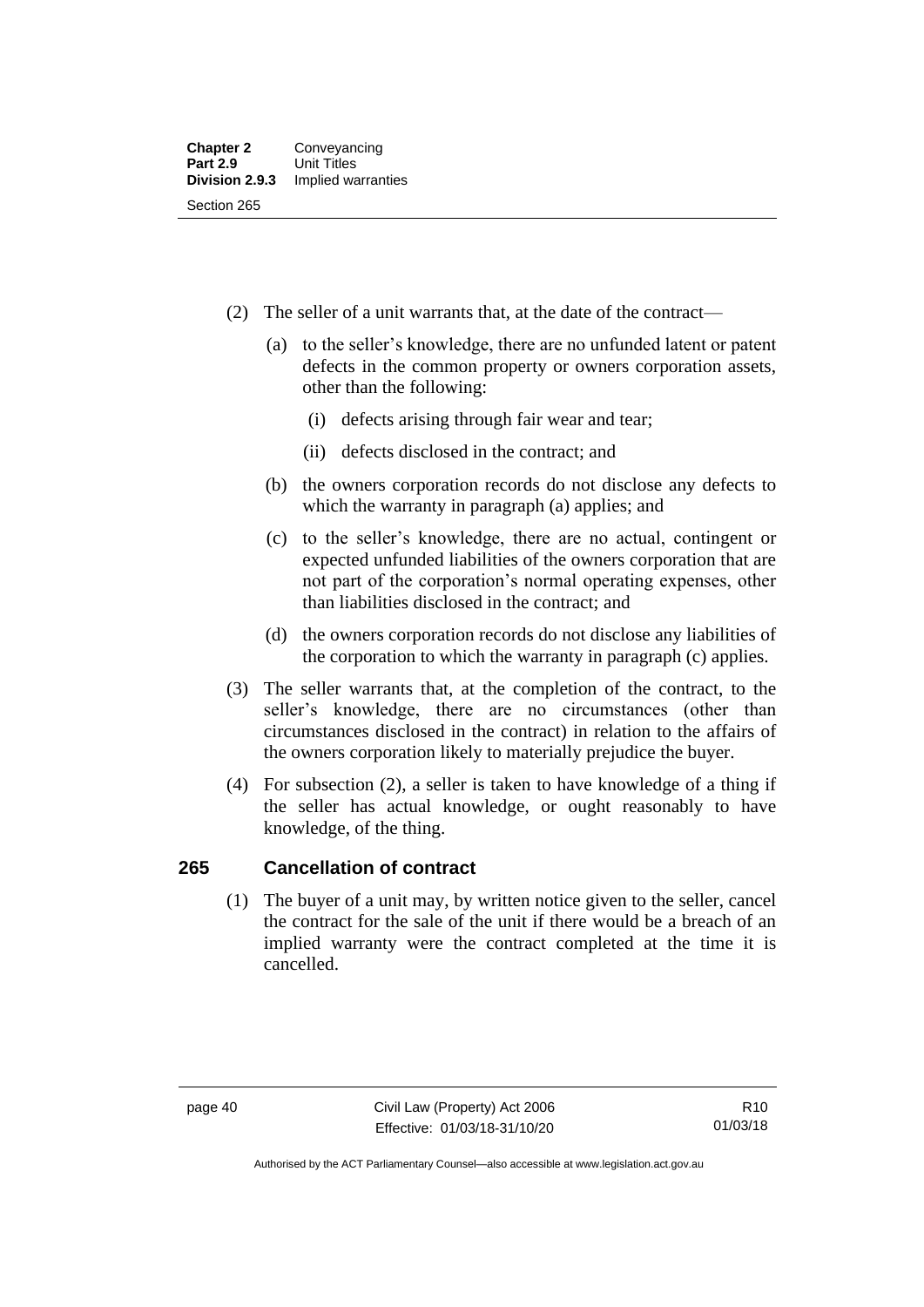- (2) A notice under this section must be given—
	- (a) if the contract for the unit is entered before the units plan for the unit is registered—not later than 3 days before the buyer is required to complete the contract; or
	- (b) in any other case—not later than 14 days after the later of the following happens:
		- (i) the buyer and seller exchange contracts;
		- (ii) another period agreed between the buyer and seller ends.
- (3) If the buyer cancels the contract, the seller must repay any amount paid to the seller towards the purchase of the unit.

#### **266 Claim for compensation**

- (1) This section applies if, before completion of a contract for the sale of a unit, the buyer reasonably believes there would be a breach of a warranty established under this division were the contract to be completed.
- (2) The buyer may, by written notice given to the seller—
	- (a) tell the seller—
		- (i) about the breach; and
		- (ii) that the buyer will complete the contract; and
	- (b) claim compensation for the breach.
- (3) A notice under this section must be given—
	- (a) if the contract for the unit is entered before the units plan for the unit is registered—not later than 3 days before the buyer is required to complete the contract; or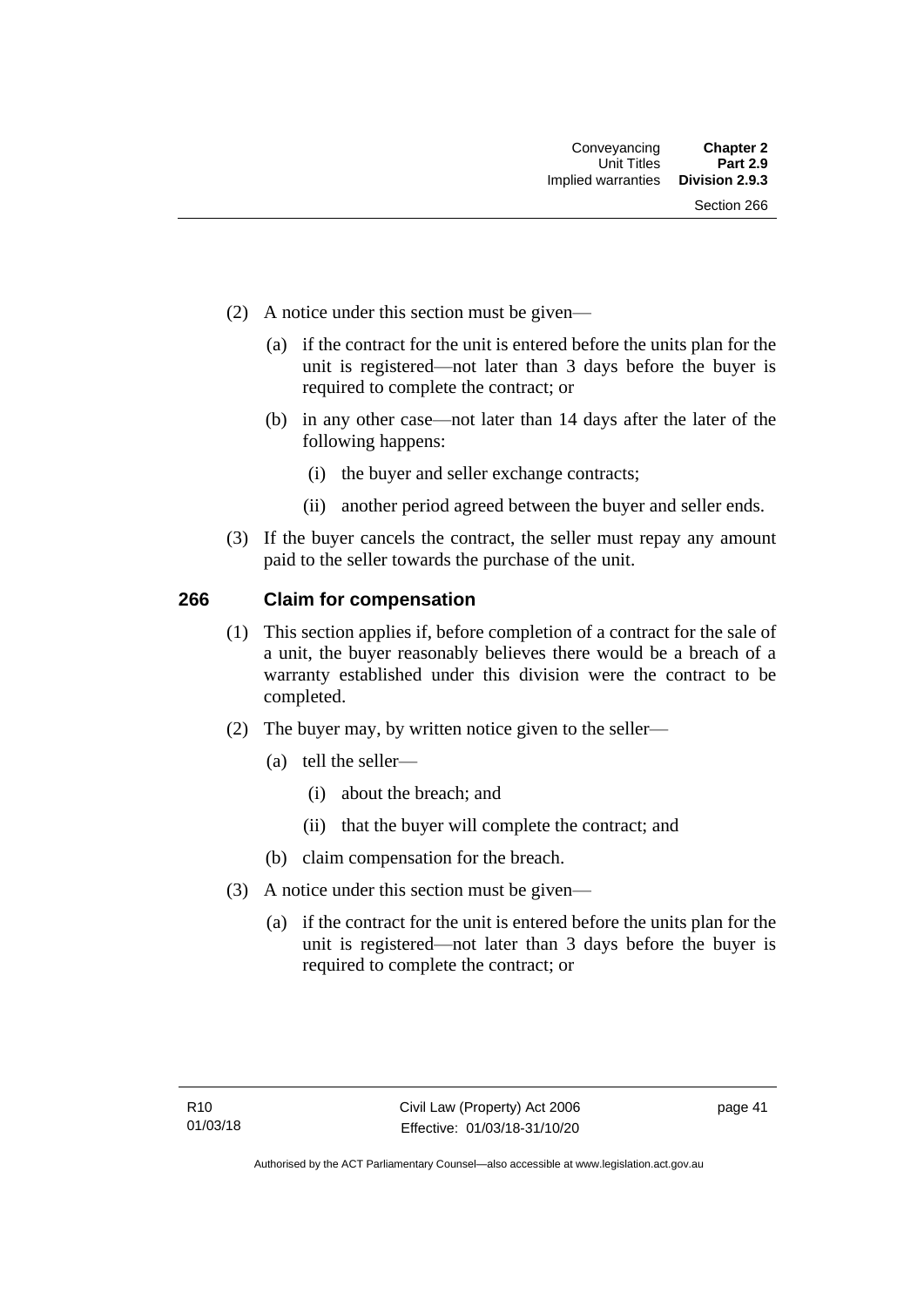- (b) in any other case—not later than 14 days after the later of the following happens:
	- (i) the buyer's copy of the contract is received by the buyer;
	- (ii) another period agreed between the buyer and seller ends.

page 42 Civil Law (Property) Act 2006 Effective: 01/03/18-31/10/20

Authorised by the ACT Parliamentary Counsel—also accessible at www.legislation.act.gov.au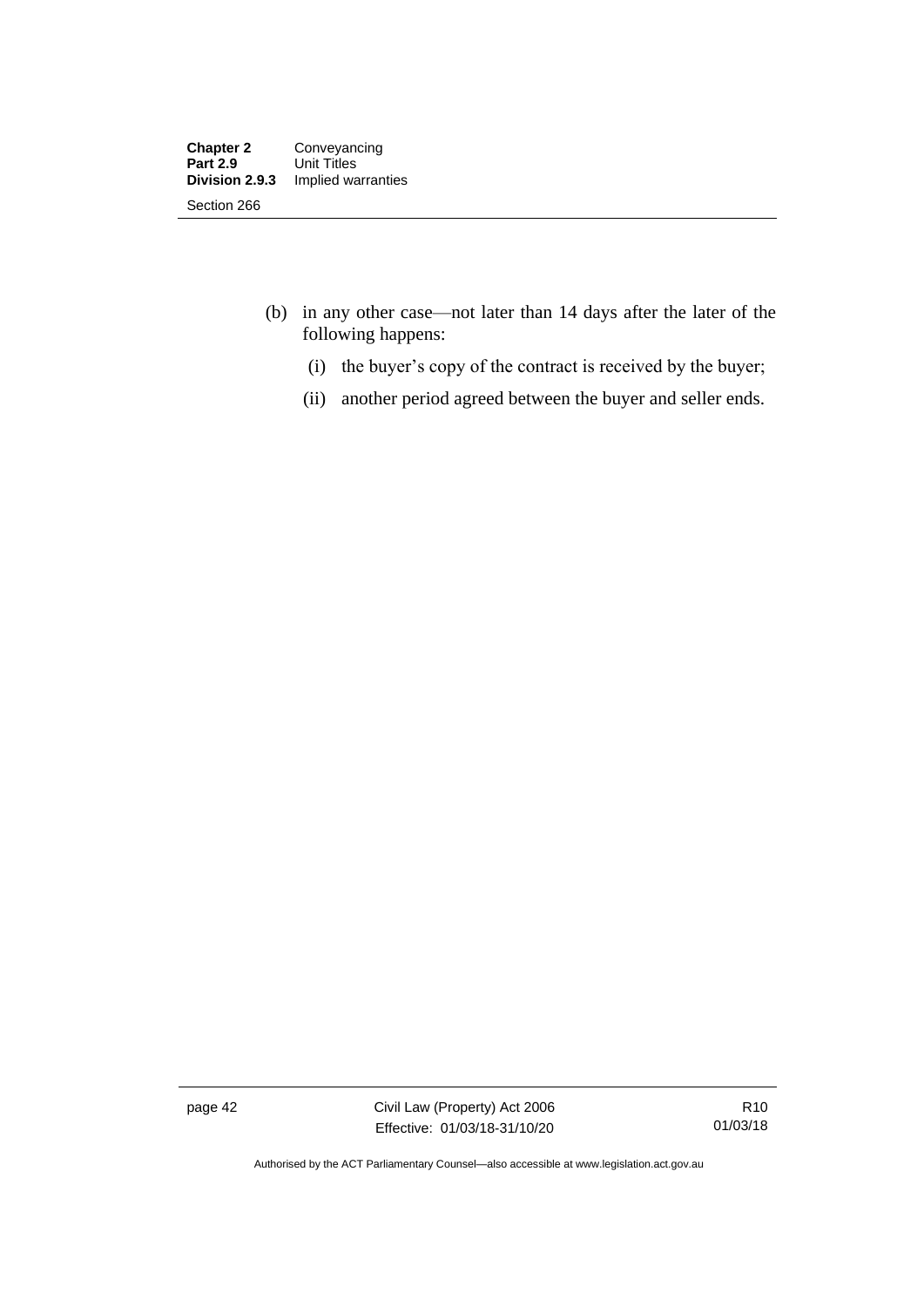# **Chapter 3 Mortgages**

*Note to ch 3*

In this chapter, a reference to a mortgage includes a reference to a charge on property for securing money or moneys worth (see dict, def *mortgage*).

### **Part 3.1 Powers in relation to mortgages**

#### **300 Application—pt 3.1**

- (1) This part applies to mortgages made to secure an amount advanced or to be advanced as a loan, or to secure an existing or future debt.
- (2) The powers given under this part are subject to anything provided in the mortgage.
- (3) The powers given under this part have the same effect as express powers to the same effect in the mortgage would have had and no more.

#### **301 Powers incidental to mortgages**

- (1) If a mortgage is made in writing, the mortgagee has, because of this Act, the following powers:
	- (a) a power to sell or agree with someone else to sell all or any part of the mortgaged property;
	- (b) a power to appoint or have appointed, in accordance with this part, a receiver of the income of all or any part of the property;
	- (c) a power to insure from loss or damage all or any part of the property and to add the premiums paid for the insurance to the principal secured at the same rate of interest.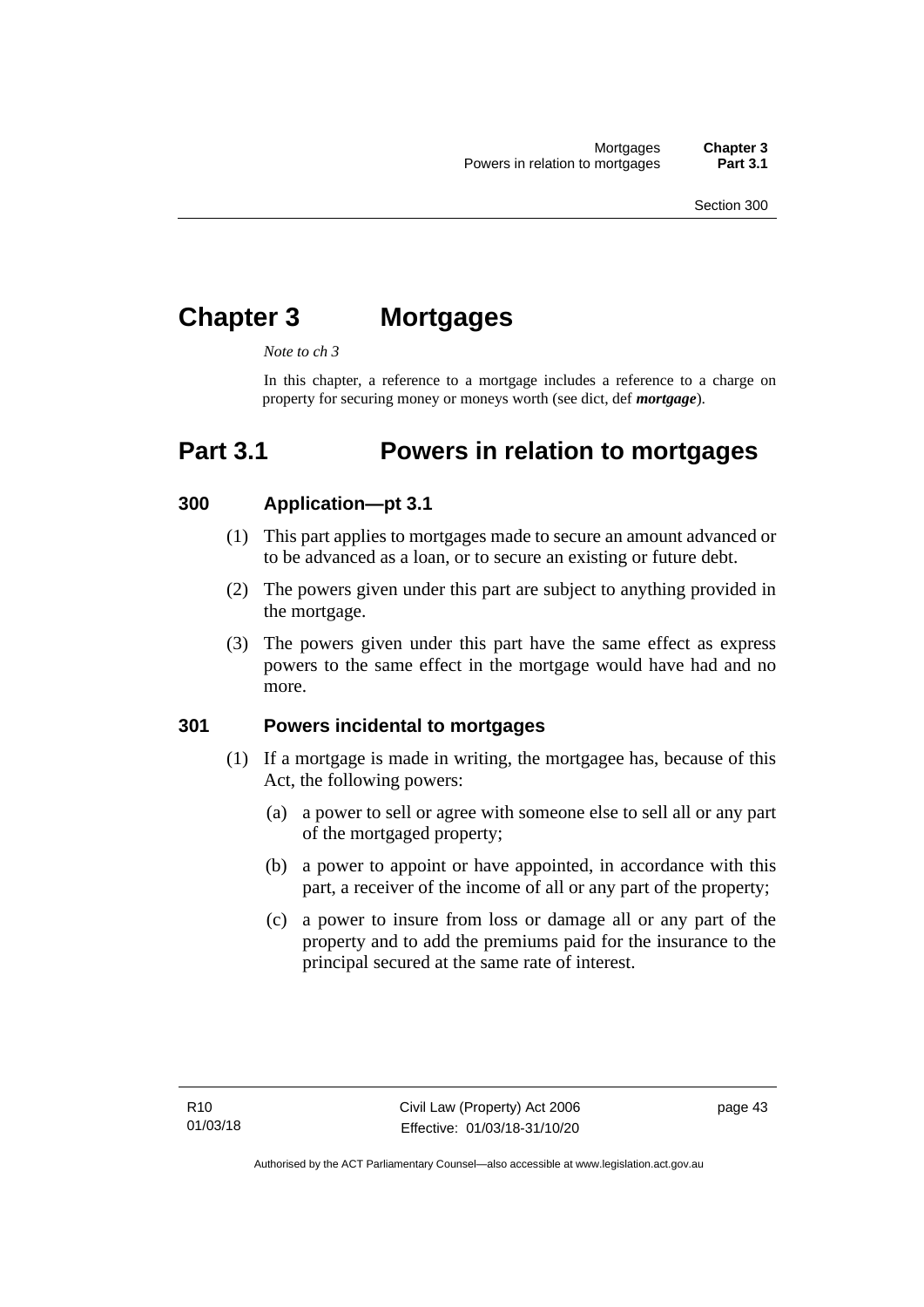- (2) The power of sale under subsection (1) includes the following powers:
	- (a) a power to sell the property by public auction or private contract on any reasonable conditions the mortgagee considers appropriate;
	- (b) a power to rescind or vary contracts for sale;
	- (c) a power to buy in and resell the property with all the powers of sale given by this section.
- (3) A mortgagee must not exercise the power given by subsection (1) (a) or (b) until—
	- (a) 1 year after the day the principal becomes payable under the mortgage; or
	- (b) interest on the principal has been in arrears for longer than 6 months.
- (4) A mortgagee may exercise the power given by subsection (1) (c) only if the mortgagor has failed to pay a premium for insurance that the mortgagor is by the mortgage obliged to pay.

### **302 Receipt for purchase money sufficient discharge**

- (1) A receipt for purchase money given by a mortgagee exercising the power of sale given under this part is sufficient discharge to the purchaser.
- (2) The purchaser need not be concerned with the application of the purchase money.

#### **303 Notice of sale**

A sale of property may be made under this part only if the person, or 1 of the people, entitled to the property has been given 6 months written notice.

Authorised by the ACT Parliamentary Counsel—also accessible at www.legislation.act.gov.au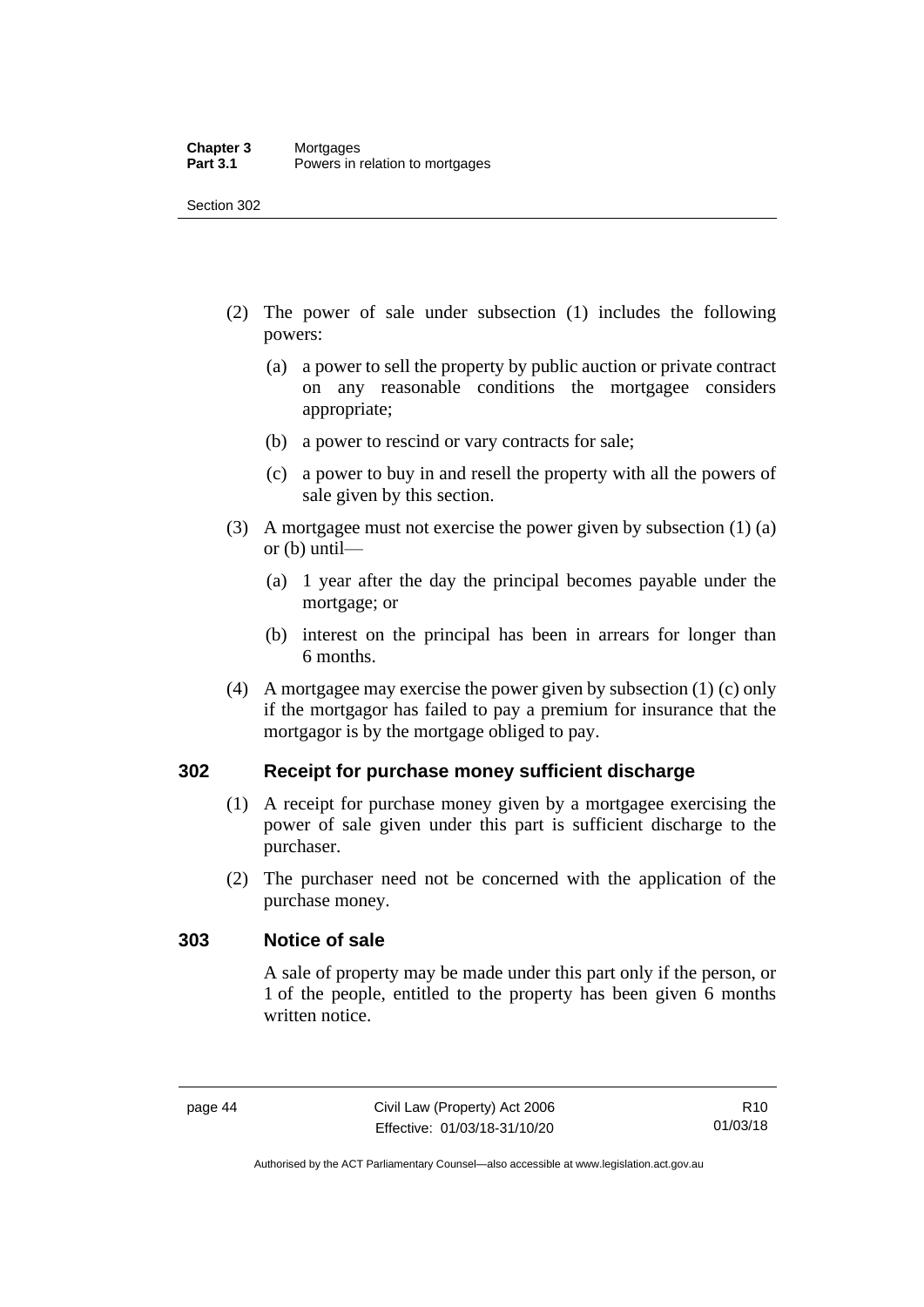#### **304 Purported exercise of power of sale**

- (1) If a sale is purportedly made under this part, the purchaser's title must not be questioned on the ground that—
	- (a) no circumstances had arisen to permit the sale; or
	- (b) the notice required by section 303 had not been given.
- (2) If a person suffers loss because of an unauthorised sale under this part, the person may recover damages from the mortgagee.

#### **305 Application of purchase money by mortgagee**

- (1) The amount received from a sale under this part must be applied by the mortgagee as follows:
	- (a) first, in payment of the expenses incidental to the sale or incurred in any attempted sale;
	- (b) second, in discharge of the interest and costs then owing in relation to the mortgage because of which the sale was made;
	- (c) third, in discharge of the principal then owing under the mortgage;
	- (d) finally, in payment of the balance to or on behalf of the person entitled to the property mortgaged.
- (2) To remove any doubt, this section is subject to the *[Taxation](http://www.legislation.act.gov.au/a/1999-4)  [Administration Act 1999](http://www.legislation.act.gov.au/a/1999-4)*, section 56H (Tax payable is charge on land).

#### **306 Property that may be transferred to purchaser**

A mortgagee exercising a power of sale over property under this part may transfer to the purchaser, in writing, all the interest in the property that the mortgagor could dispose of.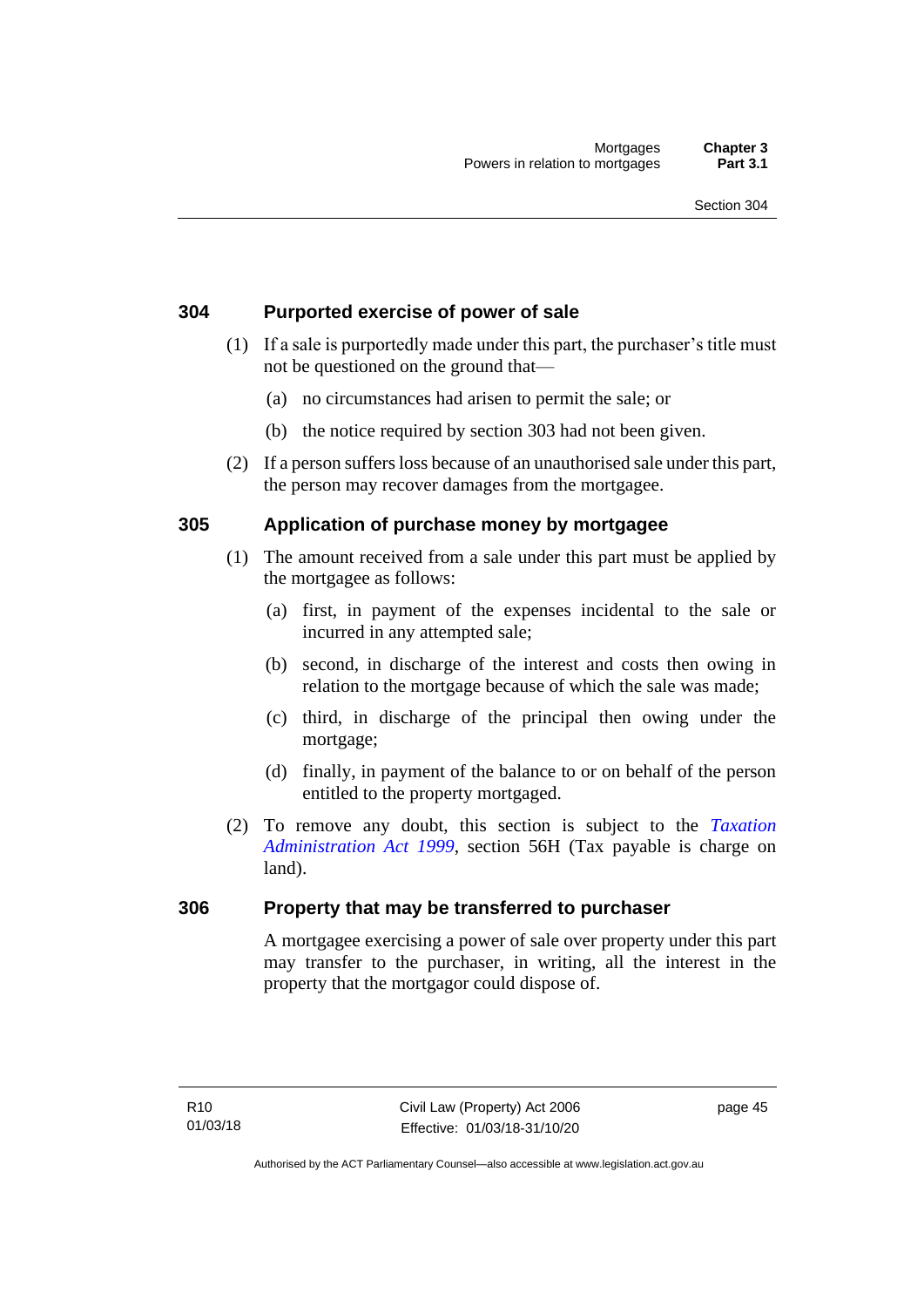#### **Chapter 3** Mortgages **Part 3.1** Powers in relation to mortgages

Section 307

#### **307 Mortgagee may call for documents relating to property**

At any time after the power of sale under this part has become exercisable, the mortgagee may demand and recover from anyone (other than a person having an interest in the mortgaged property that has priority to the mortgage) every document relating to the property that a purchaser under the power of sale would have been entitled to demand and recover from the person.

#### **308 Appointment of receiver**

- (1) A mortgagee entitled to appoint a receiver, or have a receiver appointed, under this part may appoint the receiver, or have the receiver appointed, in accordance with this section.
- (2) If the mortgage document nominates the person to be appointed receiver, the mortgagee may appoint that person to be the receiver.
- (3) If the mortgage document does not nominate the person to be appointed receiver, the mortgagee may, by written notice given to the person entitled to the mortgaged property, require the person to appoint an appropriate person to be the receiver not later than 10 days after the day the notice is given.
- (4) A notice under subsection (3) may be given to the person entitled to the mortgaged property—
	- (a) by giving the notice to the person entitled to the property, or, if 2 or more people are entitled to the property, to any of them; or
	- (b) by attaching the notice to a conspicuous part of the mortgaged property.
- (5) If a notice under subsection (3) is given to the person entitled to mortgaged property in accordance with subsection (4) and the person fails to appoint an appropriate person to be the receiver not later than 10 days after the day the notice is given, the mortgagee may appoint a person the mortgagee considers appropriate to be the receiver.

Authorised by the ACT Parliamentary Counsel—also accessible at www.legislation.act.gov.au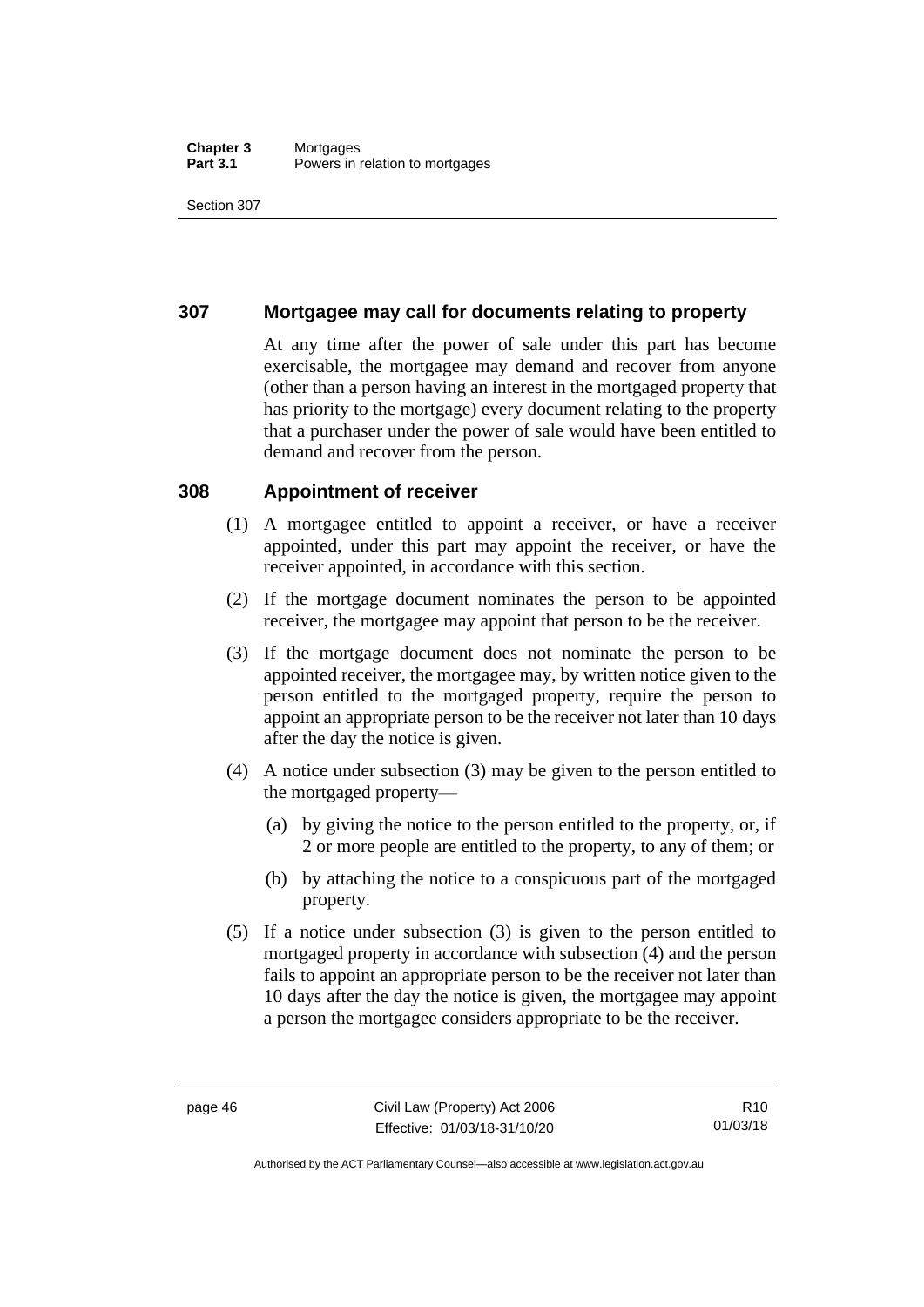#### **309 Receiver taken to be agent of mortgagor**

A receiver appointed under this part is taken to be the agent of the mortgagor and the mortgagor is solely responsible for the receiver's acts or omissions, unless the document creating the mortgage provides otherwise.

#### **310 Powers of receiver**

- (1) A person appointed as receiver under this part may demand and recover all the income of which the person is appointed receiver, by proceeding or otherwise, in the name of either the mortgagor or the mortgagee to the full extent of the interest that the mortgagor could dispose of.
- (2) The person may give valid receipts for the income of which the person is appointed receiver.

#### **311 Ending appointment of receiver etc**

- (1) The power under this part to appoint a receiver includes power to end the appointment and appoint someone else.
- (2) The power to end the appointment of a receiver and appoint a new receiver is exercisable in the same way, and under the same conditions, as the power to make the first appointment.
- (3) The [Legislation Act,](http://www.legislation.act.gov.au/a/2001-14) part 19.3 (which deals with appointments) does not apply to the appointment of a receiver.

#### **312 Commission to receiver**

- (1) A receiver appointed under this part is not entitled to the payment of costs, charges or expenses but is instead entitled to a commission on the money received.
- (2) The commission to which the receiver is entitled is the amount, not more than 8% of the gross amount of all money received, stated in the receiver's appointment or, if no amount is stated in the appointment, 4% of the gross amount.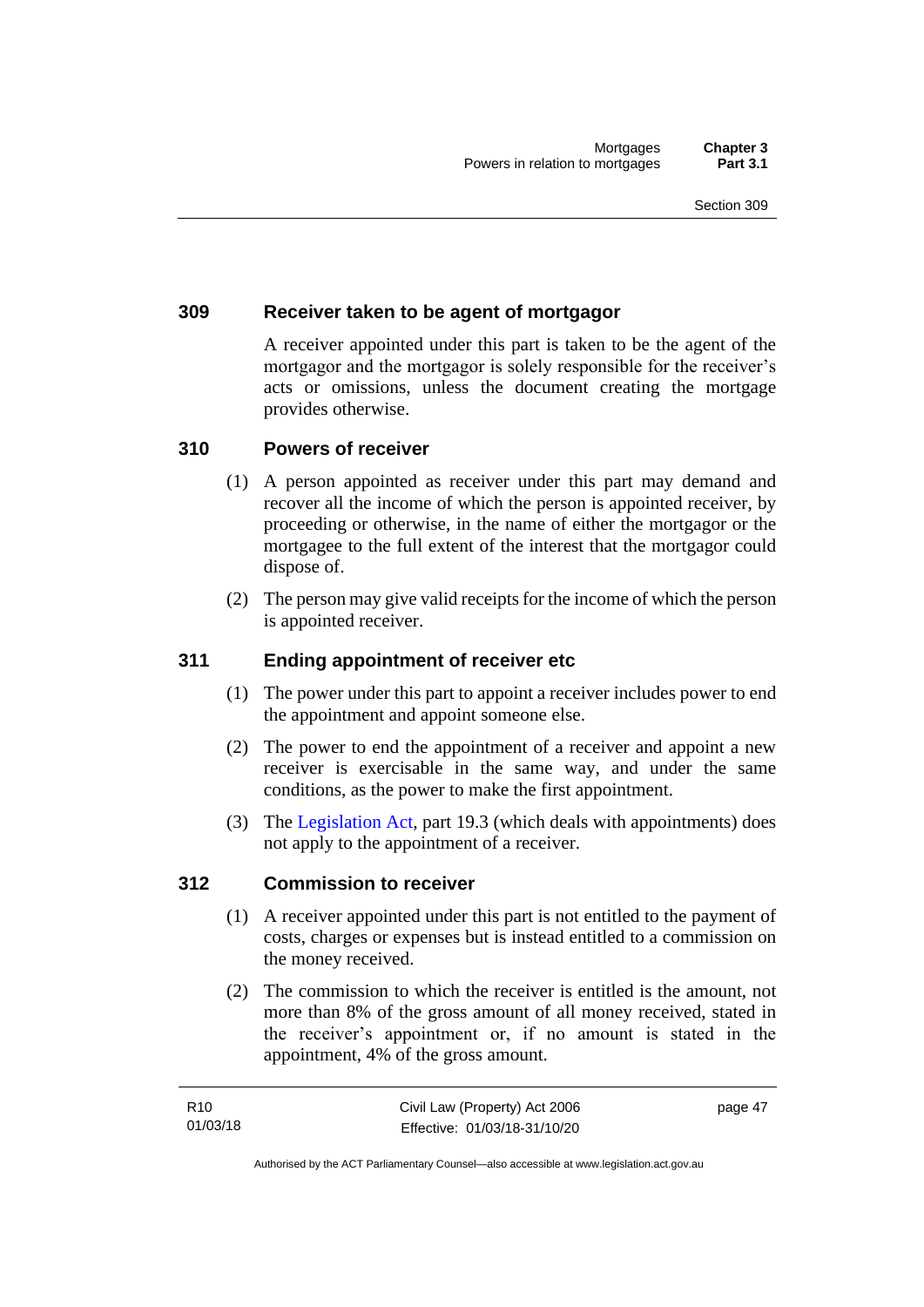### **313 Receiver to insure if required**

- (1) The mortgagee may, in writing, direct a receiver appointed under this part to insure and keep insured from loss or damage all or a stated part of the property included in the mortgage (whether or not a fixture) so far as it is insurable.
- (2) The receiver must comply with the direction.

### **314 Application of amounts received by receiver**

Amounts received by a receiver appointed under this part must be applied as follows:

- (a) first, in discharge of all taxes, rates and assessments, in payment of the receiver's commission, and in payment of insurance premiums;
- (b) second, in discharge of the interest then owing under the mortgage because of which the receiver was appointed;
- (c) third, in discharge of the principal then owing under the mortgage;
- (d) finally, in payment of the balance to or on behalf of the person entitled to the property mortgaged.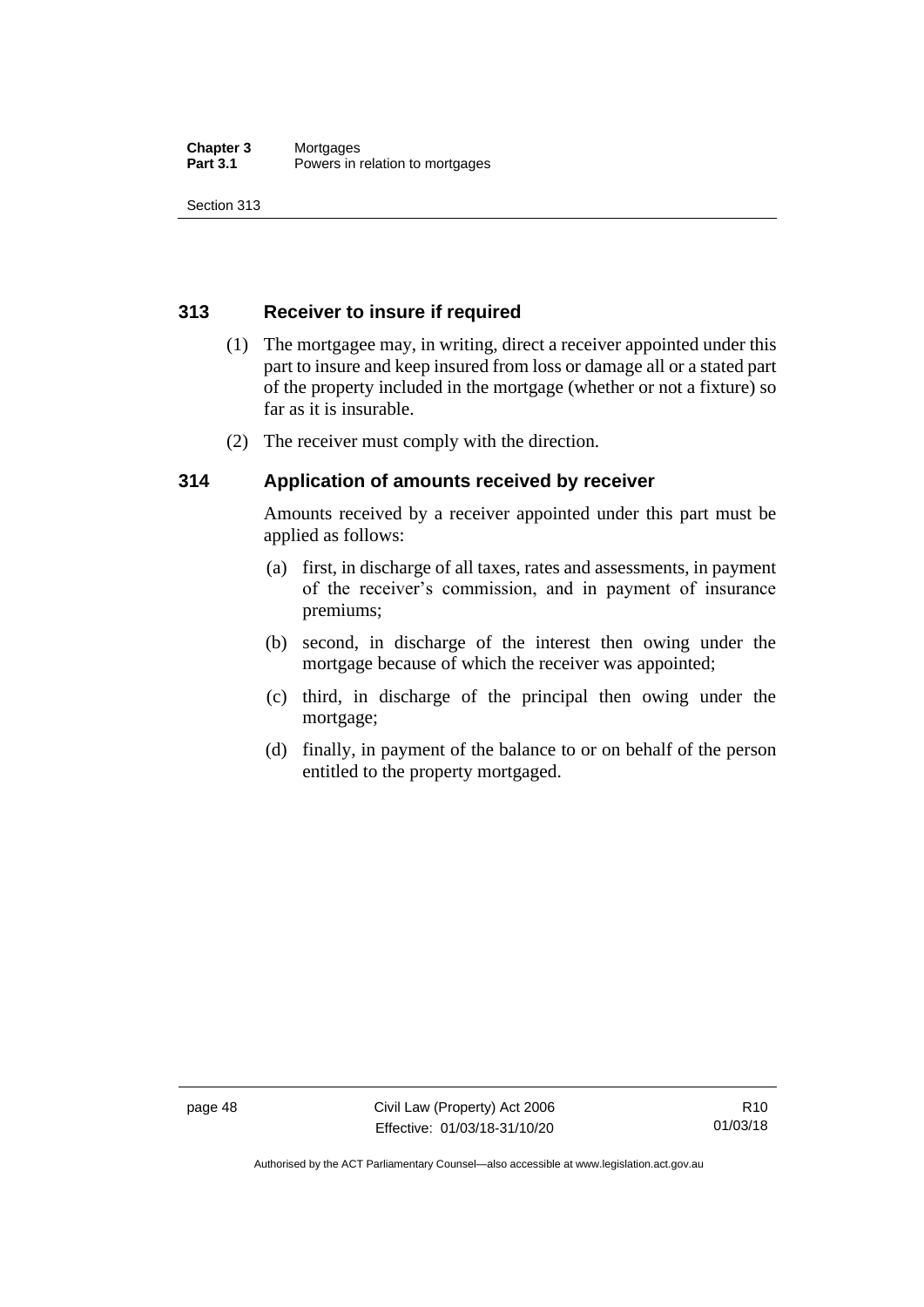## **Part 3.2 Mortgages—other provisions**

#### **315 Effect of repayment on ejectment by mortgagee**

- (1) This section applies if a proceeding for ejectment is brought by a mortgagee for possession of mortgaged property and no proceeding is pending for—
	- (a) foreclosure of the mortgagor's equity of redemption; or
	- (b) redemption of the mortgaged property.
- (2) If the mortgagor appears as a defendant in the proceeding and pays the outstanding amount to the mortgagee or into court, the amount paid is taken to be full satisfaction and discharge of the mortgage.
- (3) On the payment of the outstanding amount in accordance with this section—
	- (a) each mortgagor or defendant in the proceeding is discharged from liability for the amount; and
	- (b) the court must order the mortgagee, at the mortgagor's cost, to—
		- (i) give the mortgagor a discharge of the mortgage under the *[Land Titles Act 1925](http://www.legislation.act.gov.au/a/1925-1)*, section 101 or transfer the interest of the mortgagee in the mortgaged property to the mortgagor; and
		- (ii) give all documents of title to the mortgaged property that are in the possession or control of the mortgagee to the mortgagor.
- (4) This section does not affect a subsequent mortgage or encumbrance.
- (5) In this section:

*outstanding amount*, for a mortgage, means the total of—

(a) the amount of the principal of the mortgage that has not been repaid; and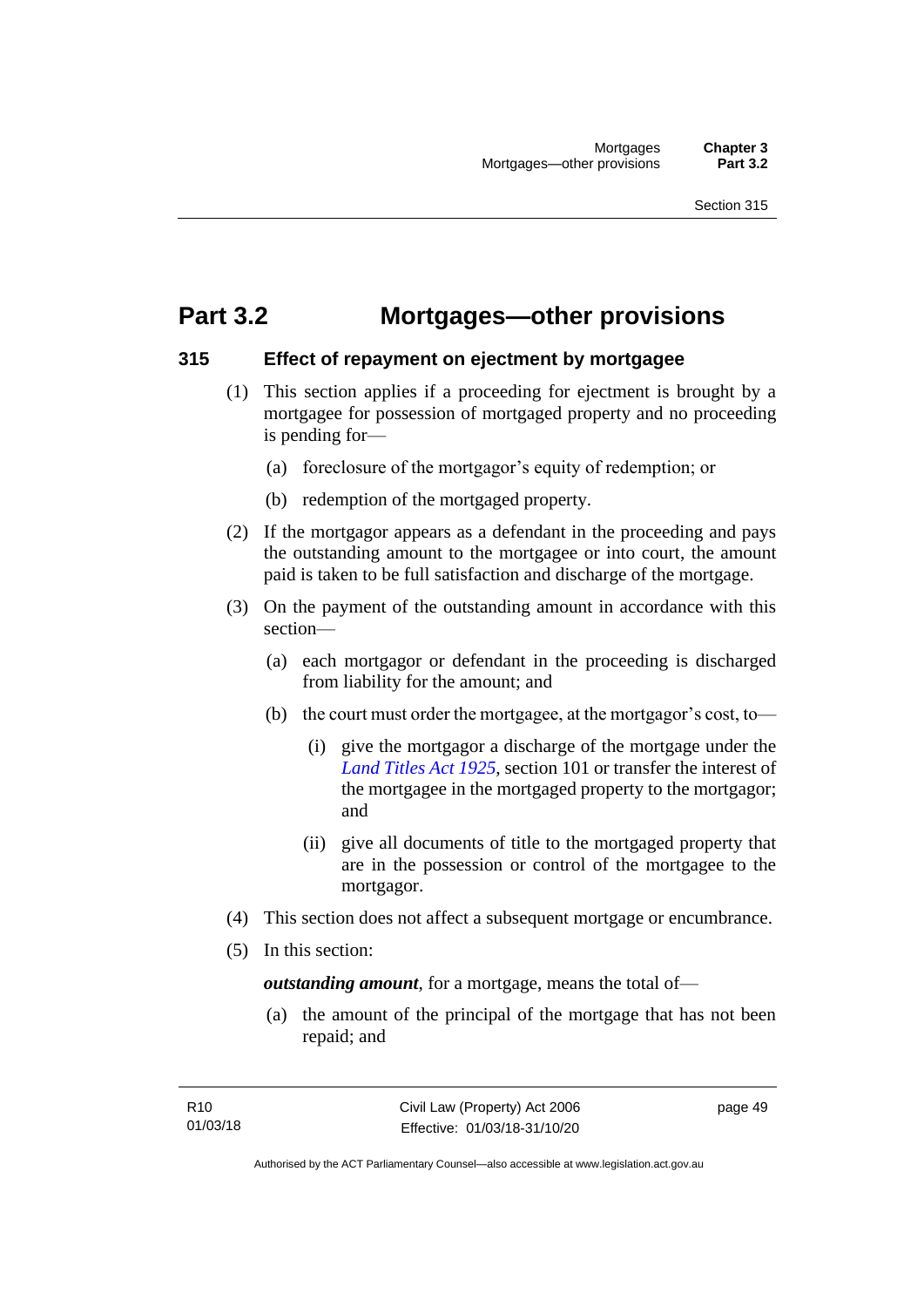- (b) the interest payable under the mortgage; and
- (c) the reasonable costs and expenses of the mortgagee in the proceeding for ejectment.

#### **316 Section 315 not to apply in certain cases**

Section 315 does not apply to a proceeding for ejectment if—

- (a) before the outstanding amount is paid under section 315 (2) of that section, the mortgagee asserts in writing given to the mortgagor—
	- (i) that the mortgagor does not have a right of redemption; or
	- (ii) that the mortgaged property is chargeable with a principal different from that stated in the mortgage or admitted to by the mortgagor; or
- (b) there is a dispute between defendants in the proceeding about the right of redemption.

### **317 Redemption if mortgagee absent or unknown**

- (1) This section applies if—
	- (a) a person entitled to receive payment of all or part of a debt secured by a mortgage—
		- (i) cannot be found; or
		- (ii) is unknown; or
	- (b) it is uncertain who is entitled to receive all or part of the debt secured by a mortgage.
- (2) On application by the person entitled to redeem the mortgaged property, the Supreme Court may, by order, direct that—
	- (a) the amount of the debt secured by the mortgage, or part of it, be worked out in the way the court directs; and

Authorised by the ACT Parliamentary Counsel—also accessible at www.legislation.act.gov.au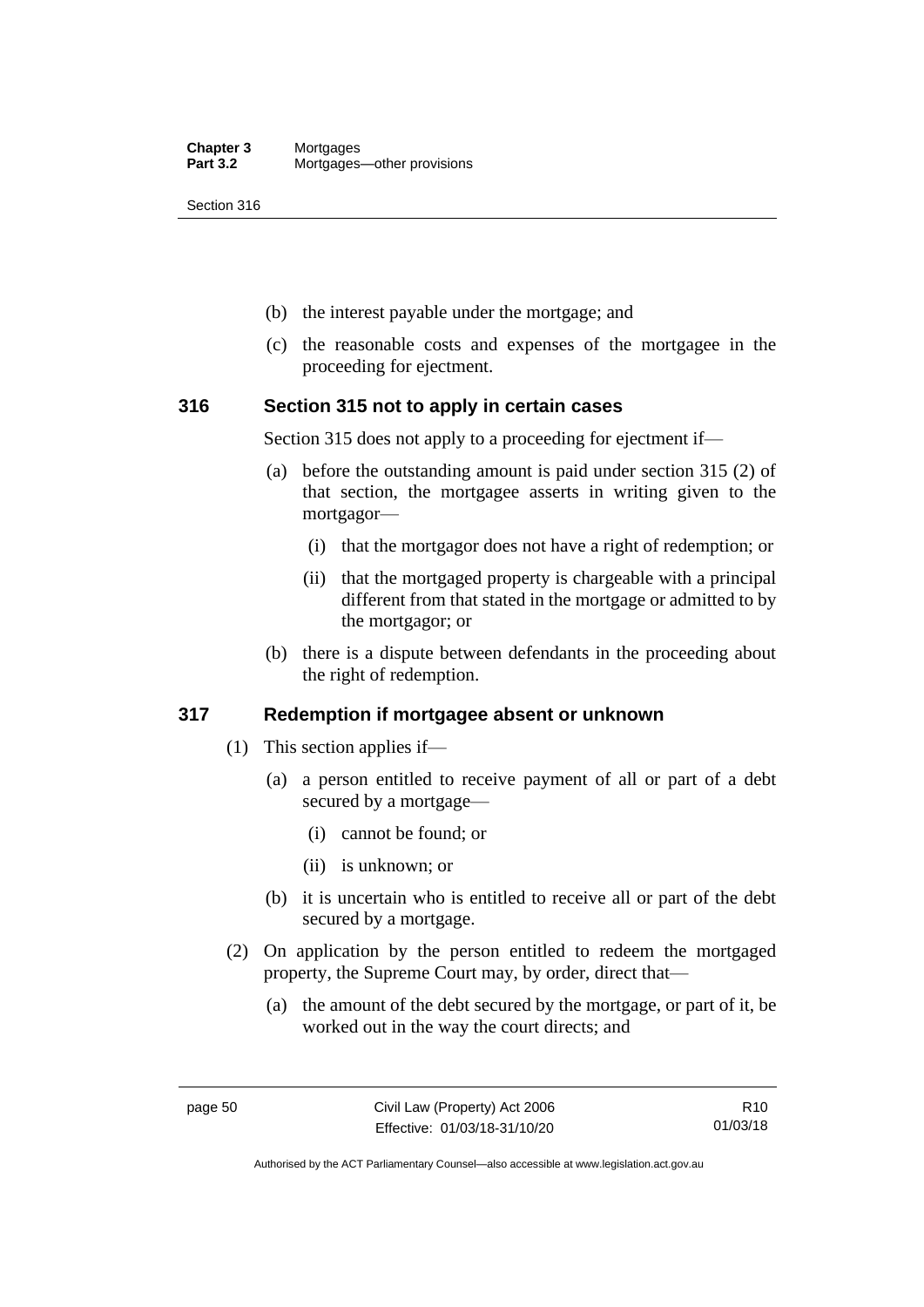- (b) the amount worked out be paid into court.
- (3) A certificate of the registrar of the Supreme Court that a payment into court was ordered to be made under subsection (2) (b) and has been made may be registered with the registrar-general.
- (4) On registration, the amount paid is a discharge of the mortgage debt, or part of it, to the extent of the amount paid.
- (5) However, an amount that is eventually shown by the person entitled to the mortgage debt, or a part of it, to have been in fact owing in addition to the amount paid into court continues to be a debt owing on the mortgage.
- (6) On application by the person entitled to an amount paid into court under subsection (2) (b), the Supreme Court may order the amount be paid to the person.
- (7) However, an amount must not be paid under subsection (6) until the registrar of the Supreme Court is satisfied that the mortgage document and all documents of title that were given by the mortgagor to the mortgagee for the mortgage have been given to the person who paid the amount into court.
- (8) If the amount of principal and interest owing under a mortgage is paid into court under this section and is afterwards paid under an order of the Supreme Court to the person mentioned in the order, the order operates as a discharge of mortgage of any land subject to the mortgage.
- (9) An order mentioned in subsection (8) takes effect as a discharge of mortgage only when it has been registered by the registrar-general.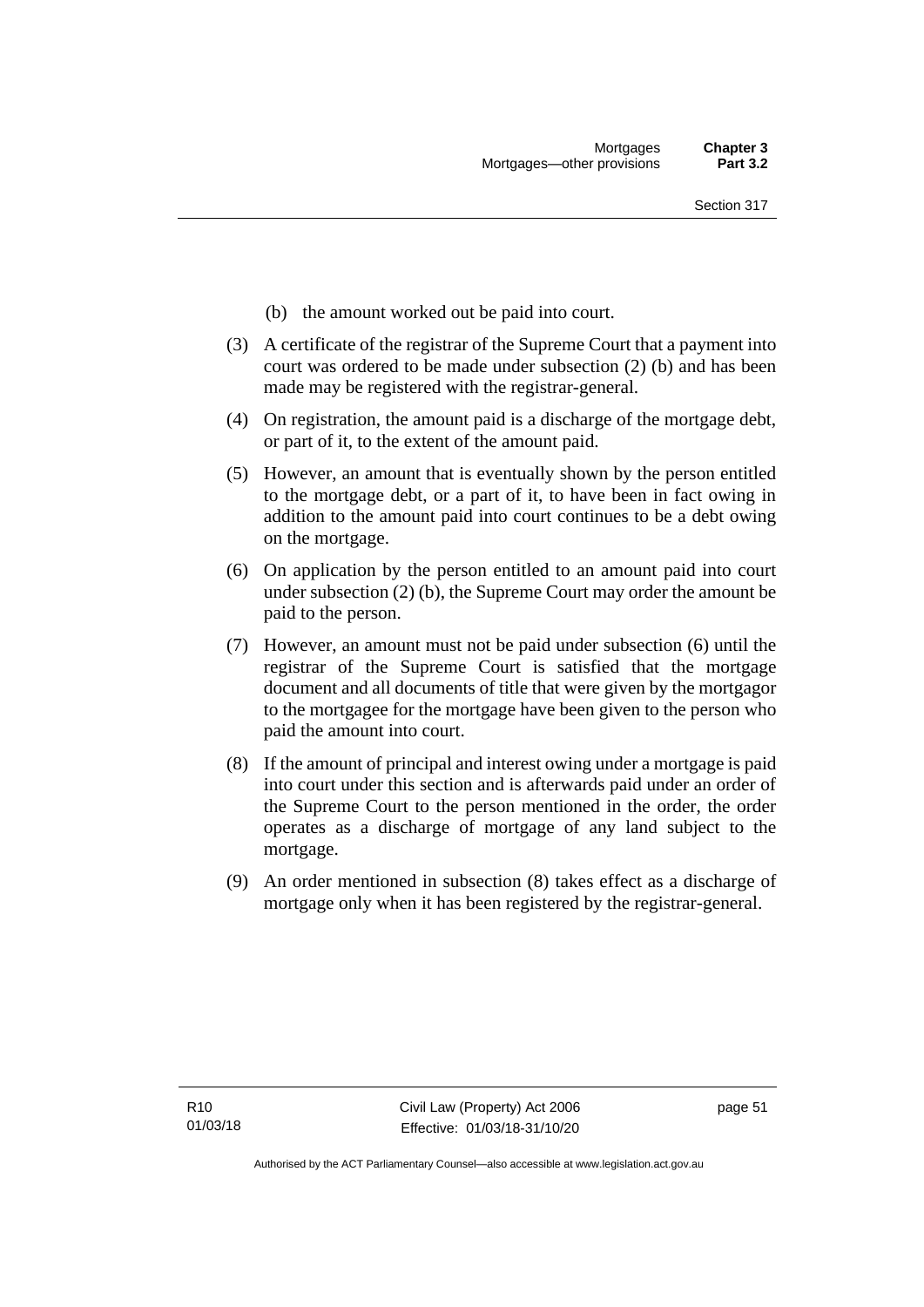**Chapter 4** Leases **Part 4.1** Leases—general provisions<br>**Division 4.1.1** Lessee's and lessor's obliga Lessee's and lessor's obligations

Section 400

# **Chapter 4 Leases**

### **Part 4.1 Leases—general provisions**

### **Division 4.1.1 Lessee's and lessor's obligations**

#### **400 Lessee's obligations attach to reversion**

- (1) The rent provided for by a lease, the benefit of every provision of the lease relating to the subject matter of the lease that is to be complied with by the lessee, and every condition of re-entry and other condition of the lease, is attached to, and goes with, the reversionary estate in the land (and in any part of the land) immediately expectant on the term granted by the lease, despite any severance of the reversionary estate.
- (2) Any rent, provision or condition mentioned in subsection (1) may be recovered, received, enforced or taken advantage of by the person from time to time entitled (the *entitled person*), subject to the term granted by the lease, to the income of all or a part of the land leased.
- (3) The entitled person may recover, receive, enforce or take advantage of the rent, provision or condition even though the person becomes entitled to the reversionary interest after the condition of re-entry or forfeiture has become enforceable.
- (4) This section does not make enforceable by a person a condition of reentry or forfeiture, or any other condition, that had been waived or released before the person became entitled to enforce the condition.
- (5) This section applies to—
	- (a) a lease granted on or after 26 June 1986; and
	- (b) a lease granted before 26 June 1986, but only in relation to rent accruing due on or after that day and to the benefit of a condition of re-entry or forfeiture for a breach of a provision of the lease committed on or after that day.

R10 01/03/18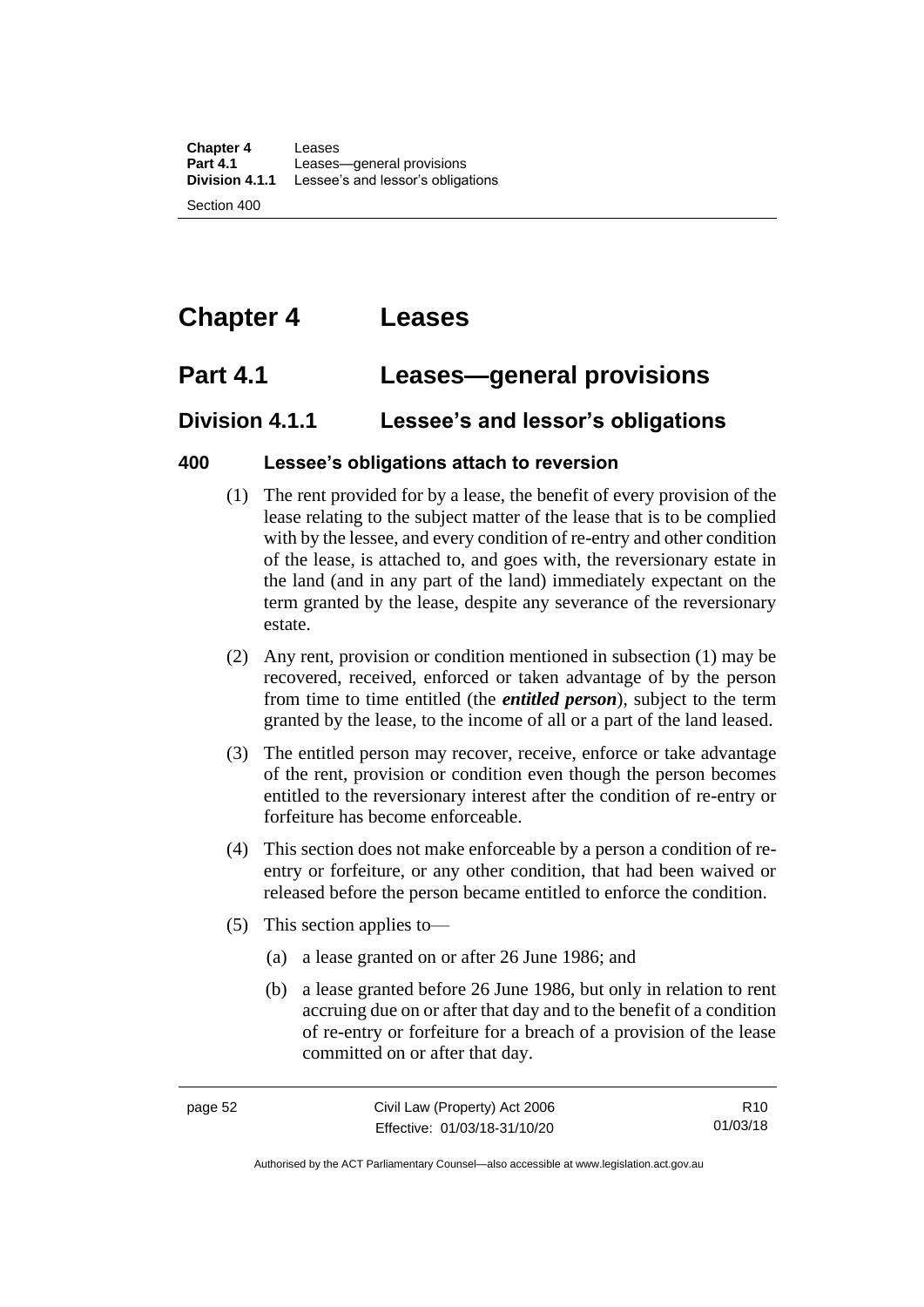#### **401 Lessor's obligations to run with reversion**

- (1) If land is leased, the obligation imposed on the lessor by a provision of the lease relating to the subject matter of the lease—
	- (a) is, so far as the lessor had power to bind the reversionary estate expectant on the term granted by the lease, attached to, and goes with, the reversionary estate in the land (and in every part of the land); and
	- (b) may be enforced or taken advantage of by the person in whom the term is from time to time vested; and
	- (c) may, so far as the lessor had power to bind the person from time to time entitled to the reversionary estate, be enforced, and taken advantage of, against a person so entitled.
- (2) This section applies to—
	- (a) a lease granted on or after 26 June 1986; and
	- (b) a breach committed on or after 26 June 1986 of a provision in a lease granted before that day.

#### **402 Lessee to give notice of ejectment to lessor**

- (1) This section applies to a lessee of premises against whom a proceeding for ejectment is begun.
- (2) The lessee must give notice of the proceeding to the lessor or the lessor's agent immediately after being served with the originating process for the proceeding.
- (3) A lessee who contravenes subsection (2) is liable to the lessor for any damage suffered by the lessor because of the failure.
- (4) This section does not—
	- (a) apply to a lessee who holds the premises leased under—
		- (i) a residential tenancy agreement under the *[Residential](http://www.legislation.act.gov.au/a/1997-84)  [Tenancies Act 1997](http://www.legislation.act.gov.au/a/1997-84)*; or

page 53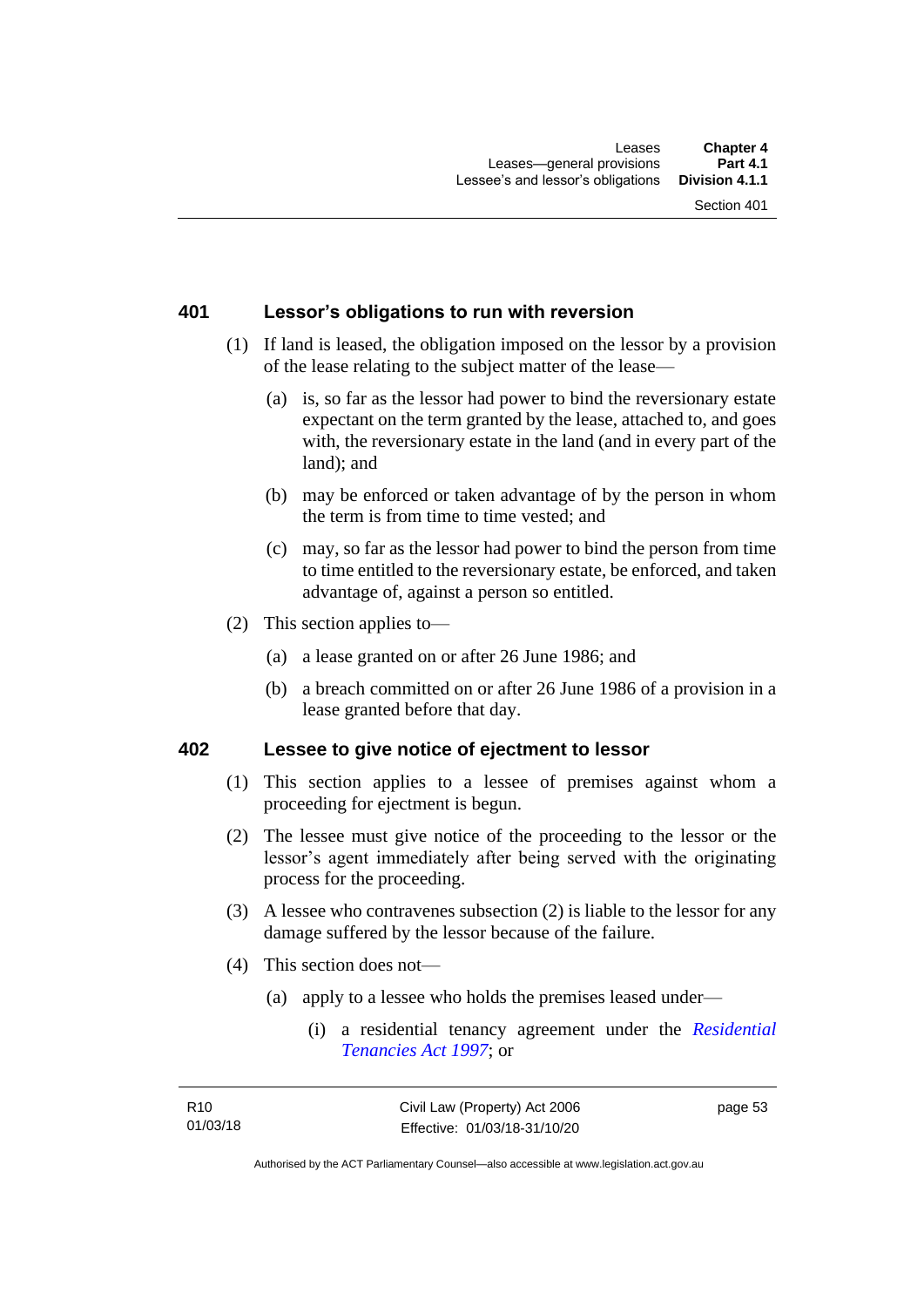- (ii) a lease under the *[Leases \(Commercial and Retail\)](http://www.legislation.act.gov.au/a/2001-18)  Act [2001](http://www.legislation.act.gov.au/a/2001-18)*; or
- (iii) a residence contract under the *[Retirement Villages](http://www.legislation.act.gov.au/a/2012-38)  Act [2012](http://www.legislation.act.gov.au/a/2012-38)*; or
- (b) bind the Territory.
- (5) Subsection (4) (b) has effect despite the [Legislation Act,](http://www.legislation.act.gov.au/a/2001-14) section 121 (Binding effect of Acts).

### **Division 4.1.2 Renewal of headlease without surrender of sublease**

#### **403 Renewal of headlease**

- (1) This section applies to a lease from which subleases have been derived.
- (2) If a lease is surrendered for renewal and a new lease is granted by the head lessor without a surrender of 1 or more of the subleases, the new lease is as valid for all purposes as if the subleases had been surrendered for renewal at or before the grant of the new lease.

#### **404 Rights on renewal**

When a new lease is granted on the surrender of a lease (the *original lease*)—

- (a) a person in whom an estate for the life of the lessee, or for a fixed term, is vested by the new lease—
	- (i) is entitled to the rents payable under a sublease derived from the original lease; and
	- (ii) is entitled to have the obligations and duties imposed on the sublessee by a sublease derived from the original lease properly performed; and

Authorised by the ACT Parliamentary Counsel—also accessible at www.legislation.act.gov.au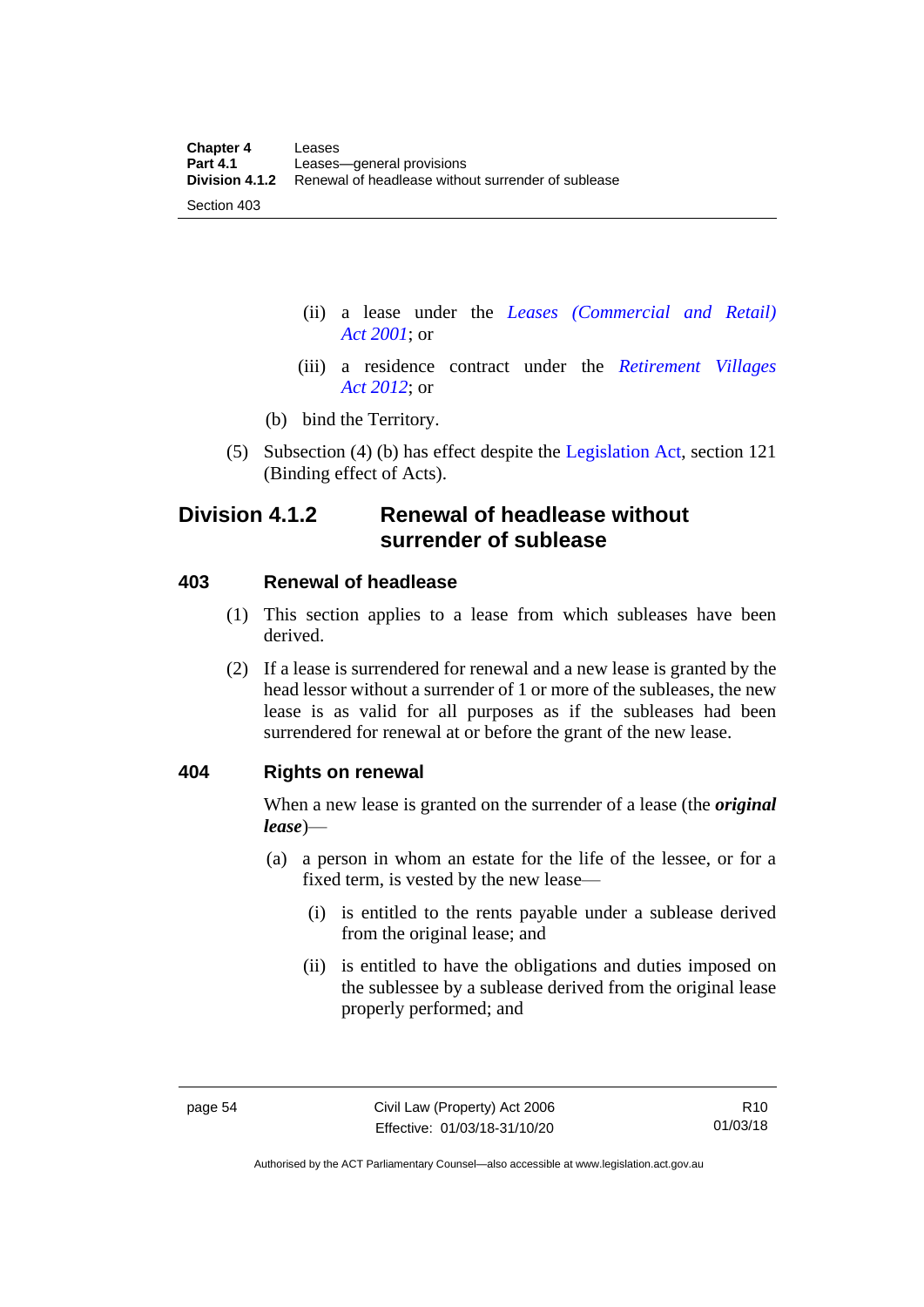- (iii) is entitled to the same remedies for the recovery of the rents, or for a breach of the obligations or duties, as if the original lease had not been surrendered but had remained in force; and
- (b) a sublessee under a sublease derived from the original lease continues to hold the lands sublet as if the original lease had not been surrendered but had remained in force; and
- (c) the head lessor is entitled to the same remedies by way of entry on the lands sublet by a sublease derived from the original lease, for rents payable under the new lease or for breaches of the obligations and duties imposed by the new lease (so far as the rents, obligations and duties are not greater than the rents payable under, or the obligations and duties imposed by, the original lease), as the head lessor would have if the original lease had not been surrendered but had remained in force or if each sublease derived from the original lease had been surrendered and regranted under the new lease.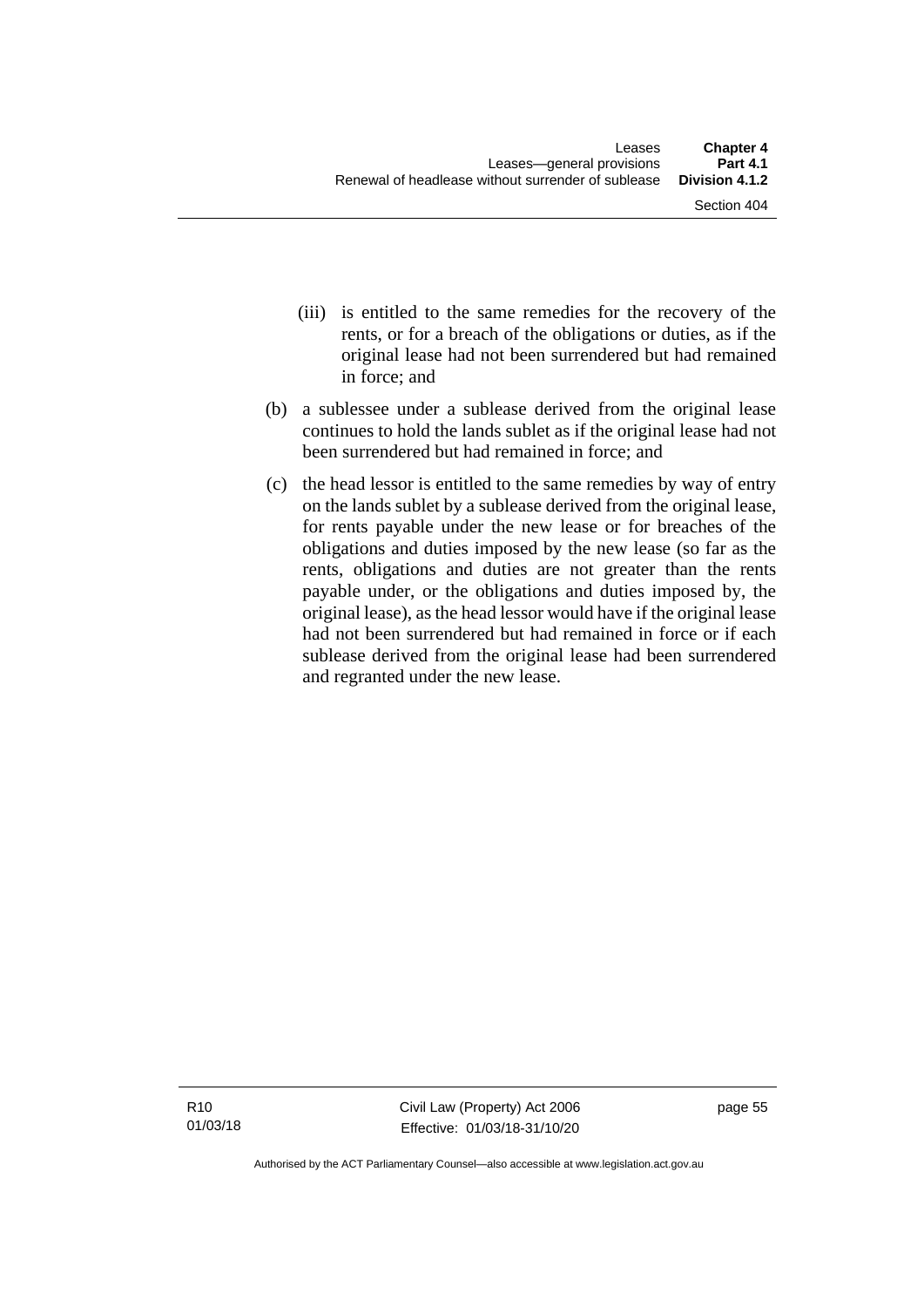# **Part 4.2 Leases to and for children and for absent lessors**

#### **405 Leases for children**

(1) This section applies if—

- (a) a child is entitled to a lease of premises; and
- (b) the child, or someone for the child, applies to the Supreme Court for an order under this section.
- (2) The Supreme Court may, by order, direct a nominated person to—
	- (a) surrender the lease; and
	- (b) accept instead a lease of the premises to be held by the nominated person for the child's benefit.
- (3) A lease mentioned in subsection (2) (b) must be held—
	- (a) on the same terms as the surrendered lease would have been held except so far as the Supreme Court orders otherwise; and
	- (b) for the same purposes as the surrendered lease would have been held; and
	- (c) subject to the same trusts, charges, encumbrances, dispositions and arrangements as the surrendered lease would have been held.

### **406 Costs of lease authorisation application for child**

- (1) If an order is made under section 405 (2) in relation to a lease for a child, the costs of the order must be paid from the child's property as the Supreme Court orders.
- (2) The costs of an order mentioned in subsection (1) include—
	- (a) the costs of the application for the order; and

R10 01/03/18

Authorised by the ACT Parliamentary Counsel—also accessible at www.legislation.act.gov.au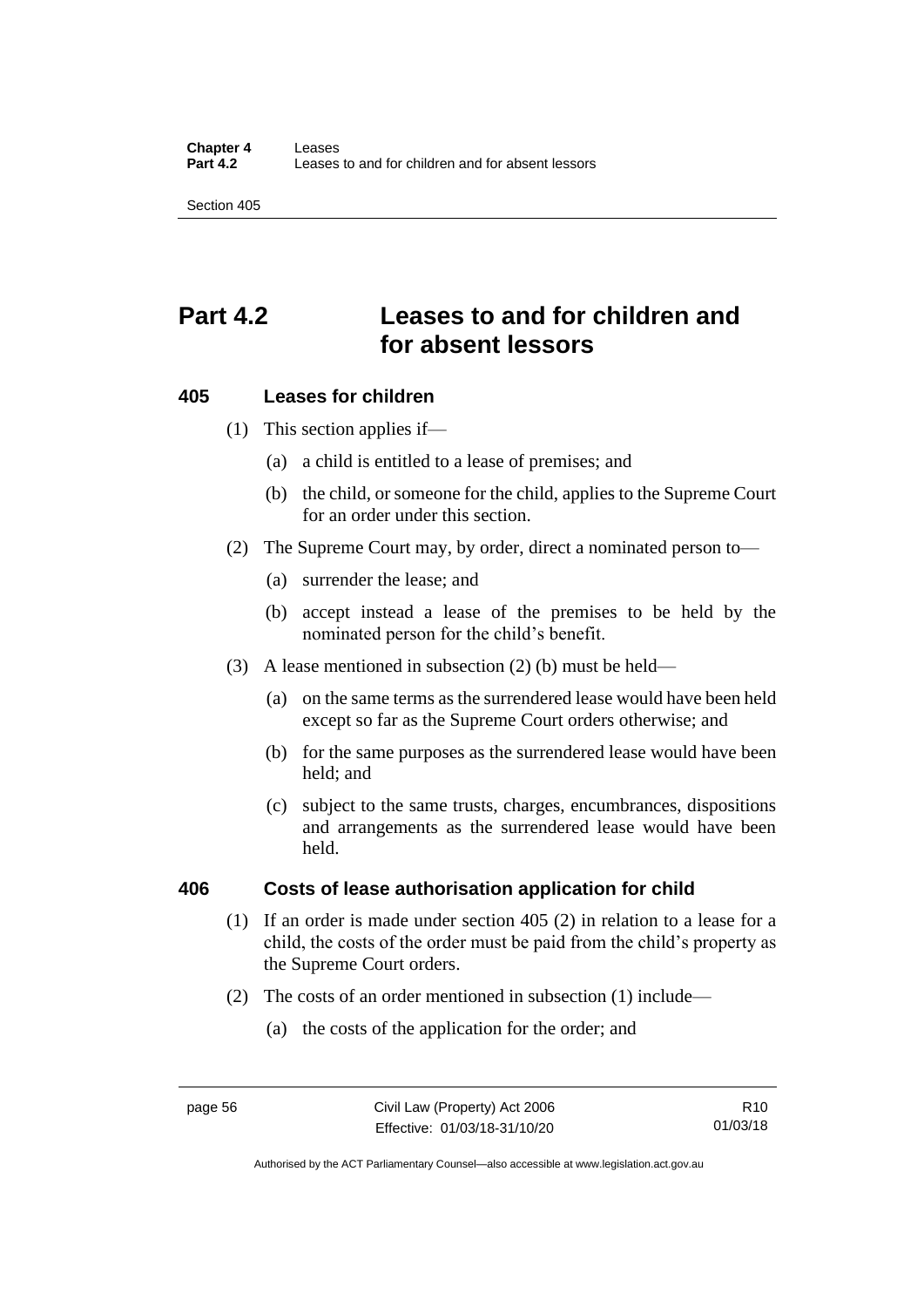- (b) the costs of surrendering the lease the child was entitled to; and
- (c) the costs of obtaining the substitute lease including any fine, premium or other amount paid for the lease.

#### **407 Renewal of leases by children**

- (1) This section applies if—
	- (a) a child could, under a lease or other agreement or arrangement, be compelled to renew a lease if the child were not a child; and
	- (b) 1 of the following people applies to the Supreme Court for the renewal:
		- (i) the child;
		- (ii) someone for the child;
		- (iii) a person entitled to the renewal of the lease.
- (2) The Supreme Court may, by order, direct a nominated person to renew the lease for the child and, if necessary for the renewal of the lease, accept the surrender of an existing lease.
- (3) A renewal of a lease under an order under subsection (2) must, except so far as the Supreme Court orders otherwise, be in accordance with the right of renewal.

#### **408 Renewal of leases for people not amenable to process**

- (1) This section applies if—
	- (a) a person who is outside the ACT, and not amenable to the process of the Supreme Court, could be compelled to renew a lease if the person were in the ACT and amenable to the process of the court; and
	- (b) the person (or any of the people) entitled to the renewal of the lease applies to the Supreme Court for the renewal.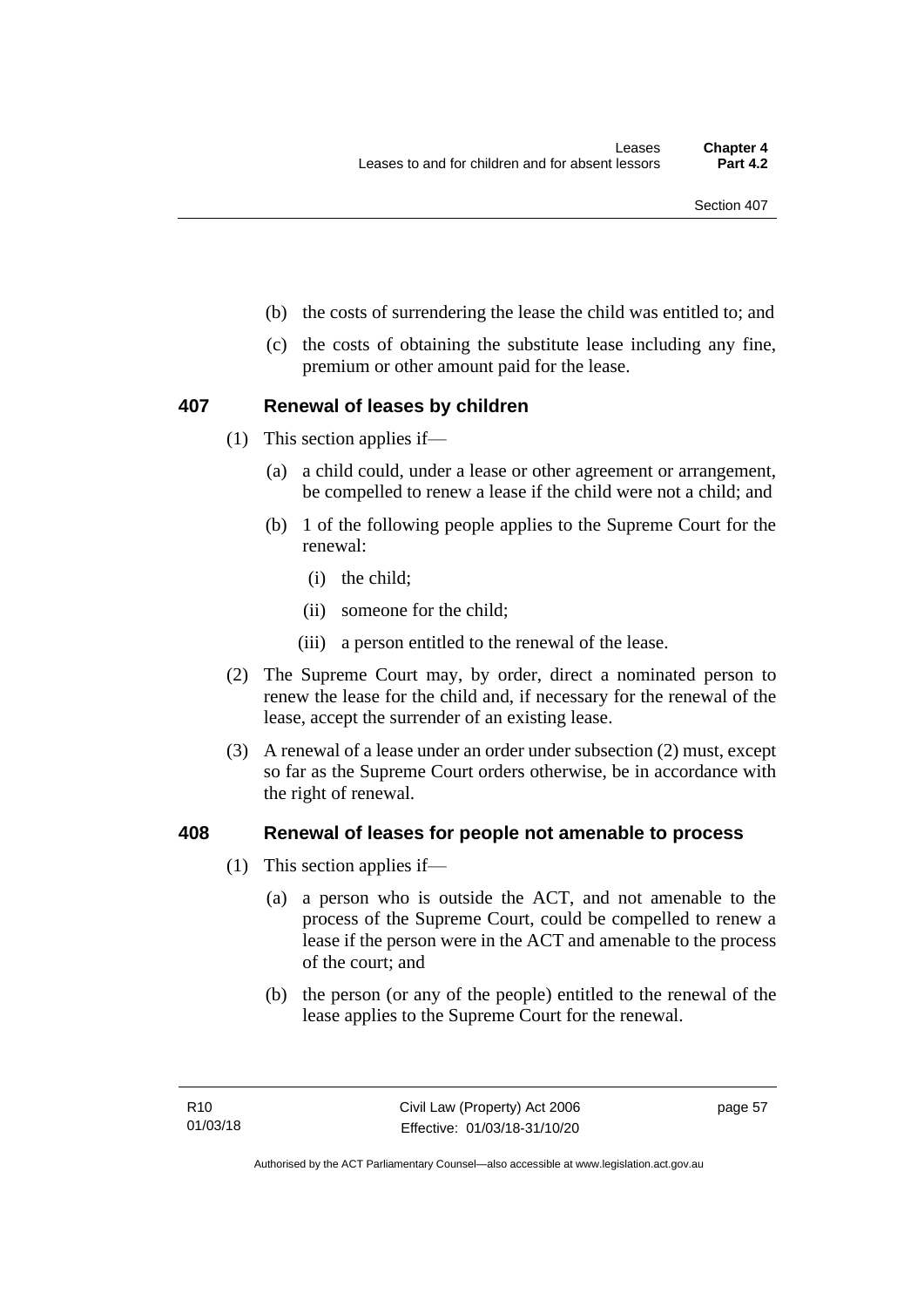(2) The Supreme Court may direct a nominated person to renew the lease and, if necessary for the renewal of the lease, accept the surrender of an existing lease.

#### **409 Preconditions for grant or renewal of lease to be satisfied**

- (1) A lease must not be granted or renewed under this part until—
	- (a) any fine or other amount required to be paid for the grant or renewal of the lease has been paid; and
	- (b) anything required to be done before the lease is granted or renewed has been done.
- (2) A lease or a renewal of a lease to be granted under this part must be properly executed by the lessee.

### **410 Application of amounts paid for lease renewal under pt 4.2**

An amount paid for the renewal of a lease under section 407 (Renewal of leases by children) or section 408 (Renewal of leases for people not amenable to process) must, after deducting the costs and expenses payable for the renewal, be applied as the Supreme Court directs.

### **411 Validity of surrenders and leases under pt 4.2**

A lease or other disposition, or a surrender of a lease, granted, made or accepted under this part is as valid as if the person by or for whom it was granted, made or accepted had been an adult without a disability who had personally granted, made or accepted it.

#### **412 Costs of applications under pt 4.2**

The Supreme Court may order that the costs and expenses of, or resulting from, an application under this part be raised from the premises or leasehold interest in relation to which the application is made in a way the court considers appropriate.

Authorised by the ACT Parliamentary Counsel—also accessible at www.legislation.act.gov.au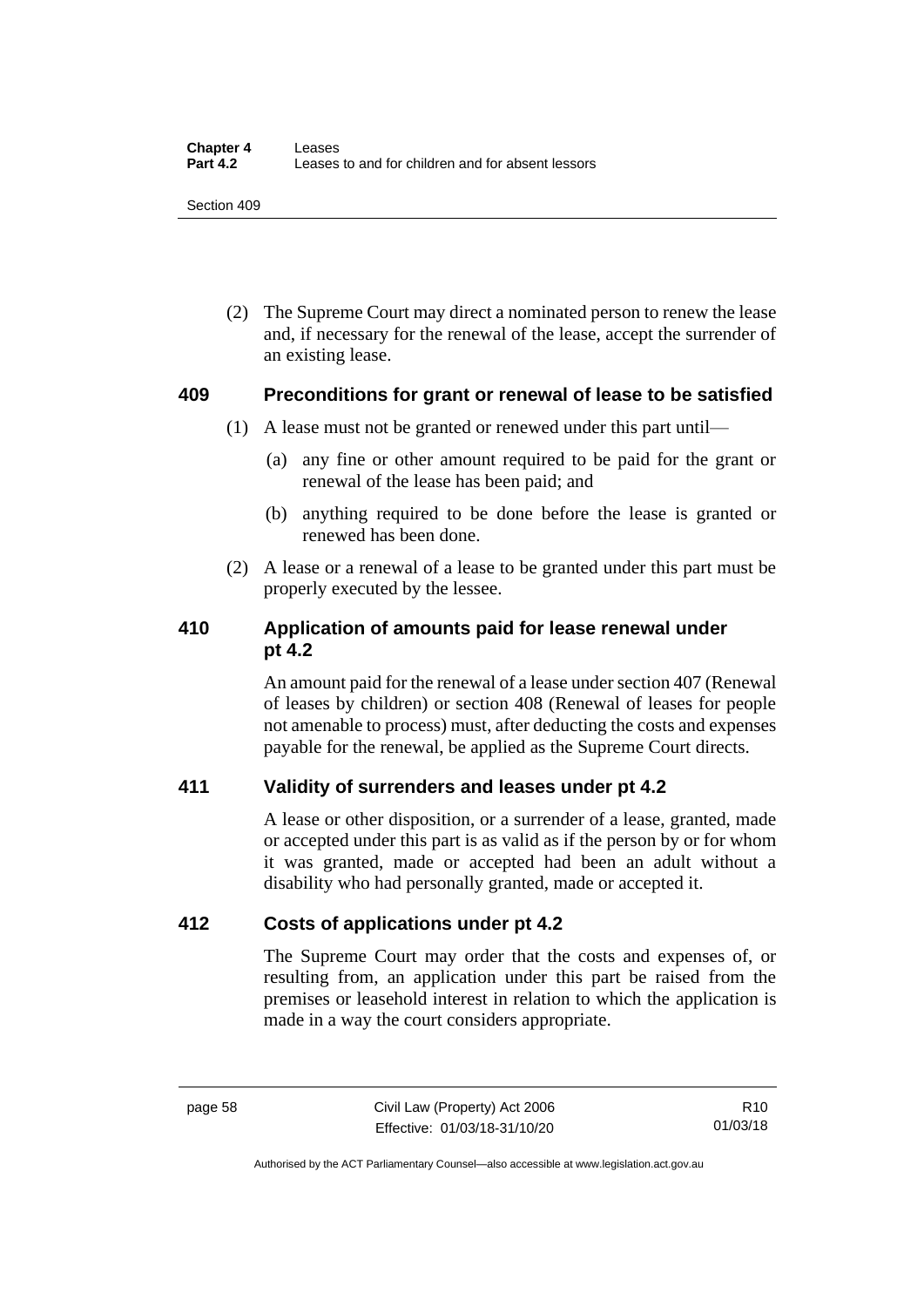## **Part 4.3 Breach of insurance provisions**

### **413 Application—pt 4.3**

This part applies to—

- (a) a lease for a fixed term, whether or not the lease may be terminated before the end of the fixed term; and
- (b) a lease for the life of the lessee.

#### **414 Relief against forfeiture for failure to insure**

- (1) The Supreme Court may, on application by a lessee under a lease, grant the lessee relief against forfeiture of the lease for breach of a provision of the lease requiring the lessee to insure the leased property against loss or damage if—
	- (a) no loss or damage to which the insurance would have applied has happened; and
	- (b) insurance of the kind required by the lease is in effect at the time of the application.
- (2) The Supreme Court may grant the relief on conditions.

#### **415 Record of relief granted**

If the Supreme Court grants relief under section 414 in relation to a lease, the court may order that a record of the relief having been granted be endorsed on the lease or be made in some other way.

#### **416 Limit on relief**

The Supreme Court must not grant relief to a person under this part in relation to a lease if—

(a) the court has already granted relief to the person under the part in relation to the same provision of the lease; or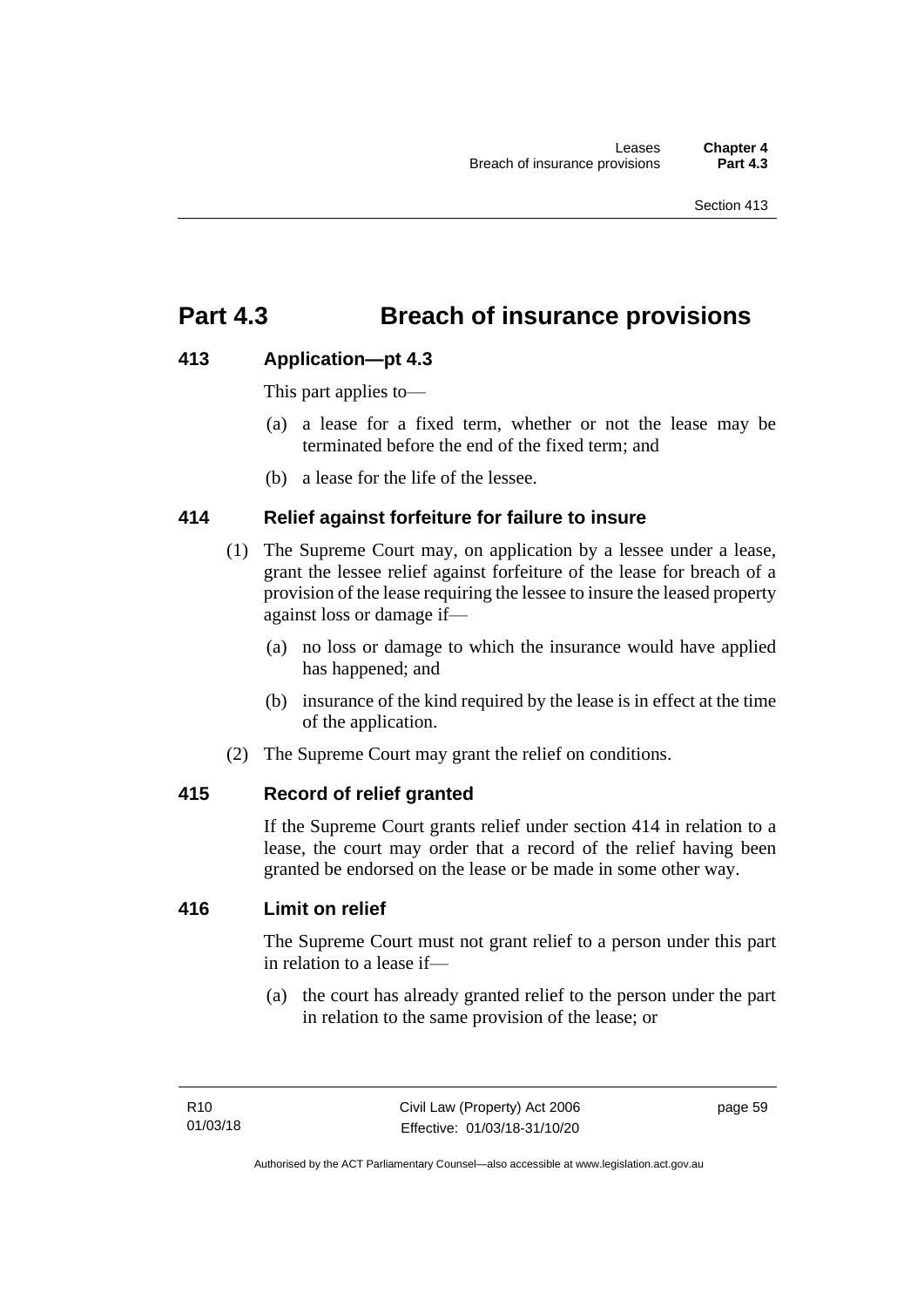(b) a forfeiture of the lease under the same provision has already been waived for the person other than in a court proceeding.

#### **417 Noncomplying insurance**

(1) In this section:

*complying insurance*, in relation to a lease or mortgage of a lease, means insurance against loss of or damage to any of the leased property required by the insurance provisions of the lease or mortgage.

*insurance provisions*, of a lease or mortgage of a lease, means provisions of the lease or mortgage requiring the lessee or mortgagor to insure any of the leased property against loss or damage.

*noncomplying insurance*, in relation to a lease or mortgage of a lease, means insurance against loss of or damage to any of the leased property that was obtained by the lessee or mortgagor to cover his or her interest in the property and that does not comply with the insurance provisions of the lease or mortgage.

(2) The person entitled to the benefit of insurance provisions of a lease or mortgage of a lease has the same rights in relation to noncomplying insurance of any of the leased property as the person would have in relation to complying insurance of the property.

### **418 Protection of purchaser of leasehold against forfeiture**

- (1) This section applies in relation to a lease containing a provision (the *insurance provision*) requiring the lessee to insure any of the leased property against loss or damage.
- (2) An honest purchaser of the leasehold interest under the lease is not liable to forfeiture, for damages or in any other way for a breach of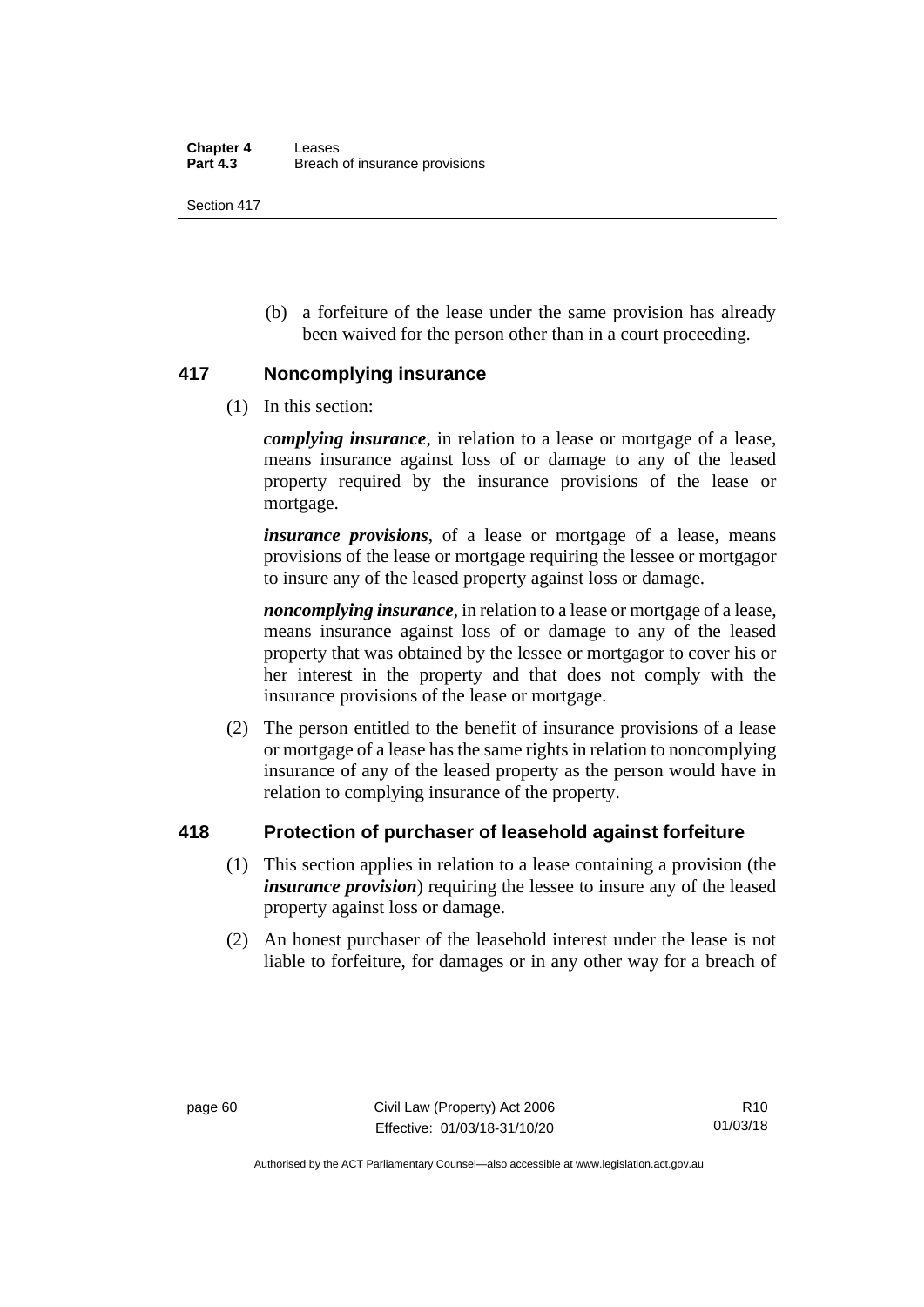the insurance provision that happened before completion of the purchase if—

- (a) the purchaser was given the written receipt of the person entitled to receive the rent for the last payment of rent owing before completion of the purchase; and
- (b) there was, at the time of completion of the purchase, insurance that complied with the insurance provision.
- (3) This section does not affect any remedy the lessor has against a lessee for breach of the insurance provision.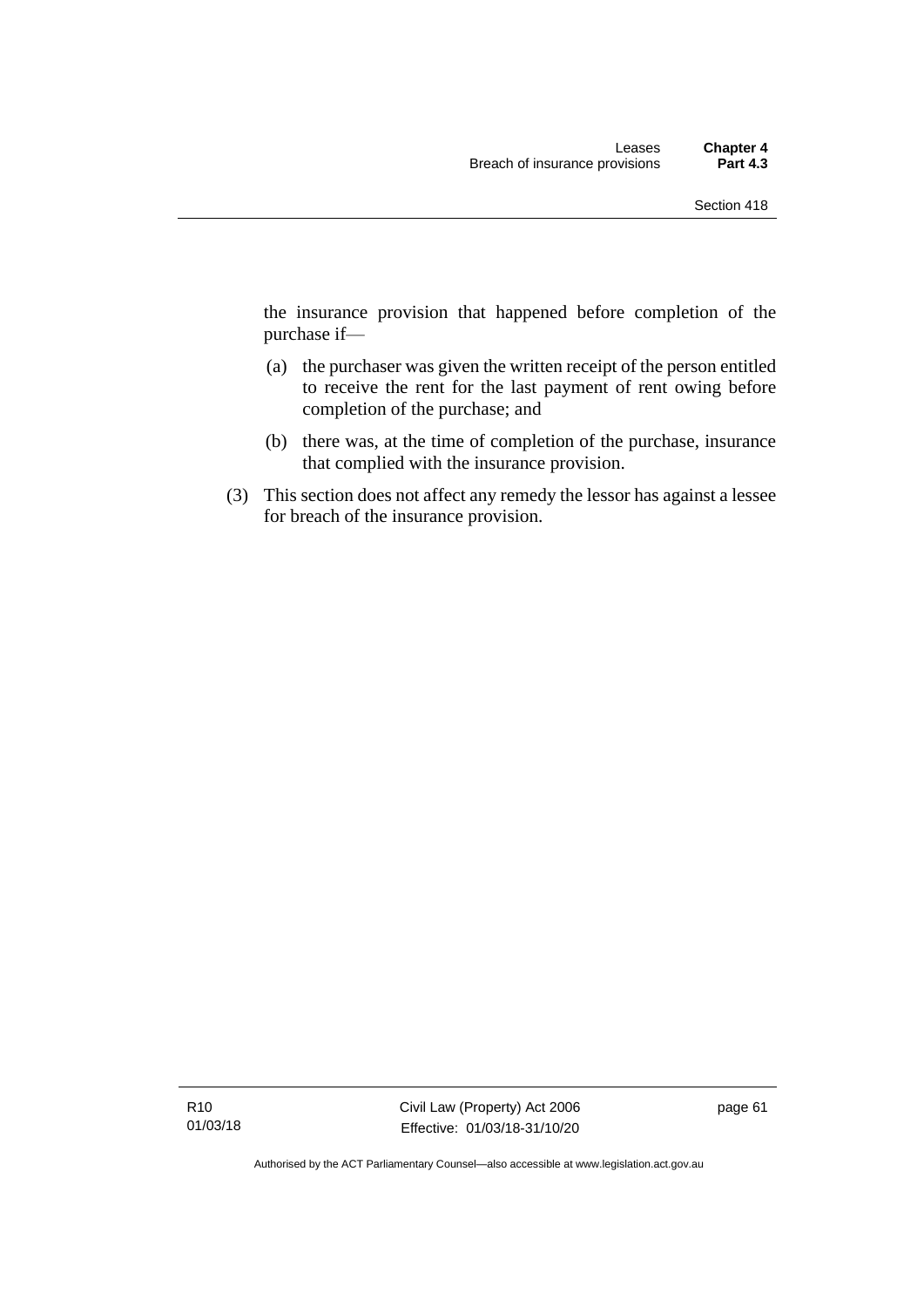# **Part 4.4 Restriction of effect of licence or waiver by lessor**

#### **419 Application—pt 4.4**

- (1) This part applies to—
	- (a) a lease for a fixed term, whether or not the lease may be terminated before the end of the fixed term; and
	- (b) a lease for the life of the lessee.
- (2) This part does not—
	- (a) apply to a residential tenancy agreement under the *[Residential](http://www.legislation.act.gov.au/a/1997-84)  [Tenancies Act 1997](http://www.legislation.act.gov.au/a/1997-84)*; or
	- (b) bind the Territory.
- (3) Subsection (2) (b) has effect despite the [Legislation Act,](http://www.legislation.act.gov.au/a/2001-14) section 121 (Binding effect of Acts).

#### **420 Effect of licence given to lessee**

- (1) If a lessee is given licence to do an act that contravenes a provision of the lease, the licence, unless otherwise expressed, extends only to—
	- (a) the permission actually given; or
	- (b) the particular breach of the provision; or
	- (c) anything else specifically authorised to be done by the licence.
- (2) The licence does not prevent a proceeding for a later breach of a provision of the lease unless the licence specifically authorises the breach.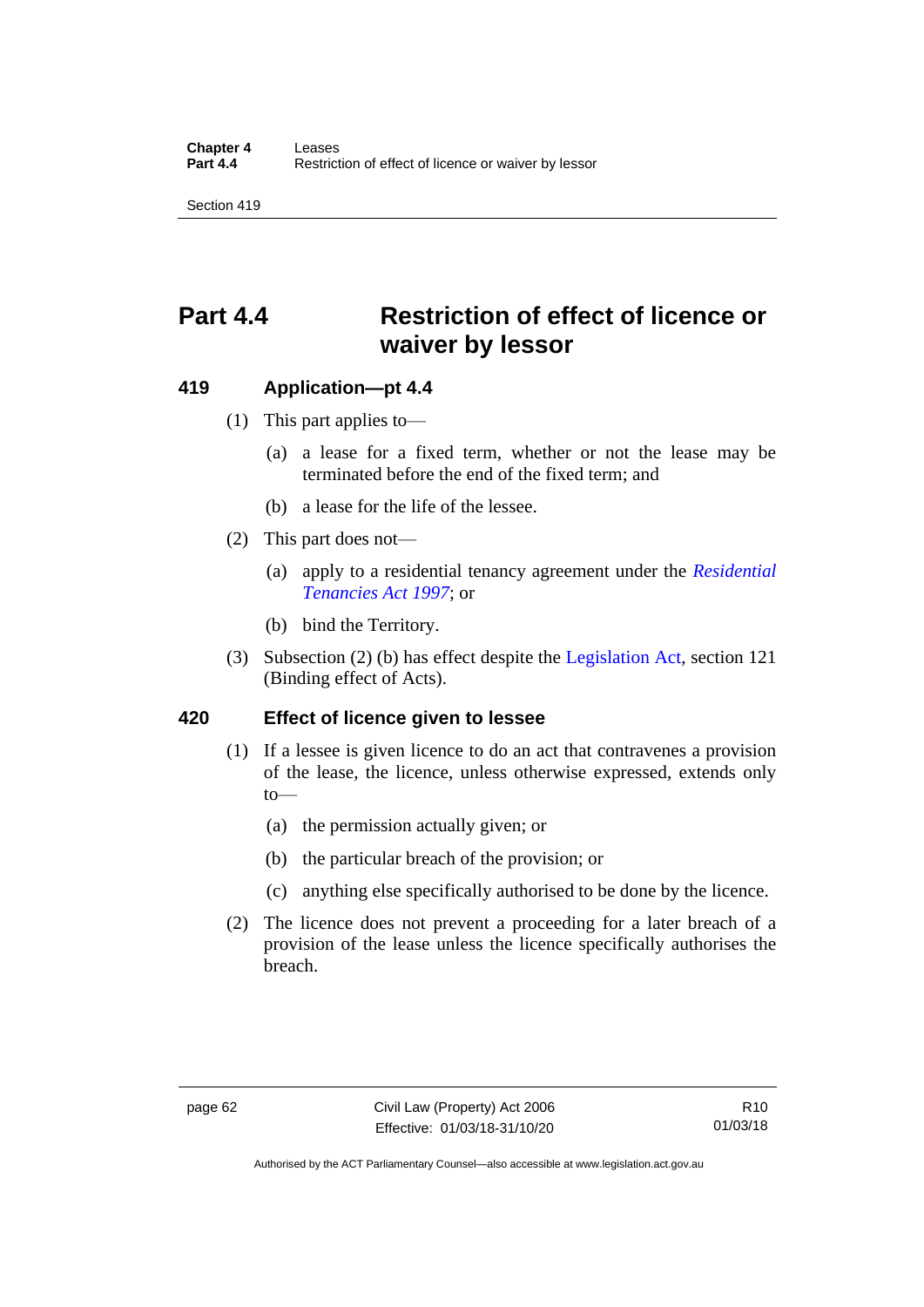- (3) Despite the licence—
	- (a) all rights under the provisions of the lease remain in force and are available against a subsequent breach of the provisions not specifically authorised or waived by the licence in the same way as if the licence had not been given; and
	- (b) the provision of the lease in relation to which the licence was given remains in force as if the licence had not been given, except in relation to the particular thing authorised to be done.

#### **421 Operation of partial licences**

- (1) This section applies if a licence gives a power of re-entry on a lessee assigning, subletting or doing another specified act without licence and licence is given—
	- (a) to 1 of 2 or more lessees to assign or sublet the lessee's share or interest or to do another act prohibited without licence; or
	- (b) to a lessee, or 1 of 2 or more lessees, to assign or sublet part only of the property, or to do an act prohibited without licence in relation to part only of the property.
- (2) The licence does not extinguish the right of entry for a breach of a provision of the lease by co-lessees of the other shares or interests in the property, or by the lessee or lessees of the rest of the property, in relation to those shares or interests or the rest of the property, but the right of entry remains in force in relation to the shares, interests or property not subject to the licence.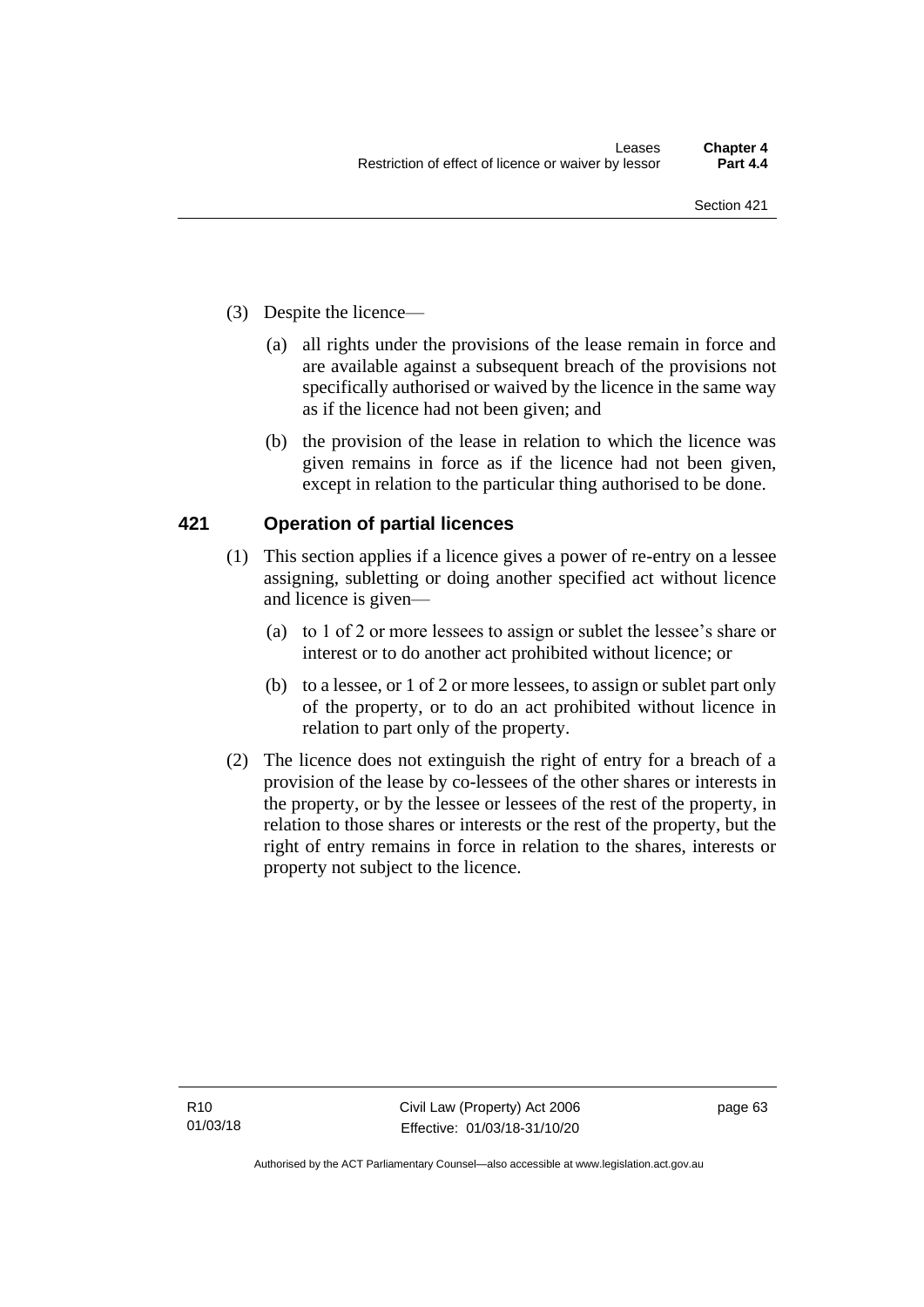#### **422 Apportionment of conditions of entry on severance**

- (1) This section applies if the reversion of a lease is severed and the rent or other reservations under the lease are apportioned among the reversionary interests.
- (2) The assignee of a part of the reversion is, in relation to the apportioned rent or other reservation allotted to the assignee, entitled to the benefit of all the powers of re-entry for nonpayment of the rent or failure to render the other reservation in the same way as if the powers of reentry had been given to the assignee as incident to the assignee's part of the reversion in relation to the rent or other reservation allotted to the assignee.

#### **423 Waiver of benefit of lease provision**

If a lessor waives the benefit of a provision of the lease in a particular instance, the waiver is not taken—

- (a) to extend to an instance, or a breach of a provision of the lease, other than that to which the waiver specially relates; or
- (b) to operate as a general waiver of the benefit of the provision.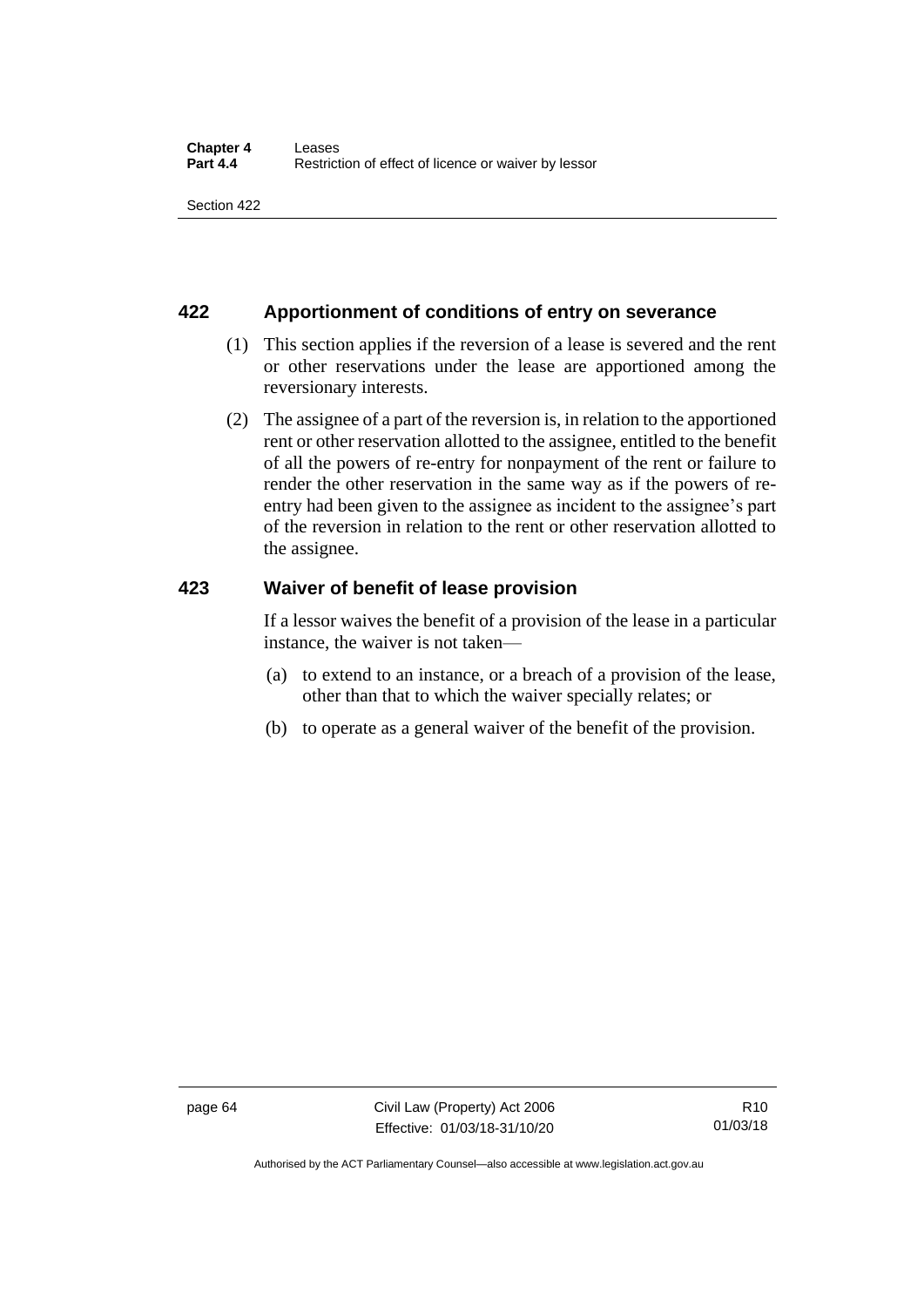### **Part 4.5 Forfeiture of leases**

#### **424 Definitions—pt 4.5**

In this part:

*lease* includes—

- (a) a sublease; and
- (b) an agreement for a lease if the person to be the lessee is entitled to have the lease granted.

*lessee* includes a sublessee.

*lessor* includes a sublessor.

*sublease* includes an agreement for a sublease if the person to be the sublessee is entitled to have the sublease granted.

#### **425 Application—pt 4.5**

- (1) This part applies to a lease despite any provision of the lease to the contrary.
- (2) However, this part does not apply to a residential tenancy agreement under the *[Residential Tenancies Act 1997](http://www.legislation.act.gov.au/a/1997-84)*.

#### **426 Restrictions on re-entry or forfeiture**

- (1) A right of re-entry or forfeiture under a lease for breach of a provision of the lease is not enforceable by proceeding or otherwise unless—
	- (a) the lessor gives the lessee a notice—
		- (i) specifying the breach; and
		- (ii) requiring the lessee to pay compensation for the breach; and
		- (iii) if the breach can be remedied—requiring the lessee to remedy the breach; and

page 65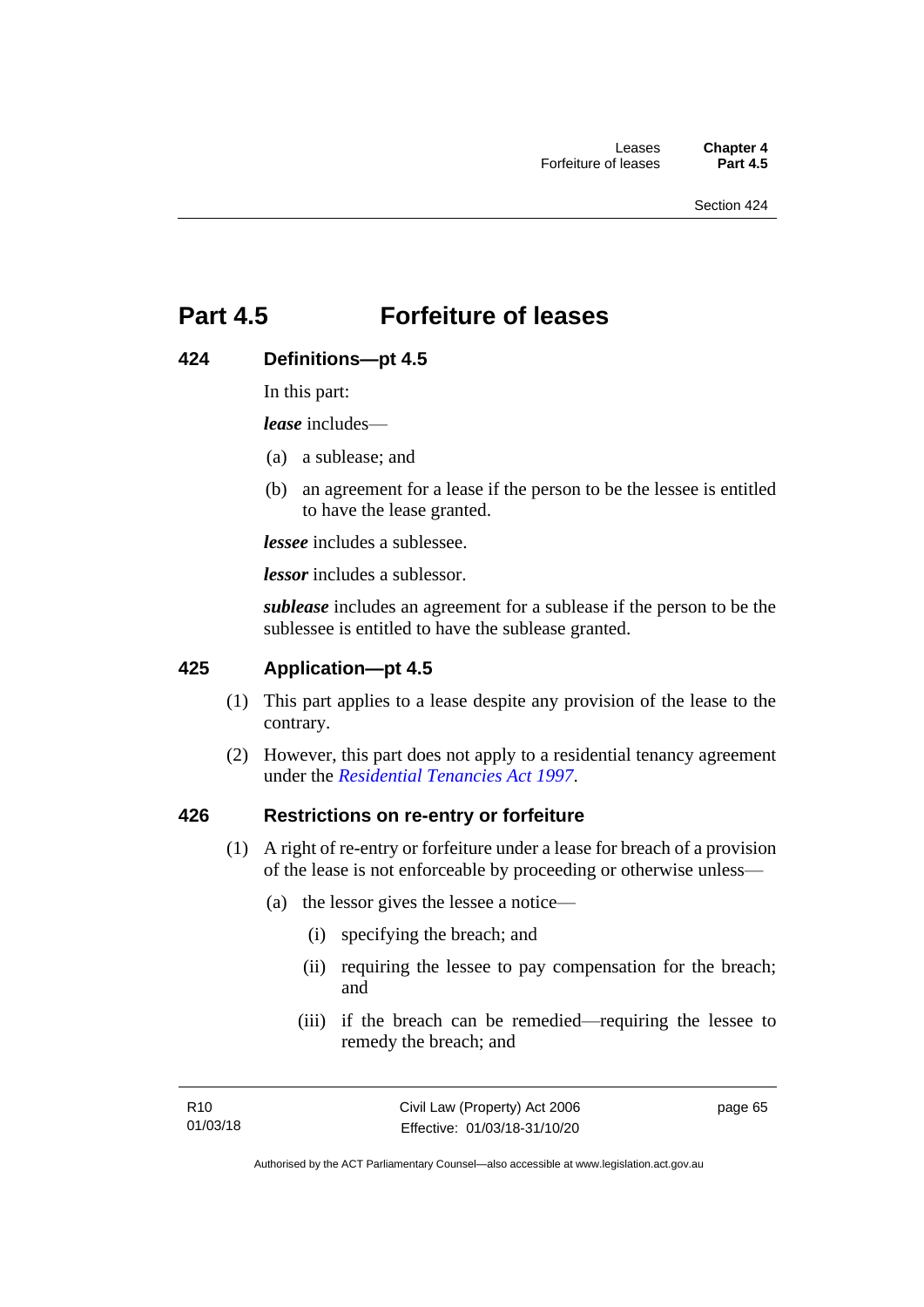Section 427

- (b) the lessee fails within a reasonable time after being given the notice—
	- (i) to pay reasonable compensation for the breach; and
	- (ii) if the breach can be remedied—to remedy the breach.

*Note* If a form is approved under s 502 for a notice, the form must be used.

- (2) If the lessor under a lease seeks to enforce, by proceeding or otherwise, a right of re-entry or forfeiture under the lease for breach of a provision of the lease, the lessee may apply to the Supreme Court for relief.
- (3) If the lessee applies to the Supreme Court for relief, the court may grant or refuse relief.
- (4) If the Supreme Court grants relief, it may grant relief on the conditions it considers appropriate, including the granting of an injunction to restrain similar breaches of the lease in the future.
- (5) This section does not apply in relation to—
	- (a) a lease granted by the Territory or the Commonwealth; or
	- (b) a lease for a term of 1 year or less; or
	- (c) a provision of a lease for forfeiture on the bankruptcy of the lessee; or
	- (d) the taking of the lessee's interest in execution; or
	- (e) re-entry or forfeiture for nonpayment of rent.
- (6) For this section, the term of a lease limited to continue only while the lessee does not breach the lease is taken to be the term for which the lease could continue apart from a breach.

#### **427 Notices under s 426 (1)**

(1) A notice under section 426 (1) must be in writing.

R10 01/03/18

Authorised by the ACT Parliamentary Counsel—also accessible at www.legislation.act.gov.au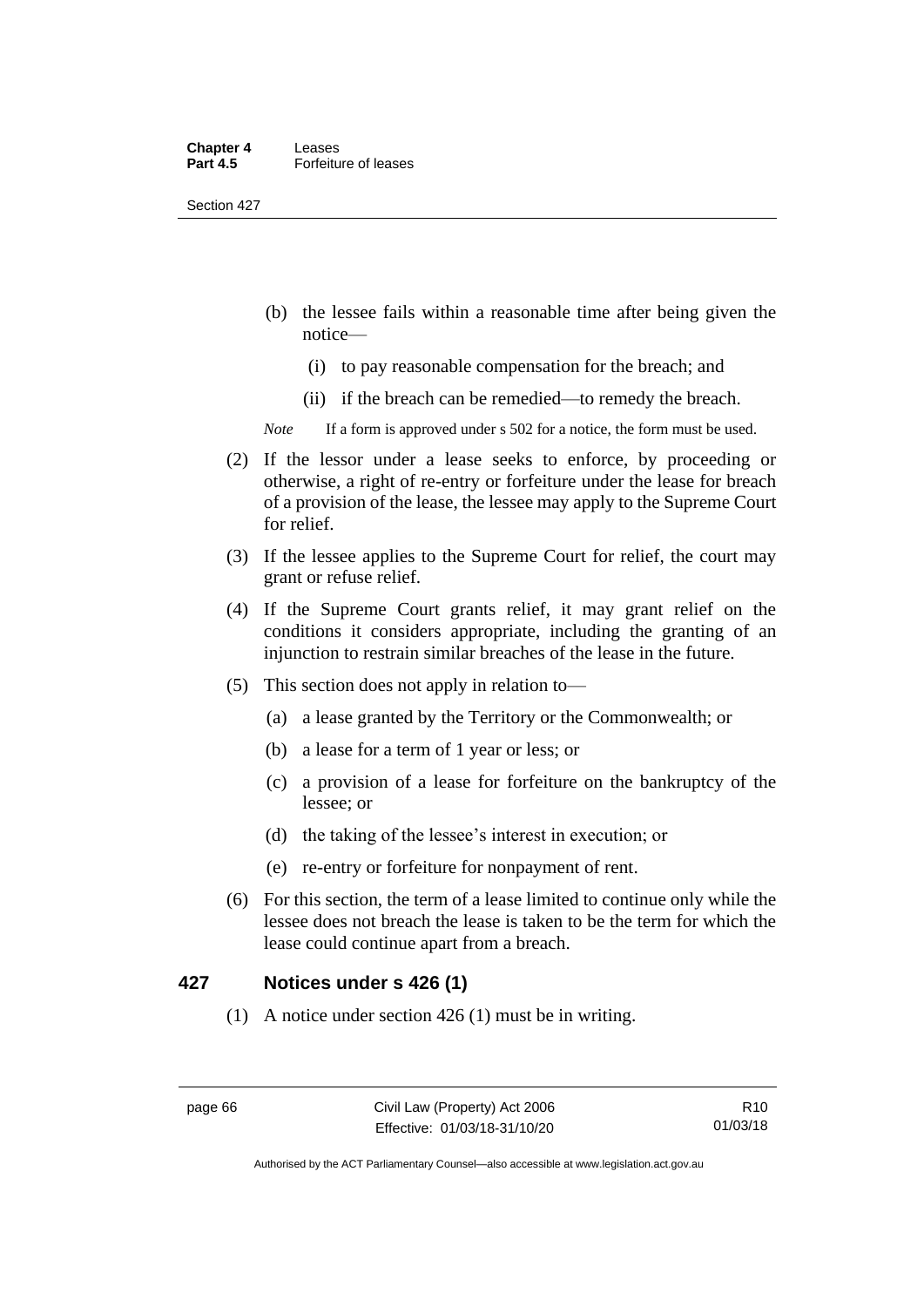- (2) If the lessee is not in the ACT, the notice may be given to the lessee by serving it personally on the lessee's lawyer or agent in the ACT.
- (3) Subsection (2) does not limit any other territory law that allows service of the notice in another way.

#### **428 Protection of sublessees**

- (1) If the lessor under a lease seeks to enforce, by proceeding or otherwise, a right of re-entry or forfeiture under the lease for breach of a provision of the lease, a person (the *interested person*) claiming an interest in all or part of the leased property as sublessee may apply to the Supreme Court for relief.
- (2) If the interested person applies to the Supreme Court for relief, the court may grant or refuse relief.
- (3) Without limiting subsection (2), the Supreme Court may stay a proceeding brought by the lessor to enforce the right of re-entry or forfeiture under the lease and vest all or a part of the leased property in the interested person as sublessee, or in any other capacity, for a term not longer than the term of the lease.
- (4) If the Supreme Court grants relief, it may grant relief on the conditions it considers appropriate.
- (5) For this section, the term of a lease limited to continue only while the lessee does not breach the lease is taken to be the term for which the lease could continue apart from a breach.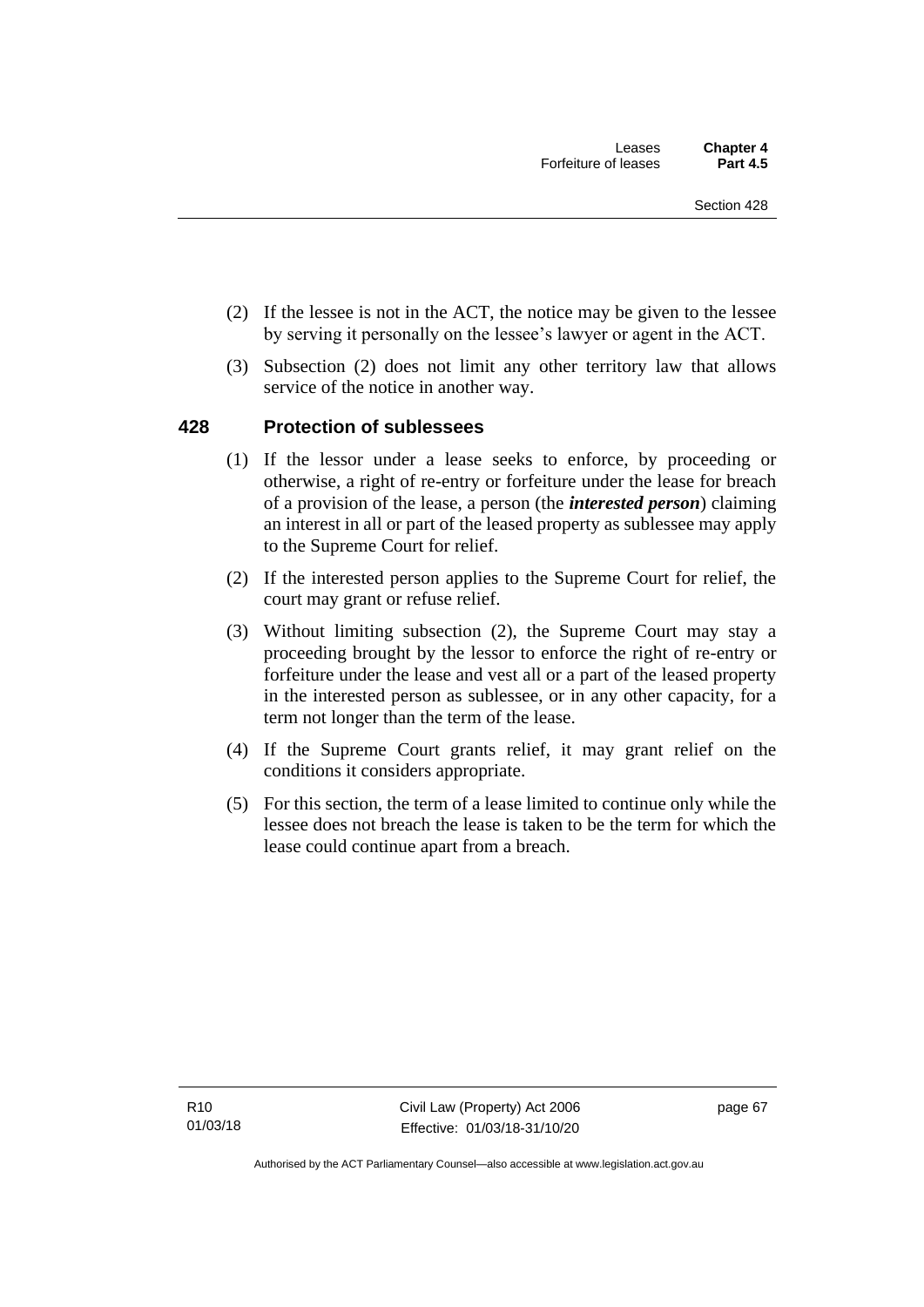Section 429

## **Part 4.6 Leases invalidly granted under powers**

### **429 Pt 4.6 does not bind the Territory**

- (1) This part does not bind the Territory.
- (2) This section has effect despite the [Legislation Act](http://www.legislation.act.gov.au/a/2001-14)*,* section 121 (Binding effect of Acts).

# **430 Leases taken to be granted in intended exercise of power**

 $If$ <sub>—</sub>

- (a) a valid power of leasing is vested in or may be exercised by a person granting a lease; and
- (b) the lease cannot have effect, or continue to have effect, according to its terms independently of the power (because of the ending of the estate or interest of the person or otherwise);

the lease is, for this part, taken to be granted in the intended exercise of the power, even though the power is not mentioned in the lease.

#### **431 Certain invalid leases taken to be agreements to lease**

- (1) This section applies if—
	- (a) in the intended exercise of a power to lease property, a lease is granted that is invalid against—
		- (i) the person entitled to the reversionary interest in the property at the end of the interest of the person granting the lease; or
		- (ii) anyone else who, subject to a lease validly granted under the power, would have an interest in the property; and
	- (b) the lease is invalid for failure to comply with the terms of the power; and

R10 01/03/18

Authorised by the ACT Parliamentary Counsel—also accessible at www.legislation.act.gov.au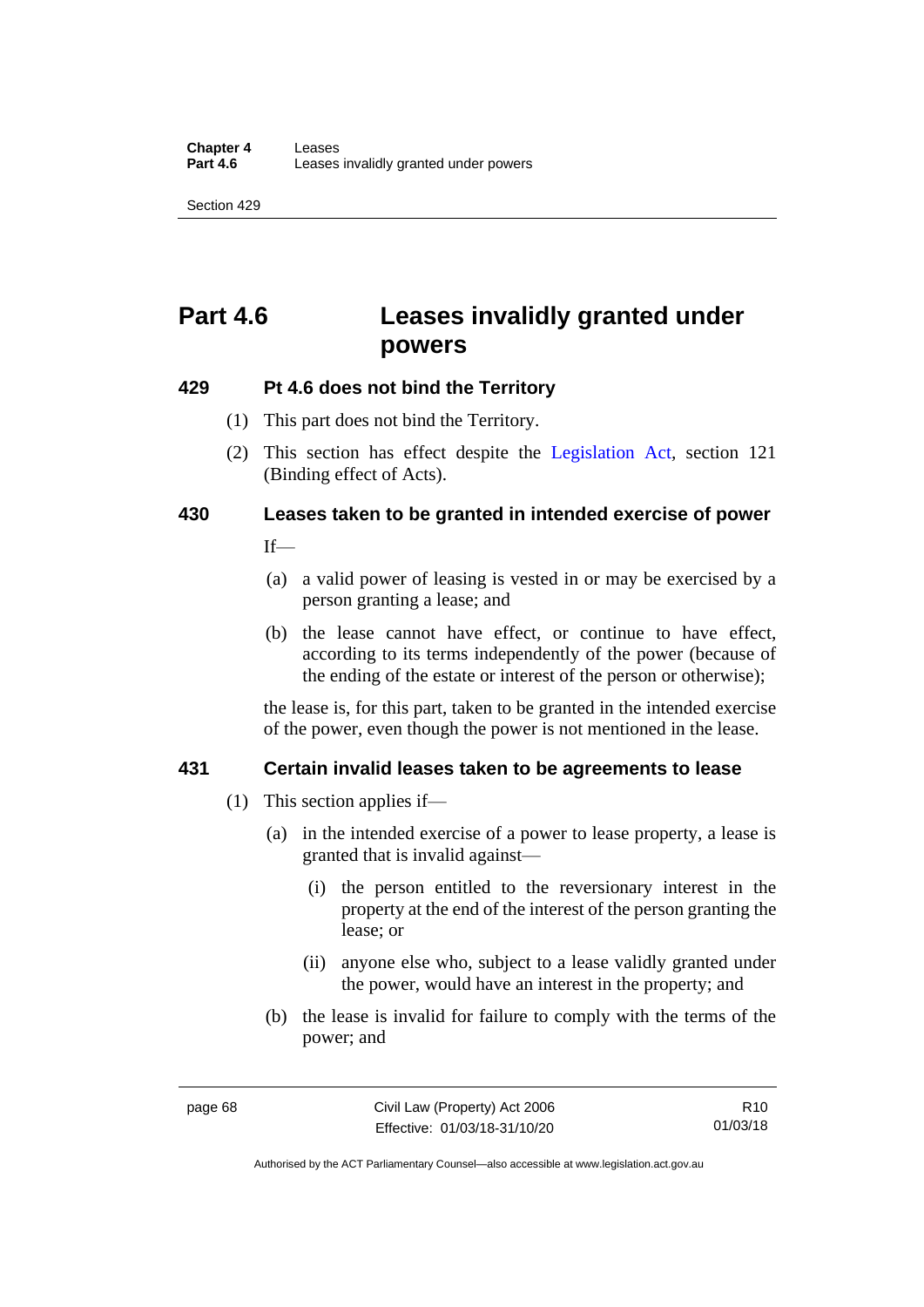- (c) the lease is honestly granted; and
- (d) the lessee or a person claiming under the lessee has entered into possession of the property.
- (2) An invalid lease mentioned in subsection (1) is taken in equity to be a contract for the grant, at the request of the lessee, of a valid lease—
	- (a) under the same power as the invalid lease was granted under; and
	- (b) in the same terms as the invalid lease apart from any changes necessary to comply with the terms of the power.
- (3) Anyone who would have been bound by the invalid lease if it had been validly granted is bound in equity by the contract mentioned in subsection (2).
- (4) However, no-one is entitled under the contract mentioned in subsection (2) to obtain a variation of the lease if the other people bound by the contract are willing to confirm the lease without variation.
- (5) In this section:

*possession*—to remove any doubt, *possession* of land does not include receipt of income from the land.

#### **432 Certain leases validated**

- (1) This section applies if—
	- (a) a lease granted in the intended exercise of a power of leasing is invalid because, when the lease was granted, the person granting the lease could not lawfully grant it; and
	- (b) the person was at least 18 years old at that time; and
	- (c) the person can, at a later time, lawfully grant the lease or a similar lease under the power.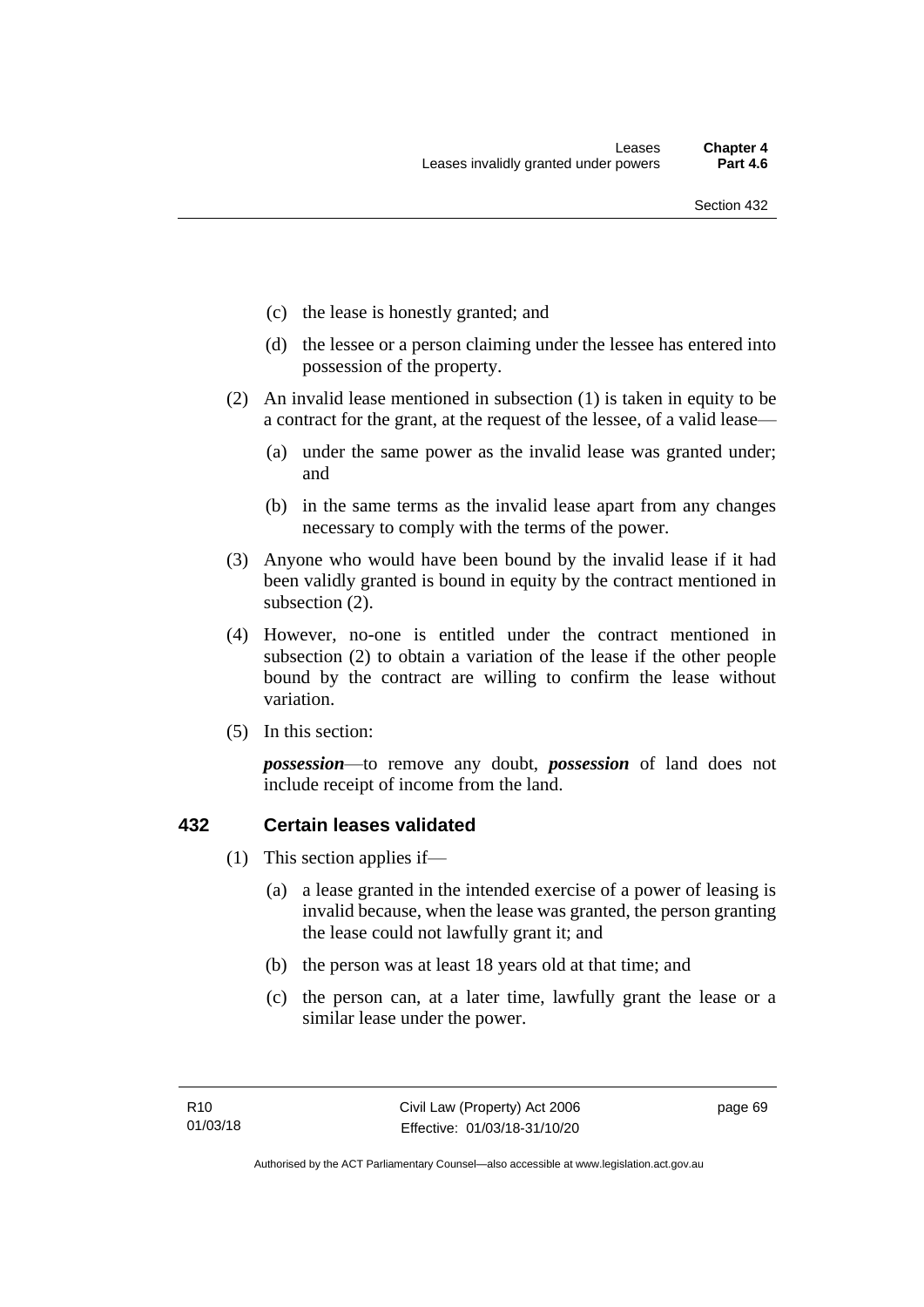Section 433

- (2) If this section applies, the lease is taken to have been granted by the person under the power at the later time.
- (3) This part applies to the lease.

#### **433 Acceptance of rent taken to be confirmation of lease**

- (1) This section applies if, on or before acceptance of rent under an invalid lease, a written receipt, memorandum or note confirming the lease is signed by the person accepting the rent or by someone authorised by that person.
- (2) The acceptance of the rent is, as against the person accepting the rent, taken to be a confirmation of the lease.

#### **434 Lessee bound to accept confirmation**

- (1) This section applies if—
	- (a) a person (the *first person*) is in possession of land under an invalid lease; and
	- (b) someone else (the *other person*) is entitled, subject to the interest of the first person in the land, to possession of the land or to receipt of its rents and profits; and
	- (c) the other person can confirm the lease without variation.
- (2) The first person (or a person deriving title to the lease under or from the first person), or anyone else who would have been bound by the lease if it had been valid, must, if asked by the other person, accept confirmation of the lease by the other person.
- (3) The confirmation may be made by a written memorandum or note signed by the other person and the person accepting the confirmation.
- (4) On the confirmation of the lease, the lease is taken to have been valid from the time it was granted.

Authorised by the ACT Parliamentary Counsel—also accessible at www.legislation.act.gov.au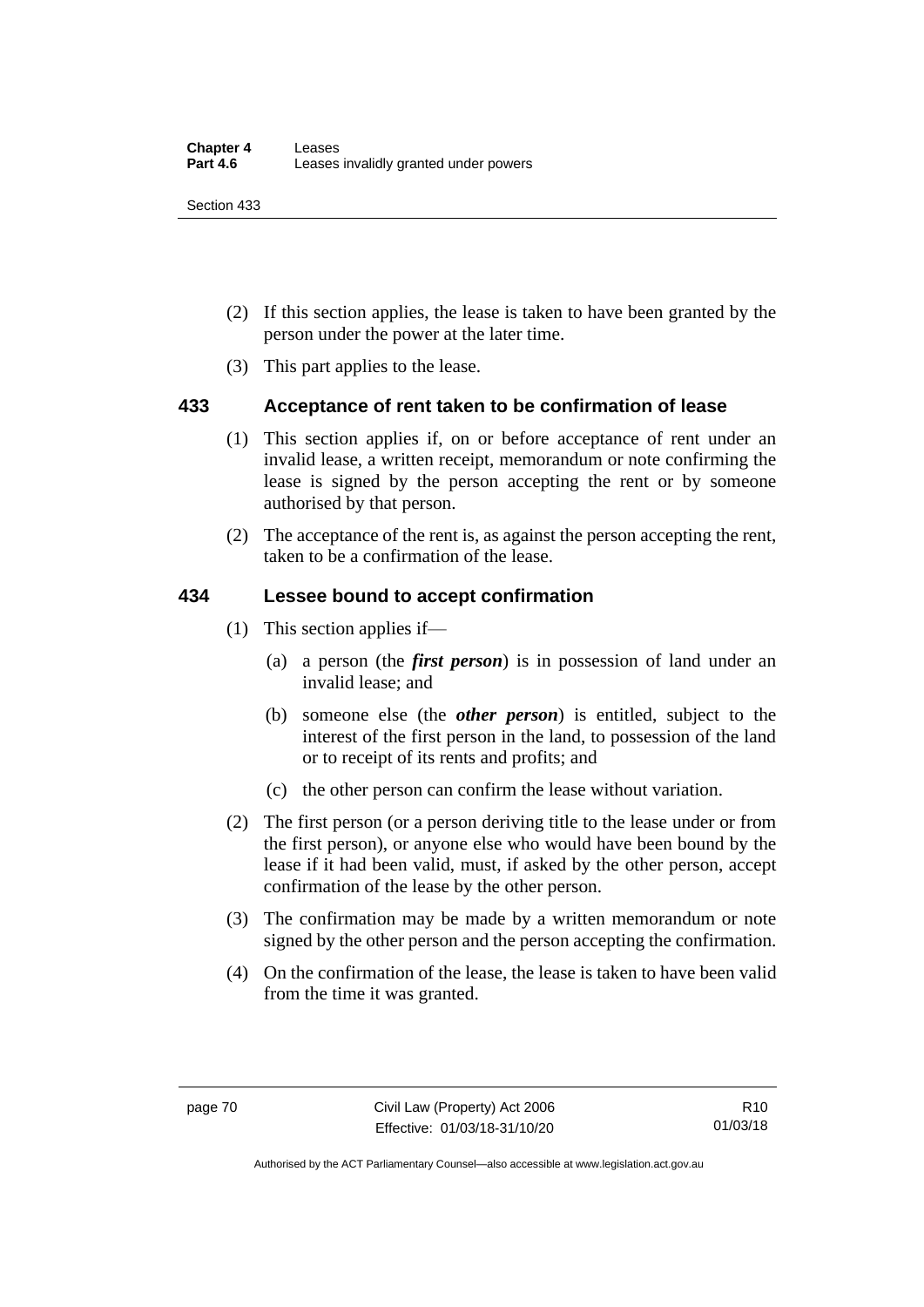#### **435 Pt 4.6 does not affect certain other rights**

This part does not affect the rights of anyone in relation to a breach of a provision of an invalid lease.

#### **Example**

rights of a person named as lessor of an invalid lease to re-entry or forfeiture for breach of a provision of the lease

*Note* An example is part of the Act, is not exhaustive and may extend, but does not limit, the meaning of the provision in which it appears (see [Legislation Act,](http://www.legislation.act.gov.au/a/2001-14) s 126 and s 132).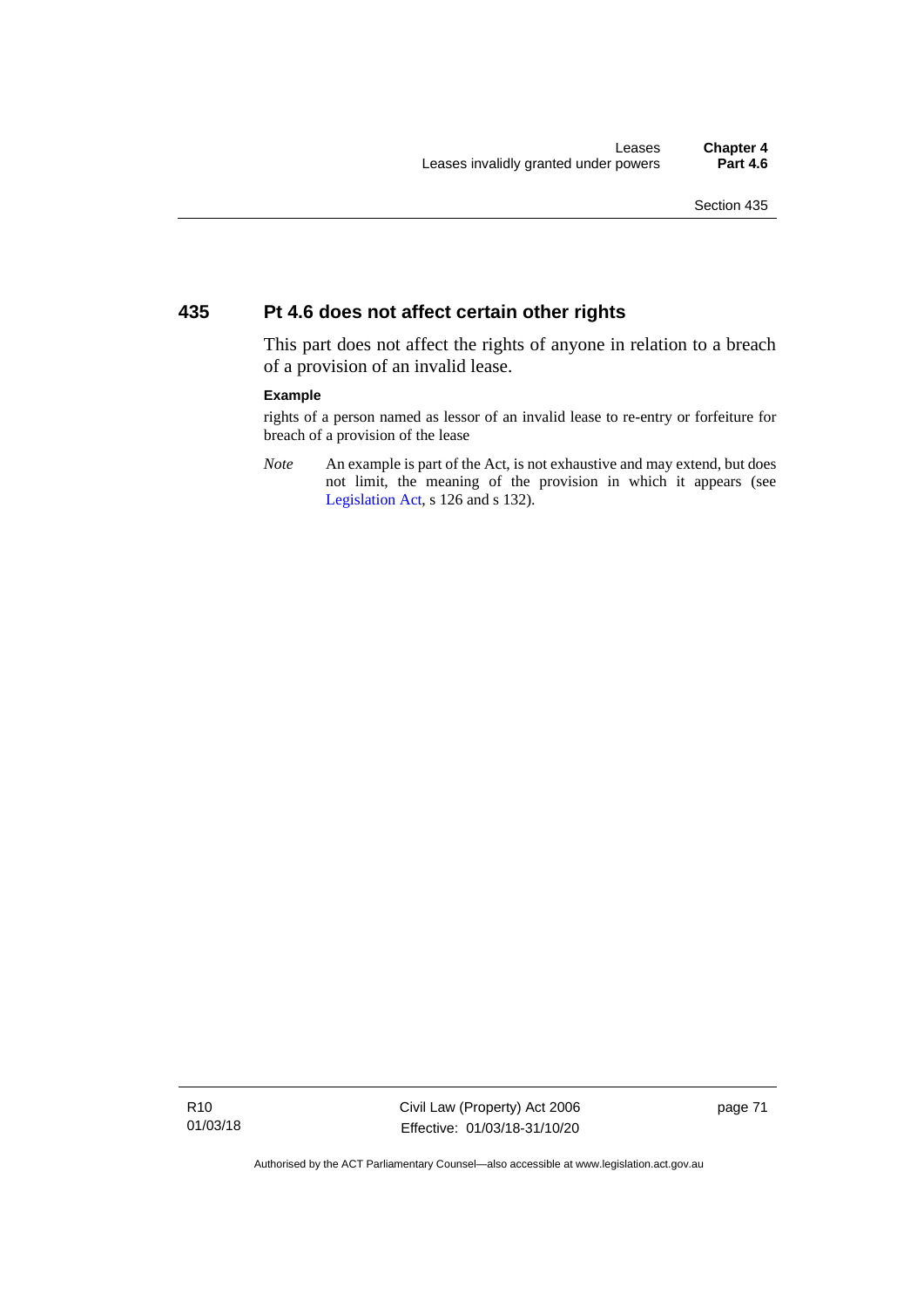Section 436

## **Part 4.7 Recovery of leased premises**

#### **436 Application—pt 4.7**

- (1) This part does not—
	- (a) apply to—
		- (i) a residential tenancy agreement under the *[Residential](http://www.legislation.act.gov.au/a/1997-84)  [Tenancies Act 1997](http://www.legislation.act.gov.au/a/1997-84)*; or
		- (ii) a lease under the *[Leases \(Commercial and Retail\)](http://www.legislation.act.gov.au/a/2001-18)  Act [2001](http://www.legislation.act.gov.au/a/2001-18)*; or
		- (iii) a residence contract under the *[Retirement Villages](http://www.legislation.act.gov.au/a/2012-38)  Act [2012](http://www.legislation.act.gov.au/a/2012-38)*; or
	- (b) bind the Territory.
- (2) Subsection (1) (b) has effect despite the [Legislation Act,](http://www.legislation.act.gov.au/a/2001-14) section 121 (Binding effect of Acts).

#### **437 Who is an** *agent* **for pt 4.7?**

In this part:

*agent* means—

- (a) a person usually employed by a lessor in leasing premises or collecting rents; or
- (b) a person authorised in writing by the lessor of premises to act in relation to the premises.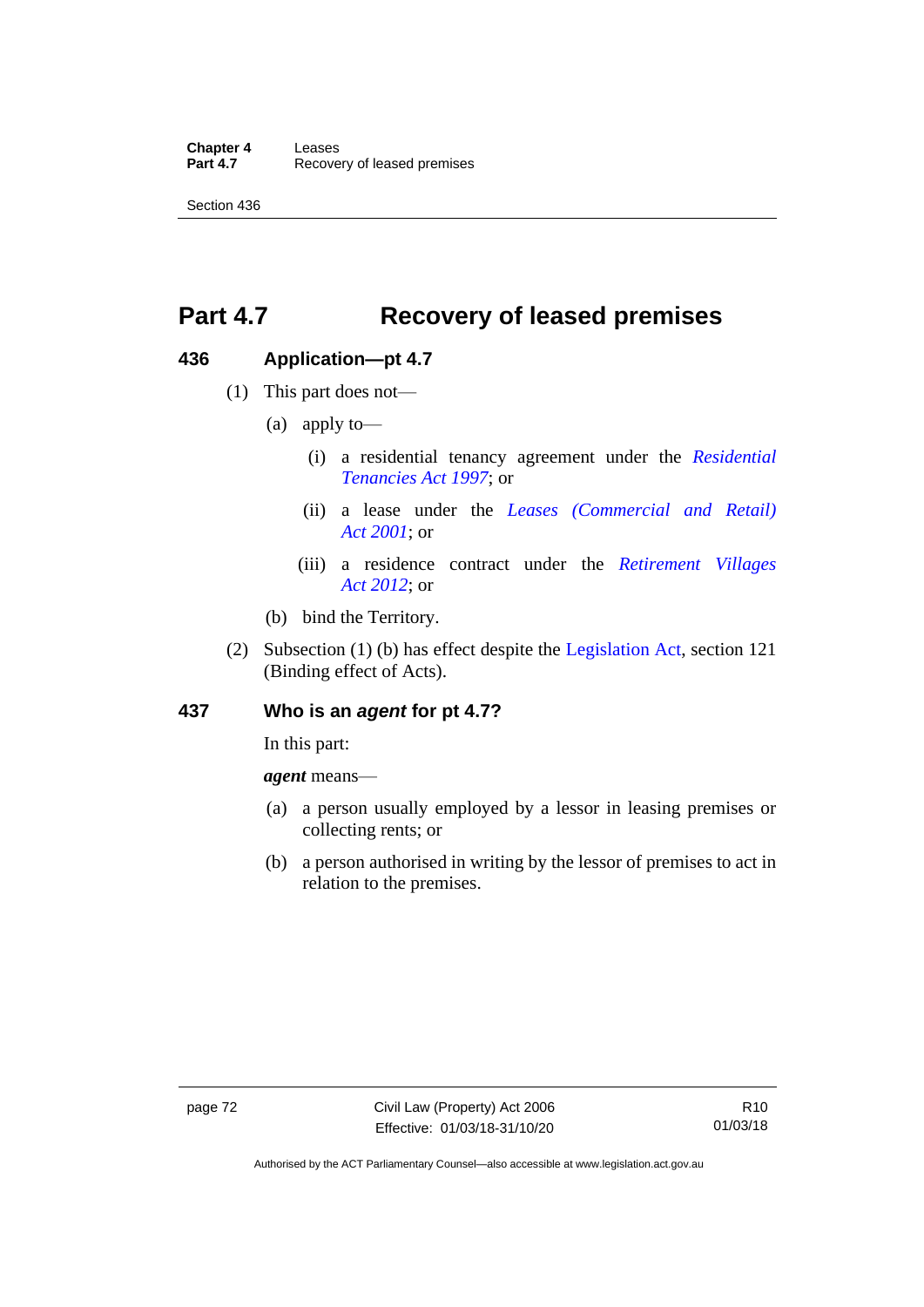#### **438 Recovery of possession**

- (1) This section applies—
	- $(a)$  if—
		- (i) the term of a lease has ended; or
		- (ii) a lease has been terminated by a notice to quit or a demand for possession; and
	- (b) the lessee, or a person claiming under the lessee who is occupying the leased premises or a part of the premises, fails to quit and give possession of the premises or a part of the premises to the lessor.
- (2) The lessor or the lessor's agent may apply to the Supreme Court or Magistrates Court for an order for recovery of possession of the premises.
- (3) If the court is satisfied that the term of the lease has ended or that the lease has been terminated, it may make an order for recovery of possession of the premises by the lessor and may—
	- (a) issue a warrant authorising a police officer or someone else to enter (with any reasonable and necessary force) into the premises and give possession to the lessor or the lessor's agent; or
	- (b) postpone the issue of a warrant mentioned in paragraph (a), or suspend the execution of the warrant, for a time it considers appropriate.
- (4) In this section:

*possession*—to remove any doubt, *possession* of land does not include receipt of income from the land.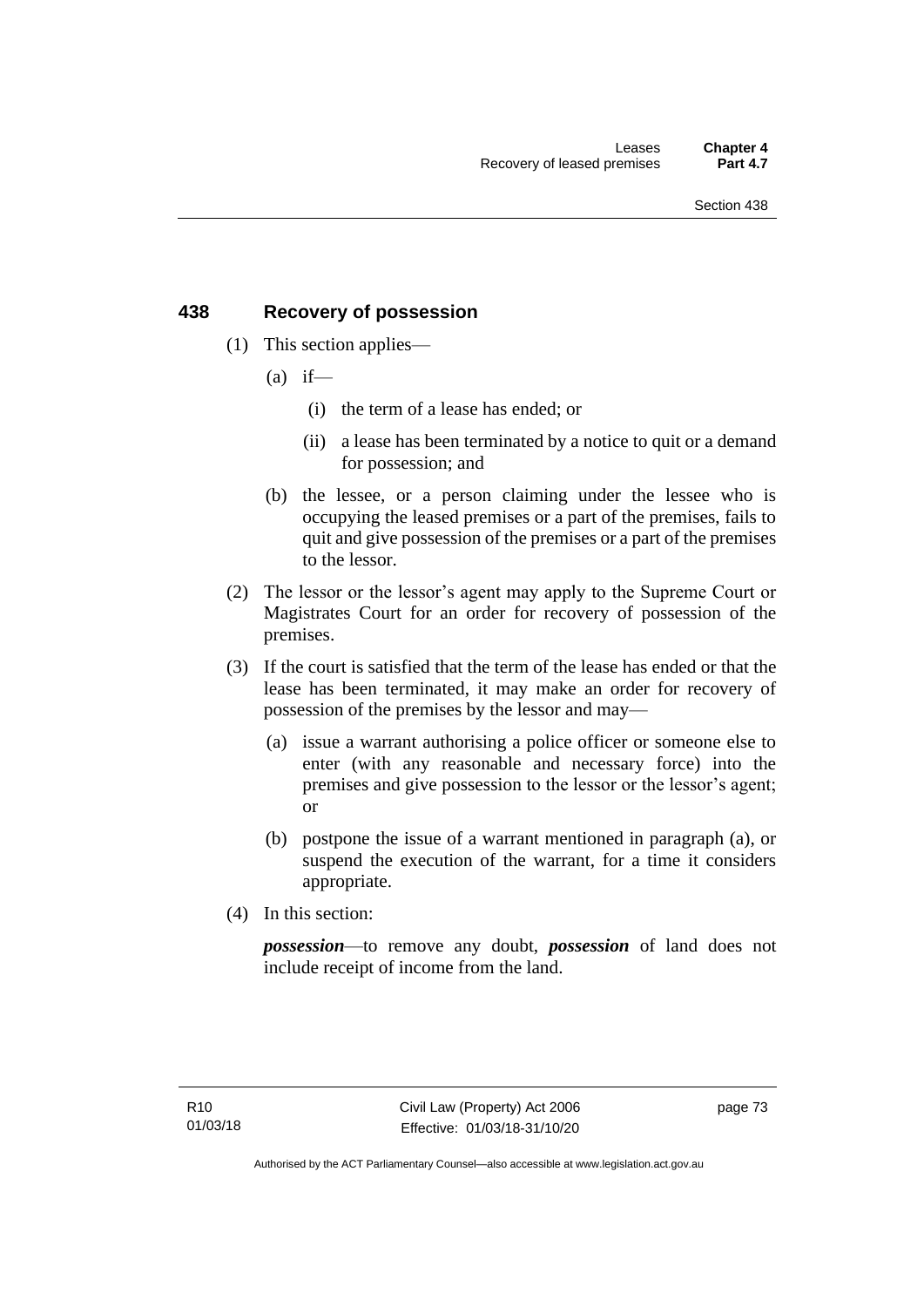Section 500

## **Chapter 5 Miscellaneous**

### **Part 5.1 Debts charged on property of deceased person**

#### **500 Charges on property of deceased person to be paid primarily out of property charged**

- (1) This section applies if a person dies possessing or being entitled to, or, under a general power of appointment, disposes of by will—
	- (a) property that at the time of the person's death is charged with the payment of an amount, whether by legal mortgage, equitable charge or in some other way (including a lien for unpaid purchase money); or
	- (b) land for which an amount is owing at the time of the person's death under a contract of purchase.
- (2) Unless the deceased person has by will indicated a contrary intention, the property charged or land for which purchase money is owing is, as between the different people claiming through the deceased person, primarily liable for the payment of the charge or purchase money and—
	- (a) each part of property that is subject to a charge must bear a proportionate part of the charge on the whole of the property; and
	- (b) each part of a parcel of land for which purchase money is owing must bear a proportionate part of the amount owing for the whole parcel.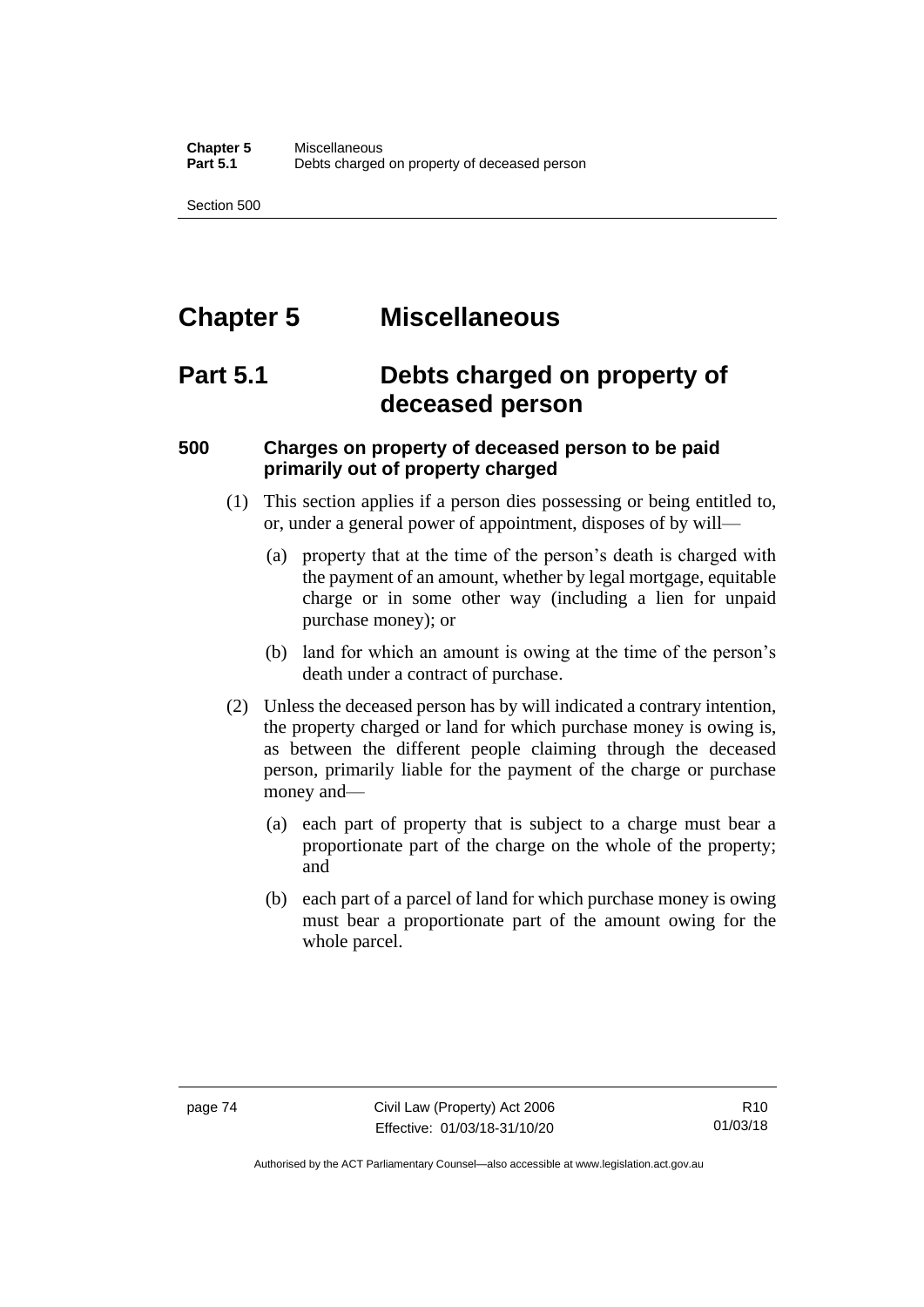- (3) A contrary intention is not taken to be indicated—
	- (a) by a general direction in the deceased person's will for the payment of debts, or all debts, of the person out of—
		- (i) the person's personal estate; or
		- (ii) the person's residuary real and personal estate; or
		- (iii) the person's residuary real estate; or
	- (b) by a charge in the deceased person's will of debts, or all debts, of the person on any estate mentioned in paragraph (a).
- (4) However, a contrary intention is taken to be indicated by words in the deceased person's will expressly or by necessary implication indicating an intention that a general direction in the will of the kind mentioned in subsection (3) (a), or a charge in the will of the kind mentioned in subsection (3) (b), is to apply to a charge on property mentioned in subsection (1) (a) or an amount of unpaid purchase money mentioned in subsection (1) (b).
- (5) This section does not affect the right of a person entitled to a charge on property mentioned in subsection (1) (a), or to unpaid purchase money mentioned in subsection (1) (b), to obtain payment of the charge or purchase money out of other assets of the deceased person or in some other way.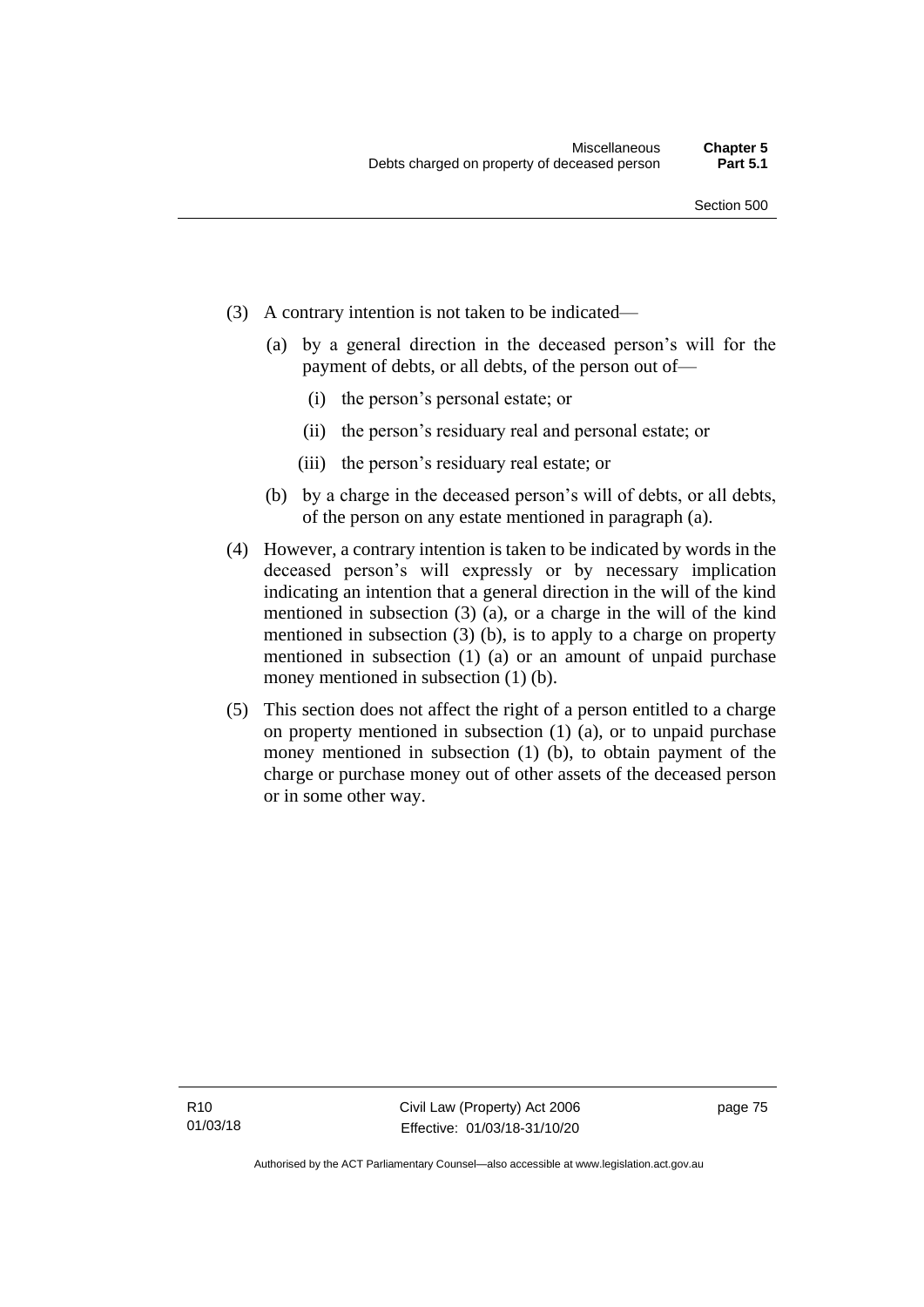**Chapter 5** Miscellaneous<br>**Part 5.2** Stipulations in **Stipulations in contracts** 

Section 501

### **Part 5.2 Stipulations in contracts**

#### **501 Stipulations not of the essence of contracts**

Stipulations in a contract, about time or anything else, that, in accordance with the rules of equity, are taken not to be, or not to have been, of the essence of the contract must be interpreted and have effect at law in accordance with those rules.

page 76 Civil Law (Property) Act 2006 Effective: 01/03/18-31/10/20

R10 01/03/18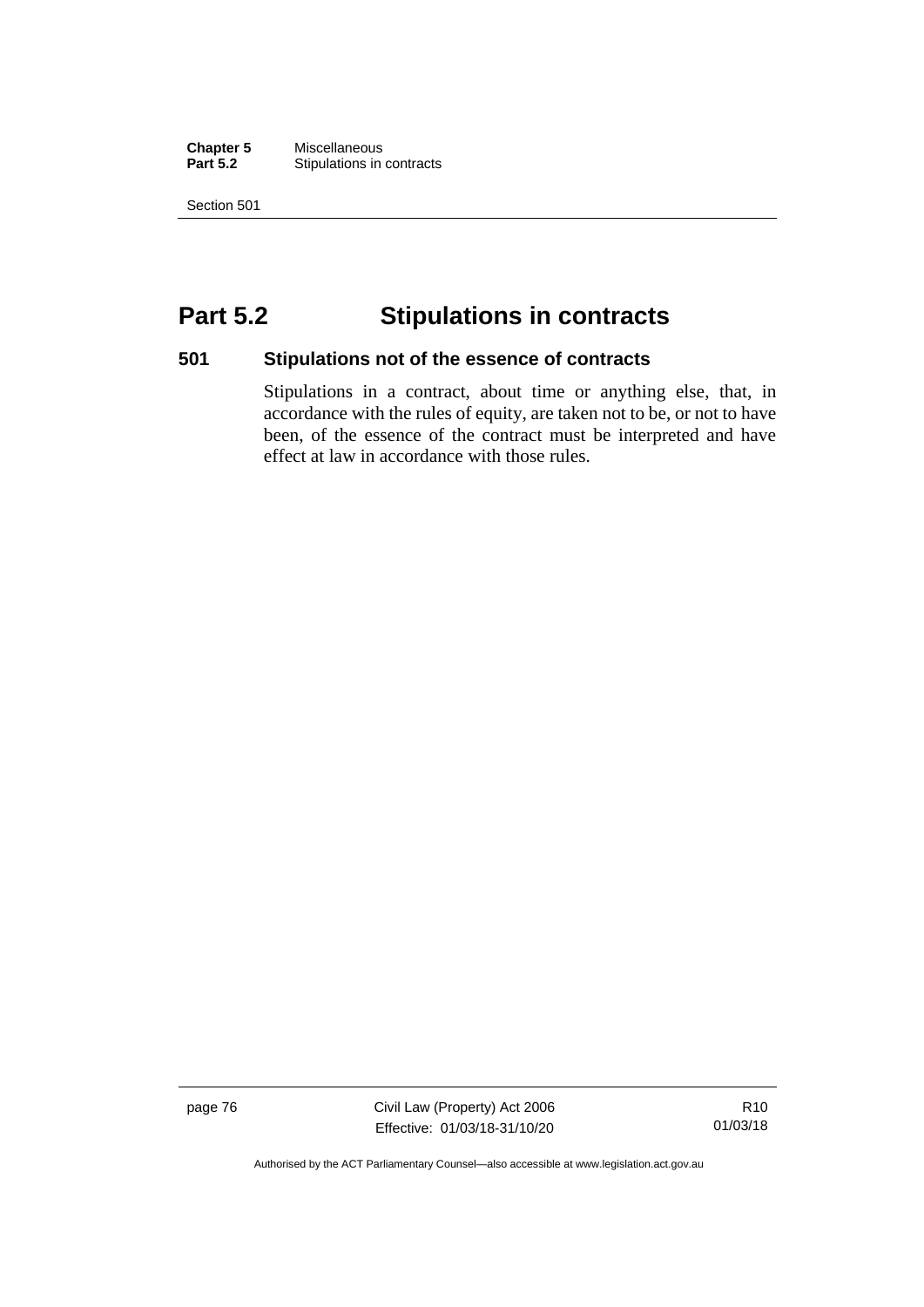### **Part 5.3 Miscellaneous—other provisions**

#### **502 Approved forms**

- (1) The Minister may, in writing, approve forms for this Act.
- (2) If the Minister approves a form for a particular purpose, the approved form must be used for that purpose.

*Note* For other provisions about forms, see th[e Legislation Act,](http://www.legislation.act.gov.au/a/2001-14) s 255.

(3) An approved form is a notifiable instrument.

*Note* A notifiable instrument must be notified under the [Legislation Act.](http://www.legislation.act.gov.au/a/2001-14)

#### **503 Regulation-making power**

The Executive may make regulations for this Act.

*Note* A regulation must be notified, and presented to the Legislative Assembly, under the [Legislation Act.](http://www.legislation.act.gov.au/a/2001-14)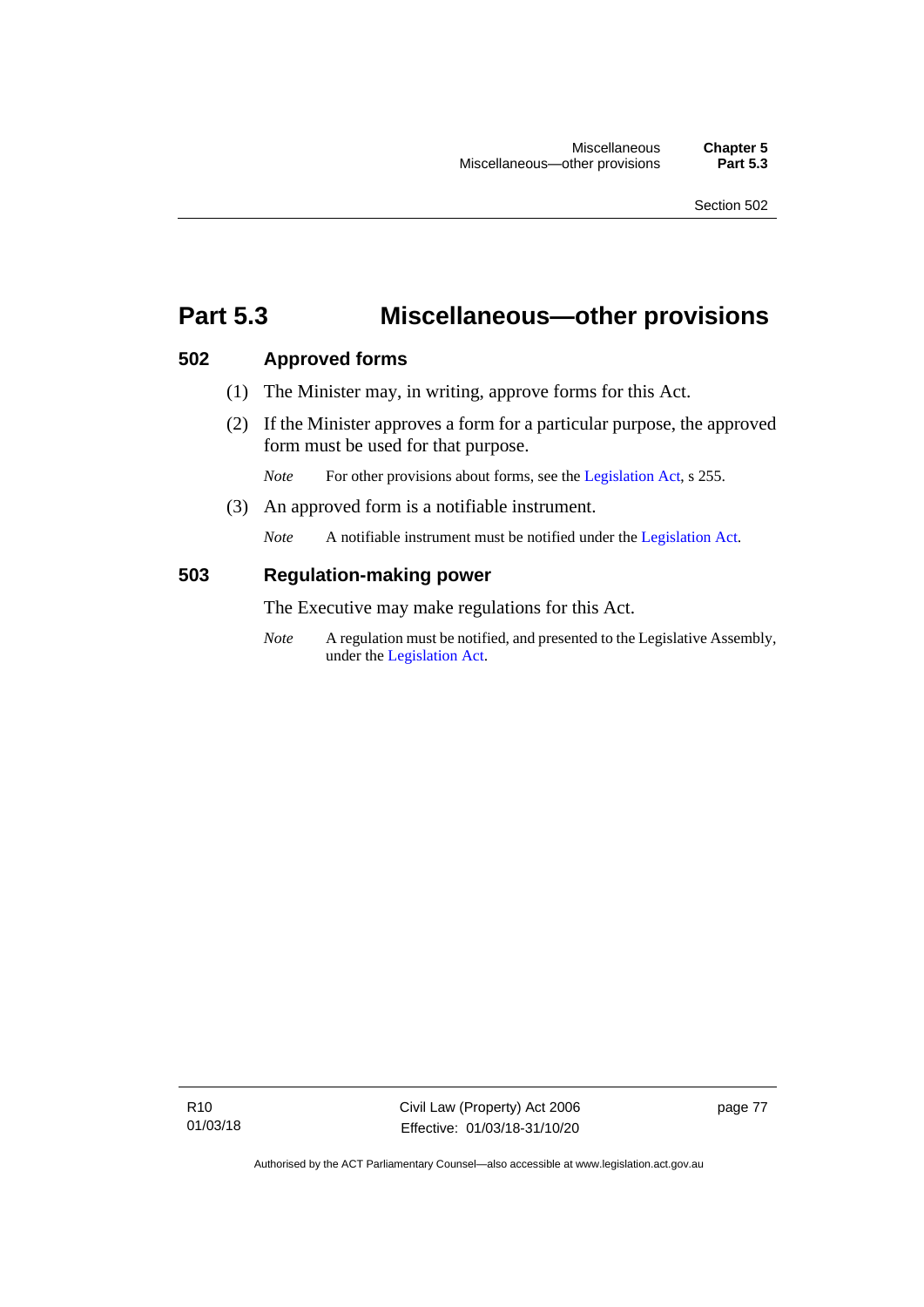**Dictionary** 

### **Dictionary**

(see s 3)

- *Note 1* The [Legislation Act](http://www.legislation.act.gov.au/a/2001-14) contains definitions and other provisions relevant to this Act.
- *Note 2* For example, the [Legislation Act,](http://www.legislation.act.gov.au/a/2001-14) dict, pt 1, defines the following terms:
	- adult
	- child
	- corporation
	- Corporations Act
	- domestic partnership (see s 169 (2))
	- *individual*
	- instrument (see s 14)
	- *interest*
	- land
	- person
	- police officer
	- proceeding
	- provision (see s 16)
	- public trustee and guardian
	- registrar-general.
- *Note 3* See also the [Legislation Act,](http://www.legislation.act.gov.au/a/2001-14) s 168 (References to person with interest in land include personal representative etc).

*administrator* includes anyone to whom administration of the estate of a deceased person is granted, and includes the public trustee and guardian acting under the *[Administration and Probate Act 1929](http://www.legislation.act.gov.au/a/1929-18)*, part 6.

*agent*, for part 4.7 (Recovery of leased premises)—see section 437.

*annuity*, for part 2.6 (Apportionment)—see section 248.

*assurance* includes a conveyance and a disposition made otherwise than by will.

R10 01/03/18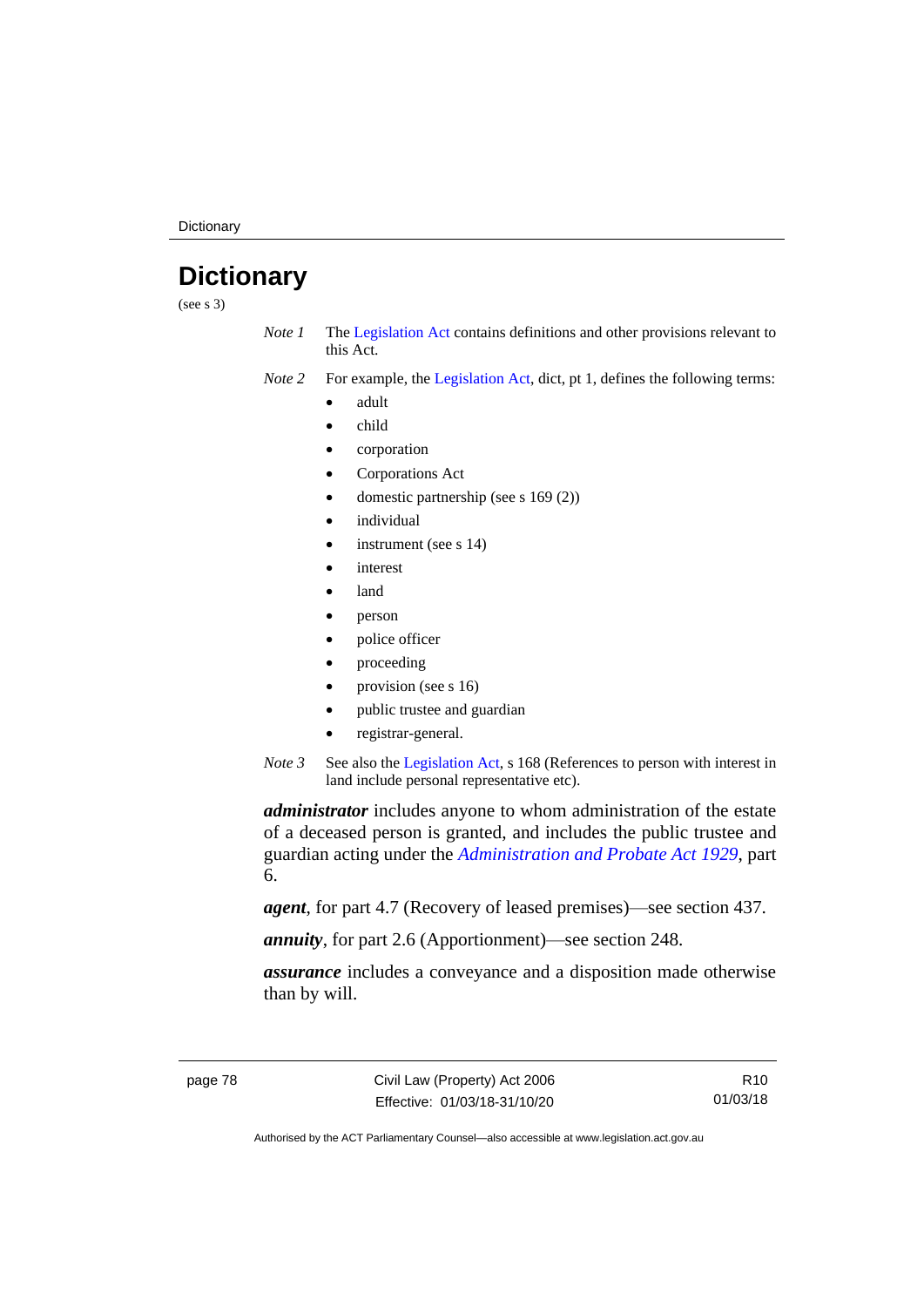**bankruptcy** includes any act or proceeding in law having effects or results similar to those of bankruptcy.

#### **Example**

winding-up of a company

*Note* An example is part of the Act, is not exhaustive and may extend, but does not limit, the meaning of the provision in which it appears (see [Legislation Act,](http://www.legislation.act.gov.au/a/2001-14) s 126 and s 132).

*common property*, for part 2.9 (Unit Titles)—see the *[Unit Titles](http://www.legislation.act.gov.au/a/2001-16)  Act [2001](http://www.legislation.act.gov.au/a/2001-16)*, section 13.

*conveyance* includes an assignment, appointment, lease, settlement or other assurance by deed of any property.

*deed*, in relation to land under the *[Land Titles Act 1925](http://www.legislation.act.gov.au/a/1925-1)*, includes an instrument that has the effect of a deed under that Act.

*disposition* includes—

- (a) a conveyance; and
- (b) an acknowledgment under the *[Administration and Probate](http://www.legislation.act.gov.au/a/1929-18)  Act [1929](http://www.legislation.act.gov.au/a/1929-18)*, section 56 (Executor may sign acknowledgment instead of conveyance); and
- (c) a vesting instrument, declaration of trust, disclaimer, release or any other assurance of property by an instrument other than a will; and
- (d) a release, devise, bequest or appointment of property in a will.

*dividend*, for part 2.6 (Apportionment)—see section 248.

*encumbrance* includes—

- (a) a mortgage; and
- (b) a trust for securing money; and
- (c) a lien or charge of a portion, annuity, or other capital or annual sum.

page 79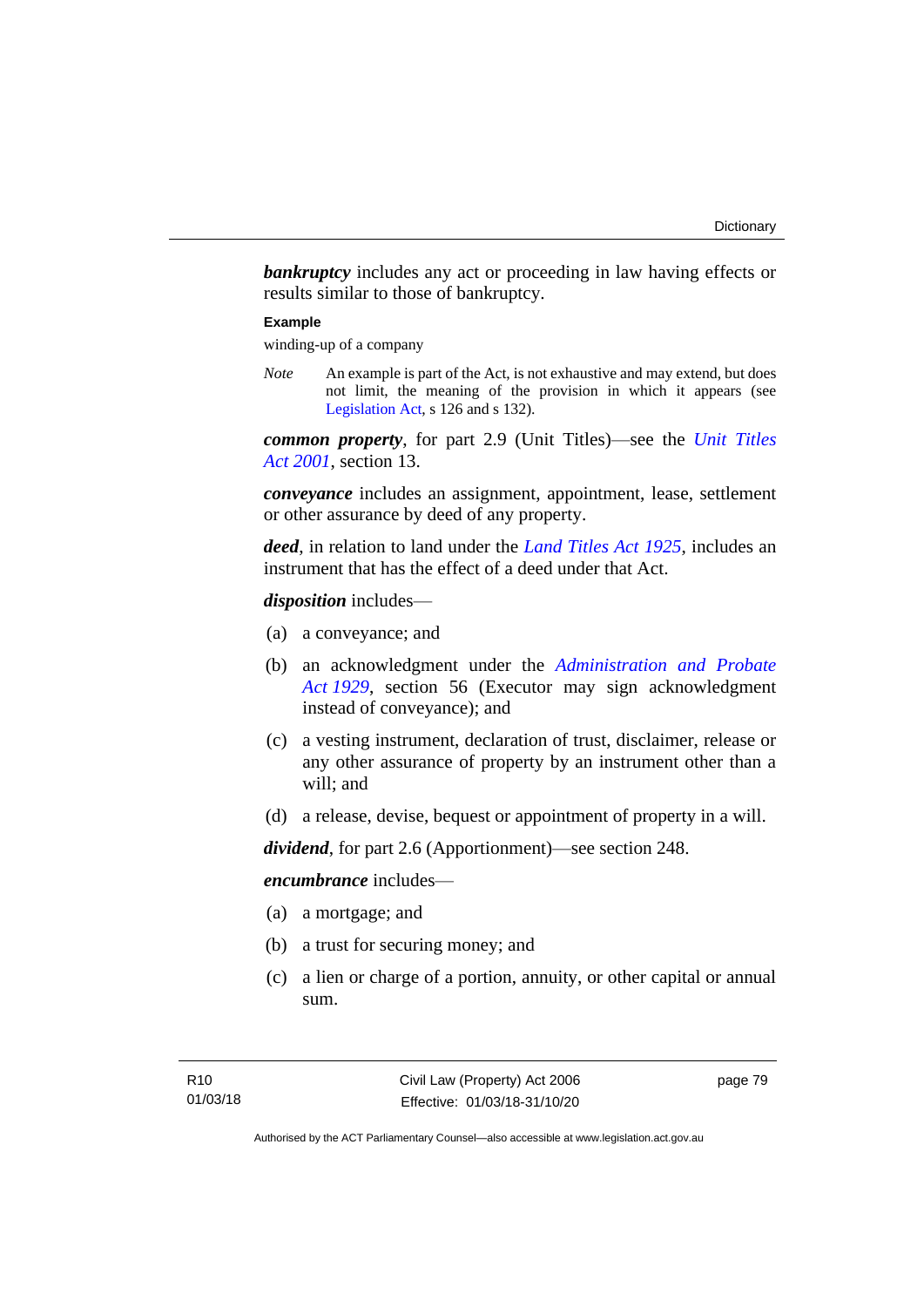*executor* means the executor to whom probate has been granted, and includes an executor by right of representation.

*income*, of land, includes rents and profits.

*instrument* includes a deed, a will, an agreement for settlement, and a law of the Territory, the Commonwealth, a State or another Territory.

*interested person*, in relation to property, for part 2.5 (Partition)—see section 242.

*lease*, for part 4.5 (Forfeiture of leases)—see section 424.

*lessee*, for part 4.5 (Forfeiture of leases)—see section 424.

*lessor*, for part 4.5 (Forfeiture of leases)—see section 424.

*life interest*, for division 2.2.3 (Ending life interests)—see section 215.

#### *mortgage*—

- (a) for land under the *[Land Titles Act 1925](http://www.legislation.act.gov.au/a/1925-1)*—see that Act, section 6 (1); and
- (b) for other property—includes a charge on property for securing money or money's worth.

#### *mortgagee*—

- (a) for land under the *[Land Titles Act 1925](http://www.legislation.act.gov.au/a/1925-1)*—see that Act, section 6 (1); and
- (b) for other property—includes a person taking title to the mortgage under the original mortgagee.

#### *mortgagor*—

(a) for land under the *[Land Titles Act 1925](http://www.legislation.act.gov.au/a/1925-1)*—see that Act, section 6 (1); and

R10 01/03/18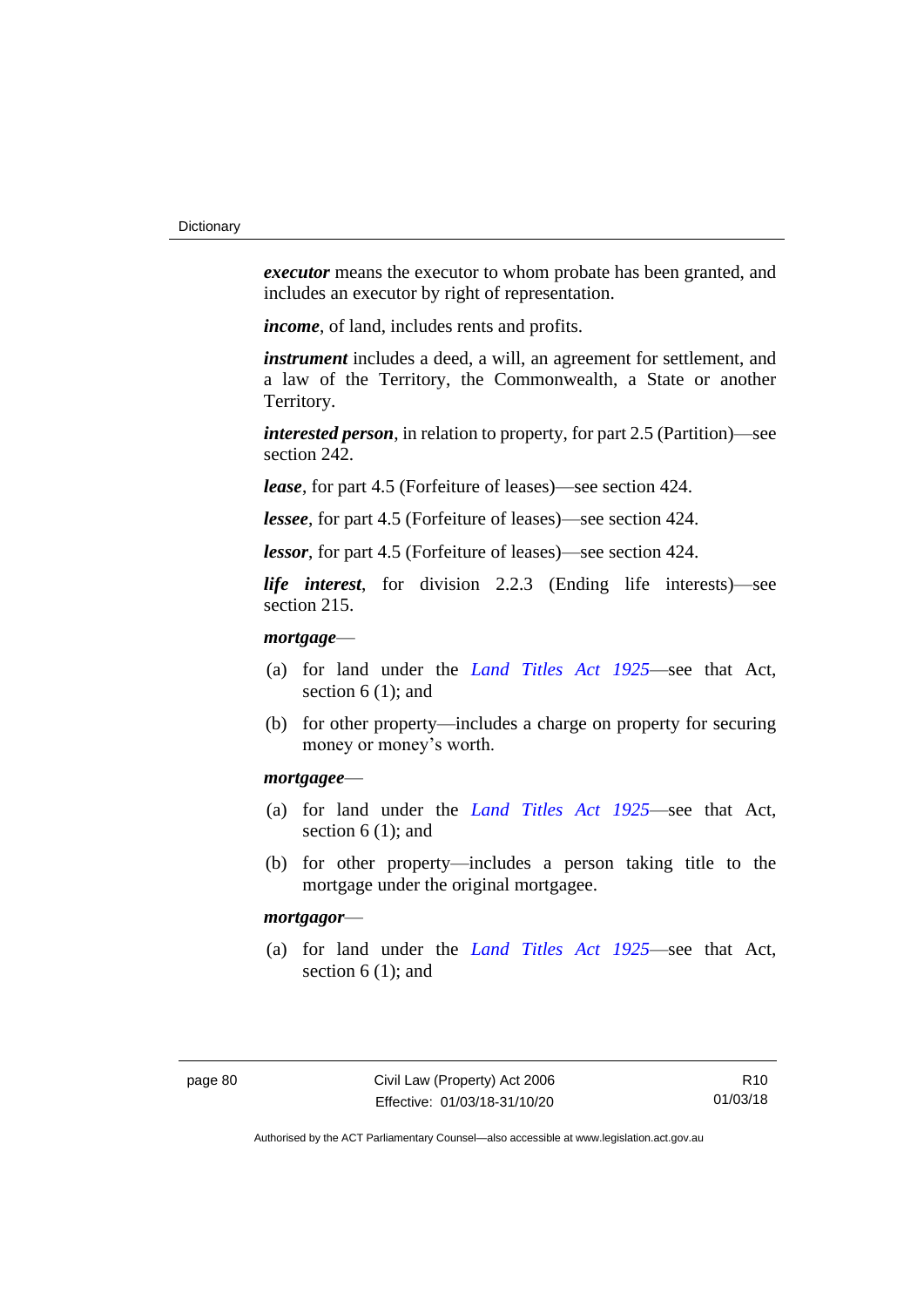- (b) for other property—includes any of the following:
	- (i) a person taking title to the equity of redemption under the original mortgagor;
	- (ii) a person entitled to redeem a mortgage, according to the person's interest in the mortgaged property.

*owners corporation*, for part 2.9 (Unit Titles)—see the *[Unit Titles](http://www.legislation.act.gov.au/a/2011-41)  [\(Management\) Act](http://www.legislation.act.gov.au/a/2011-41) 2011*, dictionary.

*personal representative* means the executor or administrator of a deceased person.

*person with a legal disability* means—

- (a) a child; or
- (b) a person with a mental disability.

*person with a mental disability* means—

- (a) in relation to a proceeding—a person (other than a child) who is not legally competent to be a party to the proceeding; and
- (b) in relation to the doing of something—a person (other than a child) who is not legally competent to do the thing;

and includes such a person even if a guardian or manager has not been appointed for the person under the *[Guardianship and Management of](http://www.legislation.act.gov.au/a/1991-62)  [Property Act 1991](http://www.legislation.act.gov.au/a/1991-62)*.

*possession*, of land, includes receipt of income from the land.

*proceeding for partition of property*, for part 2.5 (Partition)—see section 242.

#### *purchaser*—

- (a) for division 2.4.1 (Dispositions on trust for sale or with power of sale)—see section 230; and
- (b) for division 2.4.2 (Voidable dispositions)—see section 238; and

page 81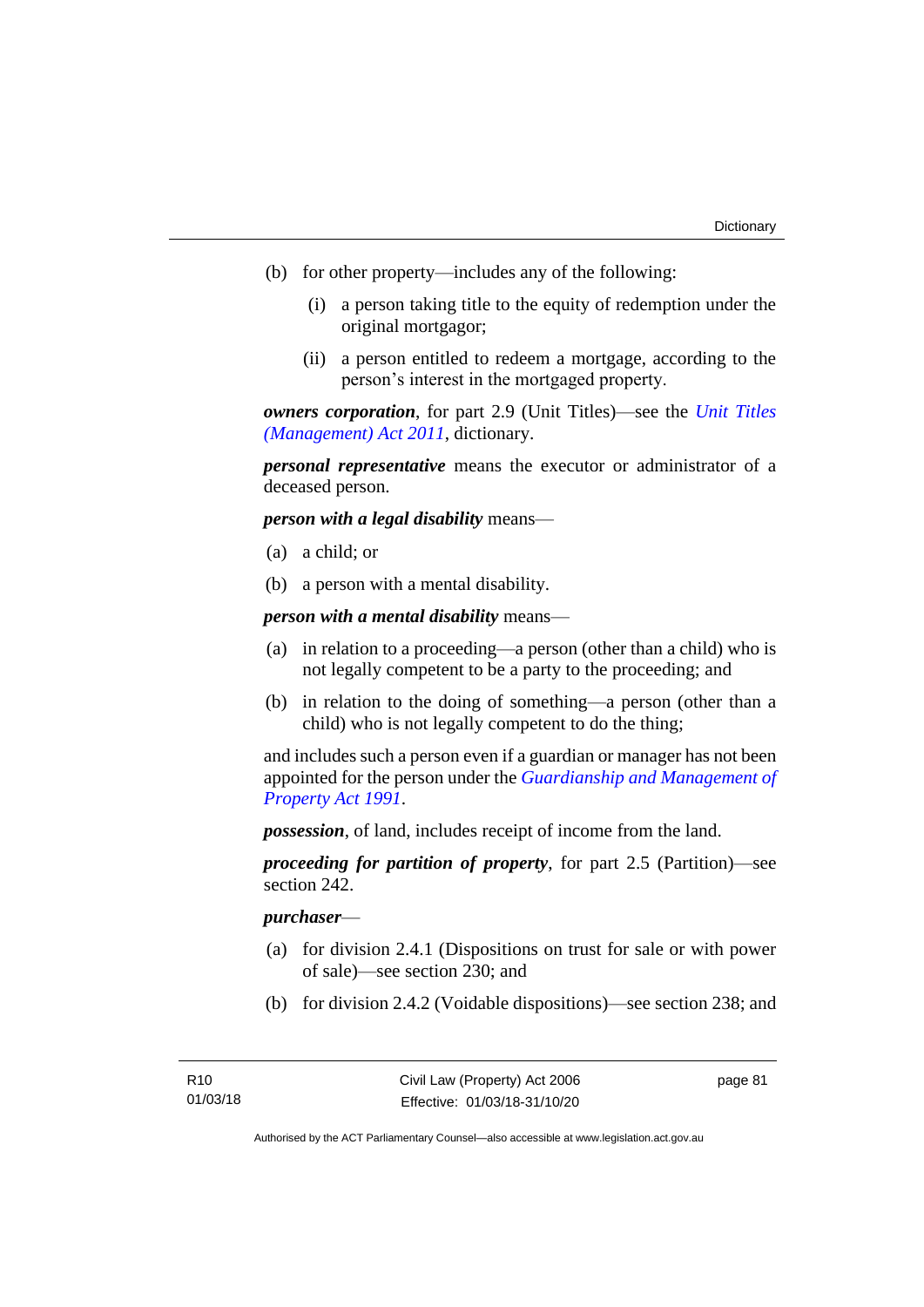- (c) for any other provision—means a purchaser for valuable consideration, and includes—
	- (i) a lessee or mortgagee; and
	- (ii) anyone else who acquires an interest in property for valuable consideration.

*registered* means—

- (a) for this Act generally—registered in the appropriate register kept by the registrar-general; and
- (b) for part 2.9 (Unit Titles)—see section 259.

#### *rent*—

- (a) includes yearly or other rent; and
- (b) for part 2.6 (Apportionment)—see section 248.

*securities* includes stocks, funds and shares.

*settlement*—see section 200.

*sublease*, for part 4.5 (Forfeiture of leases)—see section 424.

#### *trust corporation* means—

- (a) the public trustee and guardian or a trustee company; or
- (b) the Official Trustee in Bankruptcy under the *[Bankruptcy Act](http://www.comlaw.gov.au/Series/C2004A07422)  [1966](http://www.comlaw.gov.au/Series/C2004A07422)* (Cwlth); or
- (c) the trustee in whom the property of a bankrupt is vested.

*trustee company*—see the *[Trustee Companies Act 1947](http://www.legislation.act.gov.au/a/1947-15)*, dictionary.

*trustees for sale* means the people holding property on trust for sale.

*trust for sale* means a binding trust for sale, whether or not exercisable at the request or with the consent of anyone, and with or without a discretionary power to postpone sale.

*unit*, for part 2.9 (Unit Titles)—see the *[Unit Titles Act](http://www.legislation.act.gov.au/a/2001-16) 2001*, section 9.

R10 01/03/18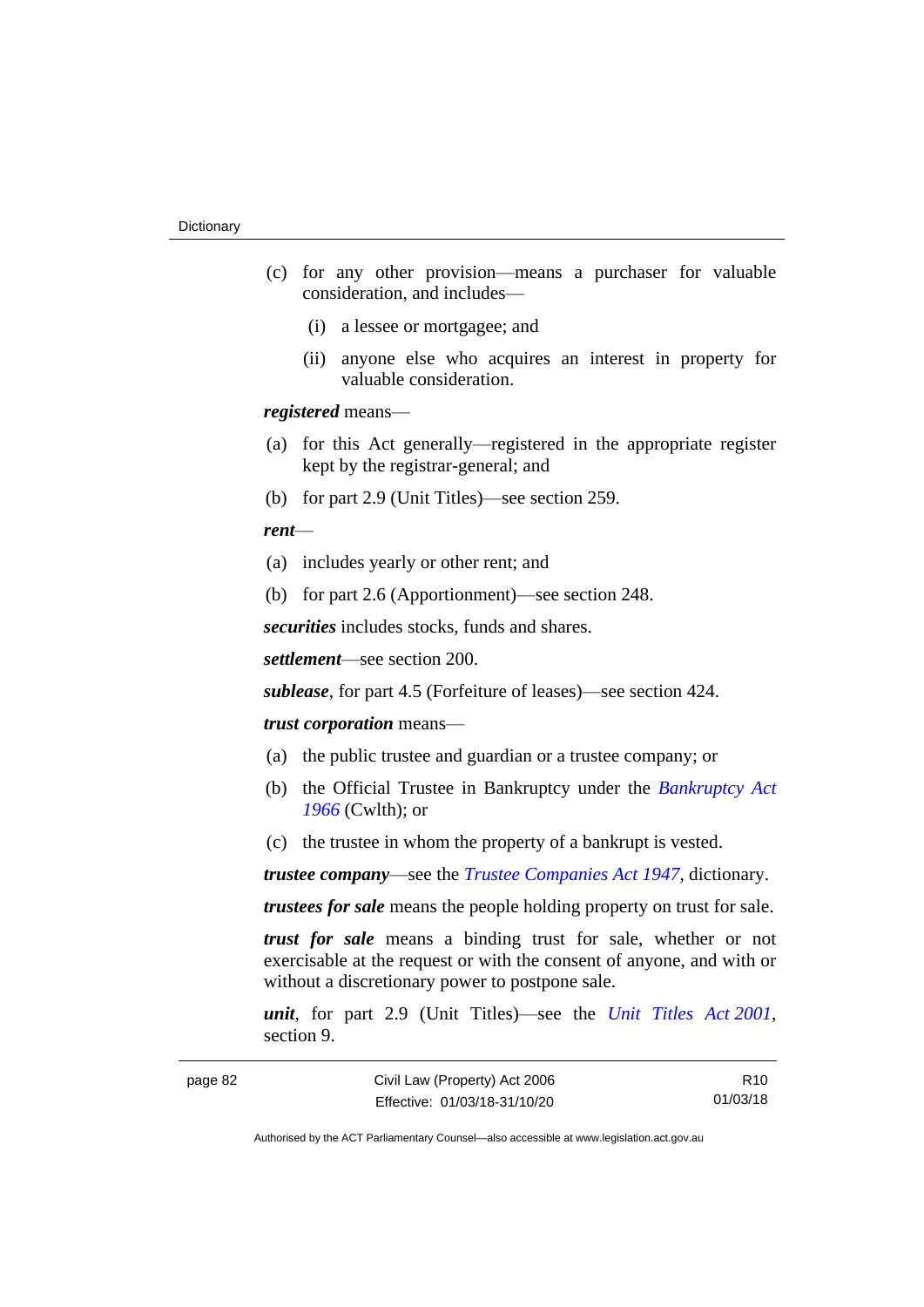*units plan*, for part 2.9 (Unit Titles)—see the *[Unit Titles Act 2001](http://www.legislation.act.gov.au/a/2001-16)*, dictionary.

*valuable consideration* includes marriage, but does not include a nominal consideration in money.

Civil Law (Property) Act 2006 Effective: 01/03/18-31/10/20

page 83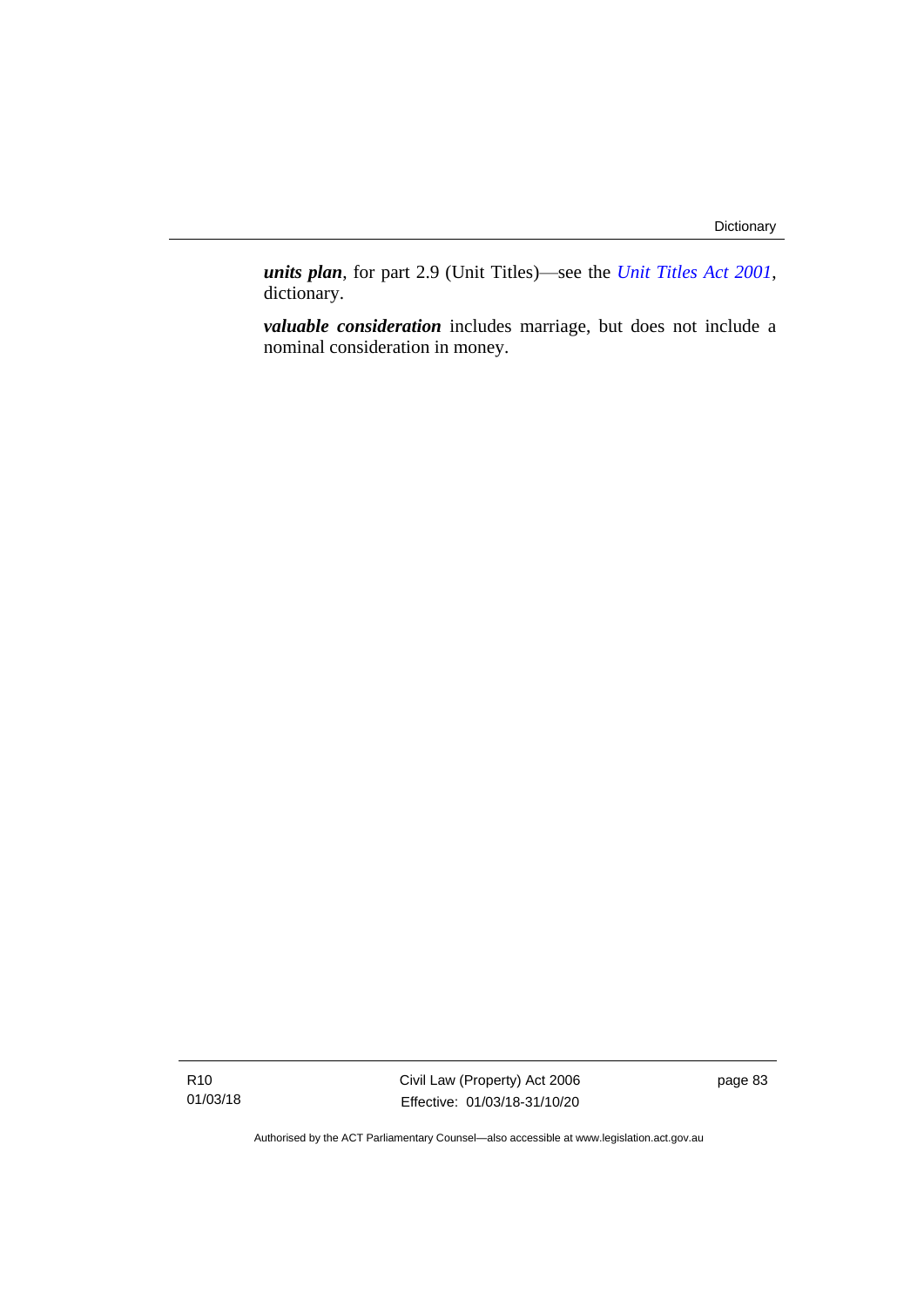1 About the endnotes

#### **Endnotes**

#### **1 About the endnotes**

Amending and modifying laws are annotated in the legislation history and the amendment history. Current modifications are not included in the republished law but are set out in the endnotes.

Not all editorial amendments made under the *[Legislation Act 2001](http://www.legislation.act.gov.au/a/2001-14)*, part 11.3 are annotated in the amendment history. Full details of any amendments can be obtained from the Parliamentary Counsel's Office.

Uncommenced amending laws are not included in the republished law. The details of these laws are underlined in the legislation history. Uncommenced expiries are underlined in the legislation history and amendment history.

If all the provisions of the law have been renumbered, a table of renumbered provisions gives details of previous and current numbering.

The endnotes also include a table of earlier republications.

| $A = Act$                                    | $NI =$ Notifiable instrument              |
|----------------------------------------------|-------------------------------------------|
| $AF =$ Approved form                         | $o = order$                               |
| $am = amended$                               | $om = omitted/report$                     |
| $amdt = amendment$                           | $ord = ordinance$                         |
| $AR = Assembly resolution$                   | $orig = original$                         |
| $ch = chapter$                               | $par = paragraph/subparagraph$            |
| $CN =$ Commencement notice                   | $pres = present$                          |
| $def = definition$                           | $prev = previous$                         |
| $DI = Disallowable instrument$               | $(\text{prev}) = \text{previously}$       |
| $dict = dictionary$                          | $pt = part$                               |
| $disallowed = disallowed by the Legislative$ | $r = rule/subrule$                        |
| Assembly                                     | $reloc = relocated$                       |
| $div =$ division                             | $remum = renumbered$                      |
| $exp = expires/expired$                      | $R[X]$ = Republication No                 |
| $Gaz = gazette$                              | $RI = reissue$                            |
| $hdg =$ heading                              | $s = section/subsection$                  |
| $IA = Interpretation Act 1967$               | $sch = schedule$                          |
| $ins = inserted/added$                       | $sdiv = subdivision$                      |
| $LA =$ Legislation Act 2001                  | $SL = Subordinate$ law                    |
| $LR =$ legislation register                  | $sub = substituted$                       |
| $LRA =$ Legislation (Republication) Act 1996 | underlining = whole or part not commenced |
| $mod = modified/modification$                | or to be expired                          |
|                                              |                                           |

#### **2 Abbreviation key**

page 84 Civil Law (Property) Act 2006 Effective: 01/03/18-31/10/20

R10 01/03/18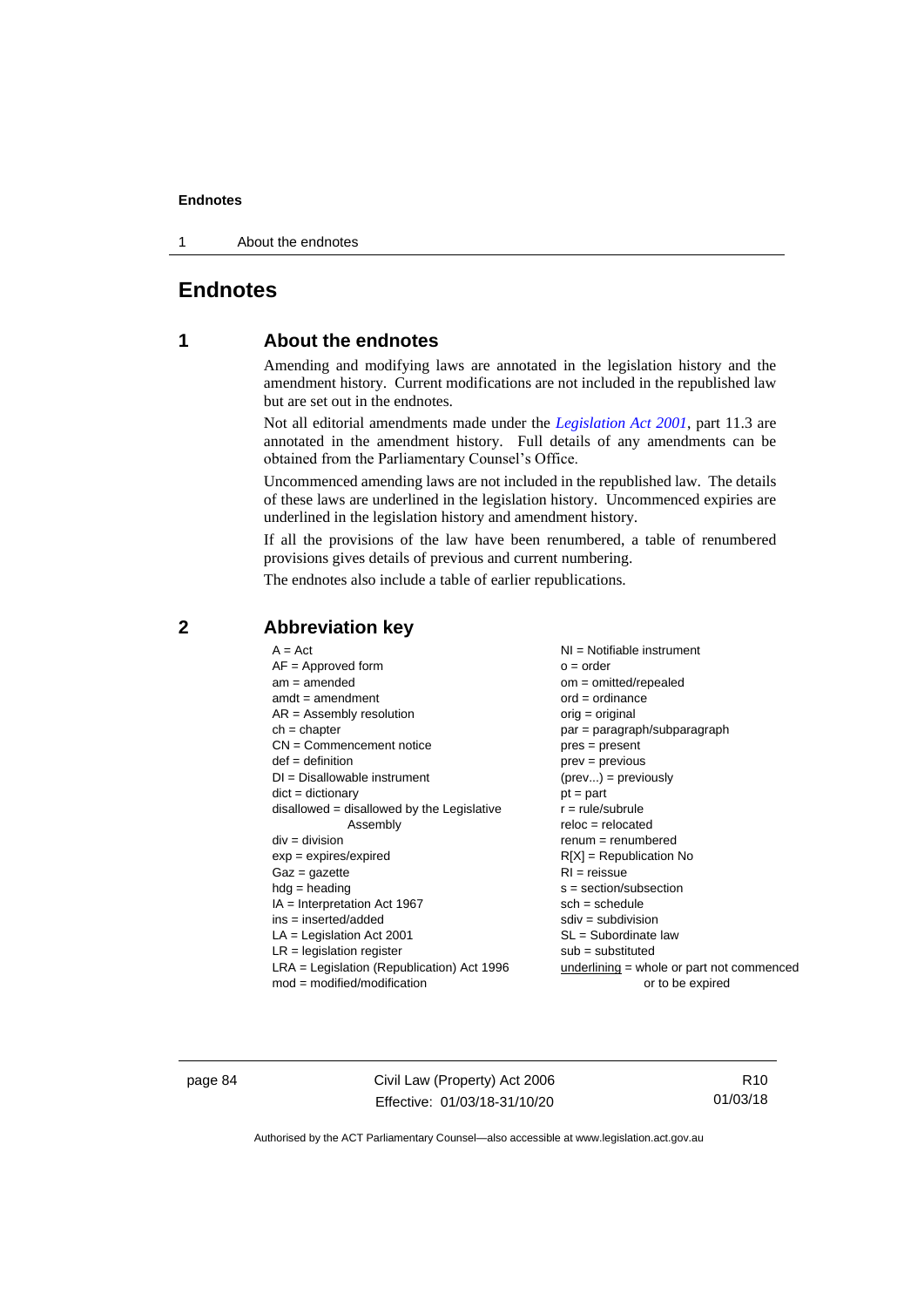#### **3 Legislation history**

#### **Civil Law (Property) Act 2006 A2006-38**

notified LR 28 September 2006

s 1, s 2 commenced 28 September 2006 (LA s 75 (1)

remainder commenced 28 March 2007 (s 2 and LA s 79)

as amended by

#### **[Children and Young People \(Consequential Amendments\) Act 2008](http://www.legislation.act.gov.au/a/2008-20) A2008-20 sch 3 pt 3.5**

notified LR 17 July 2008

s 1, s 2 commenced 17 July 2008 (LA s 75 (1))

s 3 commenced 18 July 2008 (s 2 (1))

sch 3 pt 3.5 commenced 27 October 2008 (s 2 (4) and see [Children](http://www.legislation.act.gov.au/a/2008-19)  [and Young People Act 2008](http://www.legislation.act.gov.au/a/2008-19) A2008-19, s 2 and [CN2008-13\)](http://www.legislation.act.gov.au/cn/2008-13/default.asp)

#### **[Justice and Community Safety Legislation Amendment Act 2010](http://www.legislation.act.gov.au/a/2010-40)**

**[\(No](http://www.legislation.act.gov.au/a/2010-40) 3) A2010-40 sch 1 pt 1.1**

notified LR 5 October 2010

s 1, s 2 commenced 5 October 2010 (LA s 75 (1)) s 3, sch 1 pt 1.1 commenced 6 October 2010 (s 2 (1))

#### **[Administrative \(One ACT Public Service Miscellaneous Amendments\)](http://www.legislation.act.gov.au/a/2011-22)  Act [2011](http://www.legislation.act.gov.au/a/2011-22) A2011-22 sch 1 pt 1.26**

notified LR 30 June 2011 s 1, s 2 commenced 30 June 2011 (LA s 75 (1)) sch 1 pt 1.26 commenced 1 July 2011 (s 2 (1))

#### **[Unit Titles \(Management\) Act 2011](http://www.legislation.act.gov.au/a/2011-41) A2011-41 sch 5 pt 5.2**

notified LR 3 November 2011 s 1, s 2 commenced 3 November 2011 (LA s 75 (1)) sch 5 pt 5.2 commenced 30 March 2012 (s 2 and [CN2012-6\)](http://www.legislation.act.gov.au/cn/2012-6/default.asp)

#### **[Justice and Community Safety Legislation Amendment Act 2013](http://www.legislation.act.gov.au/a/2013-7/default.asp)  [A2013-7](http://www.legislation.act.gov.au/a/2013-7/default.asp) sch 1 pt 1.2**

notified LR 1 March 2013 s 1, s 2 commenced 1 March 2013 (LA s 75 (1)) sch 1 pt 1.2 commenced 4 March 2013 (s 2 and see Retirement [Villages Act](http://www.legislation.act.gov.au/a/2012-38) 2012 A2012-38, s 2 and LA s 79)

R10 01/03/18 Civil Law (Property) Act 2006 Effective: 01/03/18-31/10/20

page 85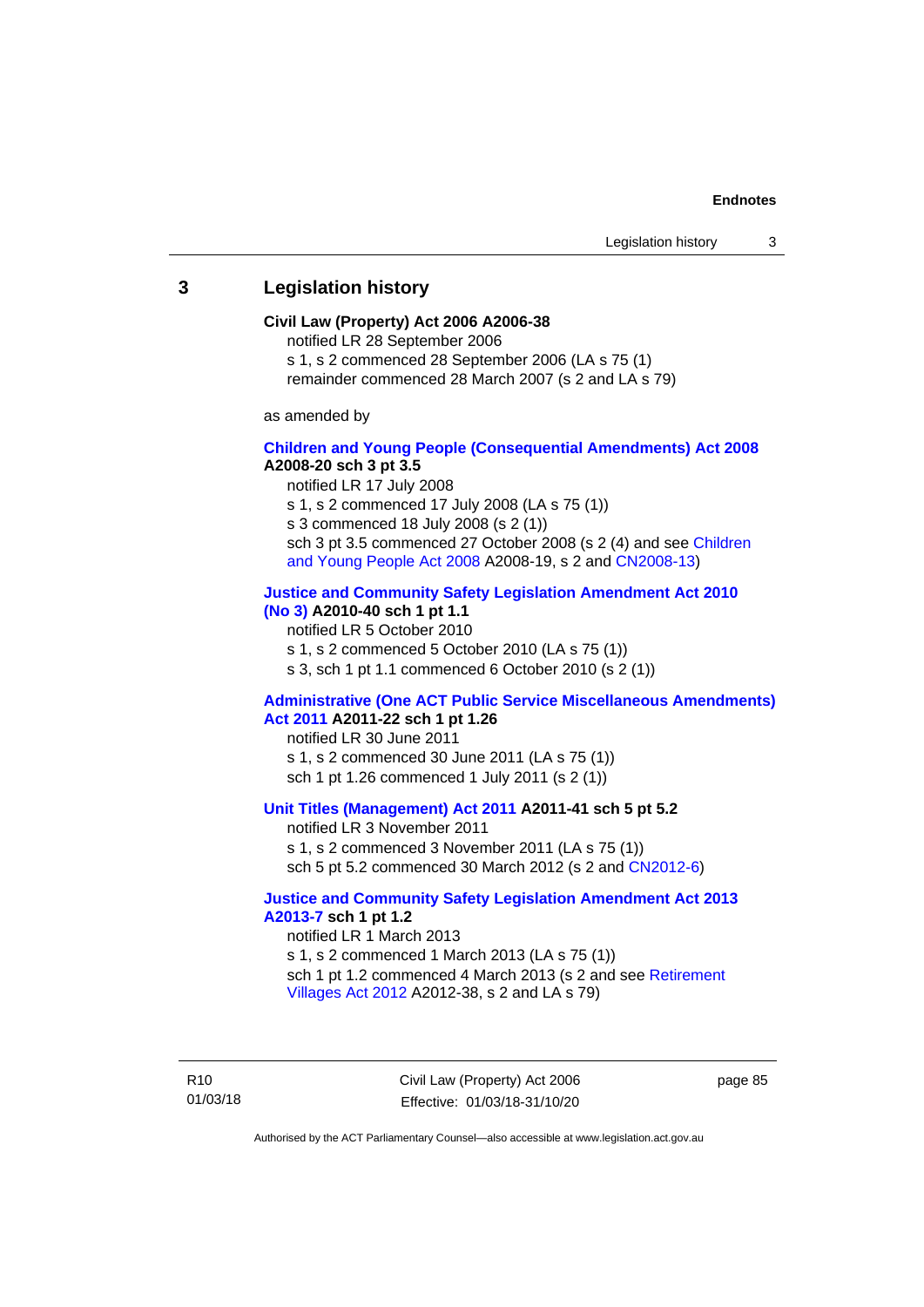3 Legislation history

#### **[Marriage Equality \(Same Sex\) Act 2013](http://www.legislation.act.gov.au/a/2013-39) A2013-39 sch 2 pt 2.4**

notified LR 4 November 2013

s 1, s 2 commenced 4 November 2013 (LA s 75 (1))

- sch 2 pt 2.4 commenced 7 November 2013 (s 2 and [CN2013-11\)](http://www.legislation.act.gov.au/cn/2013-11)
- *Note* The High Court held this Act to be of no effect (see *Commonwealth v Australian Capital Territory* [2013] HCA 55)

#### **[Protection of Rights \(Services\) Legislation Amendment Act 2016](http://www.legislation.act.gov.au/a/2016-13)  [\(No](http://www.legislation.act.gov.au/a/2016-13) 2) A2016-13 sch 1 pt 1.8**

notified LR 16 March 2016

s 1, s 2 commenced 16 March 2016 (LA s 75 (1))

sch 1 pt 1.8 commenced 1 April 2016 (s 2 and see Protection of Rights [\(Services\) Legislation Amendment Act 2016](http://www.legislation.act.gov.au/a/2016-1/default.asp) A2016-1 s 2)

#### **[Revenue Legislation Amendment Act 2018](http://www.legislation.act.gov.au/a/2018-2/default.asp) A2018-2 sch 1 pt 1.1**

notified LR 28 February 2018

s 1, s 2 commenced 28 February 2018 (LA s 75 (1))

sch 1 pt 1.1 commenced 1 March 2018 (s 2)

page 86 Civil Law (Property) Act 2006 Effective: 01/03/18-31/10/20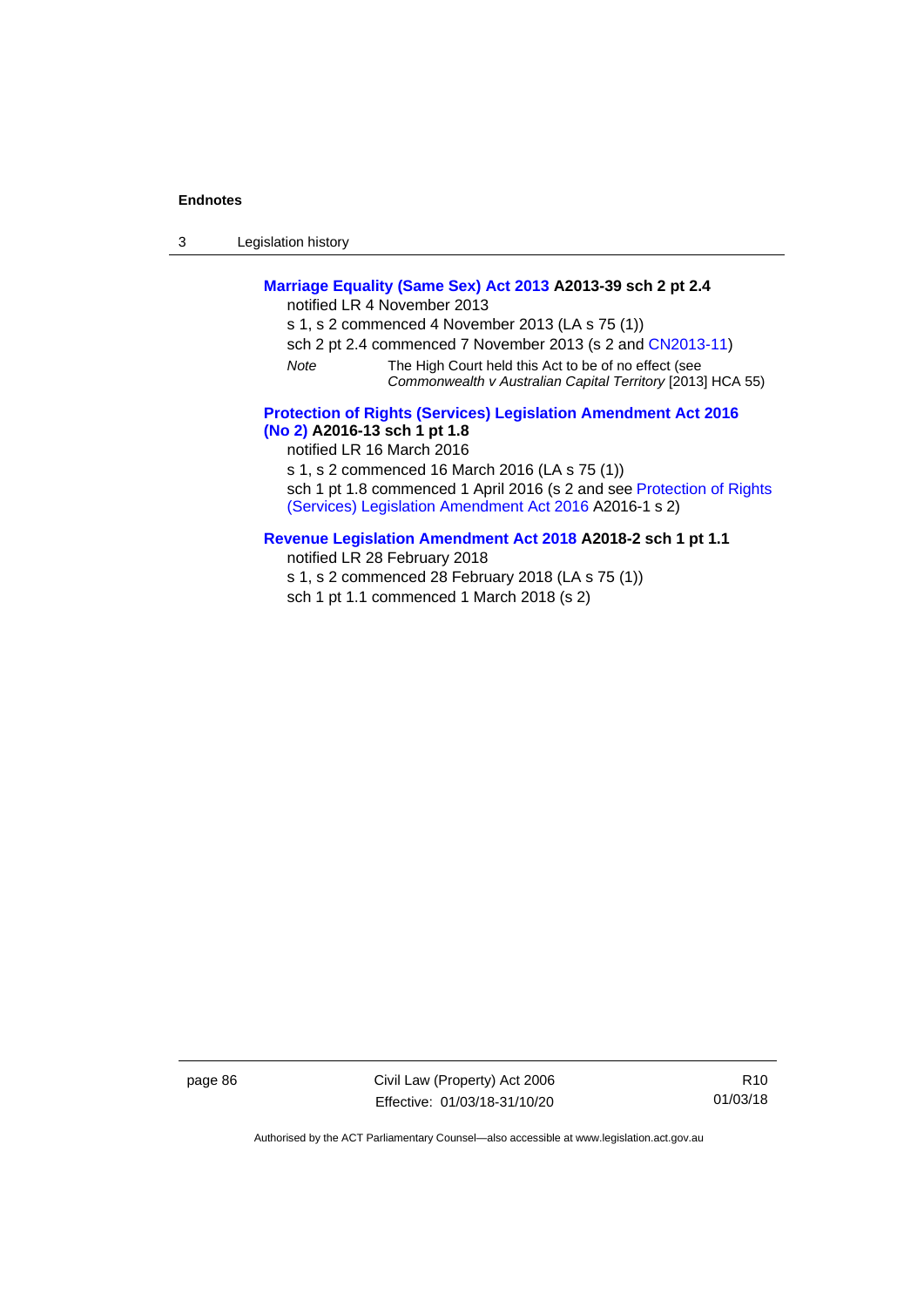Amendment history 4

### **4 Amendment history Commencement**  s 2 om LA s 89 (4) **Application of Act** s 5 am [A2010-40](http://www.legislation.act.gov.au/a/2010-40) amdt 1.1 **Power to appoint trustees of child's property** s 256 am [A2016-13](http://www.legislation.act.gov.au/a/2016-13) amdt 1.30 **Powers and duties of guardian** s 257 am [A2008-20](http://www.legislation.act.gov.au/a/2008-20) amdt 3.13[; A2011-22](http://www.legislation.act.gov.au/a/2011-22) amdt 1.91 **Unit Titles** pt 2.9 hdg ins [A2011-41](http://www.legislation.act.gov.au/a/2011-41) amdt 5.3 **Definitions—pt 2.9** div 2.9.1 hdg ins [A2011-41](http://www.legislation.act.gov.au/a/2011-41) amdt 5.3 **Definitions—pt 2.9** s 259 ins [A2011-41](http://www.legislation.act.gov.au/a/2011-41) amdt 5.3 def *common property* ins [A2011-41](http://www.legislation.act.gov.au/a/2011-41) amdt 5.3 def *owners corporation* in[s A2011-41](http://www.legislation.act.gov.au/a/2011-41) amdt 5.3 def *registered* ins [A2011-41](http://www.legislation.act.gov.au/a/2011-41) amdt 5.3 def *unit* ins [A2011-41](http://www.legislation.act.gov.au/a/2011-41) amdt 5.3 def *units plan* ins [A2011-41](http://www.legislation.act.gov.au/a/2011-41) amdt 5.3 **Developer disclosure**<br>div 2.9.2 hdg relo reloc from [Unit Titles Act 2001](http://www.legislation.act.gov.au/a/2001-16) div 3.4 hdg b[y A2011-41](http://www.legislation.act.gov.au/a/2011-41) amdt 5.38 **Contract for sale of unit before registration of units plan** s 260 reloc fro[m Unit Titles Act 2001](http://www.legislation.act.gov.au/a/2001-16) s 31A b[y A2011-41](http://www.legislation.act.gov.au/a/2011-41) amdt 5.38 **Implied warranties** div 2.9.3 hdg reloc fro[m Unit Titles Act 2001](http://www.legislation.act.gov.au/a/2001-16) pt 7A hdg by [A2011-41](http://www.legislation.act.gov.au/a/2011-41) amdt 5.47 **Meaning of** *implied warranties***—div 2.9.3** s 261 reloc fro[m Unit Titles Act 2001](http://www.legislation.act.gov.au/a/2001-16) s 130A b[y A2011-41](http://www.legislation.act.gov.au/a/2011-41) amdt 5.47 **Purpose—div 2.9.3** s 262 reloc fro[m Unit Titles Act 2001](http://www.legislation.act.gov.au/a/2001-16) s 130B b[y A2011-41](http://www.legislation.act.gov.au/a/2011-41) amdt 5.47 **Implied warranties and right to cancel—effect** reloc fro[m Unit Titles Act 2001](http://www.legislation.act.gov.au/a/2001-16) s 130C by [A2011-41](http://www.legislation.act.gov.au/a/2011-41) amdt 5.47 **Implied warranties** s 264 reloc fro[m Unit Titles Act 2001](http://www.legislation.act.gov.au/a/2001-16) s 130D by [A2011-41](http://www.legislation.act.gov.au/a/2011-41) amdt 5.47 **Cancellation of contract** s 265 reloc fro[m Unit Titles Act 2001](http://www.legislation.act.gov.au/a/2001-16) s 130E b[y A2011-41](http://www.legislation.act.gov.au/a/2011-41) amdt 5.47

R10 01/03/18 Civil Law (Property) Act 2006 Effective: 01/03/18-31/10/20 page 87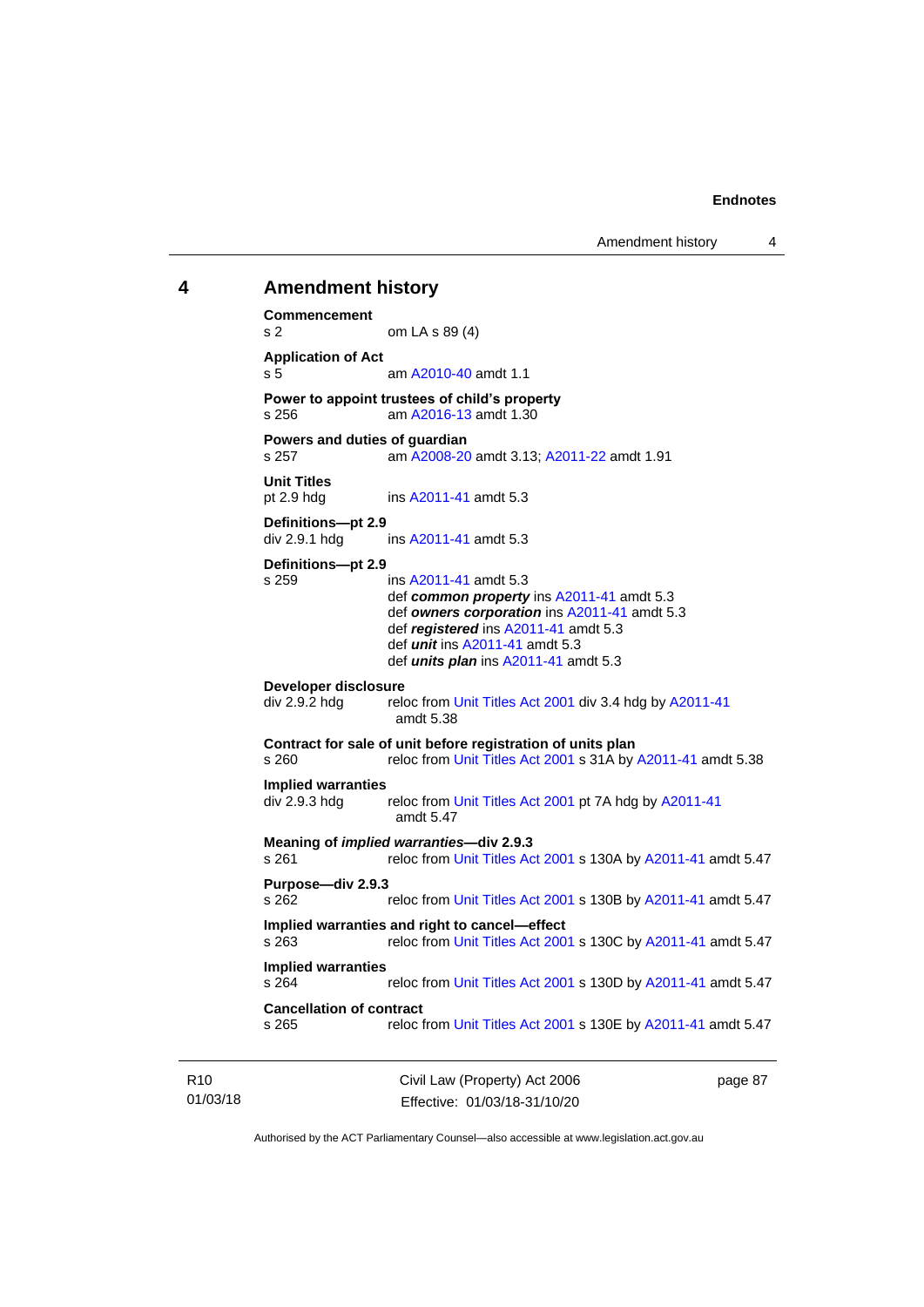| 4 | Amendment history |
|---|-------------------|
|   |                   |

```
Claim for compensation
s 266 reloc from Unit Titles Act 2001 s 130F by A2011-41 amdt 5.47
Application of purchase money by mortgagee
s 305 am A2018-2 amdt 1.1
Lessee to give notice of ejectment to lessor
s 402 am A2013-7 amdt 1.2
Application—pt 4.7
s 436 am A2013-7 amdt 1.3
Transitional
pt 5.4 hdg exp 28 March 2009 (s 506)
References to repealed Act
s 504 exp 28 March 2009 (s 506)
Transitional regulations
                exp 28 March 2009 (s 506)
Expiry of pt 5.4
s 506 exp 28 March 2009 (s 506)
Repeals and consequential amendments
pt 5.5 hdg om LA s 89 (3)
Legislation repealed
s 507 om LA s 89 (3)
Legislation amended—sch 1
s 508 om LA s 89 (3)
Consequential amendments
sch 1 om LA s 89 (3)
Dictionary
dict am A2013-39 amdt 2.9 (A2013-39 never effective (see 
                 Commonwealth v Australian Capital Territory [2013] 
                 HCA 55)); A2016-13 amdt 1.31
                def administrator am A2016-13 amdt 1.32
                def common property ins A2011-41 amdt 5.4
                def owners corporation ins A2011-41 amdt 5.4
                def registered sub A2011-41 amdt 5.5
                def trust corporation am A2016-13 amdt 1.33
                def unit ins A2011-41 amdt 5.6
                def units plan ins A2011-41 amdt 5.6
```
page 88 Civil Law (Property) Act 2006 Effective: 01/03/18-31/10/20

R10 01/03/18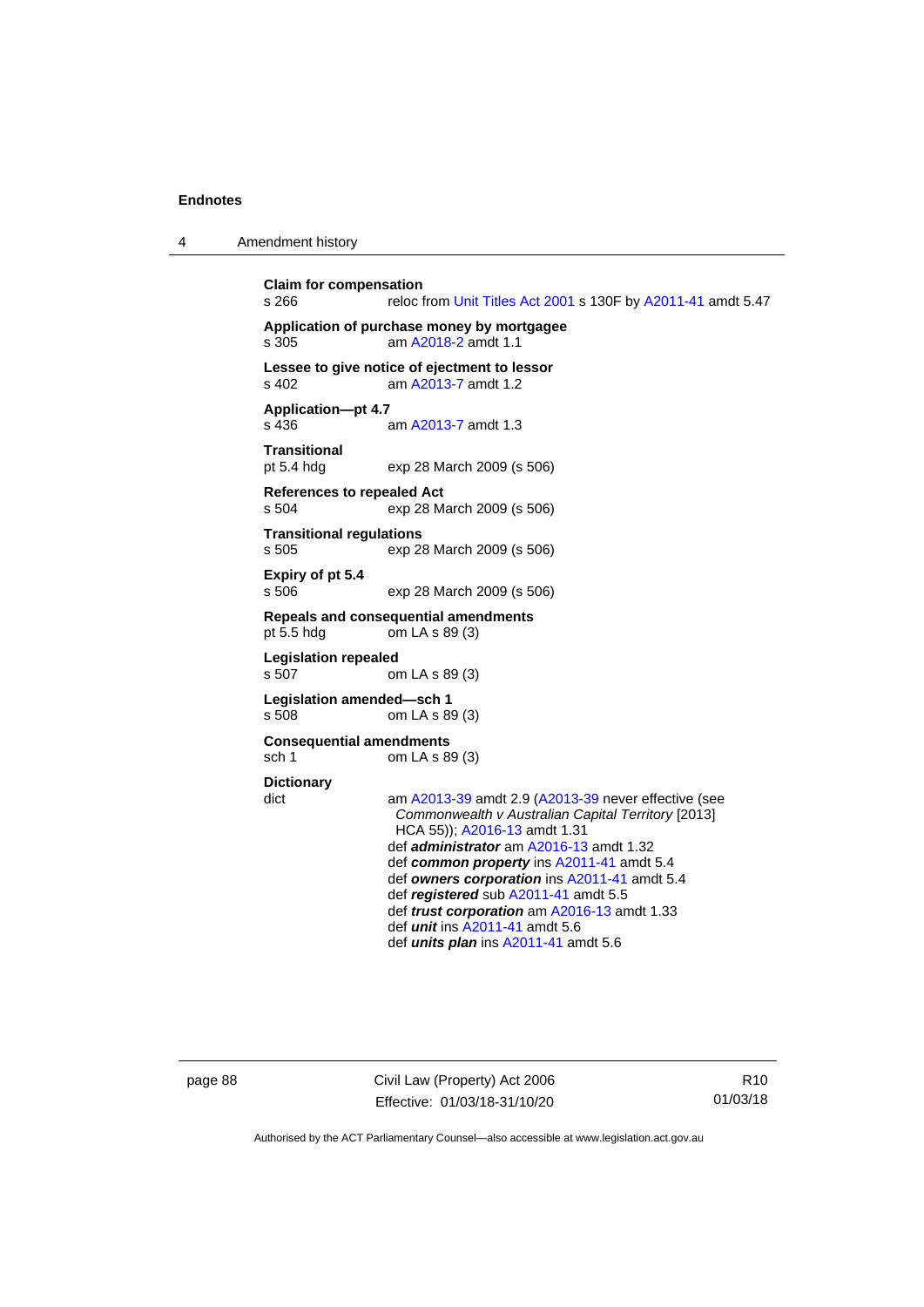#### **5 Earlier republications**

Some earlier republications were not numbered. The number in column 1 refers to the publication order.

Since 12 September 2001 every authorised republication has been published in electronic pdf format on the ACT legislation register. A selection of authorised republications have also been published in printed format. These republications are marked with an asterisk (\*) in column 1. Electronic and printed versions of an authorised republication are identical.

| <b>Republication</b><br>No and date | <b>Effective</b>            | Last<br>amendment<br>made by  | <b>Republication</b><br>for                                                                        |
|-------------------------------------|-----------------------------|-------------------------------|----------------------------------------------------------------------------------------------------|
| R <sub>1</sub><br>28 Mar 2007       | 28 Mar 2007-<br>26 Oct 2008 | not amended                   | new Act                                                                                            |
| R <sub>2</sub>                      | 27 Oct 2008-                | A2008-20                      | amendments by                                                                                      |
| 27 Oct 2008                         | 28 Mar 2009                 |                               | A2008-20                                                                                           |
| R <sub>3</sub><br>29 Mar 2009       | 29 Mar 2009-<br>5 Oct 2010  | A2008-20                      | commenced expiry                                                                                   |
| R <sub>4</sub>                      | 6 Oct 2010-                 | A2010-40                      | amendments by                                                                                      |
| 6 Oct 2010                          | 30 June 2011                |                               | A2010-40                                                                                           |
| R <sub>5</sub>                      | 1 July 2011-                | A2011-22                      | amendments by                                                                                      |
| 1 July 2011                         | 29 Mar 2012                 |                               | A2011-22                                                                                           |
| R <sub>6</sub><br>30 Mar 2012       | 30 Mar 2012-<br>3 Mar 2013  | A2011-41                      | relocation of<br>provisions from<br>Unit Titles Act 2001<br>and other<br>amendments by<br>A2011-41 |
| R7                                  | 4 Mar 2013-                 | A2013-7                       | amendments by                                                                                      |
| 4 Mar 2013                          | 6 Nov 2013                  |                               | A2013-7                                                                                            |
| R <sub>8</sub>                      | never effective             | A2013-39 (never               | amendments by                                                                                      |
| 7 Nov 2013                          |                             | effective)                    | A2013-39                                                                                           |
| R8 (RI)<br>24 Feb 2014              | 7 Nov 2013-<br>31 Mar 2016  | A2013-39 (never<br>effective) | reissue because of<br>High Court decision<br>in relation to<br>A2013-39                            |
| R <sub>9</sub>                      | 1 April 2016-               | A2016-13                      | amendments by                                                                                      |
| 1 April 2016                        | 28 Feb 2018                 |                               | A2016-13                                                                                           |

#### R10 01/03/18

Civil Law (Property) Act 2006 Effective: 01/03/18-31/10/20

page 89